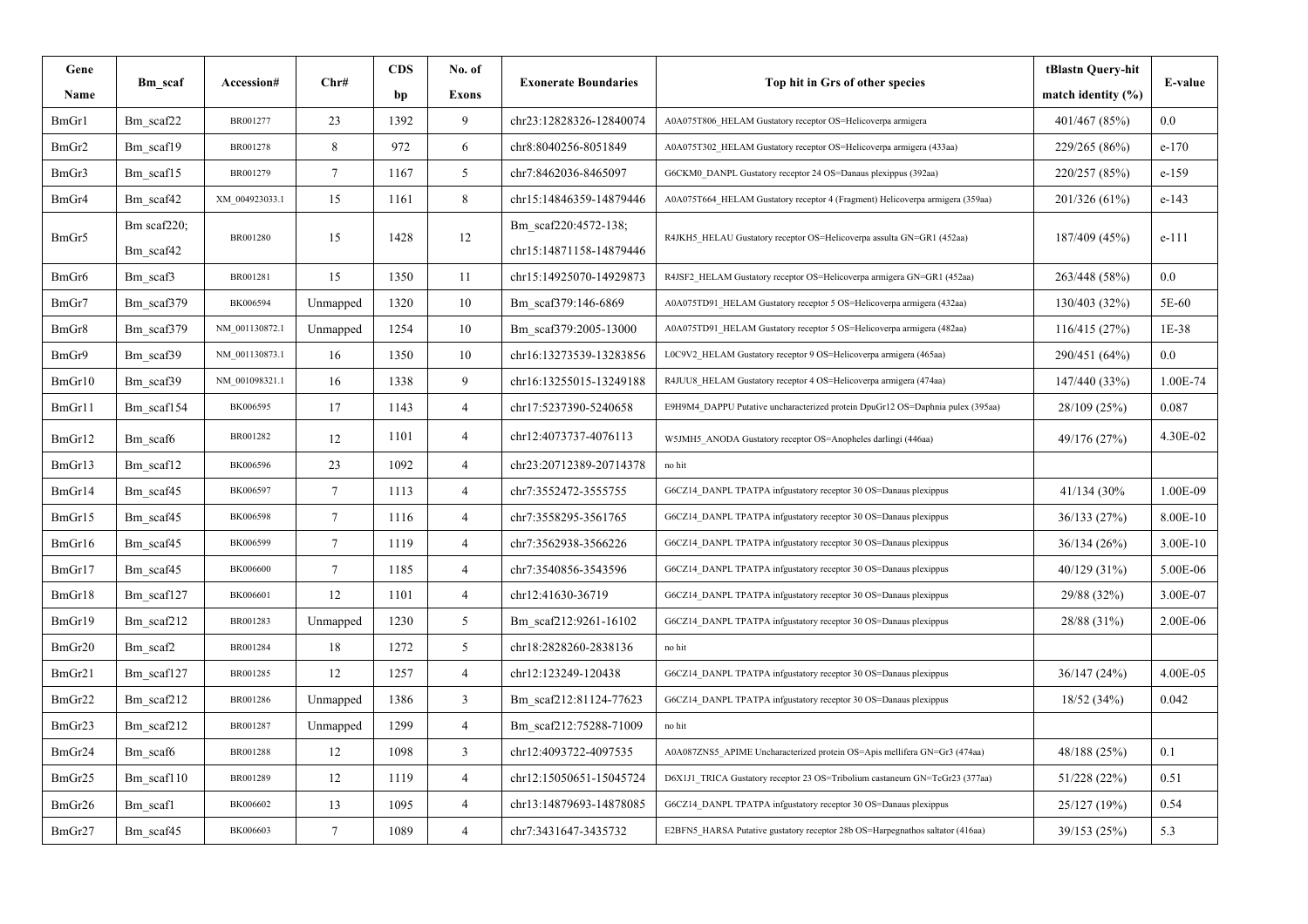| BmGr28          | Bm_scaf45  | LC056060.1     | $\tau$          | 1125 | $\overline{4}$ | chr7:3438261-3437205    | G6CZ14 DANPL TPATPA infgustatory receptor 30 OS=Danaus plexippus                     | 42/135 (31%) | $6.00E-10$ |
|-----------------|------------|----------------|-----------------|------|----------------|-------------------------|--------------------------------------------------------------------------------------|--------------|------------|
| BmGr29          | 092J04     | LC056060.1     | $\tau$          | 1056 | $\overline{4}$ | 092J04:63760-66532      | G6CZ14_DANPL TPATPA infgustatory receptor 30 OS=Danaus plexippus                     | 42/128 (32%) | 7.00E-13   |
| BmGr30-1        | 092J04     | LC056060.1     | $\tau$          | 1056 | $\overline{4}$ | 092J04:71331-74191      | G6CZ14_DANPL TPATPA infgustatory receptor 30 OS=Danaus plexippus                     | 42/128 (32%) | 1.00E-12   |
| <b>BmGr30-2</b> | 092J04     | LC056060.1     | $\tau$          | 1056 | $\overline{4}$ | 092J04:78990-81850      | G6CZ14_DANPL TPATPA infgustatory receptor 30 OS=Danaus plexippus                     | 42/128 (32%) | 7.00E-13   |
| BmGr30-3        | 092J04     | LC056060.1     | $\tau$          | 1080 | $\overline{4}$ | 092J04:86649-89509      | no hit                                                                               |              |            |
| BmGr30-4        | 092J04     | LC056060.1     | $\tau$          | 1056 | $\overline{4}$ | 092J04:94308-97168      | G6CZ14_DANPL TPATPA infgustatory receptor 30 OS=Danaus plexippus                     | 42/128 (32%) | 7.00E-13   |
| BmGr30-5        | 092J04     | LC056060.1     | $\tau$          | 1056 | $\overline{4}$ | 092J04:101967-104827    | G6CZ14_DANPL TPATPA infgustatory receptor 30 OS=Danaus plexippus                     | 42/128 (32%) | 7.00E-13   |
| <b>BmGr30-6</b> | 092J04     | LC056060.1     | $\tau$          | 1056 | $\overline{4}$ | 092J04:109626-112486    | G6CZ14 DANPL TPATPA infgustatory receptor 30 OS=Danaus plexippus                     | 42/128 (32%) | 7.00E-13   |
| <b>BmGr30-7</b> | 092J04     | LC056060.1     | $7\phantom{.0}$ | 1056 | $\overline{4}$ | 092J04:117285-120145    | G6CZ14_DANPL TPATPA infgustatory receptor 30 OS=Danaus plexippus                     | 42/128 (32%) | 7.00E-13   |
| BmGr30-8        | 092J04     | LC056060.1     | $\tau$          | 1056 | $\overline{4}$ | 092J04:124944-127804    | G6CZ14_DANPL TPATPA infgustatory receptor 30 OS=Danaus plexippus                     | 40/128(31%)  | 2.00E-12   |
| BmGr31          | 092J04     | LC056060.1     | $\tau$          | 1056 | $\overline{4}$ | 092J04:132603-136042    | G6CZ14_DANPL TPATPA infgustatory receptor 30 OS=Danaus plexippus                     | 42/128 (32%) | 7.00E-13   |
| BmGr32          | Bm scaf1   | BR001290       | 13              | 1050 | $\overline{4}$ | chr13:14787308-14791060 | G6CZ14_DANPL TPATPA infgustatory receptor 30 OS=Danaus plexippus                     | 22/82(26%)   | 8.00E-05   |
| BmGr33          | Bm scafl   | BK006606       | 13              | 1080 | $\overline{4}$ | chr13:14803982-14808623 | G6CZ14_DANPL TPATPA infgustatory receptor 30 OS=Danaus plexippus                     | 21/82(25%)   | 3.00E-04   |
| BmGr34          | Bm scafl   | BR001291       | 13              | 1080 | $\overline{4}$ | chr13:14795232-14798901 | G6CZ14_DANPL TPATPA infgustatory receptor 30 OS=Danaus plexippus                     | 21/82(25%)   | 3.00E-04   |
| BmGr35          | Bm scafl   | BR001292       | 13              | 1137 | $\overline{4}$ | chr13:14819358-14820558 | G6CZ14 DANPL TPATPA infgustatory receptor 30 OS=Danaus plexippus                     | 44/127 (34%) | 3.00E-11   |
| BmGr36          | Bm scafl   | BR001293       | 13              | 918  | $\mathfrak{Z}$ | chr13:14829861-14831948 | no hit                                                                               |              |            |
| BmGr37          | Bm scaf1   | BR001294       | 13              | 1065 | $\overline{4}$ | chr13:14829038-14826357 | G6CZ14_DANPL TPATPA infgustatory receptor 30 OS=Danaus plexippus                     | 27/127 (21%) | 6.8        |
| BmGr38          | Bm scaf62  | BR001295       | 28              | 1053 | $\overline{4}$ | chr28:10973000-10971806 | G6CZ14_DANPL TPATPA infgustatory receptor 30 OS=Danaus plexippus                     | 26/124(20%)  | 0.11       |
| BmGr39          | Bm_scaf1   | BR001296       | 13              | 1128 | $\overline{4}$ | chr13:17400376-17404106 | S5K840_9NEOP Gustatory receptor 25 (Fragment) OS=Heliconius hecuba GN=Gr25 (400aa)   | 89/395 (22%) | 0.024      |
| BmGr40          | Bm scafl   | BR001297       | 13              | 1059 | $\overline{4}$ | chr13:14875655-14874706 | G6CZ14_DANPL TPATPA infgustatory receptor 30 OS=Danaus plexippus                     | 27/127 (21%) | 6.8        |
| BmGr41 $\star$  | Bm scaf444 | BR001298       | 13              | 1215 | $\overline{4}$ | Bm_scaf444:9729-5205    | no hit                                                                               |              |            |
| BmGr42 $\star$  | Bm scaf444 | BR001299       | 13              | 1233 | 5 <sup>5</sup> | Bm scaf444:10904-16052  | no hit                                                                               |              |            |
| BmGr43 $\star$  | Bm scaf444 | BR001300       | 13              | 1179 | $\overline{4}$ | Bm scaf444:16153-19839  | no hit                                                                               |              |            |
| BmGr44          | Bm scaf212 | BR001301       | unmapped        | 921  | 5 <sup>5</sup> | Bm scaf212:37591-40647  | S5JSW1_9NEOP Gustatory receptor 23 (Fragment) OS=Heliconius timareta GN=Gr23 (389aa) | 51/212(24%)  | 2.5        |
| BmGr45          | Bm scafl   | NM 001130874.1 | 13              | 1200 | $\overline{4}$ | chr13:11571959-11569490 | no hit                                                                               |              |            |
| BmGr46          | Bm scaf1   | BR001302       | 13              | 1209 | $\overline{4}$ | chr13:11558587-11530739 | no hit                                                                               |              |            |
| BmGr47          | Bm scafl   | BR001303       | 13              | 1065 | $\overline{4}$ | chr13:14871113-14867371 | G6CZ14_DANPL TPATPA infgustatory receptor 30 OS=Danaus plexippus                     | 28/128 (21%) | 1.5        |
| BmGr48          | Bm scafl   | BR001304       | 13              | 1101 | 5 <sup>5</sup> | chr13:11576814-11582166 | D6WRP5 TRICA Gustatory receptor 108 OS=Tribolium castaneum GN=TcGr108 (395aa)        | 78/318 (24%) | 0.018      |
| BmGr49          | Bm scaf11  | BR001305       | 6               | 1215 | 5 <sup>5</sup> | chr6:5257000-5253703    | S5K840 9NEOP Gustatory receptor 25 (Fragment) OS=Heliconius hecuba GN=Gr25 (400aa)   | 85/371 (22%) | 0.002      |
| BmGr50          | Bm scaf11  | BK006607       | 6               | 1206 | $\overline{4}$ | chr6:5289902-5287214    | S5JQC7_9NEOP Gustatory receptor 25 (Fragment) OS=Heliconius doris GN=Gr25 (406aa)    | 79/321 (24%) | 8.00E-08   |
| BmGr51          | Bm_scaf11  | BK006608       | 6               | 1209 | $\overline{4}$ | chr6:5280820-5278059    | S5JQC7_9NEOP Gustatory receptor 25 (Fragment) OS=Heliconius doris GN=Gr25 (406aa)    | 79/324 (24%) | 1.00E-07   |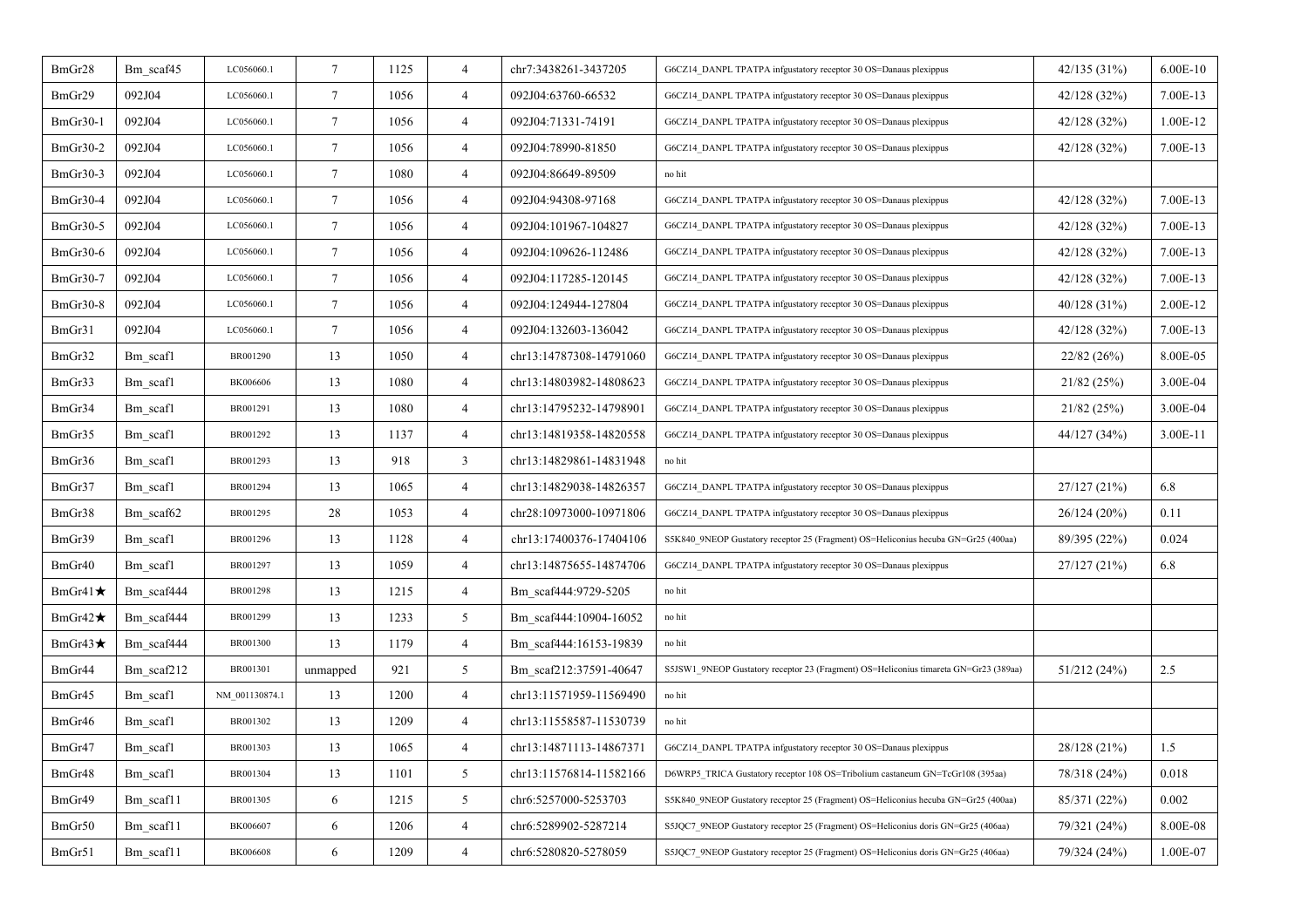| BmGr52                 | Bm scaf11  | BR001306       | 6        | 1209 | $\overline{4}$ | chr6:5270915-5253703    | no hit                                                                                     |               |          |
|------------------------|------------|----------------|----------|------|----------------|-------------------------|--------------------------------------------------------------------------------------------|---------------|----------|
| BmGr53                 | Bm scaf22  | BK006609       | 23       | 1242 |                | chr23:12343344-12342100 | S5JQC7 9NEOP Gustatory receptor 25 (Fragment) OS=Heliconius doris GN=Gr25 (406aa)          | 140/395 (35%) | 3.00E-71 |
| BmGr54                 | Bm scaf45  | BR001307       | 7        | 1371 | $\tau$         | chr7:3299566-3303579    | G6CZ14 DANPL TPATPA infgustatory receptor 30 OS=Danaus plexippus                           | 62/132(46%)   | 5.00E-38 |
| BmGr55                 | Bm scaf10  | BR001308       | 10       | 1227 | 4              | chr10:3207854-3210219   | no hit                                                                                     |               |          |
| BmGr56                 | Bm_scaf10  | BK006610       | 10       | 1173 | $\overline{4}$ | chr10:3212774-3216230   | no hit                                                                                     |               |          |
| BmGr57                 | Bm scaf10  | BK006611       | 10       | 1161 | 5              | chr10:3229380-3223858   | B4PKV7 DROYA GE10242 OS=Drosophila yakuba GN=Dyak (434aa)                                  | 50/189(26%)   | 0.38     |
| BmGr58                 | Bm scaf54  | BK006612       | 5        | 1173 | $\overline{4}$ | chr5:20340224-20337206  | no hit                                                                                     |               |          |
| BmGr59                 | Bm scaf54  | BR001309       | 5        | 1230 | $\overline{4}$ | chr5:20341475-20343351  | no hit                                                                                     |               |          |
| BmGr60                 | Bm_scaf762 | NM 00130875    | Unmapped | 1200 | $\overline{4}$ | Bm scaf762:6958-3135    | no hit                                                                                     |               |          |
| BmGr61                 | Bm scaf160 | BK006613       | Unmapped | 1173 | $\overline{4}$ | Bm scaf160:76751-80463  | no hit                                                                                     |               |          |
| BmGr62                 | Bm scaf150 | BK006614       | 20       | 1167 | 5              | chr20:8733075-8727665   | no hit                                                                                     |               |          |
| BmGr63                 | Bm scaf19  | BK006615       | 8        | 1251 | $\overline{4}$ | chr8:12384303-12388967  | S5JSW1 9NEOP Gustatory receptor 23 (Fragment) OS=Heliconius timareta GN=Gr23 (389aa)       | 62/261(23%)   | 2.00E-05 |
| BmGr64                 | Bm scaf6   | BK006616       | 12       | 1080 | 4              | chr12:4089143-4091826   | A0A087ZNS5 APIME Uncharacterized protein OS=Apis mellifera GN=Gr3 (474aa)                  | 30/119(25%)   | 7.2      |
| $BmGr65 \blacklozenge$ | Bm scaf6   | BR001310       | 12       | 1080 | $\overline{4}$ | chr12:4086094-4083704   | A0A087ZNS5 APIME Uncharacterized protein OS=Apis mellifera GN=Gr3 (474aa)                  | 31/119(26%)   | 7.7      |
| BmGr66                 | Bm scaf17  | BR001311       | 3        | 1140 | 4              | chr3:9572543-9568703    | G6CZ14 DANPL TPATPA infgustatory receptor 30 OS=Danaus plexippus                           | 35/129 (27%)  | 0.057    |
| BmGr67                 | Bm scaf108 | AB600836.1     | 22       | 1233 |                | chr22:16361309-16360083 | GR28A_DROME Putative gustatory receptor 28a OS=Drosophila melanogaster GN=Gr28a<br>(450aa) | 72/314 (22%)  | 0.001    |
| BmGr68                 | Bm scaf108 | AB600835       | 22       | 1257 | $\overline{4}$ | chr22:163700431636807   | GR28A DROME Putative gustatory receptor 28a OS=Drosophila melanogaster GN=Gr28a<br>(450aa) | 94/420(22%)   | 5e-14    |
| BmGr69                 | Bm scaf19  | NM 001246288.1 | 8        | 1146 | $\overline{4}$ | chr8:7498504-7492507    | K7IUE9 NASVI Uncharacterized protein OS=Nasonia vitripennis GN=Gr24 (383aa)                | 40/162(24%)   | 4.00E-04 |

★These three genes were newly mapped to chromosome by PCR, detailed information see Document S2.

◆This gene structure was confirmed by PCR, detailed information see Document S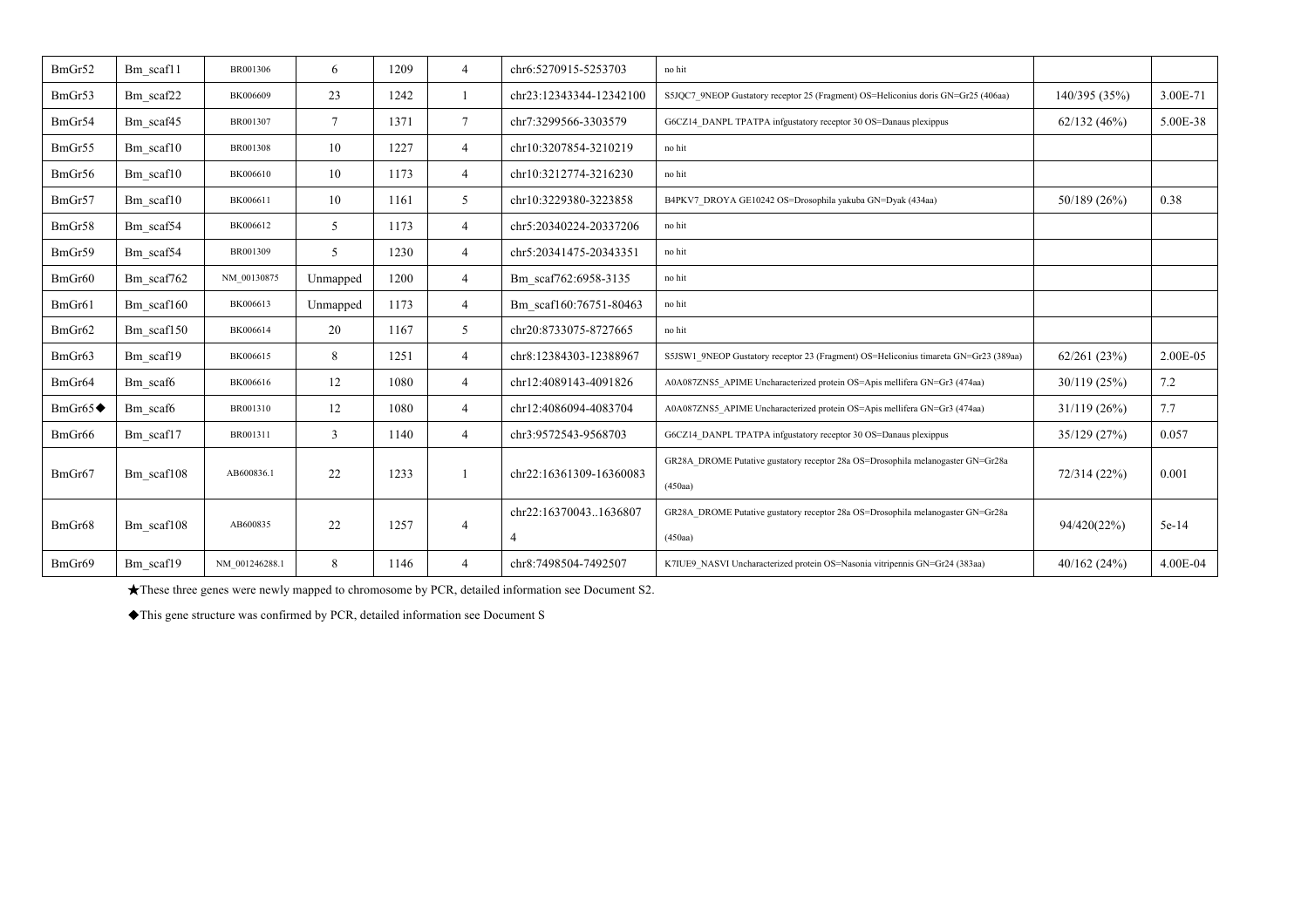## **Nucleotide sequenc**

 $>$ Bm $Gr1$ 

ATGAACAGACACGACCATAGATTCAGTATTTACAATCCAAAACGAAATGAGGCAATGTGGAAAAGGGAATTATTCGTTAACAACGA AGGAAAGGACATAAAAGATTTTCAAATCAAGGATATCTACGGACCAGAGATAACGGATAAAGATGGAGCGCTTTTGGATAAGCACG ACAGCTTTTATTTGAATACGAAGAGTTTACTTGTACTCTTCCAGATAATGGGTGTGATGCCGATTATGAGAGTTCCAAAAAGTGCTCA AAAGTTGGACAAGAGCGTTTGGCTAACTTCCAGATCGGCTCTAATAAGCGTTTTGATGAGGTTATTTACAACATCATATTTCTGAGTA TACTTATACCGCACTTCCTTCTGCCTATCGCTTCTTGGAGGCACGGCCCTCAAGTGGCAATCTTTAAGAATATGTGGACCCACTATCA GTTGAAATACTTAAAGATCACCGGAAAACCCATAGTTTTCCGAATCTGTACATCTTGACATGGGGTTTGTGTATATTCTCATGGGTTC TAAGCTTCGCAGTCGTGCTGCCAGCAGCATTATTTACAAGACGACTTCGAACTATGGCATTCTTTTGCCTACTACCACATCATTGCGAT GTTGGATGGATTTTGTTCTCTTTGGTACATTAACTGCAACGCGTTTGGCACGGCGTCCCGGGGCTTGGCAATAAATCTGCACAAGGC TCTAGAGGCGGAACACCCAGCGCTGAAGTTGGCTCAATACCGCCACCTGTGGGTTGATCTGTCGCATATGATGCAGCAATTGGGCCG CGCTTATTCCAACATGTACGGCATTTACTGCATGGTAATATTCTTCACAACAACAATATCATTGTATGGCGCCTTATCGGAAATCTTAG AGCACGGCCTAAGTTACAAGGAAATGGGCTTGTTTGTCATTGTCGCTTACTGCATGACGTTACTCTTCATAATATGTAATGAGGCCTAT CACGCTTCGAGAAAGGTGGGTCACGAGTTTCAAGATCGTCTCTTGAACGTGAATCTGGGAGCGATAGACCGAAGCACTCAACGTG AAGTGGAAATGTTTCTGGTGGCCATAGCCAAAAATCCGCCCATTATGAATTTAGACGGCTTCACTAATATTAATAGGGAATTGTTTACT GCTAATATATCGTTTATGTCCACGTATTTAATTGTTTTGATGCAATTTAAACTCACGCTACTTCGTCAAGGAGCTCGGAAGACGGTAAC AGCTATTGTGCGAGCTATCTTCAACACTACAATTACTGATAATGGCGCTGGTGGAAGTGATGAAGATCAAGAATGA  $>$ Rm $Gr2$ 

ATGATTCCGGACCATCTTTTGAAGAAGGCATCAACAATACGTTCTTGGATTACGACATGCGACATGTTCAACGTAATAGAAACATAC AGGAAAAGACGCAGAAAGATTATGAACAAGAACAAAGGGATCTACTGTCATCACAAGACGGCGATACTTGTGAGATACACGACCA ATTTTATCGAGATCACAAACTTTTGTTGGTGTTGTTCCGAGCGCTTGCCGTTATGCCTATCACTAGGTCTCGTCCAGGCACAATCACG TTTAGCTGGAAGTCAACAGCGACTATCTACGCCGTGTGTTTTTACATCGCGGCTACGGCGGTGGTTCTAATAGTTGGCTATGAACGGA TTCAGATATTGCAGTCCATCAAGCGCTTTGATGATTACATCTACGCCATACTATTTATAGTATTTCTCGTTCCACATTTCTGGATACCGT TCGTGGGTTGGGCGTTGCTCATCAAGTAGCAATTTACAAAACGAATTGGGGAAAGTTTCAGGTTAGATACTATAGAGTAACTGGTG AAAATCTTAAATTTCCCAATCTAAAGACATTGATTGTATAATAAGCGTTGGATGTTTACTTCTTGCTGTGTGTTTCTACTGAGCCTC TGCGCACTGTTGGACGGATTTCTGTTGAAACACACTTCTGCTTACTATCACATTATAACAATGATTAACATGAACTGTGCTCTTTGGTA TATCAACTGCAAGGCAATCAAAATTGCTTCTCAAAGCTTGTCGGAATGTTTTCAGCGAGTCGCCGCCGGTGTTCAAGACACTCTTCT GAGTTTAAAAGGCTATGCTCACGTCAACAGGGAACTACTAACTTCAGTACGTTTTACAACTATCATAGAAGCTGATTTATTAATGATTT **ACTAG** 

 $>$  BmGr3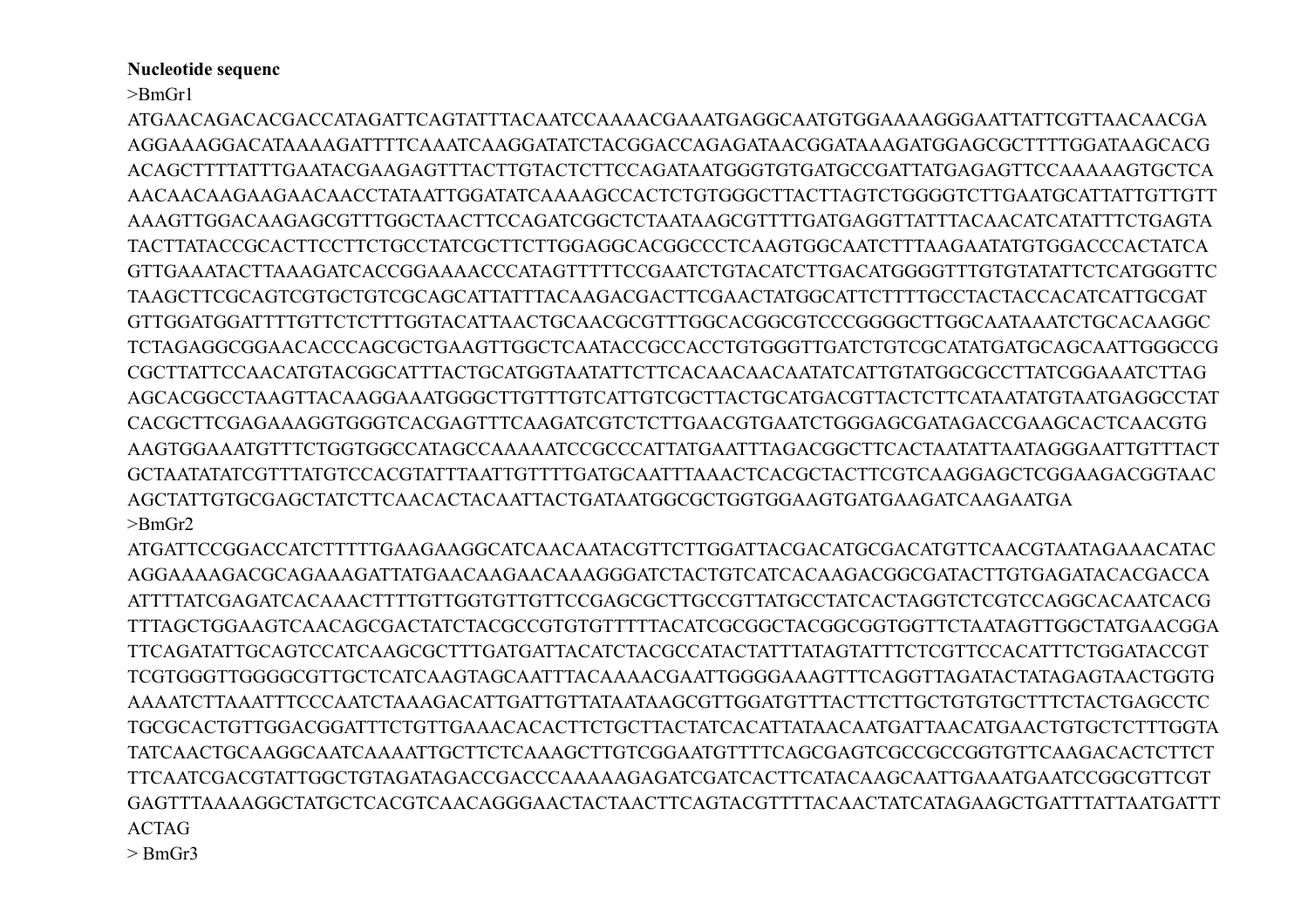ATGTCCTTCGAAATAAAAAATAATTTCTTTCGAACTAGTGTACCAATTCCTAACGGTTTTCCTGTGCAAACGGAGGCGAAATCTAAGA ATAAACCCATATTTCTGGATGTATCACCAGCGCCTACACCTAAAGTCAACTCTCCGAATGCGATTATACCCATGAAGAATAATCTAATA GATCCATTTATTAATAAGGACATAATTTATGAAAACATTAAACCTGTTTTCATGGTTCTCAGGATAATGGGGGTTCTTCCTTTAACCAG AACGACTTCAGGGGTAACATATAAGCAACTCTCAAATCGGATTCTTCCAGTTAAACTCTACAAAAAATCATTATTGATTGCAATTATAA TACCTATTCTATCAACCACTTCAGTTATAGTGACGCATGTTACCATGGTACATTTTAAAACATCGCAAATCATCCCTTACGTTTTCCTTG AAATTTTGACGTACATGCTTGGTGGATACTGGTATCTTCTCTGCGAGATATTAAGTCTTTGTGCCAACGTCTTAGCCGATGACTTTCAA CAAGCCCTTCGCCACGTAGGGCCAGCAGGAAAAGTTGCAAAATACCGCGCCCTGTGGCTTCGACTTAGCAAATTAGCCAGAAACAC TGGAGTCGCGAACTGCTACACCTTCACATTCGTCAATCTCTACTTATTTTTAATAATAACTCTATCAATTTACGGACTACTCAGTAAGA TTTCCGAAGGCTTTGGAACAAAAGACATTGGTCTTGCTTTAACGGCTCTTTGCAGTGTATTCCTACTCTTCTTTATATGTGACGAAGC ACATTATGCTTCTCATAACGTGAGAACAAACTTTCAAAAGAAACTGTTAATGGTGGAGCTGTCGTGGATGAACACAGATGCACAAA CTGAAGTGAACATGTTCCTTCGAGCCACTGAAATGAATCCATCTCAGATCAGTCTTGGAGGATTTTTTGACGTCAATCGTACTCTTTT CAAATCGTTACTAGCAACAATGGTGACGTACTTAGTGGTGTTACTACAATTCCAAATTAGTATTCCGGATGCGACGCAGCCAGAAATA CCAACAAACATAGATGATCACGTGCAAAATATAACGGACACCACAACAGAAGCATCTTCACCTATTTCAACCTTAATGAGCGCTTTT GCGAAAAGAAAAAATGATTGA

 $>$ BmGr4

ATGTCACGGATCTTCTCGATGACGCGATACTTTGGCGTTTCTACATGTAAGCCCAGTATCGCATTCGGCTGGACAGTTATATTATTGTT AATGCTACTGGCTATTGAAGTGGGAGCTATATGGAAGATCGTGAGGCTTCTCGGAGGATGGGCGGTTCATAGTACTGATAGTCGGGG CTTCACAGCGAGACTGTCAGGTTGTATATTCTATGGGAACGCTCTTCTATCCCTGATCTTGTCAATCAAATTCGTGTCATCATGGGAAC AGTTATCTGAGCGCTGGTCGAGAACAGAAACGGATCCAGGACTGCGACTCCCATCTGATAGTAGAATTAAAAGACGAACTGTCCTA GTAAGTGCCTTCGTCATGACATGCGCTTGTGTGGAGCACATGTTAAGTATGATGTCGGCCACAGGCTTCGATTGTCCTCCTGAAGAAT ATACGGAGAGATACATTCTAAGCTCACATGGATTCCTCGTTCAAAACGATGAATACAACCTCTGGTTGGCAATACCGATTTTCATAAT GAGTAAACTTGCAACCGCTTTGTGGAATTTCCAAGATTTGATCATTATTTTGATTAGTATGGGATTCACATCGCGATATAATAGACTTA ATACGTACGTACATCGAGTTGTGATGCTTGAGAGGAACCTAAAGGAAGGTGCTCAGGTTTCGTCTGAAAATTACATGCGATTCCAAA TATGGCGTCGAATTAGACAAGCGTATGTTAGACAGGCAGCCCTCGTGCGGTTAGTTGACGATCAGCTCGGGGCTTTGGTCTTATTGT CAAACGTCAACAATTTATACTTCATCTGTCTTCAATTATTTCTTGGGATCAATTCAAAAGACAGAGGAAGTTTCATCAACAGGTTATAT TATTTCATTTCTCTCGGTTGGTTGATGTTCAGAGCTTGTGGCGTAGTGTTGGCGGCTGCAGACGTATATATTCATTCGAAAAAAGCTTT AATCTCCTTGTACTTGTGTCCCGAATTAGCTTACAACCTGGAGATTAAGAGATTAAAGTATCAGTTGAAGAATGATGAAGTTGCTCTA ACTGGAATGGGTTTATTTTCGTTGAATCGCGAATTGTTGTTAGAGGTTGCTGGCACTATTGTCACTTACGAGCTGGTGTTGCTTCAAT TCAGCAATGAAGATTAA

>BmGr5

ATGTACGCTTGTTACAAAATAATAGTGGCTTTATCACTGAATCGGCAGTACAACCATACTGTAACCCGTGTAGGAAATCGTAAACACA TTAAATCTACTACCAGAGGAAATTTCAGGGAGCGAATATTGAGAAAAGTACAGAATAGAATATCACCCGAACCCATACAAGAAGAC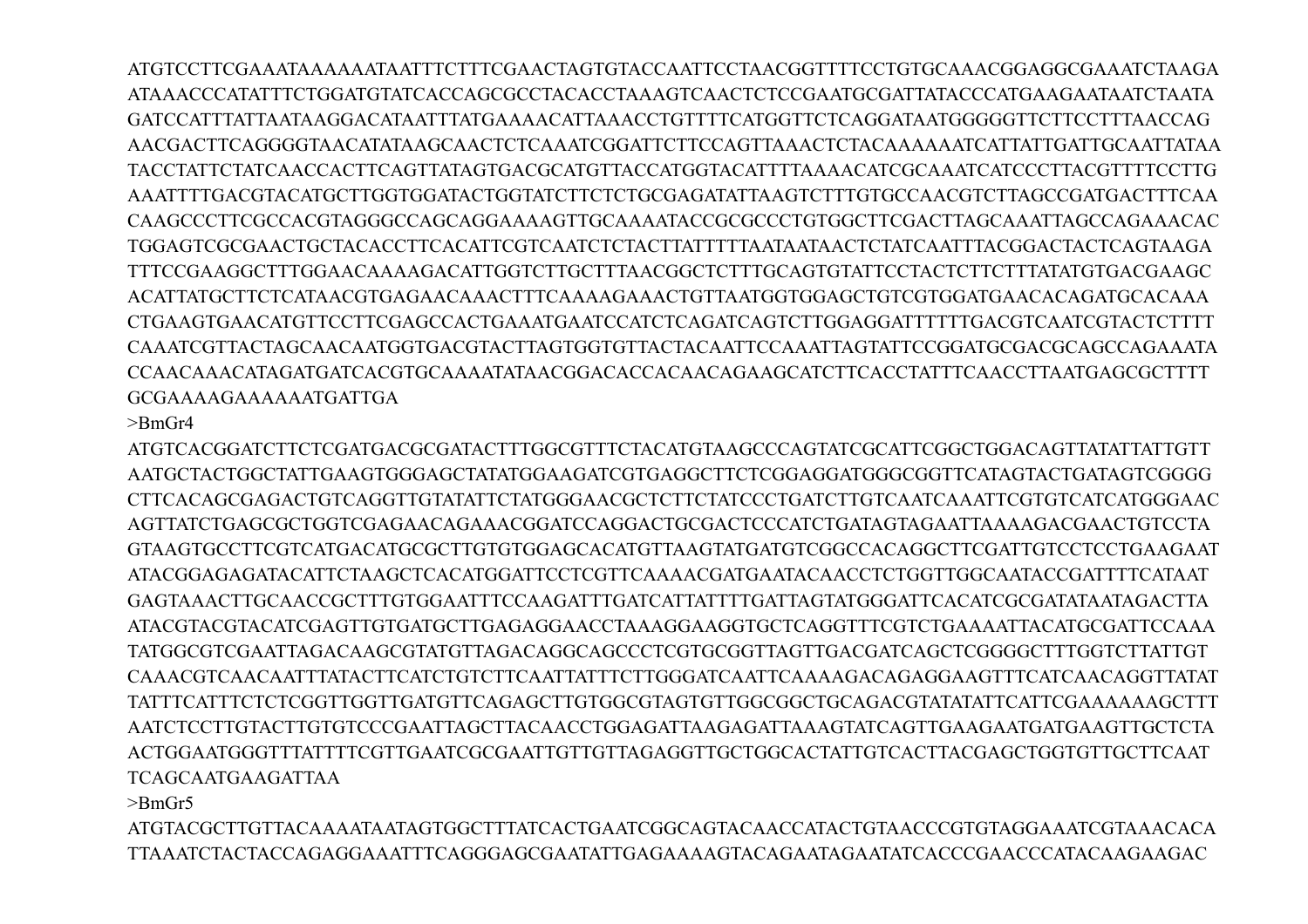AGTAAAATACCTCTGACTTGTCAATTCCAACTGTTCCAGACTGCCATGAAACACTTACTTATAAGCGGTCAATTTATGGGTTTGAATC CAGTTAGTCGTATATCAGATCATAGTCCAACTAAAATAAGGTTCACAGTACTTTCCTGGAAATTTGTTTATGGTGTAACAATTGGCATT GCCCAAGCATGTGCCACAGTTCTGTGCTTCTGTAAACTCCTGAAGGATAGTGTTAATATTGTTGCATTAGACTTTGTCAAAATTGTTT CAGCTTATTTTGCATTCTATCTATCCACTGGTTGCAATACTTTCATATTTTTGAGAGTTGCATCAAAATGGCCTACTTTAATAAAACACG TGTACGAAACTCAGCTCGACAGCTATATCGATGTCAAAGTTAAAAACAAGTGCTTTGCCGCATACATTATTTTCTTTTCAATGTCAAT GACGGAACACATGCTTTCTTTGCTTTCGAAATTCGTAATAACGATGGACTGTTTACCAAAGGGCAGTGATCTTTTTGAAAGTTACATC ATCAGGAACTTTCCTTGGTTGTTCGAATTTGACGTCCCGTATTATCTGCCTATTGGAGTTATACTGCAGTTCCTGACTTTGGTATCAAC GATTAATTGGAGCTACTCAGATCTGTTCATAGTGTGCATGAGCATTTACCTTACATCCATATTAAAACAGATCAACAAGAAAATAGAG ATGGCTGGTAATTCCAATCACCTGCCTATACCGTTCTGGCGAACATTACGGGAAGACTACACAAGAGCAACGCGTCTCGTTCGCAGC TTCGACGATACAATCAGCAGCGTTATATTTTTATCGTTTGCCTCAAATCTATTTTTTATATGTCTACAATTGTACAATATACTATCTAACG GTGTAACATCGAAGTATAATTTGTTGAAGGAGATGTGCCCAAACTATCCGTCAGGGCCATTAGGCGGTTACGAACAAATAATGTATTT ATTGTTCTCTCTTTCGTTCCTATTGGGTCGTTCTCTAGTCGTCTCGCTTGTCGCAGCCAAAGTACACTCTGCTTCGATGGTACCGGCTT CAGCTTTGTATAACATACCACGAAATATGTACTGTTCGGAAATTCAGAGGTTCTTGGACCAAGTGCATGGTGATAAGGTCGCGTTGA GCGGTCTTCGTTTTTTTTACGTCACTAGAAGCCTGGTTTTGTCGGTTGCTGGCACTATTGTCACTTACGAGCTGGTGTTGCTTCAATT CAGCAATGAAGATTAA

## >BmGr6

ATGCTTCTGAGAAACTACAAACAGAACTTATCGTTTTGGACTTCGGCCAAAAAAAGCAAGATTCACAAAATTCAAAGCCAAGAAAC TGTAACGTTTCAAGGATCTCTAAAACTGGTTTTGTTTATTGGACAATTATTCTCATTATTTCCCGTTTGTGGTCTTCTAAGTAACGATG CGAACAAAGTTAAGTTCGTGCCGATTTCTTGGAAATGCGGCTATTCAATGCTATCTATGATTGGACAACTTTTTATCATAGTGATGTGC ATTCTATATGTTGCCCATTTTGAGACTACTTTGAATGGAACGACTCCCATAATATTCTATGGAGTTACATTTATTTCGATGATAGCTTTCA TTCGAGCATCCAGACGTTGGCCGGAACTTATCCAACATATTTCCAAATCTGAAGAATTGGATCCAAGTTTCGACTTCAGACTAAAGA AGAAATGCAATATTACACTTTTGCTTGTACTGGTTTTGGCCATATTGGAACACATATTCTCAATCAGATCTGCATATTCAGCCTCACAG ATTTGCTATCCTCACACTGGTTTCTATGAGGGCTTCGTCAGATATCTTTACCCTTGGGTATTCGATTTTCTTCCGTATTCGGCGGCGCTG GGAATGGTAACACAGTTCCTTAACATTCAATCGCATTTTATATGGAACTTCACGGATTTGTTCGTGATTTGTATGAGTTACTATCTGAC ATCACGTTTGGATTTGGTCAACAAGAAGCTGTTGCCTGCACAAGGAAAGTATCTCCCGGAAATATTTTGGCGAACAACAAGAGAAA CATACTGCAGAGCCACAAAACTGGTCAGGAAAGTTGATGAAATCATAAACGGAATCCTGTTTATTTCATTTGCAAATAATTTATTTTT TGTATGCGTCCAACTATTTAATACTTTTGATGACAGTGTTGATATGGTTGGATTATGTTACAACTATTCTGAAAGGAGAACTAAACCTG TCGGAAGGGAACCTGTTATTTATTTACTGTTCTCTTTGGGGTTCTTAATATCTAGATCTATAACAGTTTCGTTGATAGCATCACAAGTA AATTTGGCATCAACAGTGCCCGCACCTATCCTATATGATGTACCTTCAGCTGTTTATTGTGTAGAGGTGCAGAGATTTCTGGAACAAG TTAACGGAGACAACGTTGCTCTGACCGGATTGCAATTTTTCAGCGTCACTCGTGGATTGCTCTTGAGTGTTGCCGGCACAATAGTTA CATACGAACTCGTAATGGTTCAATTCAATCAAGCACCCGCTTCAGATTCATTTACTGAAAAATTAGTAGAAAACAATATCAGTACTAT AGAAACATTTTACAACTACTCGTAG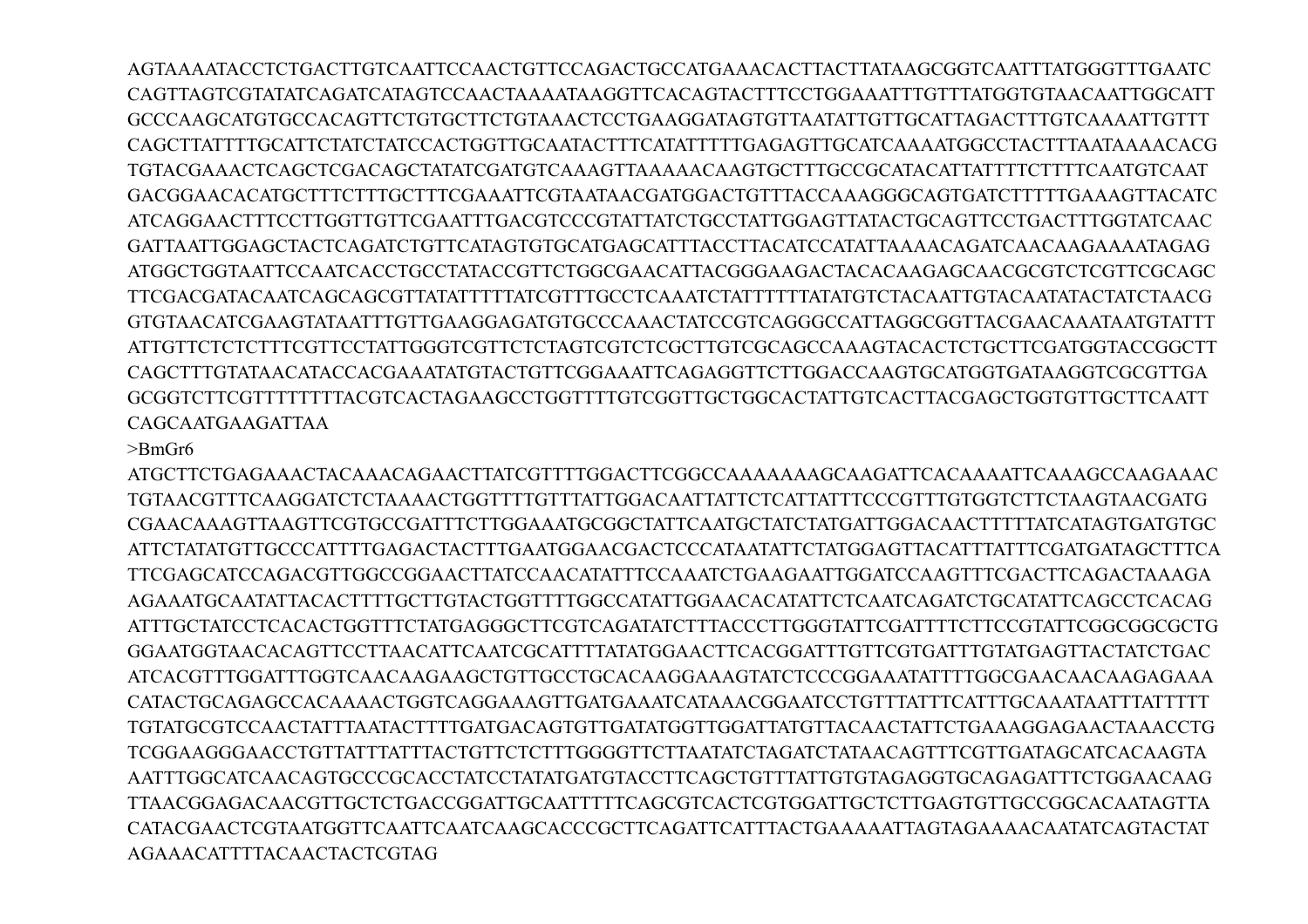>BmGr7

ATGGTTTTGGAAGCGCATACACAAATACAGTACTGTACAGCGAAAGCCAATTACTGTGAGTTCCACGCGGGCTTGAGGCATCTCATG CGGTTGGCACGCTGGGCGGGCTTTTTTCCTGTTCAAGGCTTATCGCAAACCAATCCTGATGACGTCAGATTCGAGTTCAGATCACTG TACGCTTTATACCACGCAATAACTGTCATCGGACAAACGGTGATGACGTTTCTGGCGTTCTATTCGTTTGTGGATAGCAACGTGTCCT TGAGTGTAGTCTCGAATTTCCTATTTTATTTTACTAATTACGTAACGTTGGTGCTGCTGTGGCGTCTGTCCAAGAATTGGTCAGCATTG ATATCAAAAACTTTGGAGTTCGAACAAAGCGTGACCGAAATACGAACAACGAGAAATCTAGTTTCGAGAACCAATACCTTGACCTA TGTAGTGCTGATTTTTGCGATGATCGAGCACGCATTATCCAAAGTGTTCAATATTAGGTCTGTCATGTGTTGTTTGGGAGAAACCAGC TTAAATCACACAGTAATCAATAATTACTTCAAATTCAAATGGAAGTTTGTCTTCGATTACTTTTCGACTTCGACTACTTATAGCTACTTT GTGGGATTTATCGCTGAGTTCCTCTGTATGCAAGCCACGTTCTTGTGGAGTTTCACAGACGTCTTGATAATGTGTTTCAGCATTTATTT ATCGTCCTTCTTCGAAGATTTCAACAGTACCGTTAGTTCTTTCATGAAAAAGGCGAGTAAAACAGTTCCATGGAGTACTCTGAGAGT GCAGTACTCCCAAATTGTTTTAATAGTAAAGCAAATGGACGAGCAGCTAGATTATTTTGTACTGATTTCGTATTTCACGAATCTGTTTT TCATTTGTTTCCAATTATACAACTCCTTGAACCGTATTTATGATGCGAACGATGTATGCAATGAAAACATGGATATTATAGCAACAGCT TCAGTCACGTATTTGACGTACTATGTTTTTTCGTTTTTATTTCTCGTGACGCGCGCATTATTGTTATCCATCATGGCAGCTAACGTACAT TCGTGTGCCCAAGTGCCGCAGTTAGCCTTGTACGAAGTGCCCACCGCTGATTACAGTTTAGATGTGCAGAGATTTCAGTTGCAGCTT CGTTATACAACAGTCGGTTTGAGTGGGGTATGCTTTAATGTGACCAGAGGAATGATACTCAGGGTCATCGGTACGATCGTGACATAC GAATTAGTGCTGATTCAATTAACAAAAAAAAATCTCGACAACGACACTAGTATTAGAGATTATTATTTGCCGAAACATCTTATATGA >BmGr8

ATGGCTCCTCGATCAGTTCGATCAATGGTCGGAACTTCCAAAAAAGATATGTTAAAGGGAGGATTTTATGAGACCGTAAGGATACCA TTATATATCTACAGACTAATAGGAATACTGCCTATCAGTGGACTGTGGCATCGTTCTTCTAAATACAATCGTTTCAGTTTAAAATCCTTT TACACAATTATATATGCGCCGACGATTGTCATGCAAACTTTTCTATTGTTAGTTCATATCTATGATCTTTTCGCGTTTTTCTTCGGACATC AAAGGCTGGGTCGACTCATTTATCACATGAACTTCTACACAATCACCATCCTCATATTCATGGGGAGTAGAAAGTGGAAGAACGTTAT AAAGGAGATTGAGACTATCGAACTCACGTTACCACGGTTAAGAAACTCCAAGAAAGCACTCGCTCTTACGAAATCATTTGTTTTTGC ATTTTTTGTTTTCTCACTGGCGGAGGTTGTTCTAATTCTACAGTTCACGCTACGACTGACGAAGCAACGCCACGTTCTGCCCGGAGA CTCGGGATTGTACCTCAGATCGTACTTTGTGTATATATTTCCTTATCTTTACGATCATTTCCCTTTTAGTTATGTGATGGGATTCATTGTT CAGATTATCAAGGTACAAGGCATAATTACATTAAATATGGTAAACTGTAGTGTTGTTATTTTGAGCATATATCTAACGAACAGATTGAA ACATTACAACAGAATTGTATTCGCTAAAGGAAGTAAAACAAATAACACCAGACTGAAGTGGGTCGAACTGAATCTTCTATACACGA GGATATCTAACTTGGTTAAGATTATAGATAAAAATCTGAACCCTTTCGTCTTTATATCCTTTACCGCTAATTTAAGTTATATCTGCGCAC AACTGTTTTACATATTGAATAAATTAACAAGTAGCAGGACTGTCAAAATTACGTCTTTTCTAGAGGATAAAAGATCTGACTGGGAAAC AGTACTGTACATATCAATTTCCTTTGCTTTAGTTGTGTTGAAAGTGCTTTTGGTCTCCATCACCGCCGCCGAAGTCCACACGACGAGC AGAGAACCATTGCGGCTTCTTTATACGTTGCCTACTGCTGAATATACTATCGAAACGCAGCGGTTAATGACCCAAGTTTATTACTCAA ATTTATCTTTGAGCGGACTCAACTTTTTCCATATTACGCGTGGAATGTTGTTAGGGATGGTGGCTACTCTGTTGACGTACGAAATAGTA TTACTTCAAATTTAA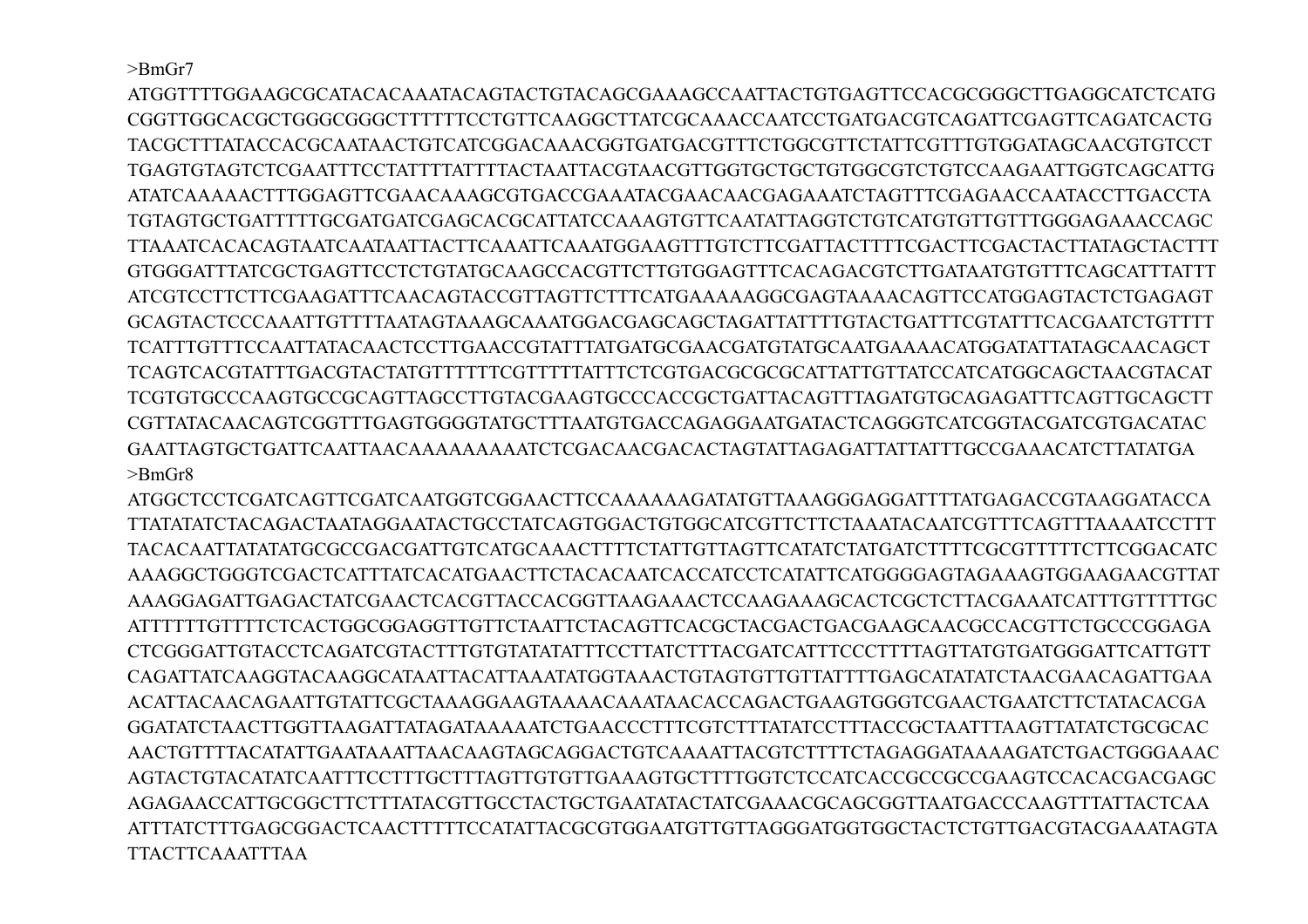$>$ BmGr9

ATGCCTCCTTCGCCAGATCTGAGAGCTGATGAACCAAAAACACCCTGTTTGGTAGGAGGAGCTCATGCGTTCATATTAAAGATTTCA AGTTTCTGCGGTCTCGCACCTCTGAGGTTCGAGCCACGGAGTCAGGAATACGCGGTGACCATCTCCAAGGGCAAATGTTTTTACAG TTACATTCTCGTCACCTTTCTGGTAATTTGCACGATATATGGGCTGGTGGCGGAGATAGGAGTGGGAGTGGAGAAGTCGGTGCGCAT GTCCTCGCGCATGTCGCAAGTGGTGTCCGCGTGTGACATCCTCGTGGTGGCCGTGACCGCGGGGGTCGGGGTGTACGGTGCGCCGG CTCGCATGAGGACCATGCTCTCCTATATGGAAAACATAGTTGCGGTAGACCGTGAGCTCGGCAGACATCACTCTGCTGCAACGGAAC GAAAACTGTGCGCTCTGCTGCTCCTCATCCTGTTATCCTTCACGATTCTGCTCGTCGATGACTTCTGTTTCTACGCGATGCAGGCCGG CAAGACGGGCAGGCAATGGGAAATTGTCACAAACTACGCTGGTTTCTACTTCTTATGGTACATTGTGATGGTCTTAGAACTACAGTT TGCGTTTACAGCGCTGTCACTGCGCGCCCGACTTAAATTATTTAATGAAGCGCTTAACGTTACCGCTTCGCAAGTCTGCAAGCCTGT GAAGAAACCTAAGAACTCGCAACTAAGTGTATACGCGACGAGCGTCAGGCCAGTTAGCTGTAAGCGGGAAAACGTTATTGTTGAAA CAATACGAGTGCGGGACAAAGATGATGCTTTTGTGATGATGAAAACTGCTGATGGTGTCCCTTGTCTACAAGTTCCGCCATGCGAGG CGGTGGGGCGACTCTCACGGATGCGGTGCACACTCTGCGAGGTGACGCGTCACATCGCCGACGGTTACGGCCTGCCGCTGGTCATC ATTCTAATGTCGACTCTACTGCACCTTATTGTCACACCCTATTTCCTTATTATGGAGATAATCGTGTCAACGCACAGACTGCACTTCCT CGTCCTTCAGTTCCTGTGGTGCACCACACACTTGATAAGGATGCTGGTCGTCGTGGAGCCTTGTCATTACACAATCAGAGAGGGAA AACGAACAGAAGACATACTGTGCCGACTCATGACCTTAGCGCCGCATGGTGGAGTTTTATCATCCAGATTAGAGGTGTTATCTCGCC TTCTGATGTTGCAGAACATCTCCTACTCACCTCTGGGCATGTGCACGTTGGACAGGCCTCTAATGGTGACTGTACTTGGAGCGGTCA CCACTTATTTAGTTATACTCATTCAATTCCAGCGATATGATAGTTAA

 $>$ BmGr10

ATGACAATGTCAATTAAACCCCGTCTACAGTGCATGGTCCCGCCATCTTTGGCCCTTGCGCTGCGTGTTTCCAGACTGGCCGGGATC GCACCCTTGAAATTCGTCGCTAAACAGAGTAACATTATGATACGTCTGTCCACCAGCTTATGTGTATACAGCTATTTACTTGTTACCGC TCTGAACGTGTGTACCCTCATAGCTGTTATGATTGACTTTTCCGTGCCCGTAAAACTATCAATTCGGATGCAGACAGAAACCAAGAG GTTTGTGTGGATAGCTGACGTCGTTATTATGGGTATACTTAGCGGCGTTGGGGTGTACACGGCGCCCATACAGATGAGGAGACTTATC GCTTACCTTCACAGAATACATAAGATAAATTCTGATTTAGGAACATACAGCTCATCACTTACGGACAAGATGCTGCATAGACTGACTA TTGGAATGTTATTAATTACCTCTGTAATTATAGTGACCGATTTCACGTTCGTCATGTACCTTGCTGACTTAAACCATAGGCAACTGCTA ATAGCCATAATGTACTGGTGCTACTACTGCAGCTACTTCATAGCGCATCTCTTGGAGATGCAATTCGTACTGATCGCGGCACTGGCAC TCTCTTCCTTGAAGCTGGTCAACAACGGACTGAGGACACTACTACACCAAAGCGGGATCGAGTCTTTAACAGAAATTCCGAACTCT AATGAACAACACACGGCGAATGCGATTCTTCCACAACCACCAAAAAAATCTGTCAACAACTCTATTGACACACTCGCTTTCGTCGT GACAAAACGTTCAGTACGTTTTCCCACTGCCGGATGGATGGATCAGAGAACCATACGGCGTCTCGCTCTTTCATACGGCTCAATCTG CGAGGTGGTGAGACAGATCGACAACAATAACGGAATCATAGTATTATTGTTACTGGCCTCGTTCTTACTGCATTTGGTCGTGACTCCG TACTACCTCATAATTTCTTTCGTAACTGAATCTCCGCACACGGGCTTCGAAAAAGTTTTAAATCCCATTTTGCAAACGGTGTGGTGTT TATACCACACGTTTGGTCTCGTCATGATTATTGAGCCGTGTCACAGAACGCATGAAGAGATGGAAACAACTCGCGAGCTGGTCAGTC GGGTGATGTGCAGCGCAGACCCCCGCGACCCTATCTCCATAGAGCTGGAGATGTTCTTTCGGCAGTTGGTCCTGAATAAGGCCTCAT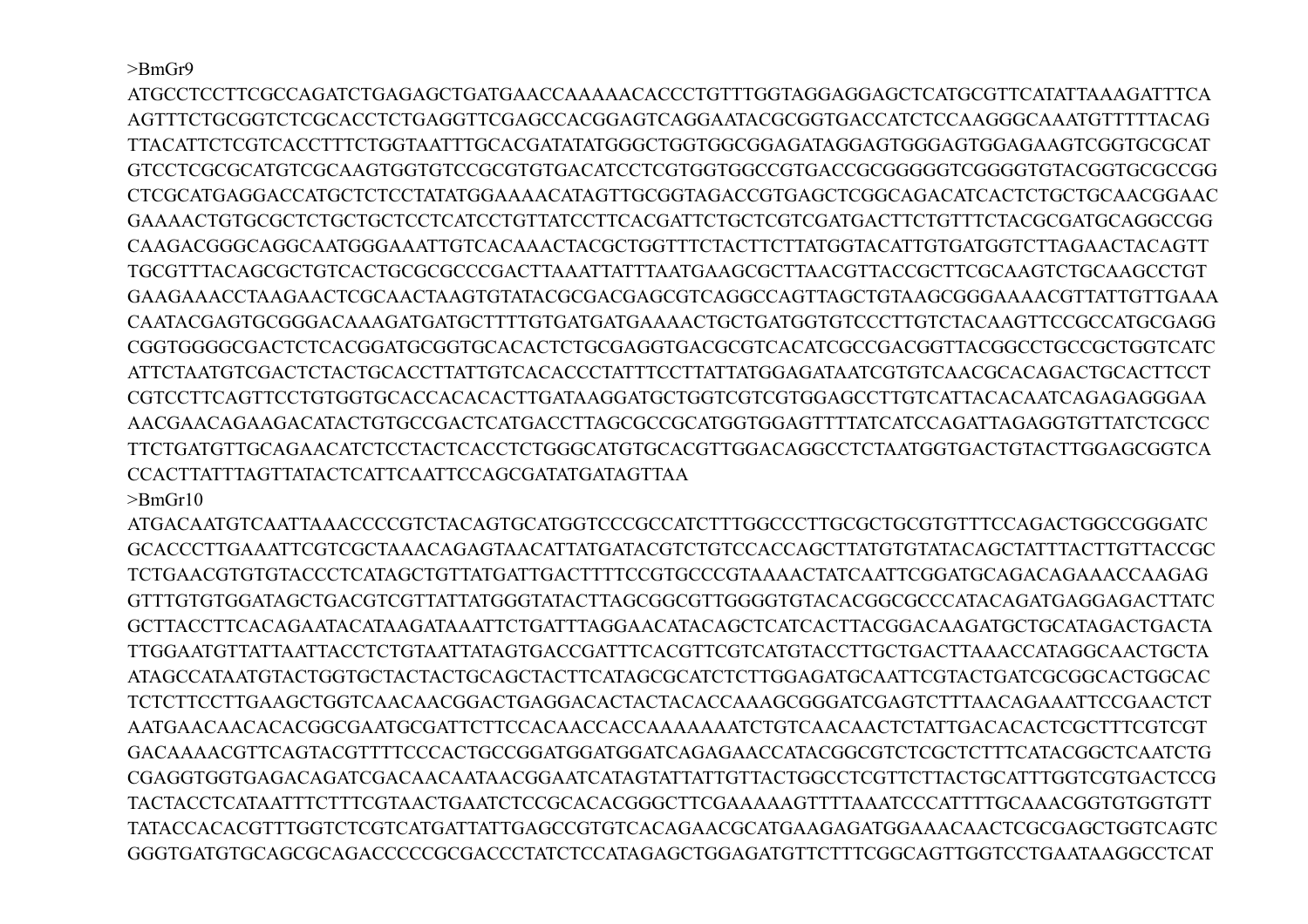ATGCTCCACTGAAGGTCTGCACGCTCACAAGATCCCTAGTGGCAACGATCCTGGGCAGCATCACAACATACCTAATAGTGATAGTTC AGCTGGAAATTAAAAATATGCAATAA

 $>$ BmGr11

ATGAAACCGTTCCGGTTTTTTTTGTTCGTCGAAAACGTCATATGCGTTTACAGGAATTATTCCTTTCACAAAAGGTACGCGAGAGCCA TCATTCTTTCTCGAGTCATGTTCGAAGTGTCGTTGATTATTTTAACGCTACATTCGTGCCGCAACTTCGGCGCTGTGAAATACAAAAC GGAGATTATATTCACGTATCTAGCTACAGCTAGCTCGACGATTCTCATCCTATTAGCTTTGTACAAAACGAACAGATTCACGGAACTG TTCTTGAATTTCAAAGCGTTTTATCGTAATCGTAATCTCGACGTGGACCACCTAGAGAAATGGAACAGGAAACAAAAAATGGCCACA GTAATAATTGTACTTTTTTGTGTTATTAAATTTTCAACGTTAATATATACGGACCTTATTGGCGAATACTCAACCCCGTGCCGCGGCTAT TTCACTGAATACTTGTTTTACACAAACTTATTTATGTGCAATGCCCGATATTTATTCGAATTCAGTACCGCTTGTGTGGTACTGCATCTA GTTTCGGAACAGCTGGATTATATCGCAATATCAATGGACTGCACGATGTTTTTATACATAGATATTTCGAAGAAAAACATCATGAGCTC AGCGAAGAAAAGGAAACTTAAATATTTCGATATTTTCAAACAGTTCGAAAAATGGACGGACGCTTATATGAACGTCAAAAGGAGTG CGAATTTATGTGACACCGTTTTTCGCGCACAACTAGCAATTATGATTACCACAATAACTTTGTACTACATCATCCTGTTGTATGGCATC ACAAGTTTTAATATTGAACGCGGTAAGTTTTCAGTTGTGAAATCGCTAAGCTATTTAATATCGTTATTTGGCTTTCTGATTGCATTGTTA CTACTCTCTAAAGCCGGACAACGTATTCAGAAAAGCGCCGAAAATTTGAGAAGGAAGCTGAGCAAGTTCTTGTTACATTCACTTGA AGATCCAGAATTTCACAGAGCAGCAACAAATCTGCTAAGATTGGTTTGCACTCATCACATAAAAATGCGATGTTTCGGCTTCATTGA CATAGACATGACTCTGTTACCGTCCTGCTTGATGTTCGTCACATCTTACACTGTTATAGCTTTACAATTTAATAATGTGGTTTAA >BmGr12

ATGAAAAATTTAAAACTATGTAGAACGACGTTCTACTTTAAAATAATAATGTGTTCCAGATTCATTTCAGGATTATACTTCAAAGCGAC ATCCAAAAAATGGATCTCTTATTTATATAAAGTCATTTGCGTACTGTACATCATTTGTATAACGCGTTTGTTTTACGCAAAAGAAGATA CATTTAAGCCTCTCGTATTCNNNNNNCAGTTTATAGGAAACTCGATTGAGAGCTTACGAACAGGCGAAGGGCATGTTTTAAAATGTT ACAGTACGATTTTTTCTTTAAAACTAATTCGGAACTACCTACCGGATTCCAATAATCACATTCCAATAAGTAGTATAACAAATTTCTTA GTAATTATCTGGAAAGTCTTTGACCAGGTTTACATCGTCCTAATGCACTATTTCTATACTACGGATATAATAATTCACTTAAGGATATTG TCTATTTTAACAACGATTGGTGTGAATCTAAGTTTAATGCCTATTATAGTGATATTTGAGTTAATGTGGCGAGCAGTGAAAGCTTTAAG GAAATCATTGGGAGAACATTTAAAGGGTCCTGTGCTTATTGAAGGAAGAGAAAGGCTTAAAGCGCAACAAATCCTGCGATGCTTAA ATGTGTATAAGGATTTGAATGCAACTCTTAAGTTTAATAGTACTCCAATGAAAACAATGATTCTAATCAGCACACTTGCAACTTTCATA AGATTGACGTTGTTTCTTTACCAAGCGATTTTAGGTCACAACGAAGGTTTGCATTTACCAAGGAAGATACTCGCGATCATATATTATG CTTTGCCAGTGTGCCTACTTGGCGTTTTAATGGAATTGGTTGCCAGGGAGTGCGACAAACTCAAAACATTAATGACAAAAGAACTTC TCGTATGTAAAGACGATTCTTATTGTACCGTAATCGTTGACGCTGTTTCATACATCGAGCTTAATCCCTTGAAGTTTTCAATTCTGCGA GCTTTCAACGTGAACTCTACGCTTATACTAGGCTTAACGAACCTCTGCACGACCTACCTTATTGCGGTAATACAGTTCACGTATTCCT GTGAAGATATCAACGGACTTTCACATTCACATTCTCATTAA

>BmGr13

ATGGAAGATAGTTTTAATAGACTTCTTTCAATACGAAACATGATAATATTTCAAAATGTTTGTGGTTTCTATCACATGTGTACTGAAAA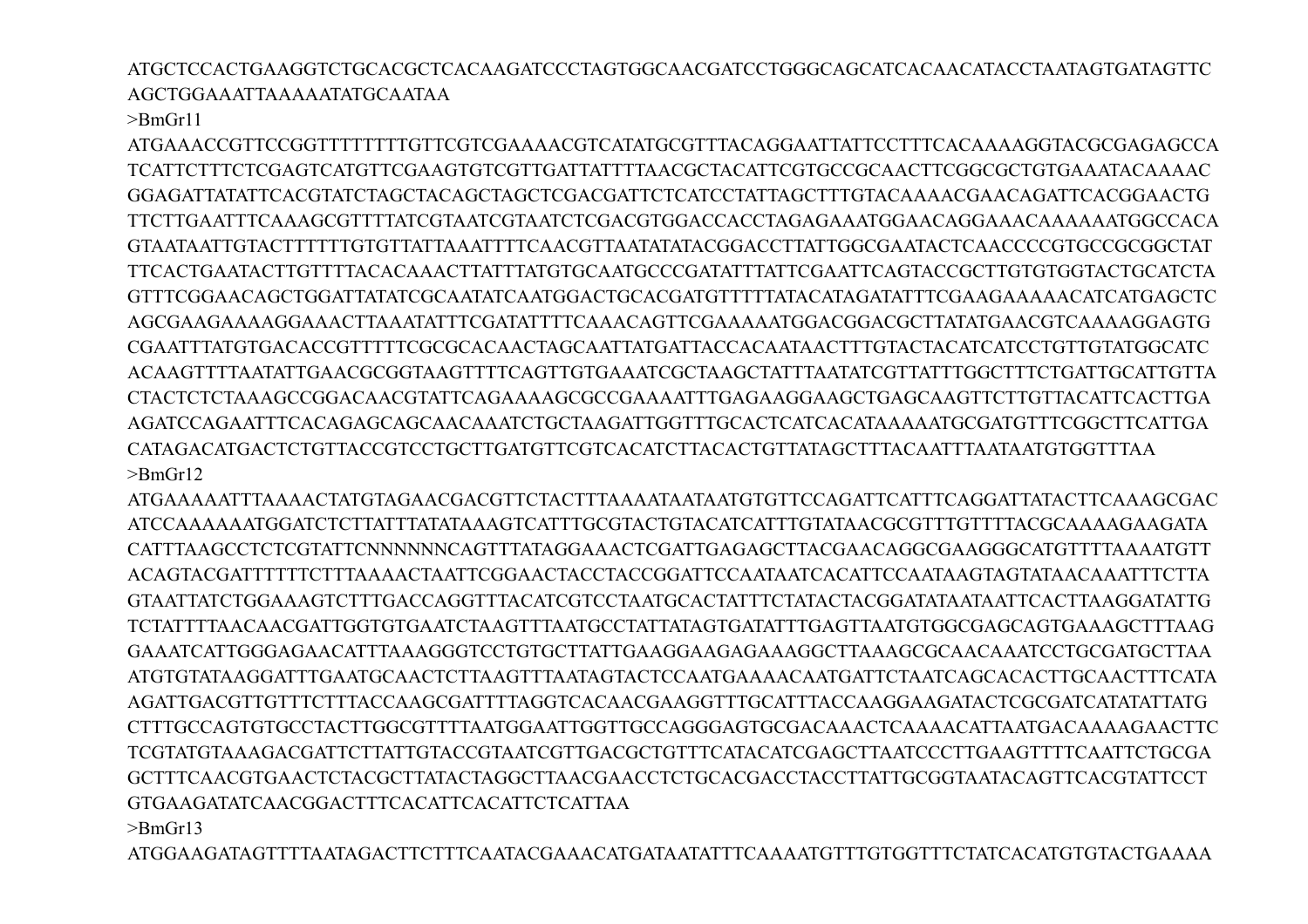GTTATATATATCACGTATCATCAAAATGTATTGTGTAGCTTTGGCAATAGTCCTAAGCGTTTTTTGTTTCCAGAATCCAGATATCACTTA CTTGTCTTGGGATGTTGTTTGGGTTACTTTCGGATACACCCTTAACGTCATCATCTGCTTGAGATATAATGGCAATTATTTCTTTCAGTA TTGGAATGGACTCCATGAGATCGATATAAAAATGAATTTAACCTCAATTGATAAAGAAAAAGTGCCCATTTCTCGTGCAGTTTTTACT GTATTTCTTATTTTGCGTTCAACGGCCTTTGCAATGACAATTTTTGTTTTCGGCTACTTAGAAACGGGCATTTTAAGCAACACCATTAT TTCTATTTATAGTATCAATTTAACTGAGTTCTATCGAAACATGAGCAATATACCAATGATTCTTATGTTCGAAACATTTTATGTAAGAAT AAAAATTTTGAAAGAGCAATTGTGCTCTGAGTTGTCAACGGTTTTGGGATGTAACAACGATGCCAGACAATTAAAGTTAATATTGAA ATATCTACGTAATTATCGCAGCTTAGTTAGGCATTTGATGGATACTACTCTACCATTTAAGATTTTAATACTTGTAATATTGGTCGGATCT TTTCTACGTTCTTTGCTTATTGGTTACGCATTCGTATACAATTCAGATCAGATAATACTATTATCATTACCTGTCATGTTTTCTACGAAAA TTTTAAGTGAAGTTGTCGAAATTAAGCTAATATGTACAAAAGAACTACTGAAGAACAAAAATGAAGGTTTAGTATTATTAGATTTAGA CAGTAAAAAACCTACTTTTCTGACAAGCAAAGCCTGCGGCGAACAACTGCAAGATGCTCTTTCATTTCTGAACAACAGATCGTATAG TTACACGTTACTTCAAGTGATTGAATTCGATTGCTCTTTAGCTTTTGTATTCACGAGTTTCTGTATAACGCACTTAATTGTTGTTGTACA GTTCACACATGTTTTAGATTAA

 $>$ BmGr14

ATGAACTTACACAAGAATATAATTCCTATAAGAAATAATTTATTCGCTAACAAGGTTACGGCCATAGCTTTACCGAAAACATTATCAGT GCTATTTAAATTAATACACATATTTTTTTTATTAGATCTAGGTGTCTACGAATATAAGACATTTAAAATTAAATGTATCGTGAAATTCTTA ACGATTTCCGGCAGTTTGACTATCAGCGTCGTGTGTTTCTCTTTCATGGTATCCAACTTGAGTGAACACACATTTGTCGGTTGGTACG GATTTTTCATCAGTACATATATCTTTGTCGTTTTATTTTTCAACCTATCGAACAGAATGACTTTTGTCGAATTCTACAAAACGCTGTTAA GGTTCGACGCTAACTATGGAATCGACAGCAACGAATATAAGTTTAACTTTAAAATTATTTTTGTTAATATTCTTTTCATTGCCAACAGA ATGGTCTTGTCCTTTGTCTATTGTAGCTATTATCCTCAGAACTGTATAAGACCTCGGTATGCTCAGATTCTTTTTATGCTACCGTGGCTT ACCCTAGACGTTTTGCTTACTACAAACATGTTTTTATTTTATGCTACTTATTGTCGAATAGCAAAATTTCCTATGTTAATAAAGAATTCT ATGAACATCGTGGCCCTTCGAAATTCATATAAATTAATTGTGGATTCGCTAGAGAAAACCCAGACGTCTTTTGATATCGTGTTCATAAT AGCATTGGTATTCAGTGTACCAGAAATAATGATGTCCATCTACAGCACTTTGCTTGAAGTGATCAGCAAGCATTTCCTGGAAGTGGCC TCAATTCTCAGCTTAAACTACGTGGCAATAGCTCAGTCGCTACTATTAACATTAGCACCGTCGTTGTGCGCGGGAGTATTACCTTGGA AAACAAATAACATAAAGATTATATTGCATGAAAAACTATTTACGGAAAAAGATAAAGCTTCAGCTCGAGAAATAGAATTATTCATTAA GTATATAGAATCAAGACCGCTTAAGCTTCGAGCCTGCAACTTAGTTCCTCTCGATTTCAGCCTCACTATAATTGTTCTCAACATATGCG TAACATACTTAATTGTAATCATACAATTCACGCATCTGTATTAA  $>$ BmGr15

ATGATCTCGTCTTCGGATATAAATCATAAAAGAAATAAAGTATTCGCATACAACGTCCCAGGAATAGCTTTGTCAAAAACATTAACAG TATTATTTAAATTATTACATTATGTTTTGTTATTGGATGTGGGTATATATGAATACAAGACTTTTAAGAACAAATGTATAGTCAAATTCTT GACGATCGCTACCGGTGTATCTGTTAGCATCGTGTATTTCTGTTTAATTGCAACCGTTTTGAGGAAAAACGCATTTTTTTATTGGTTCT ACGTACTTTTCATCAGTCAGTACATGATCATCGTTTTCATTTTCACGCTTTCCAACGGAATGTCTTTCACTGATTACTACAAAATGTTG CTAAGATTCGACGCTAAGTATCAAATCAATAGTAACAATTATTACTTTAATATTAAAATTATTCTTGTCATCATTATTTCTATTCTGAATA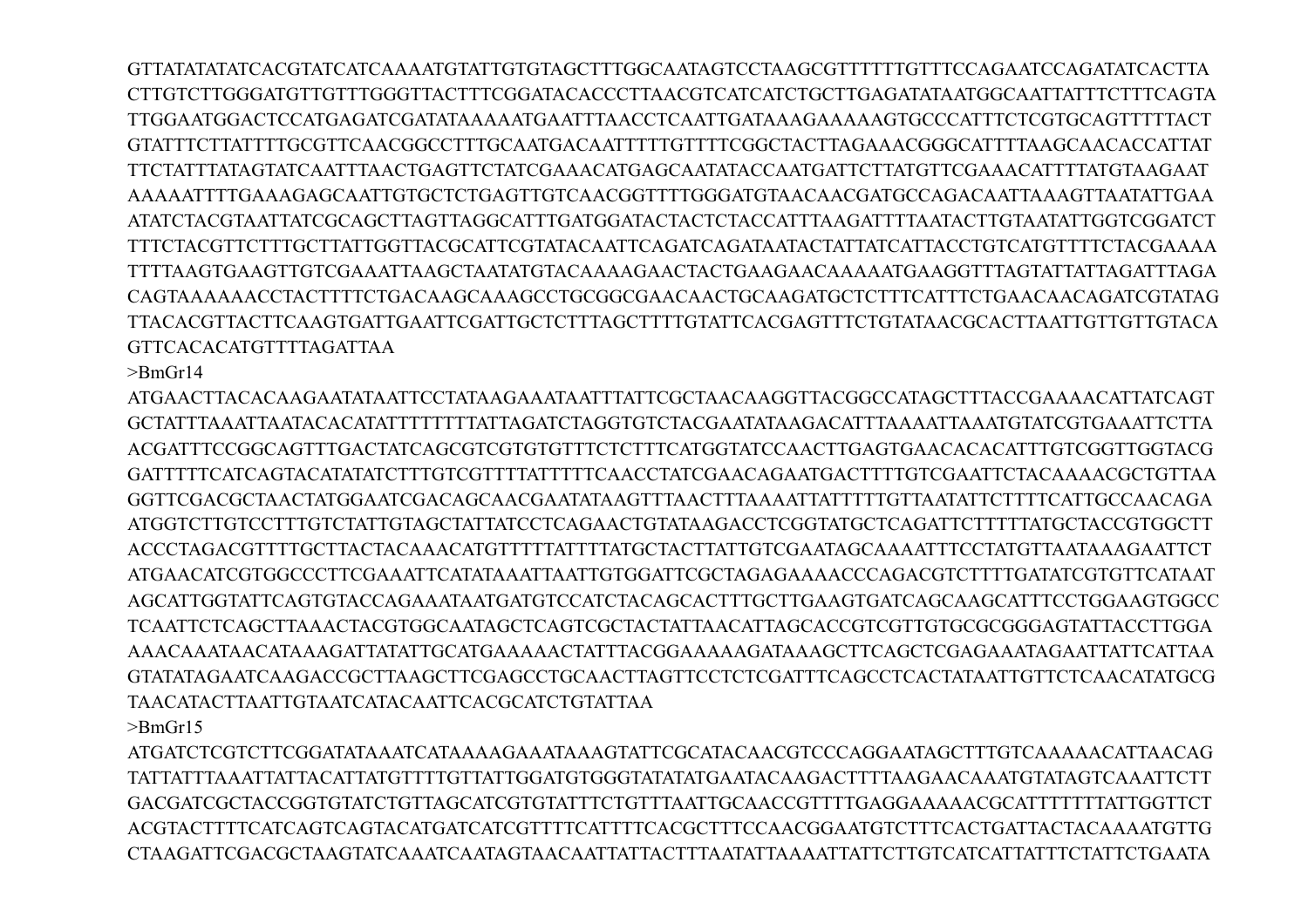GAATTGGCATGGCCATTATTTATTGCAGCTATTATACTAAGAACTGCTATGAAATGTCGTTTTCTCAGATTATTTTTGTACTCCCGTGGC TTACACGAGACGTAATCCTTATTATGAACGTTTTCCTATTCTACGTCACTTATTGTCGGATAACCAAATTTCCAGCGTTATTAGAAAATA CCAAGAACGTAGGGTCCCTTCGTAATTCTTATAAATTGATAGTTGATTCGCTTGAAAAAACCCAGAAGCCATTTGATTTTGTGTTCAC CACCTACATTGAGCATAAGCTATTTCTCAATAACTCATTCGGTAGTTCTGATATTGGCACCCTCACTGTGCGCCGGAGTCCTGCCTTG GAAAACTAACACCATAAAAATAGTGCTGCACGATAAACTGTTTTTAGAAAAAGATAAAAATTCAGCTCGAAACATAAAGCTATTCAT CAAATATATAGAAGCAAGACCACTTAAGCTTCGAGCCTGCAATTTGGTTCCGCTAGATTTCAGTCTCCCTGTAATCGTTCTGAATTTAT GTGTGACATACCTGATTGTAATTGTACAATTCTCACATTTGTCTTAG

 $>$ BmGr16

ATGATCATGAATTTGACAACAGATAGAATTTCTAAACGAAATAAAGTATTCGCCTACAATGTTCCAGAAGTAACTTTACCGACGACAC TA A A AGTGTTGTTTA AGTTGATACA ATTTACATTATCATTAGATTTCGGGGTCTACA A ATACA AGACTTTTA A A ATGA A ATGCGTCGCT AAAGTCTTGACGCTTGCCGGCTGCCTTGCTGCGAGCGCGGCCTGTGTCTCTTTAATCATCTCAAACATTTTTGAAAACCAATTATTT TTGGTTGGTACACACTTTTTGTCTGTCAATATACTATCGTCATTTTTATGTTCACTTTCTCCAACGGAATGACGTTCATTGATTACAAAA TGATGTTACTA AGGTTCGATGCCA A ATA CCA GATCGATA GTA ATGTCTATCA CTTCA A CATTA A A ATTGTTCTTGTTGTTGTCATTTCT GTTACCAGCAGACTTTTCTTGTGTGCTGTATATTGTATTTATAGCACTGAGAACTGCATTAAGCCTTGGTATAACCAACTTTTATTCTTC CCGTGGCTTTCTTTAGATATCGTTTTAATTATGAACATGTTCTTATTTTATGCTACTTATTGTCGGCTTGCTAAATTTCCATCGTTGTTCG TTCTCATAGCCGCGCTGATATTCAATATACCAGAAATAATGATGTCCATATACTACACGCTGTTTCAAGTGATGAACAAGCATTTTCAG GAAGTGGCTCCAGTGCTGAGCCTGAGCTACTTCACGATAATTCTGTCCGTGCTTTTGATTTTGGCACCCTCGTTATGCGCCGGAGTG CTACCATGGAAAACTAGACATATGAGACTTATCCTTCTAGAGAAATTGTTTGCAGAAAAAGACAAAAACTCAGCTCGAGAGATTGA GCTGTTCATCAAATATATAGAAGCACGACCCCTTCAGCTTCGAGCCTGCAATTTGGTACCTCTCGATTTCAACCTCCCTGTAATTGTAT **TAAATTTATGCATTACATATCTGATTGTGATTATACAATTTACGCACTTATTTTAA**  $>$ Rm $Gr17$ 

ATGGGTTTTTCACTTGGAACAACAGCATTGTCAATGTTCTTTTTGAGAAACCTGTTGTTTTACTATAATTCAAATAACAATGATCAT AGTTAAACCTGCCAAATATAAATTGAGTGACCCGTTTAGGCCGAAAGATACATCGAAATTATCAGAGTCTATAATTATGTATTTCAAAT TGTTTCACATATTTTTAGGCATCGATCTTGGTGGATTTCGTTACCAGAATCGACAAGTCAAATACGCTGTGAGATTAATATCATTGATC CAGCCATTAGCCATTTATGGTTTGTGTATATACGCTTTATTAAAAATTATTGCGAACACTGAATTCTTATGGTACACTATATCCTTCACC GAATATGTAGCTATGTCTGTCGCCATTACGCTATTCAGTAACGAAATGACGTACTGCAATTTTATGATTAATTTAAAGTTCATCGATACA AAATTGAAAATTGGCGATGAATCGTTCAGAATTGGAGTGAAGCTTATATCCAGTACTATTCTCATCGGAGTTACTAGATGTTTCACGA CGACGACTTATTGTCTCCTTGGCTTCTGTGCAAAACCGACTGCAGCACAAATTTTATTCCAAATACCGTGGCTCACGATAGACTTAAT GCTTTTACAATACATGTTTATATTCTATGCGTGCTACTGTCGCTTAGTGAAAATCTTGAGAATTTTGAAAAAGCGGAACACAGATATAG AGGAGATGCGTAGGATTTATAAAACACTAGTTGACGTGTTGGATAGAGCAAGAGCGCCATTTGATTTAGCGTATCTATTAGGATTACT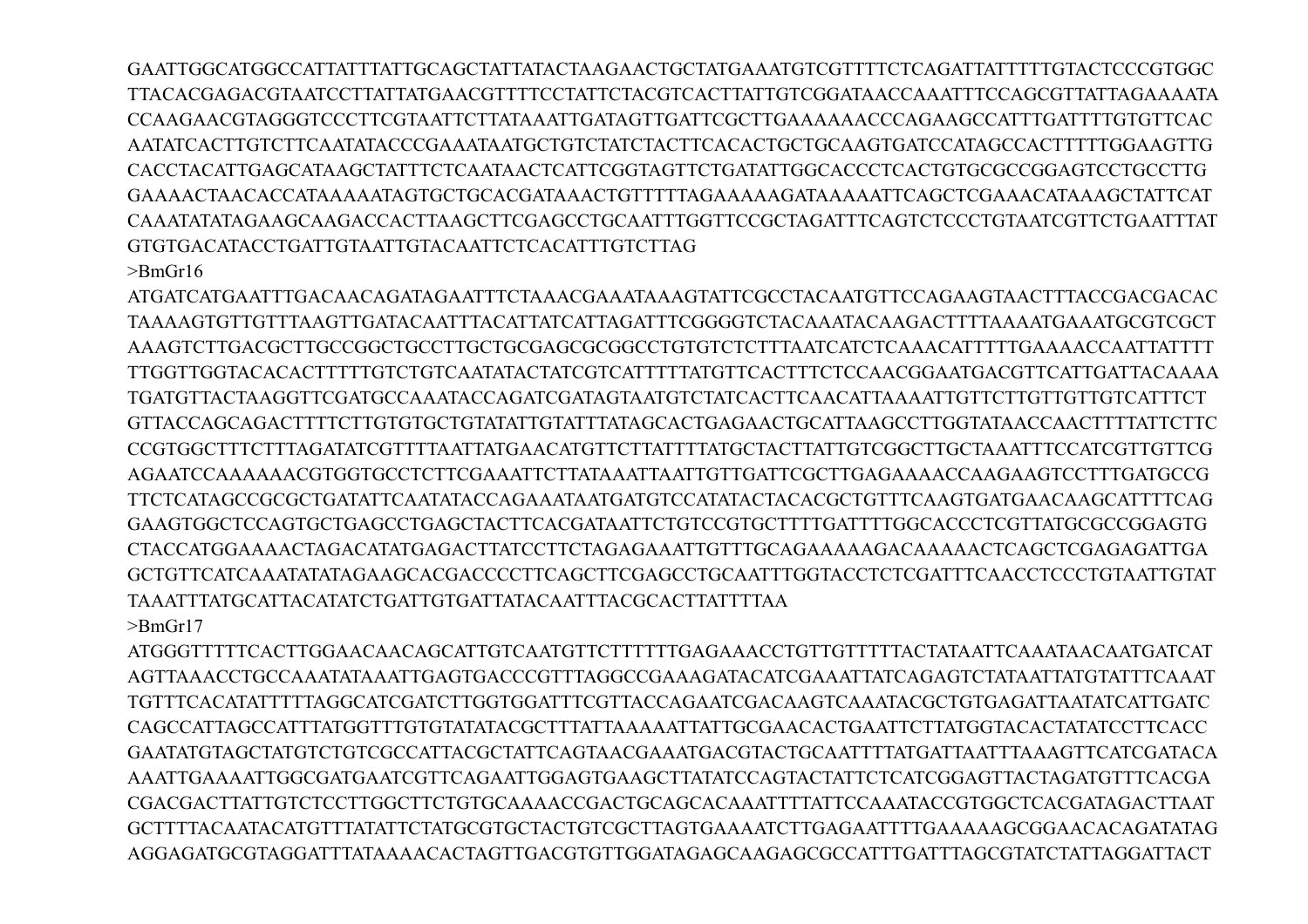CTTTAGTATACCAGATGTGCTTTATTCGATCTATGAGTCAATAATCAAGGTTGGAGAGATAAACACCGCAAAAGCATTATCAATGAGTA TAATATACATTACGAACATACAATCACTGGCGCTGATGTTTGCACCGGCTTTAACGGCTGGATTCCTCCCATCGTTGACGATGAAAAT GAGGATAATTTTACATGACAAACTATTGGAAGAACAAGATAAAAAAACGTATCGCCACATCGTGCTTTTCATCAAATATATCGAAACT TGCCCCTTGAAGTTAAAGGCGTGTCAGATAATACCTTTAGATTTCAGTTTCCCGATAATTATCCTTAATATAGTGGTGACATATTTGATT GTGGCCATACAGCTCACGCATTTTTTGTAG

>BmGr18

ATGAGGCGATCGACAAAAGTCATCTCGATGGTCAACCAGTCAGATAAGGGAGAAATCAAAACATGTTCCAGATTCATGAAGATATAC TTCTTCGTGATTTACATTCTTACTGGCTTCAACTTCGGTTTCTACACCGGCCGCGGCCTCAACTTCTTGCGGGTCATACAAGCCTCAG TCTTATTACTGAGATTTATCATCGCTTCAAACTGCATTTATATTGCGTTTCATTTCCGGCTCTTGGAAGCAATTTGGTACTCTTTGACTT TTAGTGAAAGCTTAGCGATAGTGGTCTGCTTCATGCTGAGTAGATCTGCTCTGAGCTGCAAGAACCTGTTCGAGTACTTGTACAGTG TCGACCAGGAGTTGAAGAAGAGTGTCGGTCCCAGTATTGAAGTGAAGCTCGCGCTGTACACGGTCGTGGTGAGCGTGCTGAGACT GACTGTCTACGTGTTCTGTGCTATCGCCTACTACGAGACCCTTCACGAAGGATTTTGCGTCGAGTTAGTCTACAACACACCCTGTTAC TGCTCGGATCTGTATCTAGTGATACACTTTACAATATTTCATTCGGTTTATTGTCGACTGAAGGCGCTGAGAATATCTATGAACGAGAA ATTTGATGTTTACAAAGGTACTCTCATATACAAGTCGTTGATTGACAATTTGGAAGAAATCAAAAAAAGTTTGGATGTTCCGTTCTTC GTGATCCTATTAAACGCAGTAGCCATAGCGATGATAAATATTTTGGTGACTTTGGAAATTTCTTATGGACAAACGATGAAATTTATTAG GACAGCACCTCGTTATCTGGAAACTGTCCTGCTGTTCTCGTCTGCGTTCGCGCCAGTGCTCGCGGCGGACATGATGGCGAGCGAGG CGCAGAAAATAAAAGTCACTCTCAACAACATTCTACAGAGAGACGACTCCCTGCTGGAAGATGATCGTCGCAAAGTGAAACAGTTC GCGGGGTACGTCTCGGCTCGGCCGTTCCGGCTCCGCGCGTGTCGGGTGCTCTCGCTGGACTGCACGCTCCCCGTGACCGTGCTCAG CATCTGCGTCACCTACCTCATCGTGGTCGTGCAGTTCACGCATCTCTACTGA >BmGr19

ATGAGGCGATCGACAAAAGTCATCTCGCTGGTCAACCAGTCAGATAAGGGAGAAATCAAAACATGTTCCAGATTCATGAAGATATAC TTCTTCGTGATTTACATTCTTACTGGCTTCAACTTCGGTTTCTACACCGGCTGCGGCCTCAACTTCTTGCGAGTCATACAAGCTTCAG TCTTATTACTGAGATTAAGCGTCGCTTCATACAGCATGTATATTGCACGTTATTCCCCGCTTCTGGAAGTTATCTGGTGCTGTTTGACT GCCAGTGAAAACTTAGCGGTAGTGGTGTGCTTCATGCTGAGTAGATCTGCTCTGAGCTGCAAGAACCTGTTTGAGTACTTGTACAGT GTCGACCAGGAGTTGAAGAAGAGTGTCGGTCCCAGCATCGAAGTGAAGCTCGCGCTGTACACGGTCGTGGTGAGCGTGCTGAGAC TGATTATCTACGTGTTCTGTGCTACCGCCTACTACAGAAAACTGTTCGATGGACTTCGCCTCGAGTTGCTCTACCACACACCTTGTTA CTCATTGGATCTATATCTCGTGGTACACTTTACAATATTTCATTCGGTTTACTGTCGACTGAAGGCGCTGAGAATATCTCTGAACGAGA AATTTGATGTTTACAAAGGTACTCTCATATACAAGTCGTTGATTGATAATTTGGAAGAAATCAAGAAAAGTTTGGATGTTCCGCTCTT CGTGATCCTACTAAACGCAGTAGCCATAGCGATGATAAATATTTTGGTGACGTTGCACATTTCTTATGGAAAAACGGGATGTCGTATC GACTATAAAAGCGTTGCAGAGATGGCATGCAGTCAGTTAGTAATCAGAACTTCTCGAAGCGAAACAGCGAACGGATCATCTGAAGC GAAGCGGAAGAAGCTGGTGGTAGGACCTCTTATGAAACTCATTACGGCAGCACCTCGTTATCTGGAAACTGTCCTGCTGTTCTCGGC TGCGTTCGCGCCGGTGCTCGCAGCGGACATGATGGCGAGCGAGGCGCAGAAAATAAAAGTCACTCTCAACAACATTCTACAGAGA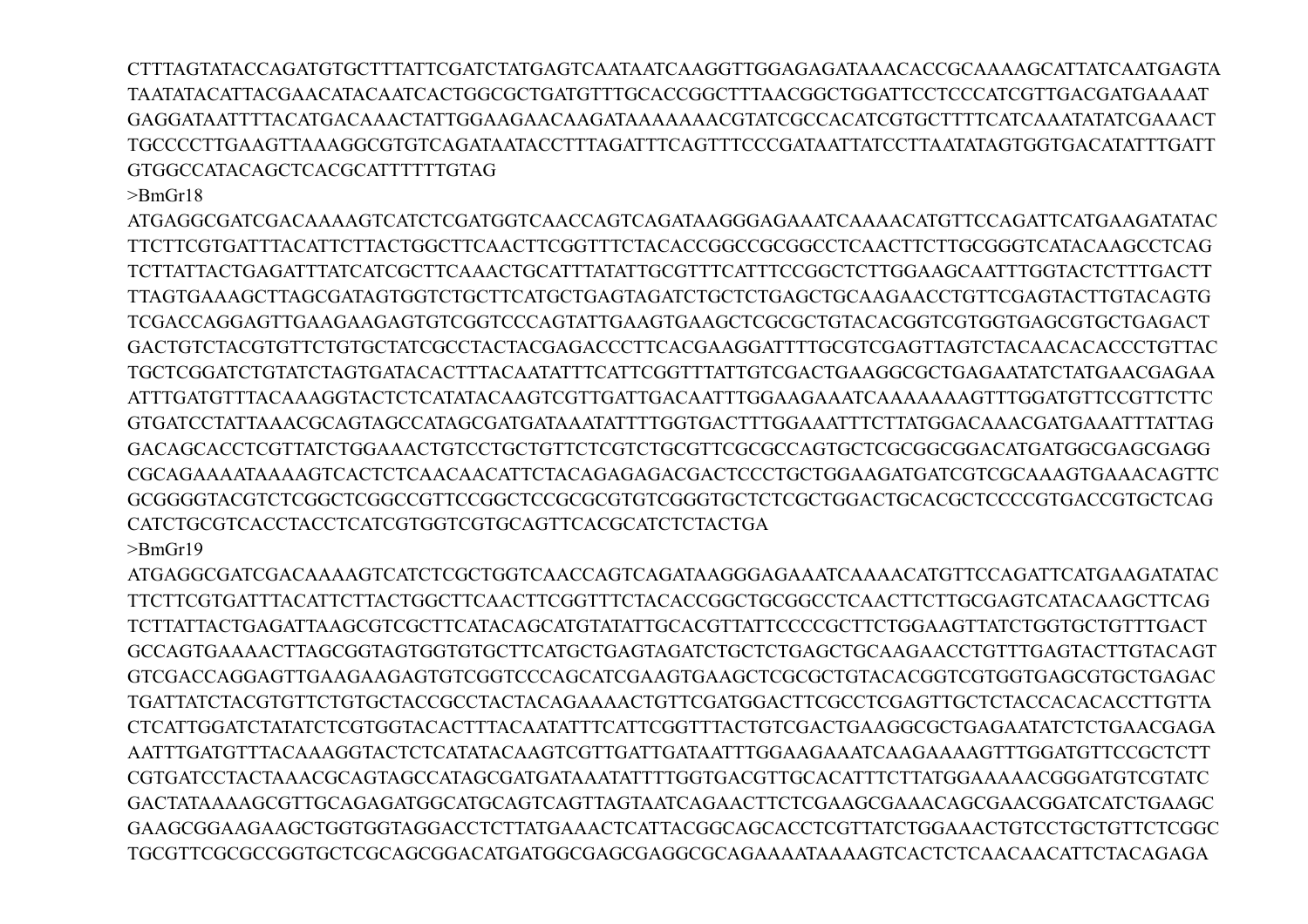GACGACTCCCTGCTGGAAGATGATCGTCGCAAAGTGAAACAGTTCGCGGGGTACGTCTCGGCTCGGCCGTTCCGGCTCCGCGCGTG TCGGGTGCTCTCGCTGGACTGCACACTCCCCGTGACCGTGCTCAGCATCTGCGTCACCTACCTCATCGTGGTCGTGCAGTTCATGCA **TCTCTACTGA** 

 $>$ BmGr20

ATGAGGCGATCGACAAAAGTCATCTCGCTGGTCAAGCAGTCAGATAAGGGAGAAATCAAAACATGTTCCAGATTCATGAAGATATA CTTCTTCGTGATTTACATTCTTACTGGATTCAACTTCGGTTTCTACACCGGCTGCGGCCTCAACTTCTTGCGAGTCATACAAGCTTCA GTCTTATTACTGAGATCGATCATCGCTTCATACAGCATTTATGTCGCGATTCATTTCCGGGTCCTGGAAGCAATTTGGTACTGTTTGAC TTTCAGCGAAAGCTTAATGGTAGTGGTCTGCTTCATGCTGAGTAGATCTGCTCTGAGCTGCAAGAGCCTGTTCGAGTACTTGTACAG TGTCGACCAGGAGTTGAAGAAGAGTGTCGGTCCCAGCATCGAAGTGAAGCTCGTGCTGTACACGGTCGTGGTGAGCGTGCTGAGA CTGACTGTCTACGTGTTCTGTGCTATCGCCTACTACGAGAGCCTTCACGAAGGATTTTCCGTCGAGTTAATCTACAACACACCTTGTT ACTGCTCGGATCTGTATCTCGTGGTACACTTTACAATATTTCATTCGGTTTACTGTCGACTGAAGGCGCTGAGAATATCTATGAACGA GAAATTTGATGTTTACAAAGGTACTCTCATATACAAGTCGTTGATTGATAATTTGGAAGAAATCAAAAAAAGTTTGGATGTTCCGATG AAATTTATTAGGACAGCATCTCGTTATCTGGAAACTGTCCTGCTGTTCTCGTCTGCGTTCGCGCCAGTGCTCGCGGCGGACATGATGG CGAGCGAGGCGCAGAAAATAAAAGTCACTCTCAACAACATTCTACAGACAGACGACTCCCTGCGTAAGAGCTATGGTGCCACAGTA TTTTCTTTCGCACTCCTGGTGACTATGATCGTCGAAGCAACAATGGTTGGCGTAGAAGACAACAATATCATTGGTCCATACATAGATG TGGAGCGCGAGGCTCGATTGACCGGCCTCTACGTGATGGCCATCATCCTGACCCTCATGTTTTTGGCCAAGTTCATCTTTGATCTGGT CTTCGTGTACGGCGTCGTTATGGAACGAGCCGGAATCGTTAAAGCTTACTTCATCATGTGGGCTGTGTTCTTCTTTCTGTCGGTCTCC GTGTTCTTTCTCAACTGCCTTGATTTCAATACTTCGACAATTGTCTTGGAAGTTTTTTATATTGGTTTAAATATATACGCTATTCTGCTG AGCCACAGTTTCTACAAGCAACTTAACACCCGCGAAGACGTCTAA >BmGr21

ATGGCACAGAGGACTAATAGCATCAATTTATTTCGATCGCGACCACCAGATATCCGTGCCGGAGTCGGAGAGCCACGCATTTTCTCA AAGTTCATTTGTGGGACAATGTTCACGCAAAAATCTCTCGTAAACTTTGATTTAGGGAAGACTCCGAGAGGCGGTGATCAGGAACA CTCGAAATTCTTTAAAATATACTTTCTAGCGGTTCACTCAGTGACCGTCCTGGACTTCGGCTTCGATAGAAATGCTAAAAAGCTTACA AAAATATTGATATCGATGTTCAGCATTTCGGTGCGGATGGGTCTGGCCGCGGTGAGCTTCATGTCGCTGTGGGGACGGCCGAACGCC CTCGCGCTGGGCTGGGCTCCGGGCACGCTGCTGTGCGAGAACATCCTGGTCGCCGTCACGTACTCCGCGTCGCGCTCCACGTTCAA ATGCGGGGATTTGTTCGCCGACTTGTCGACGATCGACGAGCTCTTTGGTTCCGCCTGCGATTACCGGATCGAGTCCAAAATGTTGCT GTTCACCGCGACCATGACGGTGCTCAGAGTCGTCATCTACAGCACCAGCAGGCTCGTCCGCGCCGACGGCTTCGATTTTGTCGACG TGTTAGAGGTTCTCAACAACTTAGAGACCATGTGCATGTATCTGTTCCTCACGGTTTACTTCTTCGTACTGTTTTCTATTTATTGTCGTT TCAAGAAATTAAGGGAGCTCATGAAGAATGACTTCGAGATAAGAAGAGCGAATCTGATCTACATTGCTCTGAAAGACTGCACCGAT AAGATCAAACAGTCTTTGGATGTTCCGTTCCTGGTGGTGCTGGTGTTCACCGTCCTCGTGGTGATGGTCGACGTCTTCATCACCTTG GAAATGATAATAAGCAACAAGTACAACATGGCTGTGTACGTGGTGCGGTACCTCGAGATAACTCTCGACTTTCTGATGTTGTTCGCG CCGGTGCTGCTGGCGGACATGATGGCGGTCCAGGTCGACGGCCTCAAGATCACTCTCCACGACCGGCTGTGTCTCAACAACGGCGT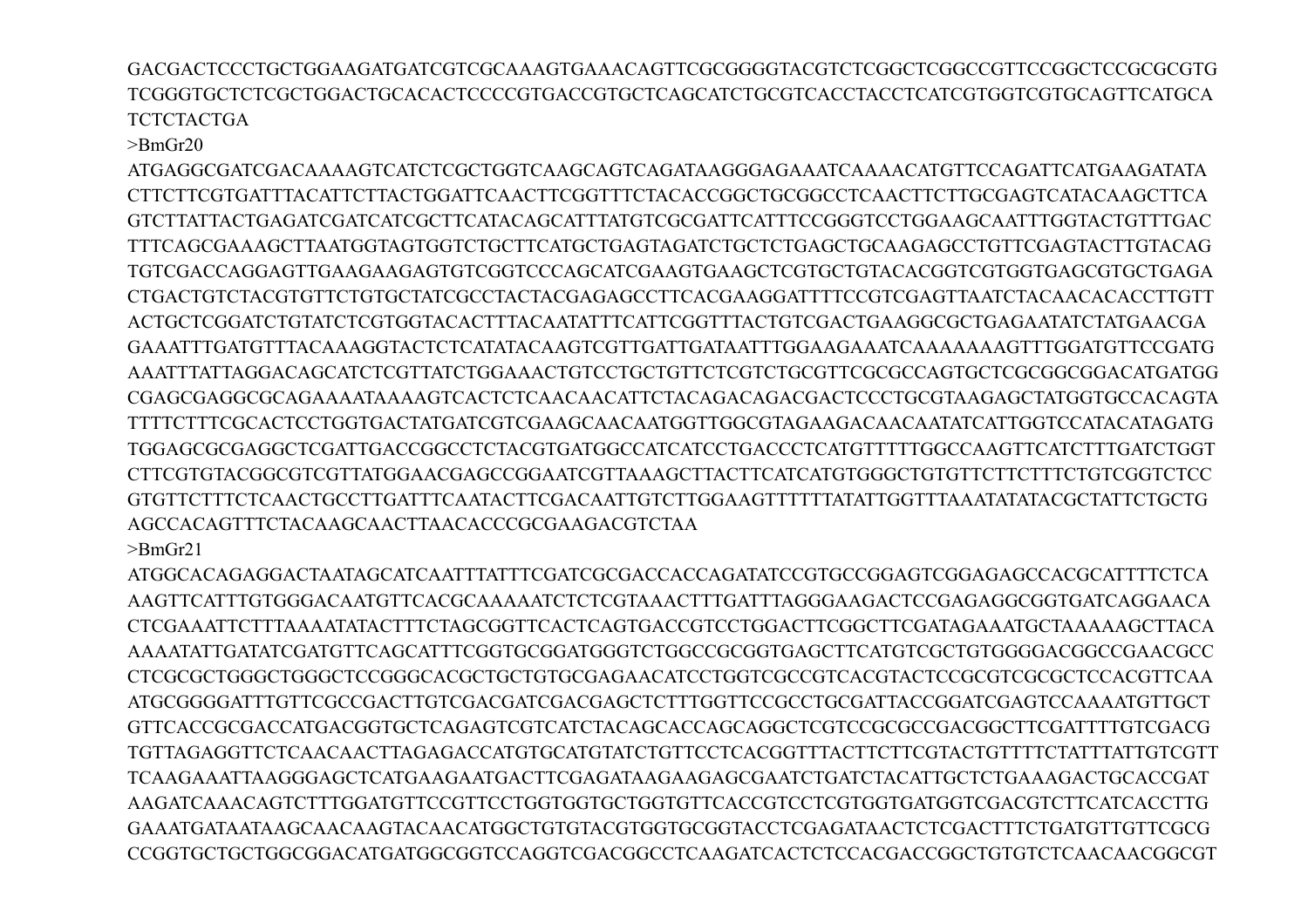CGGCCACGACGACTTAAGTGACGCGATGTGGATGAGTTTTGTAGATATGAAGCGGTACTCCTCACTGGCGGAGTTCATCGGGTACGT GGAGGCGCGCGGCTGCCGGCTGCGGGCGTGCCGCGTGGTGCCCCTCGACCTCACGCTGCCGGTCACCGTGTTCAACGTCTGCGTTA CCTACCTCATTGTCATGATACAGTTCGCGGACCTGTACTGA

 $>$ BmGr22

ATGGACTTTGGCTTCAGTCTGGGAGTGTACAAGAGGATGAAGGTGTTGGAAAACATAAGCCTTGTACTAAGGGTCATGGTTGCCATC ATGTGCGCCGCGATGGTGATGAAGCAAGACATCCTGGACTCGGCCTGGGCCGATATAACGCTCACCGAGAGCCTGCTAGTCATTGTG AGCTTCAAACTGTCCAAGCCCAAGCTCAGCTACCGAGAATTGCTAGAGAACTTGTCAATCGTGGACGAAACCCAAGGCGCTCCTCC AGCAGGCTATAAGGTTGAAAGAAAGCTGATCACGTACATAGCGGGTGTGACCGCGCTGAGACTCACCGTGCTCTGTTTGTATTGCGT CGCACACACCGAACAATATTCTATCGACAACTTCATTGAGTTCCTGTACAATGTTCCCTGCTACTGTCTCGACCTTTACTTGATCGTG CACTTCATCATCTTCCACTCAATTTACTGTCGACTCAGAACCCTGAGGAAGGCGTTGAGTAACAACTTCGACGTGTACCGAGCTCAT TTAATTTACAAGACCCTGATAGATTGCACAGAGGAGATCAAAAAATGCTTGGACATCCCGGTGAGTCGATCTGATCGACACAGGCAC AGTCTTCATAAGCCGATGGGAACTTTCTTAAAGAGTTATCGAACACCCCGCGTTATGTTTCAGCTTGTGGTGATCCTAATCGCGACGA TCCTTGTCGTGATGGTCAACGTTTTGGTGACTCTGAGGATGCTGTTCAAAGGAGAGGTAACTCAGCGTGGCTCTGTGCACGTCCAA GTAGTGCTCCCGGAGAACTTACCTCTGAGTTATTTTAATATTGTTCATTGTATTTCCTTGCAGAGTATAATATCTGCATTCTTGCTGCGC TACATCGAGGTGATCCTGTCTCTGGCGCTTCTGAAATTGTTAGATGAACTGAAGCCAGACGCCTTTAAGTCACACTGGAAAAAAATC TGGCGTGTTTTGATAGTCGGAAATGATGGACAATTCGCGCGAAATCAAACTTCAACTGACAACATTGTTCAAGCTGCAAATCAATGG AATATGACCAGATGGATTCGAGCAGATAGAACTAGTGACATCCGGGAGGTTGCTGGTTCACAGGATCACTTAACTGAAACTGACCTG GAGGAAATGCTGACTACACGTTCCTGTGTCACGGCTTACTGGATATTCGACGCGGGATCGGAACATGTCTGGTATGTGGCAGCGGCT GAGGAGCGGCGGGAGGTGCGGCAGTTCGCGCACTACGTGGGGACGCGGCCGTTCCGTCTCCGCGCCTGCCACGTCCTCGCGCTGG ACTCCTCGCTGCCGATCACCGTCGTCAGCGTCTGCGTCACCTACCTCATAGTTATCGTGCAATTCACTCACCTCTACTGA >BmGr23

ATGGCTCAGTTCCAAATACCAAGTATGGCAGGCAGCGGACTGAATGTGGCCCCGTTCTCACGAGGGAGACGGCACGAAGGCCCGA AACACTCGAACTTCACCAAGAAGTACTTTTTGTTAGTTCACTTGGTGACTTGTCTGGACTTCGGCTTTCATCGGGATAATGATACAAA GACTTATAAATGGTTCCACGCCGCAAACATCGGGGTGCGTCTGGTGCTCTCGGCGTACGTCTGCAGCGTGTCCTTGAGTCAGGACCT CAGCTTCGCGAGTGCCGCCTGGACGATCCTCAACAACAGCAAACATTTACTAGTGGTTGCGATTTTCACTATTTTCAAACCGAAATC ATCATGCGCGGAAATATTGAAGGATCTTCTGATGATCGACGAGGCTCTGAAGATTCACCGAGGCTGCGACGTCAAGGGACAGATCA CGGTCTGCATCGTGTTGGTGACGGCCGCCCGCCTCCTCATCGCTGCTGCGTCCAGCCTCTCGCTCCACGAGGCGTTCTCAGCATCAG TCGGCGCCGCCGAAGTTCTTTATAGCTTTCAGAGCTACTGCCTAGATTTTTACATTTTAGCTAATTTTTTTATATTCTATTCAGTTTATTG TCGCCTCAAAAACTTGCGGAGGGTTCTCCAGAATAACTTTAACATATATCGAGGCAACATGATCTACAAGGTGCTGGTCGAACACAT GGACGACATCAAGAAATTTTTAGATATTCCGTTCGTCACGAGTCTCCTGGTGACCGTGATAATGGCCATGATCAACGTGCTGAAAAC TCTGCAGCTGATTCATGACGGAGAAAACGACGTGTTGACGATTGTTTTGCGTTATCTAGAAATGTTTCTGTCGTTTTCATTGATATTTG CCCCCGTCATCTTATCCGATCTGATGTCAATTGAAGCTGACAACATTAATGTGGTTCTACACAACTACATCTACGAAACTGACGCGGC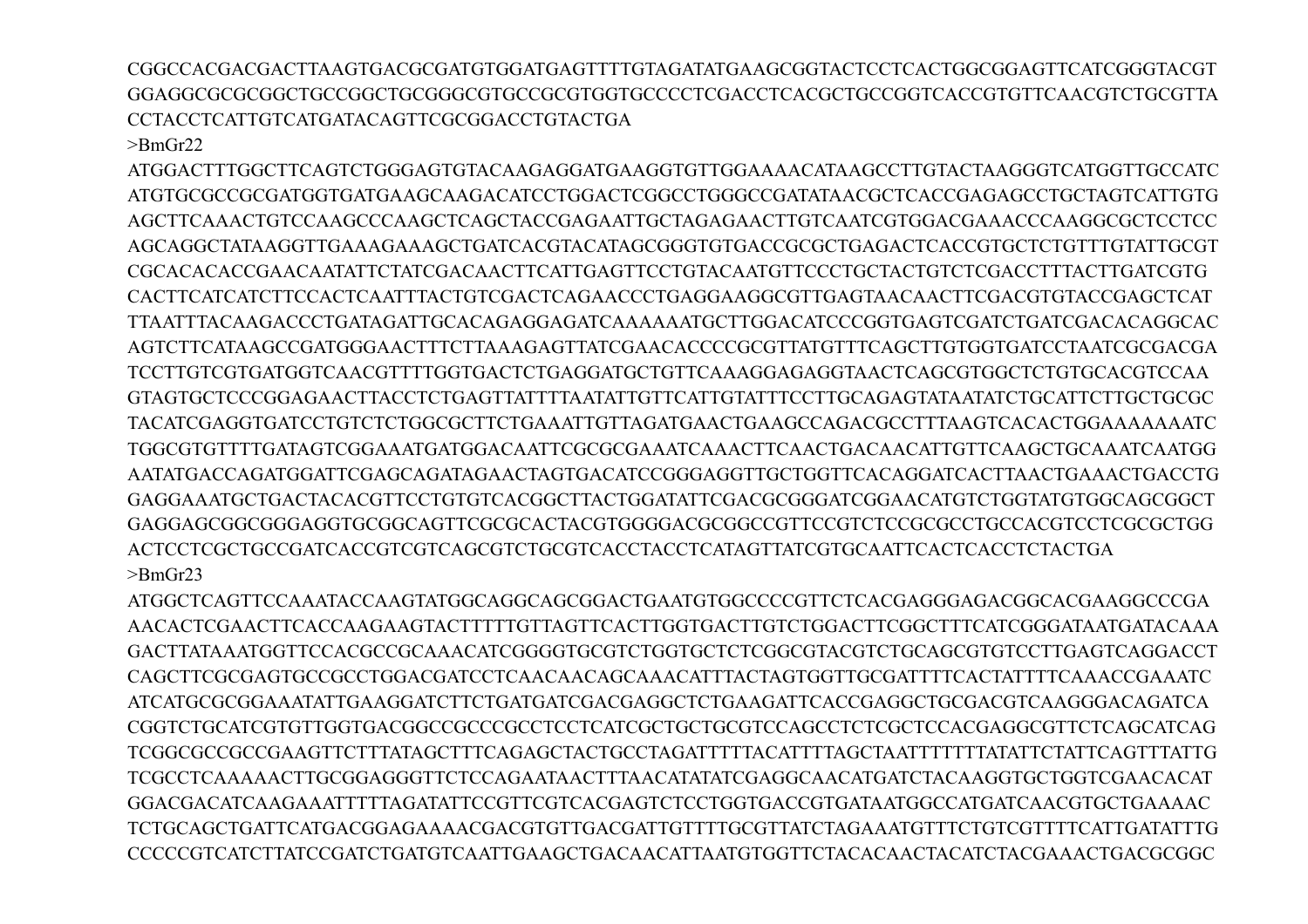AGATATAGCCGTGGCAGTACATCCCTCGGCCCGTCCCTCTCCAGTAAGCGCTACAGAGGAGCGCACCGCGGCTGCTGCTGCTGCTTC AGTAAGTCTTGCTATATTCTCGTCGAGGCTAACAAGTTTCAATTTGTGTTGGCGTGCTAGAGGAGCGGGAGCGGAGACATTTGTCGC AGTTTGCGTGGTACGTCTCGGCGCGGCCGTTCCGACTCCGCGCGTGTCGGGTGCTCTCGCTGGACTGCACGCTCCCCGTGACCGTG CTCAGCATCTGCGTCACCTACCTCATCGTGGTCGTGCAGTTCACGCATCTCTACTGATCTCTCTCTCTCTACTGTGA >BmGr24

ATGTGTATCAATAAAAAAATTCAGAGTATTATAAAGTCTTTGGTGTCCATCAGAACGATTATGCTAGTGCAAAGTATCCTAGGCTTTTA TCACAAAATGTCCAATAATTTCTTTGTATCGTTTTTGTTTTTGACATACACAACTATATTAATCTCAGTTCTCTCTTTTTATTCAGTTAAT GATGTAATGGCTCATAAATTTGCGTATACATTAAGTATGATATTGGAGTACGATATCAATACAATACTATCACTGATAACAGCCGGAAG ACAATATTTCAATTTCTTTGAAGAAATGAAAAAAATCGATTTTTCCATTGGTTTCGGCGAATTAAATATAGAAGACTTACCGTTATCAC GTACTCTCTTCGTCACTATATTTGTTACAAATATATTACTTTCTATTATGACTGCAGCATTAATATTATTTTTTAGTACTCCATTTTTAATC ATATCATCAGGATCGACGTATGCCATGGCAATCGTTTTTTTCGGCTTAAGTCTAAATGTTTTACCAAGAATAATTATTTTTGAATTAATT TACAAAAGAATTAAATACATAAATTTATCATTGAAGAGAAAACTTAAGGCATTAGCACTGGAGTGTGATCATACGATTGCAAGATTCG AGATAATCAACGAGAATTTGATCATCTACAACAAATTGCTTCAGAGCCTTGGCAACGTGAATGTGTCATTGAAATCATCAATACTACT CACGACCTTTACTTGCTTCTTCCGCTGCAGTCTCATATGTTATTATGTAATTACTATGAACGAAGATAAGGTATACATCATGCAAATCAT AGAACTCACTAAGCAGACGTTATTTCTGGGTGTATTAATAATATTAGCGGAATATATAAAAAATGAAATAGAAAACTTGAAAATGACA GTGTCACTACAATTATTTACGTGTACAGNNNNNNNNNNNNNNNNNNNNNNNNNNNNNNNNNNNNNNNNNNNNNGAATTACGCCC ATTCAACTATGTGGTTTTAAGAATATGTCTGTCGACACCAACCTATTTCTTGGACTTATCAACGTnTGTAGCACATACCTTATAATTATA ACTCAGTTTTTGAATGCTTATGTTAATTAA

>BmGr25

ATGTTCGTGAAATGCTTGAAATACGTTAAAAAGTTCAAACCAATGTTTTCGGTTATGTTTATAATGAATTTTAGATTGATATGCGGCCT GTATTATAGAATTCATTCGGATGCATTTGTGTGTTTCGTTTTTAAGGTGTATTGCATTTTATGTTCGATGTTTCTTTTTTTCACTAGCAGC GATCTTGCAGCGCCTTTCTCGCGTAGCATTCCGATACTAGCCACCCTATTTGAATACGTAGCAAATGTGCTGGACTGTATTTTAACAG GACAGAGTTATTTCTTTCACCTCCGAATGGAATTGATGCGTATTGACCCAAGATTGAGAGGTCTCGATAGGCCCCCCGCAAGCAGTA TCGTTTTTACAGCGATATTGAGTTACAAAATTTTCATTTTAGCTGTATATATACACGGCAAAGCTCGTACTACATATCTCCAATACGAAT GGTTCAGTTCTATCGGGATACATTTGCTGGTATTATTCAGTAACTTAGTTCATATGAACAGAATGCTTATCTTCGAGATGGTGACGTTC AGTTTGGAGGCACAGAAGAAAACTTTGGGAGAGTTGCTGAAATCTTCATTGCGTAGAGAACGAGTAGAGAGAAAGTGTGAGATAT TGAACCGATTTTTAAAGACATATAAGAGGATTATTGAATTATTTAATAATACCATGGCGGCGACGAAACTAATGACACTTATCAGCGTC GTATCTTGCTTCATAAGAATCTTGACCTATTTGTATCAAGTTTTAACAACACAGTTGAGTTCGTCGTCTGCGGGTTCGATTTTTACTAC ACGACATTTAACCTTCATCGTGACATTCGTTCGTGAACACGTGTTAAGTGTGTATTTCCTAAAGAAAGTTGGTATCTGCCAGCGACTT CAGATAAACTTTAAAATTAAATGTAATGTAAAAACTGAGACATTAGAACTTATATCTCAAGATGATGAATACACTGAAAAACTTGAAG ACGCCCTAGACTTCATCAACTCTTGCTCATCGAAGATAACGATACTCCGCGCCATGACTGTTGATGCTACCTTACCCTTGACCTTCATA TCTTTGTGCACCACATATATTATAGTTGTTATACAGTTCAGTCACATTTACGACTAA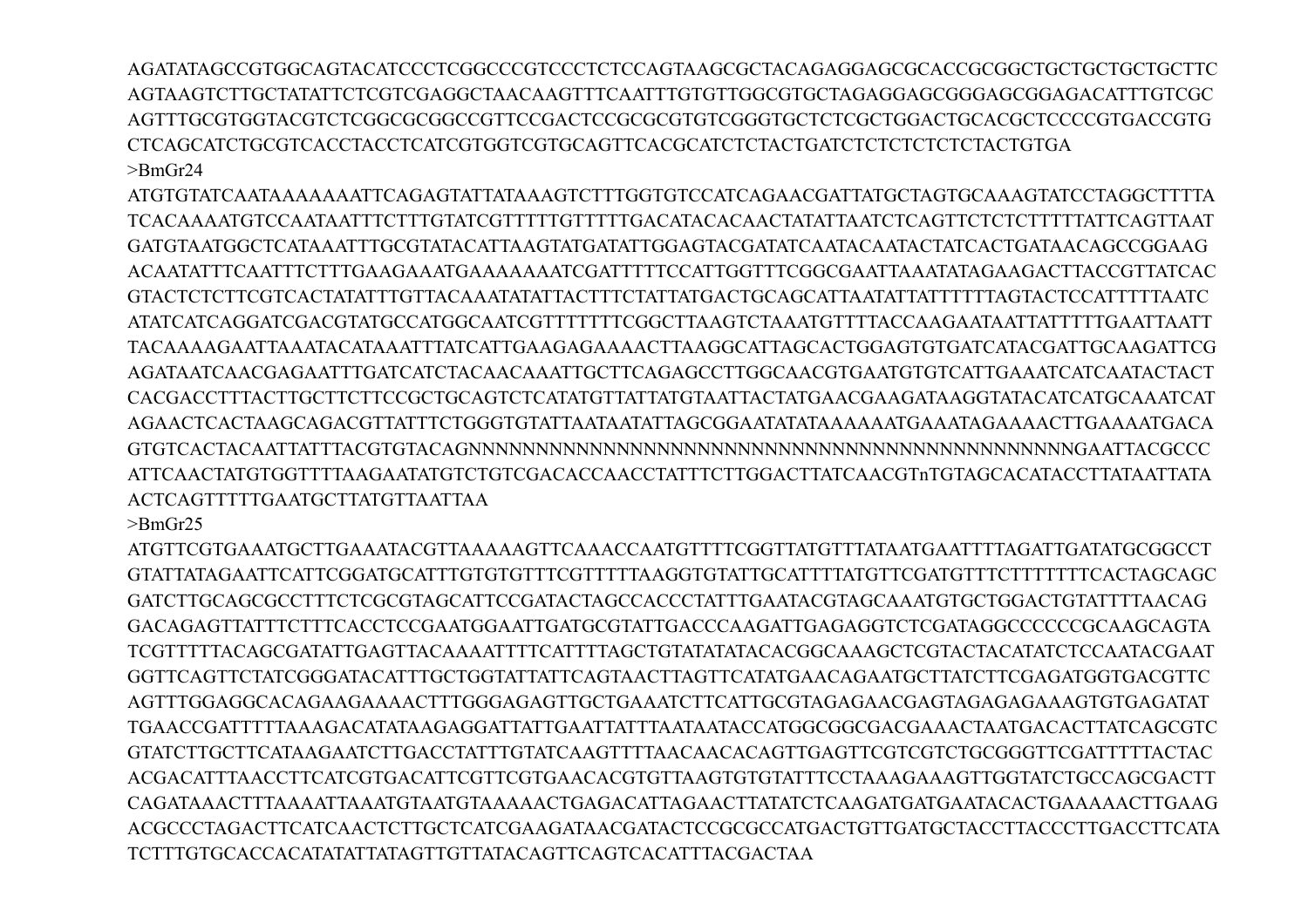>BmGr26

ATGAATAAAACTAAAATTTATCGAAAAAAATTGGATAAAAATGAGCGGTTGGTTTGTAGCGTACAGCCGGCGATGTTTGCTCGTTTG ATAGTTGGTTTATATTACGACATCAAAGTATCCAATCGCGTTAAATGGATGATTAAATCTTACTGTATATCTCTTTCCTCCTTTATTTGCT ATCTTATAATATTTCGTGATGACAATTTCTCATTACACCCGAAATTGACTTCTGTCATGGAATACATAACGTATGTGACCTTTTCTTTTTT AACTTGTGATAAATATCTCTTCAGATACCTACGTTTCAACCCCAGGACGGATGGATATCCAATATTCTTGTATCTTTGCAAGAAATTTG AGAAGTTTTTCAAGATCATAATTTGTTTATTTGTTAGTTTTAAGATACTTGGTGTCGTTTTAATGATGCAAAGTTGGCCAATTCTTAGTA CTCCAAAATACATCTGGGGAACTTTAGCACTTCATTTTTTATGGCTTGCGAGCCACATGGGAAGACTGGTCTTTATATTAGTATATGGT ATTTTATTTTGCCGCATGAGAACTATTCGGATTATTTTTGAAAACAGAGGTTTTCAGAACACACCTCAGAATAGACTTACACCAAAAA GATACATTTTGATGTATGAAGCTGTGCTTAATAGTATCGAAAGTGTTGATTTTCCTGTTAAATTCTTGATATTCACATTTATTTGTTGCTT TGCACCAAAACTAGTAGTGTCATTGTTTGAAATTATGGAAGAAATGAAGAAAGGGGAACTCAGTTTGACCACATTCATATGGTTTCT GGTGGAACTATCACCTTCTTATCTTTTCCTTTTATTGTCAGCTATTGCCCTTGATCTAGTATCCGAAGATGTTCAGGAGTTGTTGAGTAT TACGATTGATAGGCGCTTGAATTGTAAAAATGAAAAAGAACGTTCGGAAATTCAAGAATTTTTCCAATATCTTCGGAACAATCCCTTT AACTACACTCTATGGCAGGTTGTGTCTCTAAATCTGCGTACCTTACTTGTCGCAACTTCTTTTAGTATTGCGAATGTTATTGCTATTATG CAAATTAAGAATAGCAAAATTTAG

>BmGr27

ATGGTGTTTAAATACAAAATAATGACAAAAGCGCCAAAATCGCTTCCAGTTCTAAAGATATTGATGTTATTTCGTCTCGTCTTCGGCA ACTATTTTCGTCTTAGCTCAAACAGATACATCAATTTCCTGGTCAAGTCTTACTGCAGTACGTTTACAATTTTGCTATCGGTAATGTGC GGTAAAAGATTAAAAAACGATTCGCCATATATGCTGTCACTGACCGAATATATCTTAAATAAGATTTTGAATTATGCCACCTCTGAGGG ATACATCTTTAAATATTGCAACAGCATTAAAACGTGCGATAAAATAATGGGATTTAAGAAACTGCCGATAATAACAATCGACGTTTTCA TCGCCATCATTATTACGGTAATAACAAGGACGGCTATAACTATTTATTTCGGCTTTTTGTTTCCATTTGATAAATATCAAGTGGTCCTAT ACGTTGGTTGTATTGTATTTTCCAATGATCTCAATAGTCTGACTATTATGAATGTTTTTGGGCTGTTGAACAATCGTATGAATCTACTAA GGAAATCCCTGGAAGCTATGACTGTGCCCATAAATATAATTGGAAAAAACGAAGTTGCTCCAAAAGTCAGACTAGTCCGGAATGCAT TTCGCTATTACAGCAATCTTCTAGATAATCTAGACAGCGTCAACCATTGCGTTCAATATTCGCTTTCAGTAACGCTTTTATTGAAATTTC CAAAAGCTGTTCTGCTGTGCTACGATTCAATAAAAACTTACTTTGTCAAGATCGATAACAATTTCGCGATGGACATCGTAGATCCCAC GGAAATTATATTAAGCATCGTAGTAATGTCGTTTCCAGCTATGCTCTGCGAAATGATAACGAATGAGGTTGAAAAAATCAAAGCTATT TTAACAAAGCATCTGATACAATGTTCTGATAATTCCCTTCGCTTCGAACTGAATATCACTTTGCTGTACATCTGCCACCGTCCTTTCAA GTACATCCTCTGGAGGGCCATTCCCTTGGACACTTCAGTCCCTATCGGCATCGTTAGCTTAATCATCACCTACGTTATTGTCTTGATTC AACTTTTACATTTCTCGACTTAG

>BmGr28

ATGGCTCACAAAATCGCTACAGTTGGACCGACCAACGCAACCGCGACAGTAAAAAACAACAAAAGAAAATTGAAAATTTCCAAGC GTGTCACAATATTCAAAGTCGTGAGATGTCTTCGATTCATCTTAGGACACTACACAGAGCTAACCTCGTCAAAACTGAAGGCGTTTC TGATTAAGTGCTGTAGTCTTTTACTAGCCGTCATTATTATTTATGCACCGTTGAATTACATCAAAATGGCTTATGTTATGGGCTTAATTG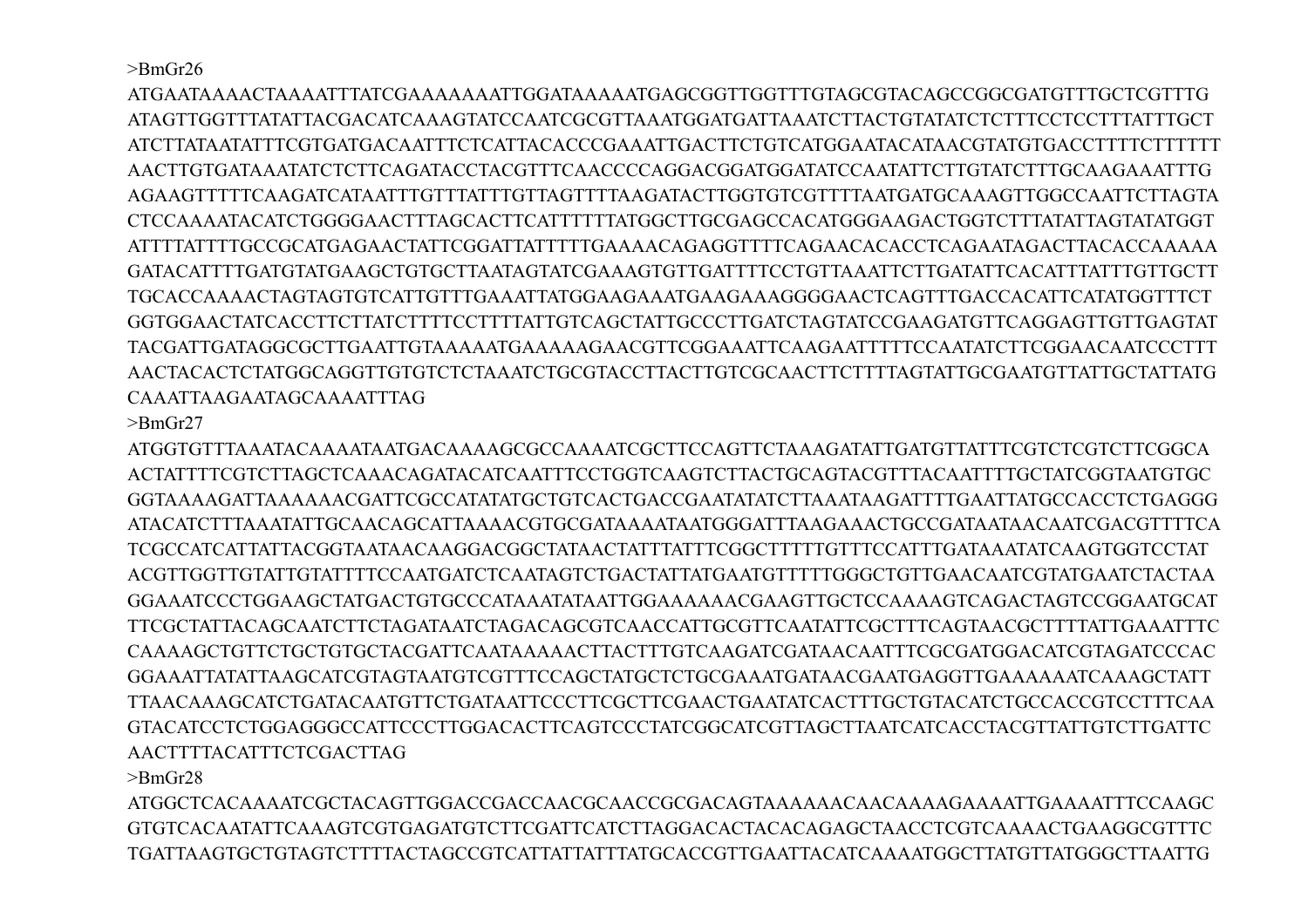AATACCTGCTCTTCGTTCTGTTATCTTTGTTCACAGGAGACGAATATTTCTACAAGTTTCACAACTCTATTAAAAGCATCGACGTACTC ATGGGCTACAAGAGAGGAAAGATCATTGATTCAAACGCTATCATTTTTCTGTTGTCGGTCATTACGATTATGCGTATAGTAATTATTTAT TGTCGTTCTACTGTTTTGGCATTTAGGTTCACTATTATAGGAGTCTATTTAGCTATTTTCTCCCTAAGAATCAGTTATATGTTGATTACTG TCATCTTTTTCGCAATGTACCATCGTATGAAGTTTTTGAGGAAGAAATTTGAGATTATTACCATACCCGTAACGATAATCGGAAAGCA GAAAGTTGCATCGAAAATACGTTTGATTAGAAAATATTTAATCAACTATCATCATTTGCTTGATTGTTTACGAGATATCAACGGGGGAT TGCAGTACTTTCTTGCAATCATGATTGCGTGCAACCTTCCAAAATACATATTCTTTGCTTATTCTGCTATCAAAATACAAGTACTCGAG CACATCACAATCCATTCCGCTGTACAAAATGTTGAAATGTTTGAAGGATTCCTATTCGTTGTGGTACCGGCTATTTTCGCTGAATTAAC CACGGCAGAGGTTGAAAGGATCATAGACGTCATCAATAGACAATTGTTGCGGTGCACGGATGAGCATATGGAATTGGAGTTGAAGG TTGCTTTAGAGTTCATAAGGAGACGTCCATTCGACTATGTCATCTGGCGAACCGTTCCACTCAACGCTTCTTTGCCGATAGCAATCAT AAGCCTGTGTATTACATATGTCGTTATAGTCATACAATTAACGCAATTTCATGATAATTTTTAA  $>$ BmGr29

ATGTATCTGAGATCCAAAAAGTCACGCTTCAAGCTATTCAGTTTTGAACGAATGATAAAGATATTACTCATGATTTGCGGACACTATG TCCAAACGGATTCTTCAAATGTTGTCTCTTCAATCCATCGTTTATTTAGTATTGCTATAACTATTTGTCTGTGTCCAAATTTTGAGTTTA ACCCTTTCTATTTTCATGTTATCGAATCTGTTTTATATTCAATATTGTCACAGTTCACTCAATACGGATTCTTTTTTAGATTTTGTAGCAC CATTAAAACCTTCGATCTCCTCAGTGGCTTCAAGCAAATACCATTGTACACTAAGCGAGTTTGTTTTTTCTTACTCATCACCTTGTTTA TGAGGCTCTTTACAGTTTTGATACACTTTTTAGCATACCAAAGCAAGTTTGTAACATTTTGCGCTTTTATAATAATGCTCTCAGCTAAC ACGGGGCACATTTTAATGACGATCATGTTTTCAACATTGCACACGCGCATGAAATCGATACAAAAATTATTTGCGAACAATCCGATAC CCGTAAACATAGTTGGAAAAAACGAAAACGCTTCGCACATCAAACGAGTTAGAAAGGGCTTAATTTGTTACAACAATCTGCTTGATA CTTTGAAGGATGCGGAGAAAGAGATACAATTTACGTTAACCGTCACTTGCCTATGTCACGTTCCGAAAATAATATGCTACGTTTATTT TGTCATCACCGTGATTTACAAATCGAAATTTTCCGGCTATAATCTGGTACCATTGTTCGATATGATCCTGGCTTGCATGGCCGTCACGG CGCCGGCGGTTTTCGCAGAACTGACCAAGAACACGGTAGATAAAATCAAGAAGATCCTTGGTTCGCAACTACTTAGATGTTCAGAC GAATCGCTTCGCTACGAATTGGAGATTACTCTTGAATATGTAATTCAACGTCCATTTTCGTTTAGCATCTGGCGAGCTGTCTCTCTAGA CGCGTCTCTTCCTGTCGCCATGACAAGCTTGTGCATCACATATGTAATCGTTATTCTACAGCTCACTCAGTTAAGACCCTAA >BmGr30-1

ATGTATCTGAGATCTAAAAAGTCACGCTTCAAGCTATTCAGTTTTGAACGAATGATAAAGATATTACTCATGATTTGCGGACACTATGT CCAAACGGATTCTTCAAATGTTGTCTCTTCAATCCATCGTATATTTAGTATTGTTATAACTATTTGTCTGTGTCCATATTTTCAGTTTAAC CCTTTCTTTTTTCATGTTATCGAATCTGTTTTGTATTCAATATTGTCACAGTTCACTCAATACGGATTCTTTTTTAGATATTGTAGCACCA TTAAAACCTTCGATCTCCTCAGTGGCTTTAAGCAAATACCATTGTACACTAAGCGAGTTTGTTTTTTCTTACTCATCACCTTGCTTGTG AGGCTCATTATAGTTTTGATACACTTTTCAGCACACCAAACCAAGTTGAAAACATTTTGCGCTTTTCTAATAATACTCTCAGCTAACA CGGGACACATTTTAATGACGATCATGTTTTCAATATTGAATACGCGCATGACATTAATACAAAAATTATTTGCCAACAATCCGATACCC GTAAACATAGTTGGAAAAAATCAAAACGCTTCGCACATCAAACGAGTCAGAAAGGGCTTAATTTGCTACAACAATCTGCTTGATACT TTGAAGGTTGCGGAGAAAGAAATACAATTTACGTTAACCGTCACTTACCTATGTCACGTTCCGAAAATAATATGCTACGTTTATTTTG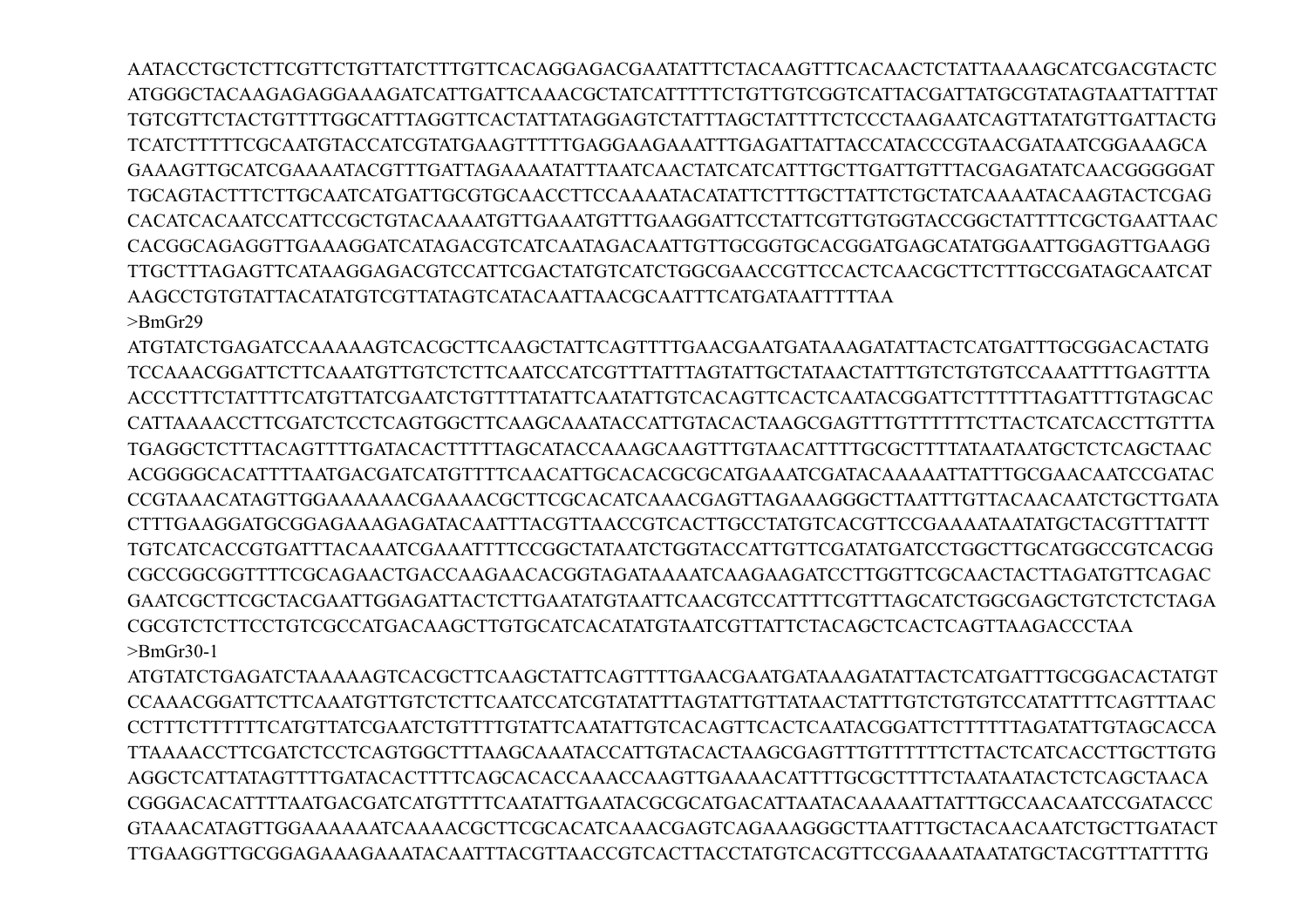TCATCACCGTGATTTATAAATCGAAATTTTCCGGCTATAATCTGGTACCATTGTTCGATATGATCCTGGCTTGCATGGCCGTCACGGCG CCGGCGGTTTTCGCAGAACTGACCAAGAACACGGTAGATAAAATCAAGAAGATCCTTGGTTCGCAACTACTTAGATGTTCAGACGA ATCGCTTCGCTACGAATTGGAGATTACTCTTGAATATGTAATTCAACGTCCATTTTCGTTTAGCATCTGGCGAGCTGTCTCTCTAGACG CGTCTCTTCCTGTCGCCATGACAAGCTTGTGCATCACATATGTAATCGTTATTCTACAGCTCACTCAGTTAAGACCCTAA >BmGr30-2

ATGTATCTGAGATCTAAAAAGTCACGCTTCAAGCTATTCAGTTTTGAACGAATGATAAAGATATTACTCATGATTTGCGGACACTATGT CCAAACGGATTCTTCAAATGTTGTCTCTTCAATCCATCGTATATTTAGTATTGTTATAACTATTTGTCTGTGTCCATATTTTCAGTTTAAC CCTTTCTTTTTTCATGTTATCGAATCTGTTTTGTATTCAATATTGTCACAGTTCACTCAATACGGATTCTTTTTTAGATATTGTAGCACCA TTAAAACCTTCGATCTCCTCAGTGGCTTTAAGCAAATACCATTGTACACTAAGCGAGTTTGTTTTTTCTTACTCATCACCTTGCTTGTG AGGCTCATTATAGTTTTGATACACTTTTCAGCACACCAAACCAAGTTGAAAACATTTTGCGCTTTTCTAATAATACTCTCAGCTAACA CGGGACACATTTTAATGACGATCATGTTTTCAATATTGAATACGCGCATGACATTAATACAAAAATTATTTGCCAACAATCCGATACCC GTAAACATAGTTGGAAAAAATCAAAACGCTTCGCACATCAAACGAGTCAGAAAGGGCTTAATTTGCTACAACAATCTGCTTGATACT TTGAAGGTTGCGGAGAAAGAAATACAATTTACGTTAACCGTCACTTACCTATGTCACGTTCCGAAAATAATATGCTACGTTTATTTTG TCATCACCGTGATTTATAAATCGAAATTTTCCGGCTATAATCTGGTACCATTGTTCGATATGATCCTGGCTTGCATGGCCGTCACGGCG CCGGCGGTTTTCGCAGAACTGACCAAGAACACGGTAGATAAAATCAAGAAGATCCTTGGTTCGCAACTACTTAGATGTTCAGACGA ATCGCTTCGCTACGAATTGGAGATTACTCTTGAATATGTAATTCAACGTCCATTTTCGTTTAGCATCTGGCGAGCTGTCTCTCTAGACG CGTCTCTTCCTGTCGCCATGACAAGCTTGTGCATCACATATGTAATCGTTATTCTACAGCTCACTCAGTTAAGACCCTAA >BmGr30-3

ATGTATCTGAGATCTAAAAAGTCACGCTTCAAGCTATTCAGTTTTGAACGAATGATAAAGATATTACTCATGATTTGCGGACACTATGT CCAAACGGATTCTTCAAATGTTGTCTCTTCAATCCATCGTATATTTAGTATTGTTATAACTATTTGTCTGTGTCCATATTTTCAGTTTAAC CCTTTCTTTTTTCATGTTATCGAATCTGTTTTGTATTCAATATTGTCACAGTTCACTCAATACGGATTCTTTTTTAGATATTGTAGCACCA TTAAAACCTTCGATCTCCTCAGTGGCTTTAAGCAAATACCATTGTACACTAAGCGAGTTTGTTTTTTCTTACTCATCACCTTGCTTGTG AGGCTCATTATAGTTTTGATACACTTTTCAGCACACCAAACCAAGTTGAAAACATTTTGCGCTTTTCTAATAATACTCTCAGCTAACA CGGGACACATTTTAATGACGATCATGTTTTCAATATTGAATACGCGCATGACATTAATACAAAAATTATTTGCCAACAATCCGATACCC GTAAACATAGTTGGAAAAAATCAAAACGCTTCGCACATCAAACGAGTCAGAAAGGGCTTAATTTGCTACAACAATCTGCTTGATACT TTGAAGGTTGCGGAGAAAGAAATACAATTTACGTTAACCGTCACTTACCTATGTCACGTTCCGAAAATAATATGCTACGTTTATTTTG TCATCACCGTGATTTATAAATCGAAATTTTCCGGCTATAATCTGGTACCATTGTTCGATATGATCCTGGCTTGCATGGCCGTCACGGCG CCGGCGGTTTTCGCAGAACTGACCAAGAACACGGTAGATAAAATCAAGAAGATCCTTGGTTCGCAACTACTTAGATGTTCAGATTAC TCTTGAATATGTAATTCAACGTCCATTTTCGTTTAGCATCTGGCGAGCTGTCTCTCTAGACGCGTCTCTTCCTGTCGCCATGACAAGCT TGTGCATCACATATGTAATCGTTATTCTACAGCTCACTCAGTTAAGACCCTAATAGACTCTAGTACCATTAATTCACGAAACGAGCTAT TTATTTAGTTCTAA

>BmGr30-4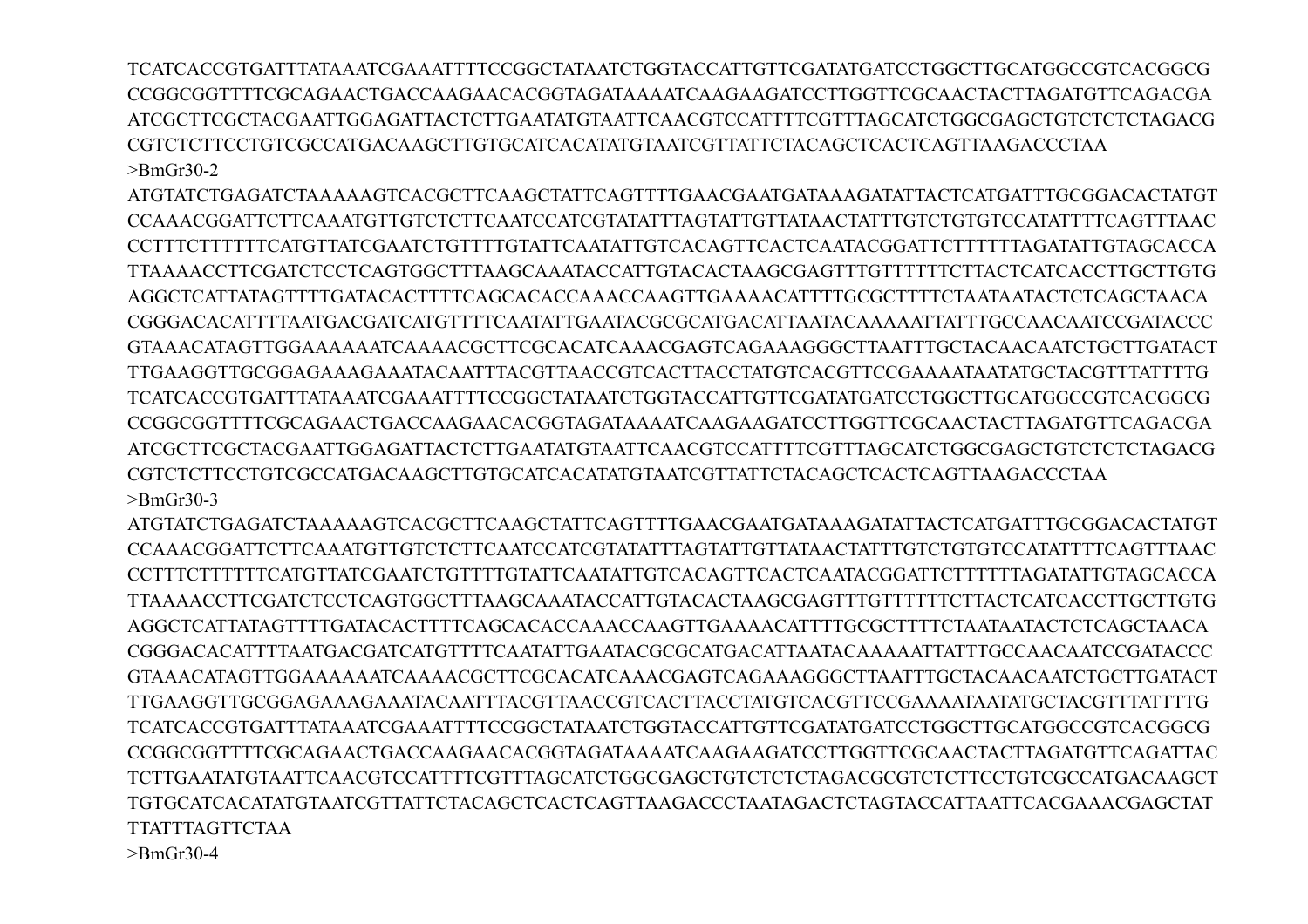ATGTATCTGAGATCTAAAAAGTCACGCTTCAAGCTATTCAGTTTTGAACGAATGATAAAGATATTACTCATGATTTGCGGACACTATGT CCAAACGGATTCTTCAAATGTTGTCTCTTCAATCCATCGTATATTTAGTATTGTTATAACTATTTGTCTGTGTCCATATTTTCAGTTTAAC CCTTTCTTTTTTCATGTTATCGAATCTGTTTTGTATTCAATATTGTCACAGTTCACTCAATACGGATTCTTTTTTAGATATTGTAGCACCA TTAAAACCTTCGATCTCCTCAGTGGCTTTAAGCAAATACCATTGTACACTAAGCGAGTTTGTTTTTTCTTACTCATCACCTTGCTTGTG AGGCTCATTATAGTTTTGATACACTTTTCAGCACACCAAACCAAGTTGAAAACATTTTGCGCTTTTCTAATAATACTCTCAGCTAACA CGGGACACATTTTAATGACGATCATGTTTTCAATATTGAATACGCGCATGACATTAATACAAAAATTATTTGCCAACAATCCGATACCC GTAAACATAGTTGGAAAAAATCAAAACGCTTCGCACATCAAACGAGTCAGAAAGGGCTTAATTTGCTACAACAATCTGCTTGATACT TTGAAGGTTGCGGAGAAAGAAATACAATTTACGTTAACCGTCACTTACCTATGTCACGTTCCGAAAATAATATGCTACGTTTATTTTG TCATCACCGTGATTTATAAATCGAAATTTTCCGGCTATAATCTGGTACCATTGTTCGATATGATCCTGGCTTGCATGGCCGTCACGGCG CCGGCGGTTTTCGCAGAACTGACCAAGAACACGGTAGATAAAATCAAGAAGATCCTTGGTTCGCAACTACTTAGATGTTCAGACGA ATCGCTTCGCTACGAATTGGAGATTACTCTTGAATATGTAATTCAACGTCCATTTTCGTTTAGCATCTGGCGAGCTGTCTCTCTAGACG CGTCTCTTCCTGTCGCCATGACAAGCTTGTGCATCACATATGTAATCGTTATTCTACAGCTCACTCAGTTAAGACCCTAA >BmGr30-5

ATGTATCTGAGATCTAAAAAGTCACGCTTCAAGCTATTCAGTTTTGAACGAATGATAAAGATATTACTCATGATTTGCGGACACTATGT CCAAACGGATTCTTCAAATGTTGTCTCTTCAATCCATCGTATATTTAGTATTGTTATAACTATTTGTCTGTGTCCATATTTTCAGTTTAAC CCTTTCTTTTTTCATGTTATCGAATCTGTTTTGTATTCAATATTGTCACAGTTCACTCAATACGGATTCTTTTTTAGATATTGTAGCACCA TTAAAACCTTCGATCTCCTCAGTGGCTTTAAGCAAATACCATTGTACACTAAGCGAGTTTGTTTTTTCTTACTCATCACCTTGCTTGTG AGGCTCATTATAGTTTTGATACACTTTTCAGCACACCAAACCAAGTTGAAAACATTTTGCGCTTTTCTAATAATACTCTCAGCTAACA CGGGACACATTTTAATGACGATCATGTTTTCAATATTGAATACGCGCATGACATTAATACAAAAATTATTTGCCAACAATCCGATACCC GTAAACATAGTTGGAAAAAATCAAAACGCTTCGCACATCAAACGAGTCAGAAAGGGCTTAATTTGCTACAACAATCTGCTTGATACT TTGAAGGTTGCGGAGAAAGAAATACAATTTACGTTAACCGTCACTTACCTATGTCACGTTCCGAAAATAATATGCTACGTTTATTTTG TCATCACCGTGATTTATAAATCGAAATTTTCCGGCTATAATCTGGTACCATTGTTCGATATGATCCTGGCTTGCATGGCCGTCACGGCG CCGGCGGTTTTCGCAGAACTGACCAAGAACACGGTAGATAAAATCAAGAAGATCCTTGGTTCGCAACTACTTAGATGTTCAGACGA ATCGCTTCGCTACGAATTGGAGATTACTCTTGAATATGTAATTCAACGTCCATTTTCGTTTAGCATCTGGCGAGCTGTCTCTCTAGACG CGTCTCTTCCTGTCGCCATGACAAGCTTGTGCATCACATATGTAATCGTTATTCTACAGCTCACTCAGTTAAGACCCTAA >BmGr30-6

ATGTATCTGAGATCTAAAAAGTCACGCTTCAAGCTATTCAGTTTTGAACGAATGATAAAGATATTACTCATGATTTGCGGACACTATGT CCAAACGGATTCTTCAAATGTTGTCTCTTCAATCCATCGTATATTTAGTATTGTTATAACTATTTGTCTGTGTCCATATTTTCAGTTTAAC CCTTTCTTTTTTCATGTTATCGAATCTGTTTTGTATTCAATATTGTCACAGTTCACTCAATACGGATTCTTTTTTAGATATTGTAGCACCA TTAAAACCTTCGATCTCCTCAGTGGCTTTAAGCAAATACCATTGTACACTAAGCGAGTTTGTTTTTTCTTACTCATCACCTTGCTTGTG AGGCTCATTATAGTTTTGATACACTTTTCAGCACACCAAACCAAGTTGAAAACATTTTGCGCTTTTCTAATAATACTCTCAGCTAACA CGGGACACATTTTAATGACGATCATGTTTTCAATATTGAATACGCGCATGACATTAATACAAAAATTATTTGCCAACAATCCGATACCC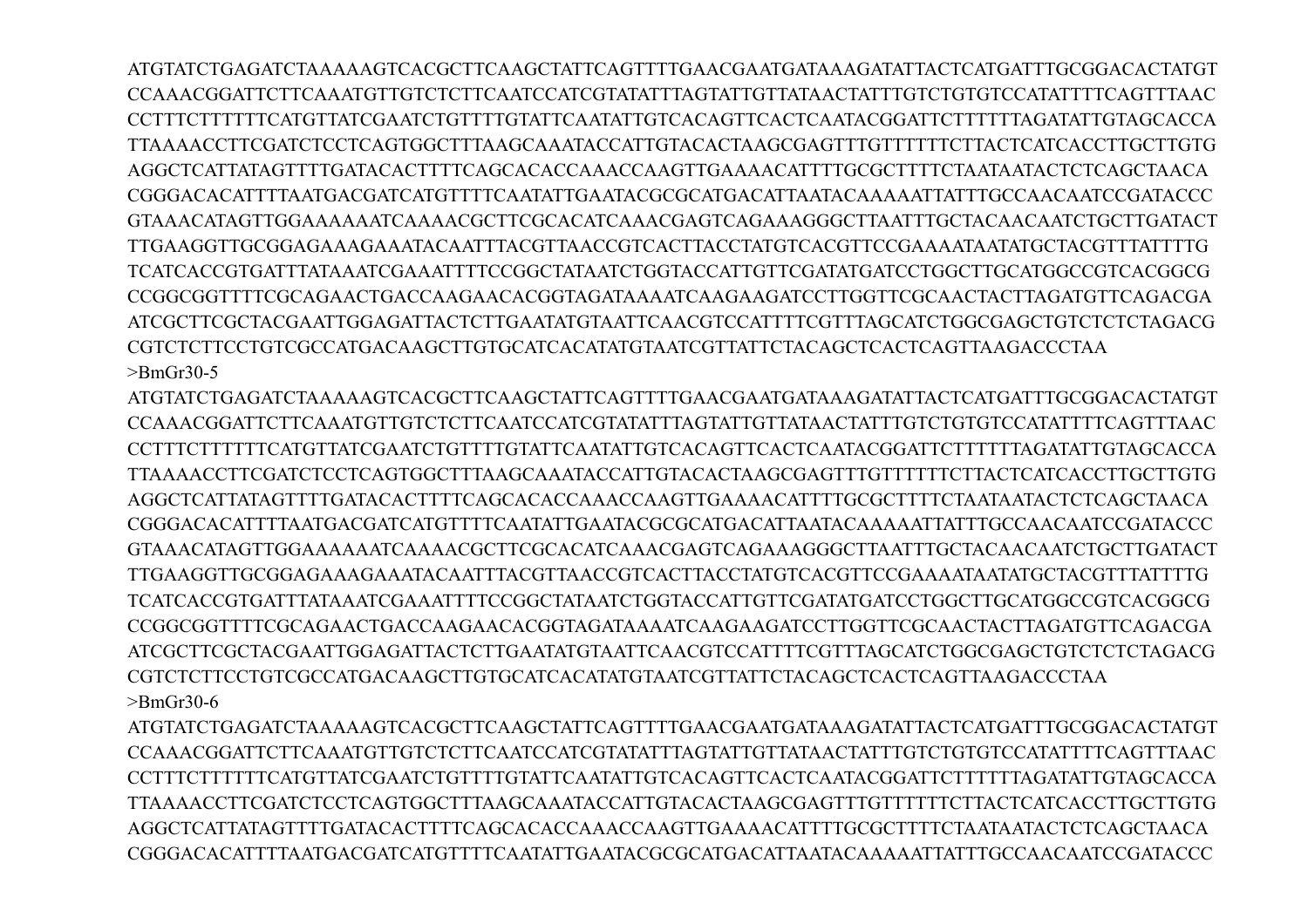GTAAACATAGTTGGAAAAAATCAAAACGCTTCGCACATCAAACGAGTCAGAAAGGGCTTAATTTGCTACAACAATCTGCTTGATACT TTGAAGGTTGCGGAGAAAGAAATACAATTTACGTTAACCGTCACTTACCTATGTCACGTTCCGAAAATAATATGCTACGTTTATTTTG TCATCACCGTGATTTATA A ATCGA A ATTTTCCGGCTATA ATCTGGTACCATTGTTCGATATGATCCTGGCTTGCATGGCCGTCACGGCG CCGGCGGTTTTCGCAGAACTGACCAAGAACACGGTAGATAAAATCAAGAAGATCCTTGGTTCGCAACTACTTAGATGTTCAGACGA ATCGCTTCGCTACGAATTGGAGATTACTCTTGAATATGTAATTCAACGTCCATTTTCGTTTAGCATCTGGCGAGCTGTCTCTCTAGACG  $\text{BrmGr30-7}$ 

ATGTATCTGAGATCTAAAAAGTCACGCTTCAAGCTATTCAGTTTTGAACGAATGATAAAGATATTACTCATGATTTGCGGACACTATGT CCAAACGGATTCTTCAAATGTTGTCTCTCAATCCATCGTATATTTAGTATTGTTATAACTATTTGTCTGTGTCCATATTTTCAGTTTAAC CCTTTCTTTTTCATGTTATCGAATCTGTTTTGTATTCAATATTGTCACAGTTCACTCAATACGGATTCTTTTTAGATATTGTAGCACCA TTA A A ACCTTCGATCTCCTCAGTGGCTTTA AGCA A ATACCATTGTA CACTA AGCGAGTTTGTTTTTTCTTACTCATCACCTTGCTTGTG AGGCTCATTATAGTTTTGATACACTTTTCAGCACACCAAACCAAGTTGAAAACATTTTGCGCTTTTCTAATAATACTCTCAGCTAACA CGGGACACATTTTAATGACGATCATGTTTTCAATATTGAATACGCGCATGACATTAATACAAAAATTATTTGCCAACAATCCGATACCC GTAAACATAGTTGGAAAAAATCAAAACGCTTCGCACATCAAACGAGTCAGAAAGGGCTTAATTTGCTACAACAATCTGCTTGATACT TTGAAGGTTGCGGAGAAAGAAATACAATTTACGTTAACCGTCACTTACCTATGTCACGTTCCGAAAATAATATGCTACGTTTATTTTG TCATCACCGTGATTTATAAATCGAAATTTTCCGGCTATAATCTGGTACCATTGTTCGATATGATCCTGGCTTGCATGGCCGTCACGGCG CCGGCGGTTTTCGCAGAACTGACCAAGAACACGGTAGATAAAATCAAGAAGATCCTTGGTTCGCAACTACTTAGATGTTCAGACGA ATCGCTTCGCTACGAATTGGAGATTACTCTTGAATATGTAATTCAACGTCCATTTTCGTTTAGCATCTGGCGAGCTGTCTCTCTAGACG  $>$ BmGr30-8

ATGTATCTGAGATCTAAAAAAGTCACGCTTCAAGCTATTCAGTTTTGAACGAATGATAAAGATATTACTCATGATTTGCGGACACTATGT CCAAACGGATTCTTCAAATGTTGTCTCTTCAATCCATCGTATATTTAGTATTGTTATAACTATTTGTCTGTGTCCATATTTTCAGTTTAAC CCTTTCTTTTTCATGTTATCGAATCTGTTTTGTATTCAATATTGTCACAGTTCACTCAATACGGATTCTTTTTAGATATTGTAGCACCA AGGCTCATTATAGTTTTGATACACTTTTCAGCACACCAAACCAAGTTGAAAACATTTTGCGCTTTTCTAATAATACTCTCAGCTAACA CGGGACACATTTTAATGACGATCATGTTTTCAATATTGAATACGCGCATGACATTAATACAAAAATTATTTGCCAACAATCCGATACCC GTAAACATAGTTGGAAAAAATCAAAACGCTTCGCACATCAAACGAGTCAGAAAGGGCTTAATTTGCTACAACAATCTGCTTGATACT TTGAAGGTTGCGGAGAAAGAAATACAATTTACGTTAACCGTCACTTACCTATGTCACGTTCCGAAAATAATATGCTACGTTTATTTTG TCATCACCGTGATTTATAAATCGAAATTTTCCGGCTATAATCTGGTACCATTGTTCGATATGATCCTGGCTTGCATGGCCGTCACGGCG CCGGCGGTTTTCGCAGAACTGACCAAGAACACGGTAGATAAAATCAAGAAGATCCTTGGTTCGCAACTACTTAGATGTTCAGACGA ATCGCTTCGCTACGAATTGGAGATTACTCTTGAATATGTAATTCAACGTCCATTTTCGTTTAGCATCTGGCGAGCTGTCTCTCTAGACG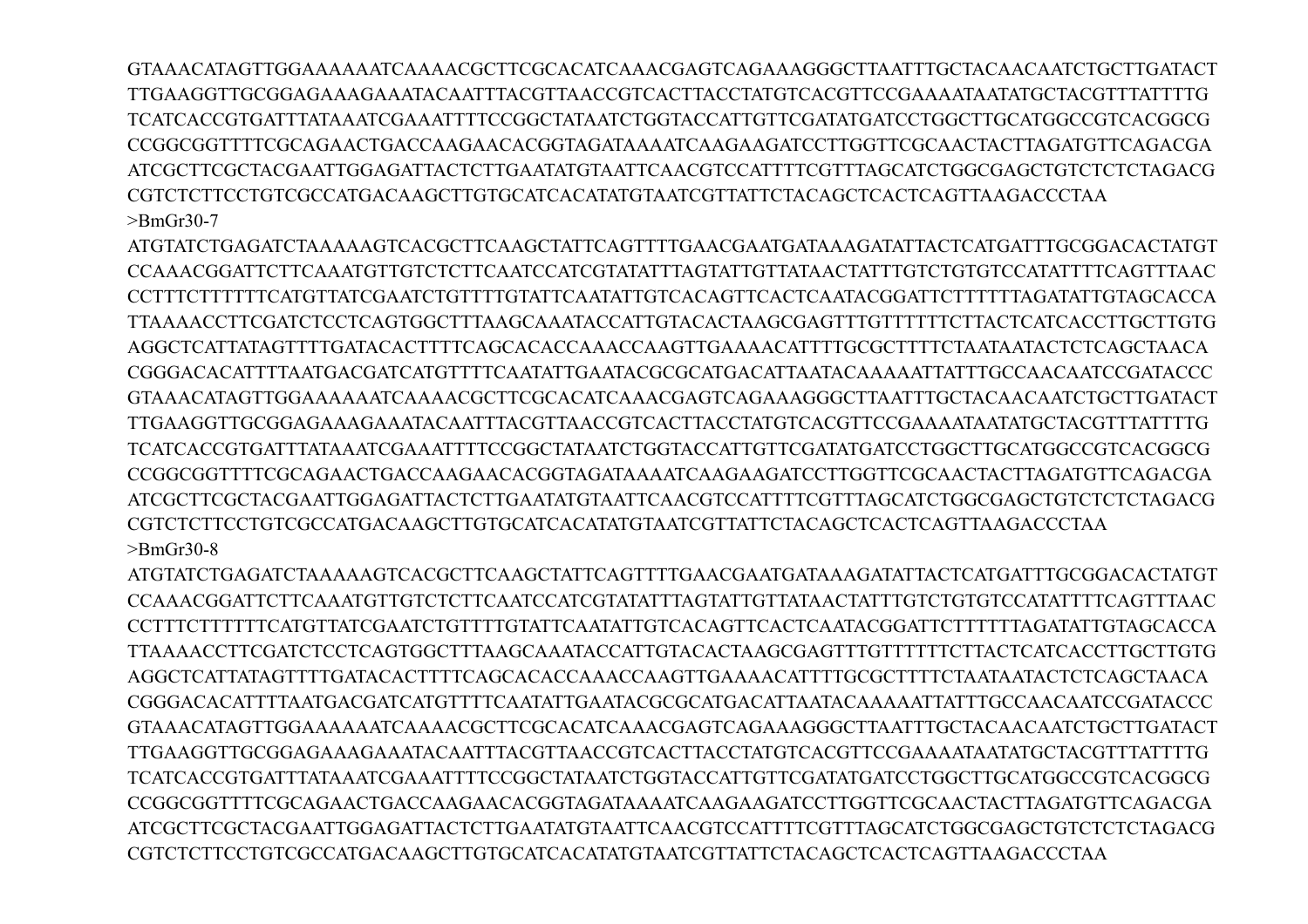>BmGr31

ATGTATCTGAGATCTAAAAAGTCACGCTTCAAGCTATTCAGTTTTGAACGAATGATAAAGATATTACTCATGATTTGCGGACACTATGT CCAAACGGATTCTTCAAATGTTGTCTCTTCAATCCATCGTATATTTAGTATTGTTATAACTATTTGTCTGTGTCCATATTTTCAGTTTAAC CCTTTCTTTTTTCATGTTATCGAATCTGTTTTGTATTCAATATTGTCACAGTTCACTCAATACGGATTCTTTTTTAGATATTGTAGCACCA TTAAAACCTTCGATCTCCTCAGTGGCTTTAAGCAAATACCATTGTACACTAAGCGAGTTTGTTTTTTCTTACTCATCACCTTGCTTGTG AGGCTCATTATAGTTTTGATACACTTTTCAGCACACCAAACCAAGTTGAAAACATTTTGCGCTTTTCTAATAATACTCTCAGCTAACA CGGGACACATTTTAATGACGATCATGTTTTCAATATTGAATACGCGCATGACATTAATACAAAAATTATTTGCCAACAATCCGATACCC GTAAACATAGTTGGAAAAAATCAAAACGCTTCGCACATCAAACGAGTCAGAAAGGGCTTAATTTGCTACAACAATCTGCTTGATACT TTGAAGGTTGCGGAGAAAGAAATACAATTTACGTTAACCGTCACTTACCTATGTCACGTTCCGAAAATAATATGCTACGTTTATTTTG TCATCACCGTGATTTATAAATCGAAATTTTCCGGTTATAATCTGATACCAATGCTCGATATGATCCTGGCTTGCATGGCCGTCACGGCG CCGGCGCTCTTCGCAGAACTGACCAAGAACACGGTGGATAAAATCAAGAAGATCCTTGGTTCGCAACTACTTAGATGTTCAGACGA ATCGCTTCGCTACGAACTGGAGATAACTCTTGAATATGTAATTCAACGTCCATTTTCGTTTAGCATCTGGCGAGCTGTCTCTCTAGAC GCGTCTCTTCCTGTCGCCATGACAAGCTTGTGCATCACATATGTAATCGTTATTCTACAGCTCACTCAGTTAAGACCCTAA >BmGr32

ATGTGCTACACAAATTTTGTTTCGAGACAGGTTTCTAAATGTATAAATTTTTTTTCGACCATTCGATATGTTATATATCTCAGAATGTTT TGTGGATTATATTACAACTGTAGTTCTTCTTTCAAAATCAGATGCATCGCTAGATTATACTGTTTTATCATCTACTGTCTAAATTTGCACT ACAATTTATACATCTTCACAAGTAGTGTATCCTTAACTAACTTCTTACACACCTTTATAACATTAGCTGAAGTGTCAATTCATATTTTGT TCTCACTCTATACGGGTGAATCAAATTTCATGTCTTTTTGCATTGAAATGAACAAGTTAACATCAGGTCCTATTGATTTTGTAGCAACG AAATGTGTTGCTACACATTTTATCGCATTTTTTGTAATAGGTTTACATATACTTTCATCGACGCTGATATGTGGGGCGGAAGTATCATGT TTCACTTTTAGTGTTGTTTTGGCTTCTATGACCTTCTTAACCACGCTACTGAGTAGATTTACTACGATCATAATGTTTGATTTAGTCTGG ATCAGAATGAGGTCTCTTAGAAAAATTTTAGTCAATGCGCTGGAGTCCGACTTATCTGAAGATGAAAAGGTTAAATCAATAGAAAGT TTTTTGAAAGCTTATAAGCAAATAATAGCAAGCATTAGAATAACAAAGCTAGCAACACGGAATTTAGTAACTTTCAATTTCGTCTCTT TGTTCGGGAAGATTATGACTCTAATTTACTTTTGCATCAATTGCCCTGGATATCTGAATACTTATCTTATTTCATCGTGGATTTTTGGTAT TCTATTAGCTGGCTTCGTGACATGTGCACCACCTGTGCTAGTTGAGATGAACGTCAATGAATTGGATGAAATTAAATATGCACTGGCC GACCAACTCGTTGACTACACAGATGATAAGTATAGAACTGCAATATATAATGCTTTAGATTATGTTGAAGTGCACTCTATAAGGTACAC TCTTTGGAAAAACTTCCCGATGGACTTGACTATGTTTTTTGGCTTCGCGGGGTTCTGTGCCACCTACATCATTGGCTTGTTACAATTTA CATATTAG

>BmGr33

ATGTGCTACACAAATTTTGTTTCGAGACAGGTTTCAAAATGTATACATTTTTTTTCTACCATTCGATATATTATATATCTCAGAATGTTTT GTGGATTATATTACAACTGTAGCTCCTCTTTCAAAATCAGATGCATTGCTAGATTATATTGCTTTATCATCTACTGTCTAAATTTGCACTA CAATTCATATATCTTCACAACTAATGTATCCTTAACAAACTTTTTTCACACCTTTATAATATTAGCTGAAGTGTCAGTTCATATTTTGTTC TCACTCTATACGGGTGAATCAAATTTCATATCTTTTTGCATTGAAATGAACAAGTTAACATCAGACCCTAATGAGTTTATAGCAACAA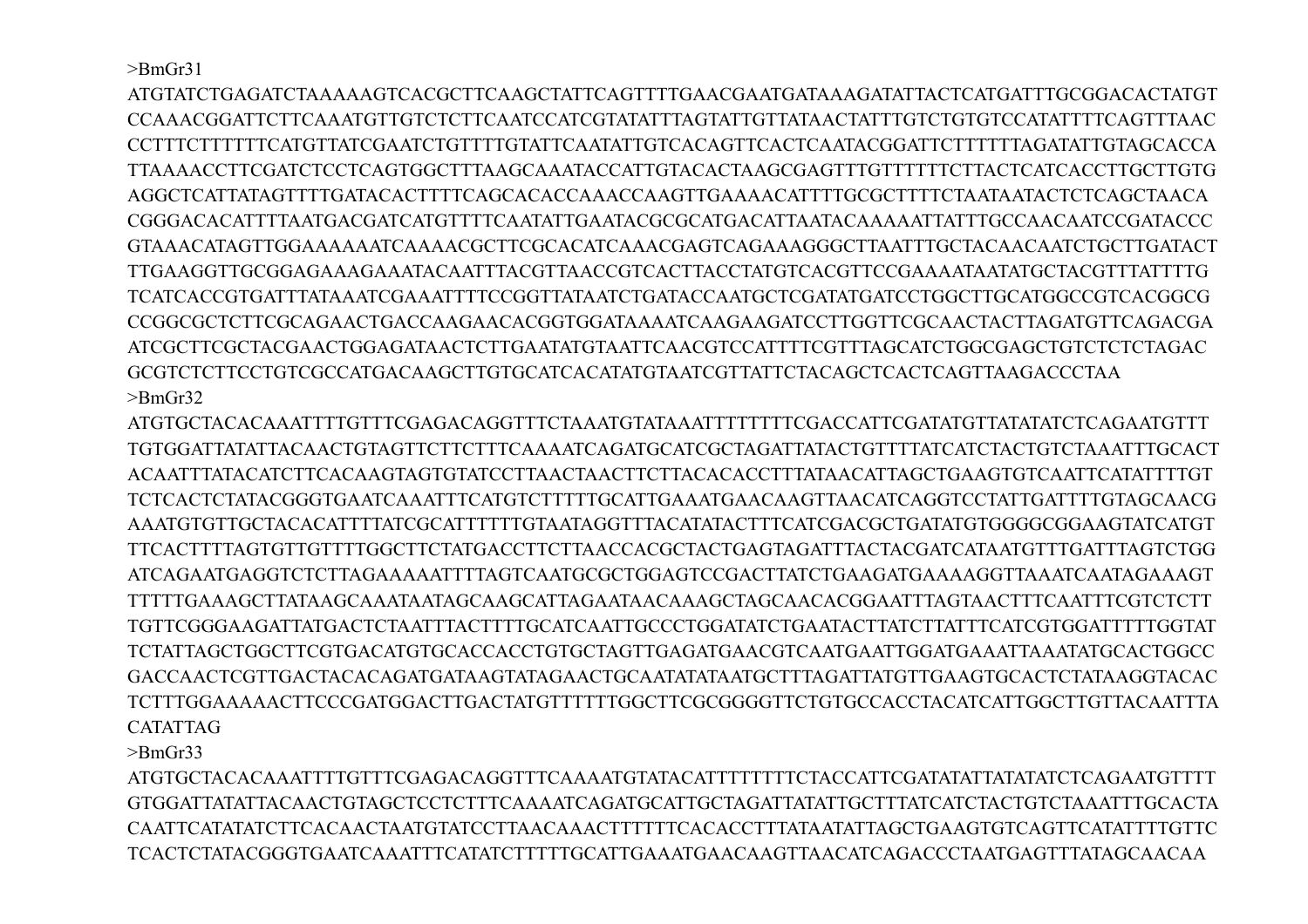AATGTGTTACTACACATTTTATCGCATATTTGGTAATAGTTTCACATATACTGTCATCGACGCTGATATGTGGTGCGAGAGCATCGTGTT TCACTTTTAGTGTTATTTTGACTTCTATGACGTTCTTAACCACGTTACTGAGTAGATTTACTACGATTATAATGTTTGATGTGGTCTGGA TCAGAATGAGGTCTCTTAGAAAAATTTTAGTTAATGCGTTGGAGTCCGACTTGGCTGAAAATGAAAAGGCTAAATCAATAGAAAGTT TTTTGAATGCTTACAAACAAATAATTGCAAGCACTAGAATAACAAAGCTAGCAACGCGGAATTTAGTAATTTTCAATTTCGTCTCTAT GTTCGGGAGGATTATGACTCTAATTTACTTTTGTATAAATAACCCTGGATATCTGGATACTTATCATATGTCATTGTGGATTTTTGGTATT CTGTTAGCTGGCTTCGTGACATGTGCACCACCTGTGCTAGTTGAGATGAACGTCAATGAATTGGATGAAATTAAATATGCACTGGCC GACCAACTCGTTGACTACACAGATGATAACTATAGAACTGCAATATATAATGCTTTAGATTATGTTGAAGTGCACTCTATAAGGTACAC TCTTTGGAAAAACTTCCCGATGGACTTGACTATGTTTTTTGGCTTCGCGGGGTTCTGTGCCACCTACATCATTGGCTTGTTACAATTTA CATATTAG

>BmGr34

ATGTGCTACACAAATTTTGTTTCGAGACAGGTTTCTAAATGTATTCATTTTTTTTCGACCATTCGATATGTTATATATCTCAGAATGTTTT GTGGATTATATTACGACTGTAGCTCCTCTTTCAAAATCAGATGCATTGCTAGATTATACTGTTTTATCATCTACTGTCTAAATTTGCACT ACAATTTATACATCTTCACAAGTGGTGTATCTTTAACTAACTTCTTTTACTCCTTTATAACATTTGCTGAAGTGTCAATTCATATTTTGTT GCCACTCTATACGGGAGAATCAAGTTTCATGTCTTTTTGCATTGAAATGAACAAGTTAACATCAGGTCCTAATGAGTTCATAGCTACA AAATGTGTTGCTACACATTTTATCGCATTATTGGTAATAGTTTCACATATACTGTCATCGACGCTGATGTGTGGTGCGAGAGCATCGTG TTTCACTTTTAGTGTTATTTTGGCTTCTATGATGTTCTTGACCACGCTACTGAGTAGATTCACCACGATTATTATGTTTGATGTGGTCTG GATCAGAATGAGATCTCTTAGAAAAATATTAGTTAATGCGCTGGAGTCCGACTTGGCTGAAGATGAAAAGGCTAAATCAATAGAAAA CTTTTTGAATGCTTACAAAAAAGTAATTGCAAGCATTAGAATAACAAAACTAGCAACACGGAATTTAGTGACTTTCAATTTCGTCTTC ATGTTCGGGAAGATTATGACTCTAATTTACTTTTGCATTAATAACCCTGGATATCTGAATACTTATCTTATTTCATCGTGGATTTTTGGTA TTCTGTTAGCTGGCTTCGTGACATGTGCACCACCTGTGCTAGTTGAGATGAACGTCAATGAATTGGATGAAATTAAATATGCACTGGC CGATCAACTCGTTGACTATACAGATGATAACTATAGAACTGCAATATATAATGCATTAGATTATGTTGAAGTGCACTCTATAAGGTACA CCCTTTGGAAAAACTTCCCGATGGACTTGACAATGTTTTTTGGCTTCGCGGGGTTCTGCGCCACCTACATCATTGGCTTGTTACAATT TACATATTAG

>BmGr35

ATGTATTCAAGTTTAAAGCTTAAAGATTATATCGTAAATCTGGAGAGCGTTATGTGTTCCGATCAATCAATTACAATATCATTCAAAAA TGTTTTTACAGTGTTTTTTGACTACATCAGCTCGTTAGATTTCATGATGGTTTGCAGATTGTGTTTCGGTTATTACTACGAATTTAACTG TTCAAATTTATGCAAAATAATGTTTAAATGCTTCAGTATATCTGTATGCATTTTCTGTGTCTCTATGCACTTAGTCCAACTAATCAGCCC GCCATATTTAAACCACTGCGTTATAATGCTAGAGTCGACTGTGAGTATCATCACCTCTCTAGTAACTGAGGATAAATATTTTTTCGAAT TCTGTTTGGATATGAAAGATATAAACAGTATGATGAATCAGCCGCGGAATATTAAAAGTTTTAAAATTATTTACGTAATTATATCCGGTG CTATCTGTCATGTTATAAGACACATCTCGATCTGTAGAGAAAAGGCTTTGAGTTTTTGTTTCTCAACCGAATACTTGACTGCTTCGTTC ACGATTATTTCCGGGTACTGGAATTATTTGAATATAACCATGATGTTTGATTTATTGTACCAAAGACTAGTTGCTGTCAAACAAATGCT TACAAATGGACTGAATATATGTGATACCGACGAATATAAGATTAAAAGCGTTCAAAAGTTCATTGATGTTTATAAAGCTTTGACAGTC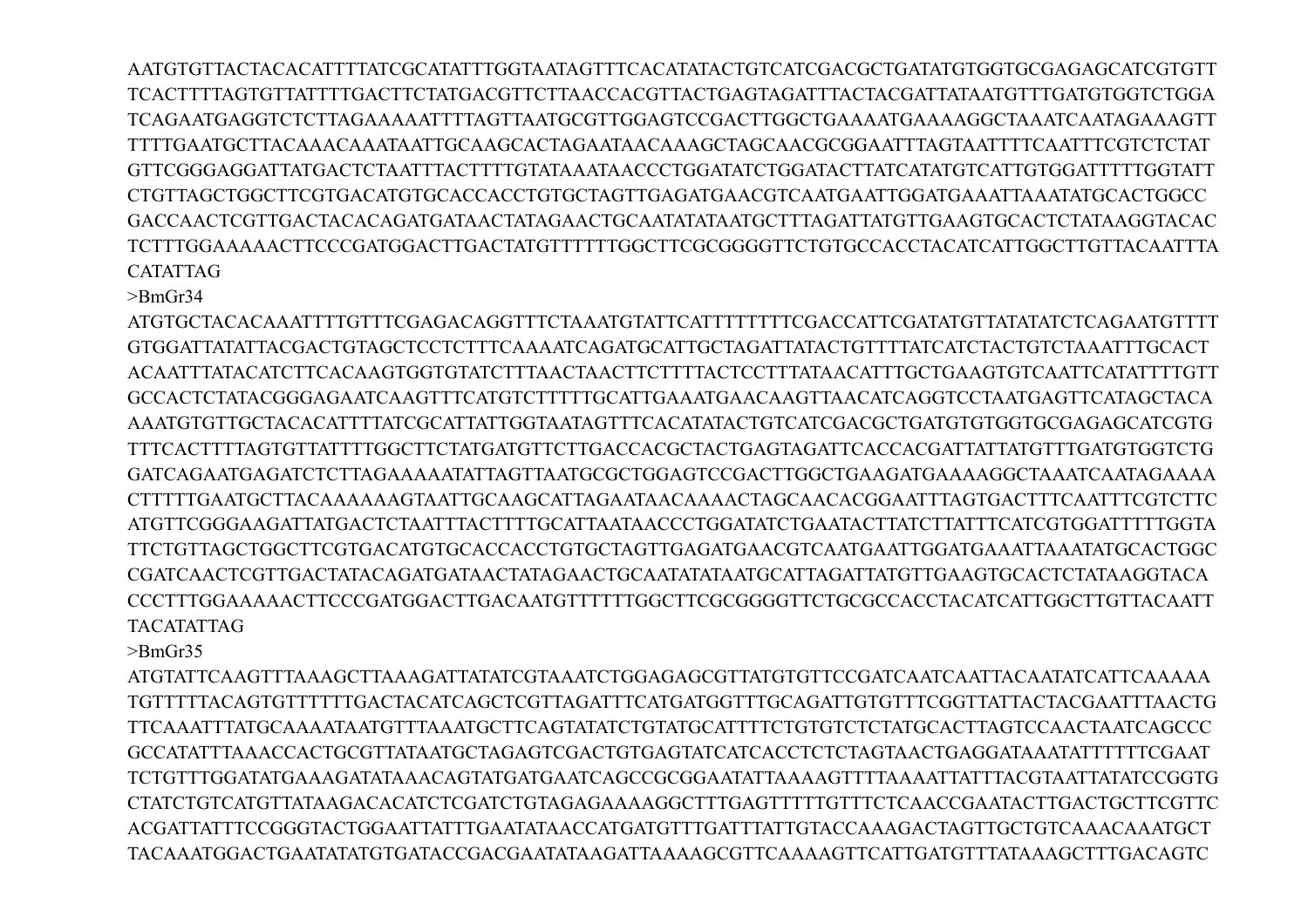AGCTTGAGTAAAACGAGTAATTTGATCAAGCACACTGTATCGCTTGGAATATTTTGTGCATTGTGGAGAATCATCTTTTTCGTCTATTA CTGCATTTCGATGGACTTTCAAGTGGAATCGGCTCAGTTCATAACGTGGGTATCATCTATGTGTCTTTCAGTATTTTTAGTGTACATAC CAGCTTTGATCGTGGAGCTCTGTTCGAATGAAGTGGATGCTATCAAGTGGATTCTAGCCAGCGAACTTTTGGAGTACAGAGATAAAA GATTGCGAACTTCACTGCGTGATGCGTTGGATTACATCGACGTCTGCCCCATTGATTTCGAGATATGGCACTGTTTCCCAATGAATCT GAGCCTCTGCCTTGGCTTTATCGACATTAGTTCGTCTTATATTATTAGTATTCTGCAGTTTAAATACTAA >BmGr36

ATGACAGTACCATATGATAAAATTAAATCTGCTCTGAGTAAATTCGTTCAGTTATTATTTTCAATCAATGTAGTACTATTTGTTCGATTTT TATTTGGCTTTTATATGAAAATTGGATCCCGGAAATACTTCCATATTGCTACTAAGATTTGGATTGTAACTCTAACTATTTTTAGAGTATA TTTTCAATGCAGAAACTTCATGAATTACCCTAGTTATGCCTTAATATTACATGATTTTACTTGCACGGTAGAGTTGGTCATTCTCTGCAT TATATCGTCATTGGGAGGCGAACAACACTTCTACACTTACTGCTCTGAAATGGCGGAGTTGATCGACAACAGAAAAAACAAAAGAG CAAGCTACTTTACAACGTCCACACTTCTTATCGGTTTTATCATTTTGATAGTTCCAACTTCAATTAGTTGTAAGAAAGTTTCAAATGCT CTTTCAATGCTTTTTCTGAACATTTTTAATTATGTAGCCTGTTTTATGCATCATTTAACAATTATTTACGTTTTTGAACTACTTTGGAGAG AAATCCGAAAGTGCCGTATTAGTTTAGAACGTTTGGAAATTATGTCTGTCGATGACAAAATAATGAAGATTGAAAACTTCTTAGATTC TTACAAGAGAAGTTTGGATAGCTTGAATAAAGCTAATGGTGTTATGATTCCAACGATGGCATTGGCCTATTTTGCTATCATCGCTAAAA TCGTATTTTTCACGTACAATATTTTATCTCTGCGAGGTTTTAATATTTTGGTCCACGGAGATTCATGGTTATTGTCGACGAGCATTGCAA TAATATTTATCTGCGCACCGGCGTTGCTTGTCGAATTGGCCGCCAACGAGGTCAATAAAATCCAAAATTTATTAGCGGTTGAACTACT CAAGATGAAAGATGACAAATTTTAA

>BmGr37

ATGTCGGCAAAAATCAATTACCAGGACAAACTATGCAGTATCAAGTCAATAATGTATCTAGGTCTCTTCTGCGGATTGTATTTTAGAA GCAGCACCTCTAGAATGATGTTGCTAATGACCAAAGTCTATTGTATAGTCCTGCTTTTTTTGGGAATAAGTTTTCATTTAAATATGCTTT CTAGTGATTTGCCGACGGAAACTACGCTTCATAGTTCGATTATTATGCTTGAGTTTTTCATACACATCATAACGTCAGTGAGTACCGGG CAAGCCAAATTCCTTCATTTTTGTACAGAAATGATGAAAATTAATGGTCATAATTCTAAAGGGTCTCTAGATTTTCAATTAGTGATTAC AAATATTGCTTTAATTATTATCATAATCACTCAAACAACTTCATCACTATTATACTGTATTATTAGGAGTAAATGCTTATCACACAGCTAC GTTTTTACGGTTATAACGTCTTTGTGTGTGTTATTTAGCAGTTTCACGATGATTATAAAATACGAATTAATTTGGAACACTGTGAGATC ACTCAAAAATACTTTGGTCAGCAACTTGGATTCGTTTGACCTATCTGAGCAAGAGAAAGTTAATTCAGTTTACAATTTTTTGTCTACT TATAGAGATATCAAAGCCAACGTTGATTTAACAATAAAAGGCACTCGAACTACAATGATATTTAACTTATTTTTTCTGTTTGTGAAAAT ATTGTTCCTGGTCTACTATTGTATTATAAATGCTGAGAATTTGGATTGCTTGCACGCATCTGCCAGAGTTTCGGCAATTGTATTGAGCG TGGCTGTTACTTGCATTGCCCCTATTTTGGTGGAAATTAATGTATATGAGTTCGGCAGGATCAAATTCGCGCTTGCCGATCAACTTCTT GAATACACAGATAATAACTTCCGTATTGCATTGCACGACGCTCTAGATTACATTGAAGTACATTCGATTAGATGCAGCATTTGGAAGA ACTACCCGATGGATTTAAATTTGTGCATTGGTTTCATTAGCGTTTGCGCCACTTACACCATTAGTATTTTACAATTTTCGTATTAG >BmGr38

ATGAAGCCAAAATACGTTACCAATATAAAACTTGTTCTCTTCCTTCGTTTTTTATGTGGATATTACTACGAAATGGAAATACCGAGGAG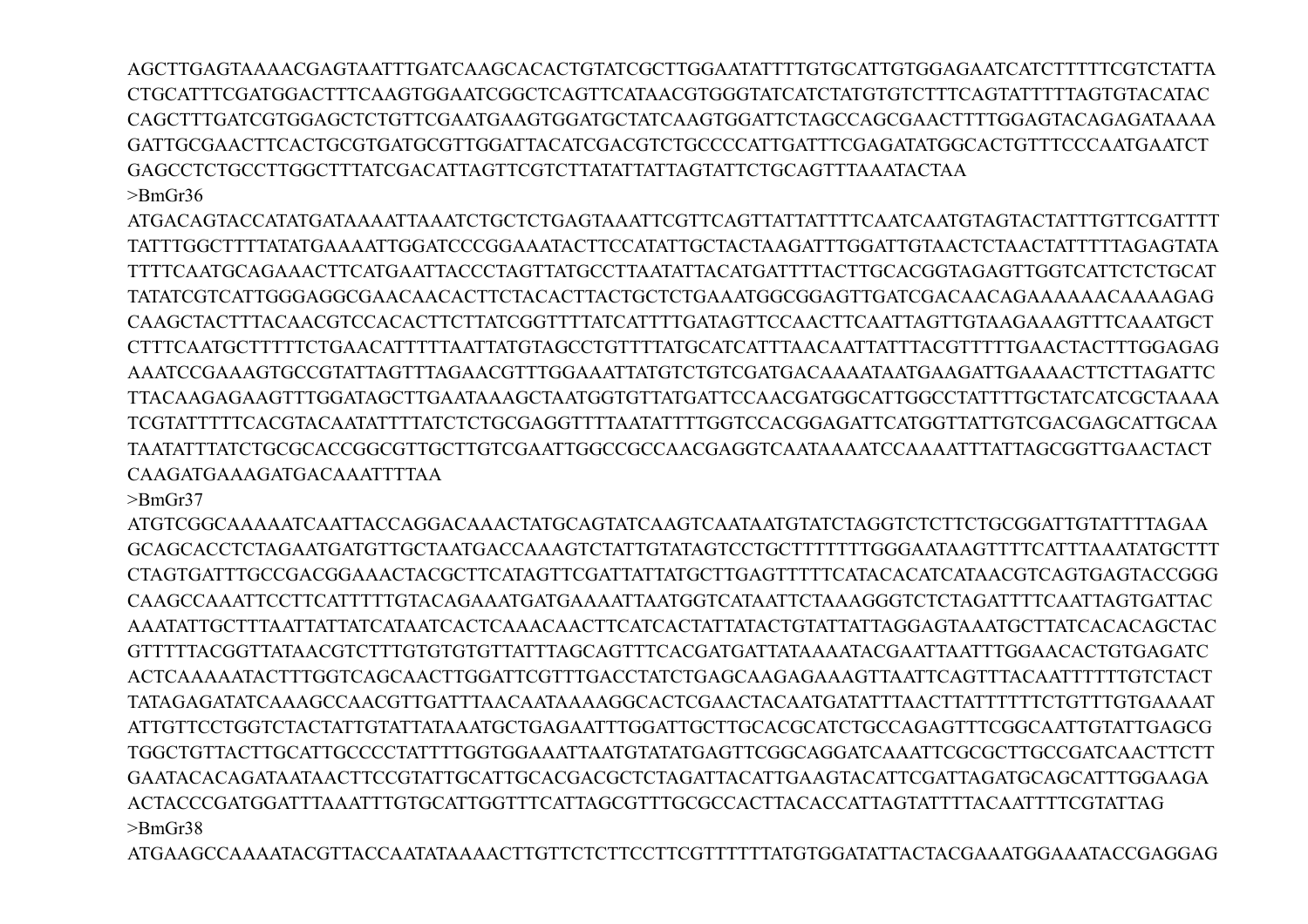ATTAAAGACCGTCGCTAAAGCCTACTGTATCTTCTTTCTGTTTTTCTATTTAGTTCTCCATCATTTGTACTGTAGCTTCTCAAATCACAC TGCAAAGTGGTCTTTGTACTTAGAATATTCCATCTATGTGTTTATGTCTTTGTACTCGAAGAAGATGTACCTTATGGACTACTATACTAG CAGCAGAATAATCGACTTTGAGCCACACTCTAGAATTTATAAGAAACTCAATATCTATCTTGCAATTTTGATTCCATTCCTCGTTGTATT AAAAATTGTGAATATGGTCACTTTCTGTTTGTCTAAGTCCTTTAATTGCTGGTCATGGGTTAGCTTATTGCATAATTTACTTTGGAATTT CACCGTATTGGGTAGGATTCCACCGGTATTTGTTTTTGCTTTGTTGTTCTGCCGCACGAGAATAATTCGTAGGACTTTGGTATCGATCA CGGTAGGACCGGGAAGTACAGTACTAAAAAGCTTATTCAAATGTACGAGATACTGGTTGACGGTTTTAAAAAGACCGAACACCCAT CTAAACAGTTGTTATTTTTTCCAGTTAACTGTCTTTTTGTTGTGCTCAACACCGAAACTGATTTTGGAGACCTTTCTCATGCTTAATAA AATAAAAGAATCTGGACCGATCGTAGAAAAATTGGCGGTCTACGCGATCGAAACATTCTATACGCACCTTTTCTTCGTCGTTTCCTCA ATTTTGTTTGATTTGATCAATGTGGATCTACAACGGATCAAAATACTGATCGTCGAAAAACGAATGAAGACTAAAAATACGAAACAC CGCATCGAAGTAGAGAAGCTGTTTCAGTTCGTTAAGTCCCAGACTATAGAATGTACTCTGTGGAGGGTTCTGTCTTTGAACGTCAGG AATATATTGAGTTTTGTTTCGTTTGCCGTCACAACCATCATTGCTGTCTTACAAATAAAGAATAATAACATATATTGA >BmGr39

ATGAACGTATCACCTCAATACAGTGTTTTGAAAATCTTCAAACCGTTATTTAAGGTCCAAACTCTATTCGGTTCTGTGCGTGTAAAAG TGGGCGATAATGGAATAACTAAGACAACTAAACTTCAAAAGTTTTACAGTATATTCAACATATTGTTCGCAACGACCGGTCATTTTTAT ACGTCTTTTGTTTATTCTGTGTGCGTTCCATGTGTCGGTAACAGCGTAGCTGAAACATCCATGGCTTTAATACAAATATATGCCGGCCA CTTAATGAACTCATTCATTGTGTTCTCGAACACTTTTCTCCACTACGAAAAGAATGTTCAAATGTTCAAAAGTCTTTGTTCCATCGAC GAGTTAATGAAGATTGTGAGGCTAGAACACCGCGACTTGAAACTGTTCATTGCTATCATATTGCTGCTGTCATCTACGGTAATAATGA ACGTATATTTTCTGATTTATATGGTGATAATCTTACCAATATCAGAAAAATGGGTTCCGTTCGCTAATATTGGGATTATGAATGAAGATT TAGAAGCTATCACCTTTGTATCAGTGCTTTATATGCTTTATGATAGAGTTAAATATATTAATCAAACAGCGTTGGACCCAGTAAATATTG CAAAACTGATAAAGGAAAGTGATGGTCAAAACGACGAGGAAACAGTATCAAGAATTTTGAAGGCTTTCAAAGAAATCTCTAAAGC TTATAAAATCGTGGAGAAAACGTTTAGAGTGTTTTTCATGTTCCTCGTGATACACATGTTTTTCTTTCAAATGCTCACAGTGGAGATAT TGATTGTATTGTCAGACAATCTGTCTTGGGGGACGTTCATGTCAAAAAATTTAATCGGAGTCAAATTCATTGCTCGAATCATGCTGAT CAGTGTCTGCGTCAGTTACTTAGAAAGGGAATTACAGAAGACAAAAGGACTCTGCAATCTTGCCGTACGAAATTGTGAGAATGATAT AGTTCGTTGTCACTTGAAAAATATCTACCGTATAATAGACACAGAAATTGAACCTATGACGGTGTTTGGTTTATTTTACATCAACAATG TGCCTTTAGATCTGATCTCACTTACCGCTACTTACACCGTCGTCTTGTTGCAGTTCGCTTTTCTGTAA  $>$ BmGr40

ATGTTACCTATTTGTTATATAAAGCTAGTTTACAACATAAGCTCAATCATGTTTCTTCGTTTGATTTTTGGCTTATATTTCGAGCTTAATG TTTCTAATAGGATGCGTTGGCTTCAAAGGATGTATTGCGTCTTTATTAGTATTGTCATTATGTACTTCTGCTATTTCAAGACTTATAGGAT ACTAATGACAGTAAAAGTGCCTTTTATCTTAGAGTATGGGATGCACGTTATTCTGTCGCTGTATTTGCGCGAGAATTTTGAGTACACTC GATATGACCCTATCATAGATAGCGCGGCAGATACCAAAAATTTTTATAAAAAGTTTGACATTTTTATTAAAATATTTCTGTTTGTTGCTA TATTGCTCAAAATGTAAAGCATGCTTGTATTTTGCGTACTGTGGTCTGGCTTGTGTTACACAGGATTTATAGGAATTTGCGGAATGAAT TTTATTTGGATTGCCACTTTTATGGGAAGAATGGTGTTGCCATTGATATTCGGAATATTGCTTTGTCGTATTAGAATGTTTCGTCTTACG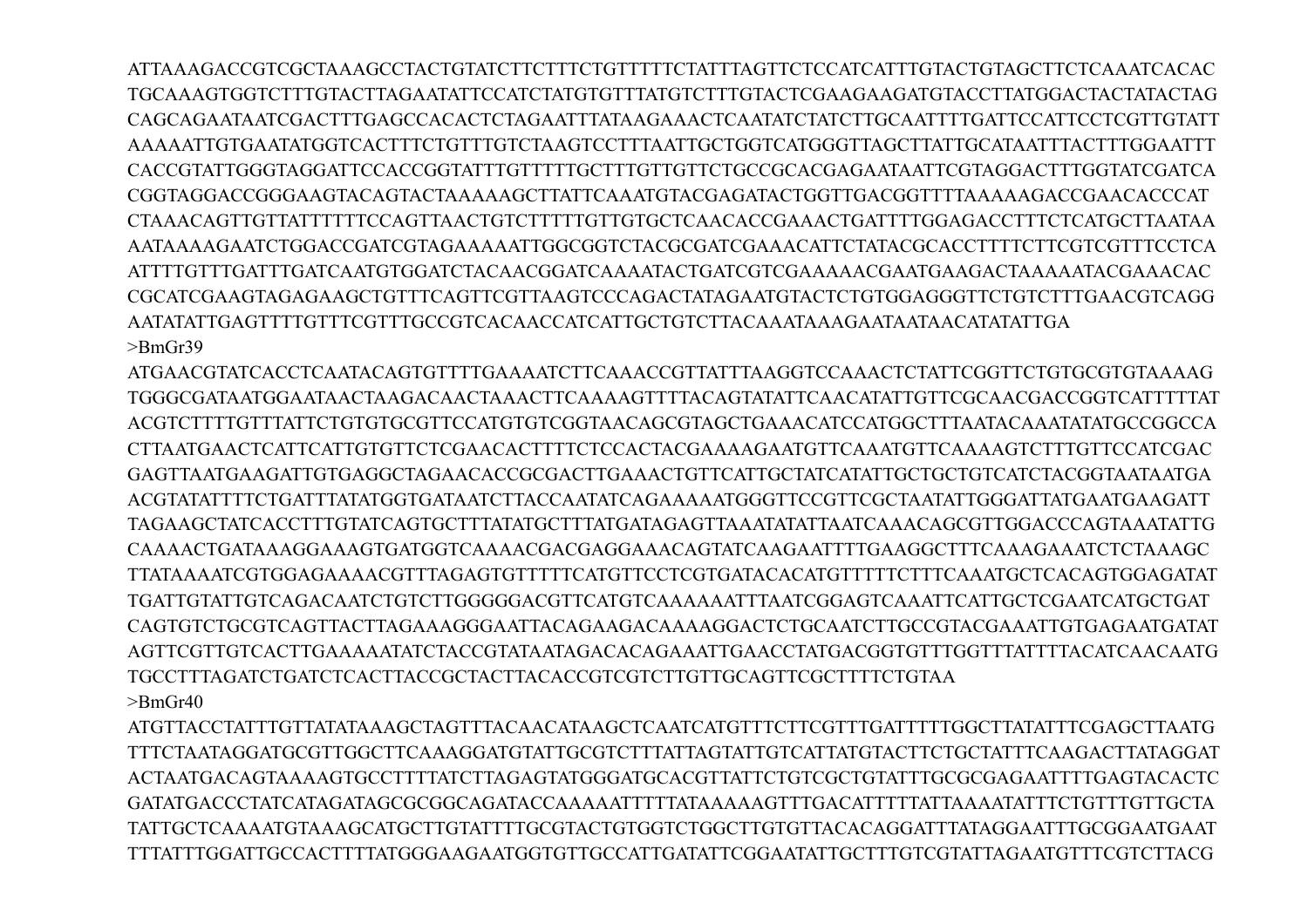CTACAAAAACAAGGTTTTGATAATTTGCCTTACAATCGATTTTCGCCTCGGAGATATATAATGATGTATGACTCGATCGTAAGAGGATT AGAAAAAACTGATTTTCCGGCGAAAAATATAATGTTCGTGTTTACTATCTGCATATATTCAAAGATTTTGACGGGCTTGTTTGACTTGA TTTCCGTTTTGAAACGGGAGGGTCCCAAATTAATGAATGTTATGCTGTTTACACTAGAATTTCTCCCTTCTTACGTATTGTTGATGATAT GCACGCCAATATTCAAGAGCTCTGCCAATACATAAAGAACAATCAGCTGAAGTATACAATTTGGCGCTTAGTTTCCTTGAACATGCAA TCTCTGCTCAGGGCCACTTCGTTTTGTATTGTAGTACTATTGCTATCTTGCAAATAAAAGACTGGAATGGATAG  $>$ Rm $Gr41$ 

ATGAGTGAAAATTCTCTAGAAGAGTATATACATATGAGTTTTTCTCCAATATATAAATACCAAAAGTTTCTTGGTTCAAATCGTATTTCT TTAAAAGCTAAAAACAAAATTACTGTCGCAAACAACTGGGAAAAATTATGCATTTTTATGGATGTTAGCAGCTTCATATTCAATAC ACCATTTCATTTCTTTTTTTTATTCGTATTACTATGAGAGATCTAACATAATATTTTTAGCGTGTTCTTTGGGGATTTCAATGCATTATTTA ACATATATTCTA ACTATA ACATATGACA AGTTTTTA ACGAGGGA AGCTGACATCGATCTCTTTATTGATATACA A A A A ATAGATCGTTT GTTAAAATTGGATCGTTGTACGGTGTTGTTTAAGAAATTTCGTCTTATTAACATTTTTTACTAATACTAGTCACTGTGCCTTTTATTTC TGGCTTTTTAATTCATGTTTTTGATTACATCGATAAACCATACAAAACATTCTTCCTGGGTTTGGGCGTTACAATAACTTATGTGGATGT TCTTGTGACTGCATTTTTTATAACAAAACTTACGCTACGATTGGCTTATATTAATGATCGGATCGCGATGTATAACAAAATAAACATACC GCATAAAAAGTATTCAGGTATTCGACGTTCAATATTGTGGATATTTGGATGGCGGATATTCAAAATTATGCCAAAAATAAAAAAGAAT GGAACACGAGAGAAAAAAATCTACATTTATAAAGTATCCGTCTATAATTTTTAATATTCTCAAATGTTACCGGTCGATCACCGAAATATA TAGTTTACCGGTTTTCCTTATCACTGCGACTGTTTCTATTTGGACTTTTTTAGTTATTGGATCACTTGTTGCCGGATCACGCTCTGAAAT CAAAATATTTCCCGTTGTCGCAATGATAACAGTTGGTTTATGGAATTTTTATTACATTATTCAGTTGACTAGCTTGGCGTTTGTAAATGA ATACA ATACTCA A A AATATAGA ATGTGTTCCA CCTATATTTTCA GTCTA CGGGATTTTCGTTTTGA CA A A A GTATA ATTTTGTTTTAT TTGGTATTATCACGAGCAATGTTATGACCGTTATACAGTTTTCGTACTGA  $>$ Rm $Gr42$ 

AACGCATTTTTGGTTTATTATCAGTGAATATAACTTACAAATACATAACAGAAACTTCAAAATTGTACAAGCTCTTCGTAATGTCATTA TGGACGGTGAATGTGCTGTGCTTAGTAGACTACATATTAAATTATCGAACTTCATTTGATGTTGCAACTGACTCAATGCTAAAGTTAGT GATGTCGGTGAATGTAACAACAAATGCTTTAATCGTTTGGCGAAATAATTTCAAGCTAAATACACTTAAGAGCCAAATTTATGTAAAA CTTCAAAACTTAGACAGAGACCTCAAAACGAAAGACGCTGTAACCATGAACAAGAAACTTTCGGCACTATCAATTGCTTTGATGAT TIGTGGTTTTATTTGGTGCACAATATGGCTATTCGTTTACAATGCAATAGCTATGAATACATTTTGTGTACCACTAACAATAATATTGAG CGCCAATGTTGGAAACTGGCTAGAAATGGTTTTATTATTCATCATATTTTACTTTGTAAATGTGAGAGCAGAATATGTTAATAAATTATT ACGACGAAGGCTAAATCAAACGGAATGCCCTGACAGAGTGTTTCTGATTCAAAATGCGAAACCGTCAGATACTGTTTCAAGGGAAT TTATCTGTGGAATGCAATCTCTATTAGAAATAATTGGAAACATTAAGGACATTTATCAATTTCCAATATTTTATCCACTTGCCAAGTGA TGCTTTGTATTCTTGTAATAGTGCAAAATCTCATCATATCTGTTAAAGAGCAGATGGGTGGACGAGCTCACAGCCCACCTGGTTTTAA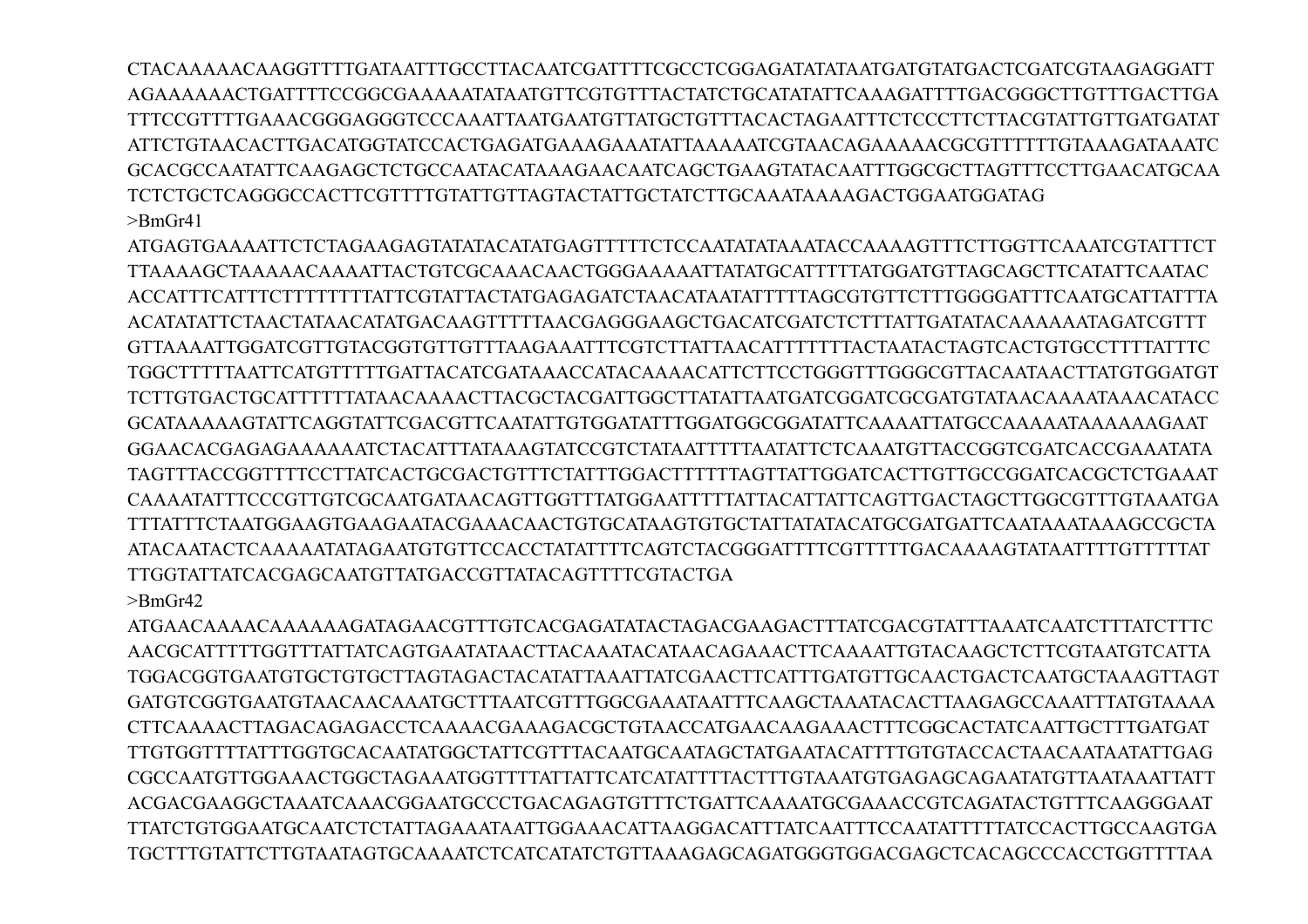GTGGTTACTGGAGCCCATAGACATCTACAACACTTCTACCATGGTTGATTCAATGCTGTGTATGCTACCGGCTTTATTACTCATGCTTA CGATATTCTTCAGCTTATGTGTTATTGCTGAAGCTTTAACATCGAAATTAGATATTACTAAAAAGCTATGCGCCATGGGTATGCACTCAT TCACTGATGACATATCCCGGAGAAGCTCTAAGCAAATAGTGCTACTACTCGAAGCAAAACGATCGATGTCAGTTTTCAACATTTACA CACTTGGCACTCGATTACCGATCCATCTGCTCGGCGTTACGGCCAGTTACACTATAGTGTTGCTACAATTTGCGGTTTTGTAA  $>$ BmGr43

ATGAAGTCTCCAGAGTATCTATCAAAAGATATTTTAGATGAGGACTTCGTTCGGGTTTTTCGTTTTCCATTTTTGGTGCAAATGGCGCT AGGATCATGCAGAGTCCACTTGAAAGCCAGATTCATTACTATACCGACGCTCGGTCAAAAACTTTACACAGTAATGAGCATAATAATT TGTTCTTTGTTGTATTTTAATATCACGAAGCTTTATATATCTCTATATTACCAACACAGTATCGTGTACTATCTTTTTTTGGCTGTGGCGG GCTTGGATCAATTATCTTTTTTTGCAAATTTAATTCATGTGCGATTTCTTAATGGGGAAACTAATACTGGATTCTGCATCATGATGCAGA GAATTGATCGGAAAATGAAGATTGATCACAACAATATTTTCAACAAAACGGTTATTCGAGCTAATATATTAACGATTACATTAATTATAT TACTTTACATGAGCCTTGTAATATCAACGATAATATTGAAAAAATACTCACTGGTTACTTTGTTTGGATTGGTGCACGGTCAATTAATA CTTCTGGTCGAAATGGCGTACTGTTCAAATCTAATTATATTTTTCTTTATACGTGTTCGTTTTGTGAATGCTATAATAAAAAATCATGTT CATCCGGAAAATCAAAATCAACCACCGAAACTTGTAAGGTACTTTGTAACTAATAGAATTATGAGGTACCTCGCTGCACAAACACAT GACTTCATCGTAAACGACACAGATGTTTATTTGAAGCAAATATTCGAAGGATTTTCGATGTTTATCGATATTTATAGATTTCAGGCAAG TATGCCTCTTTTGCATAAAGCTAATTGTAATGAGCCTGCTAACCTTCGAATTCTGCTTGGTTGGGATACAAAAAAATTTTTTCATACAG AATTTGGGTCACTCATAAACAGTCCATGCGACTTTGCCTTTTTTTTTTCACAGGAGAAAATCGCCGGATCCCCACCCGCACGGCAGG TTTTAGCATCAAAGAATTTAGCAAACTATTATGTTATAGTACATTCTGTTATTGGATTTATCACTGCGTTGTATATAAGCGGACGCTGTG AATTTTTCTTCAGAGAAATACGAGAAACTAAGCGTTTGGCCGTTGCTGTCCTGTTGAAATATCAAGAAGGTACCATACTTACGATAGC ATATTTCCCCAAACTCTCCTAA

>BmGr44

ATGTTTCCTGTTGTCAAAATAATTATGATGATTAGATTGTGTTTTGGCCTCTATTACAAGGTTAAATGTAGATTTTGTTCGGTTGTATTA AAGATGTATTGCGTTATTTATTACATCTATTGCATTTCCGCTATCGTGAACATGCTATTAAAGATCTGGACAACGCCGGTGGGTCGGGC TCGGTGGTGACTCGGTGGCAGTCGCGTCGCTATTTGCTTGTTTCCATTCGAACATTTGGCCTTATTTCTGGGAGTTTCATGTTCTTATA AAATCAGCGGTATGCCCGTTTGGACGCCACTCCAGATCGTGGTTTTGTCCATGACGTCCGGGACGAGGGGAGCGTCTCGGTGTACG ACCCTTGTCGTCCTCGATGTGCTTCGTTTGAGAATGAACTTCTTGAAACGTTTGCTAGAGAAGACGATGCAGTCGGAGATATCAAAT CAGCAGAAGTATCAGTTCCTAGAGCAGTTTGCAGAGCACTACAGATATTTGCTGGAAGCGTTAGACTCTACTAGACCTCATTCTGCC ATAGTGGTCACAACGATGTTAATGACGTCATTTGTAAAAGTATTGATCATAATCTATTTCGTTATTACTAATTCTATAATGACAATAGAC AACTCTAGACTGACTTACATGATGATGACTTCATTCGAGGTGGCCGCAGTCAGTGTTGCCCCGGCTCTACTCGAGATGGCGAACAAT GAAAAAGATCAGATTATAATGATCTTGGCGGATCAACTCCTCAAATATACCGACTCGAAGCTCCGTCGGTCTGTGTACGACGTGGTC GAGTACATTACCGTCGCTCCACCGACGGTCACCATCTGGCCGGAGTTCACCGTCGACCTCGGCCTCTACATGGACTTCATTGGACTC ACTGTCTGCTACTGCATTATGATATTACAATTTGAGTATTGA >BmGr45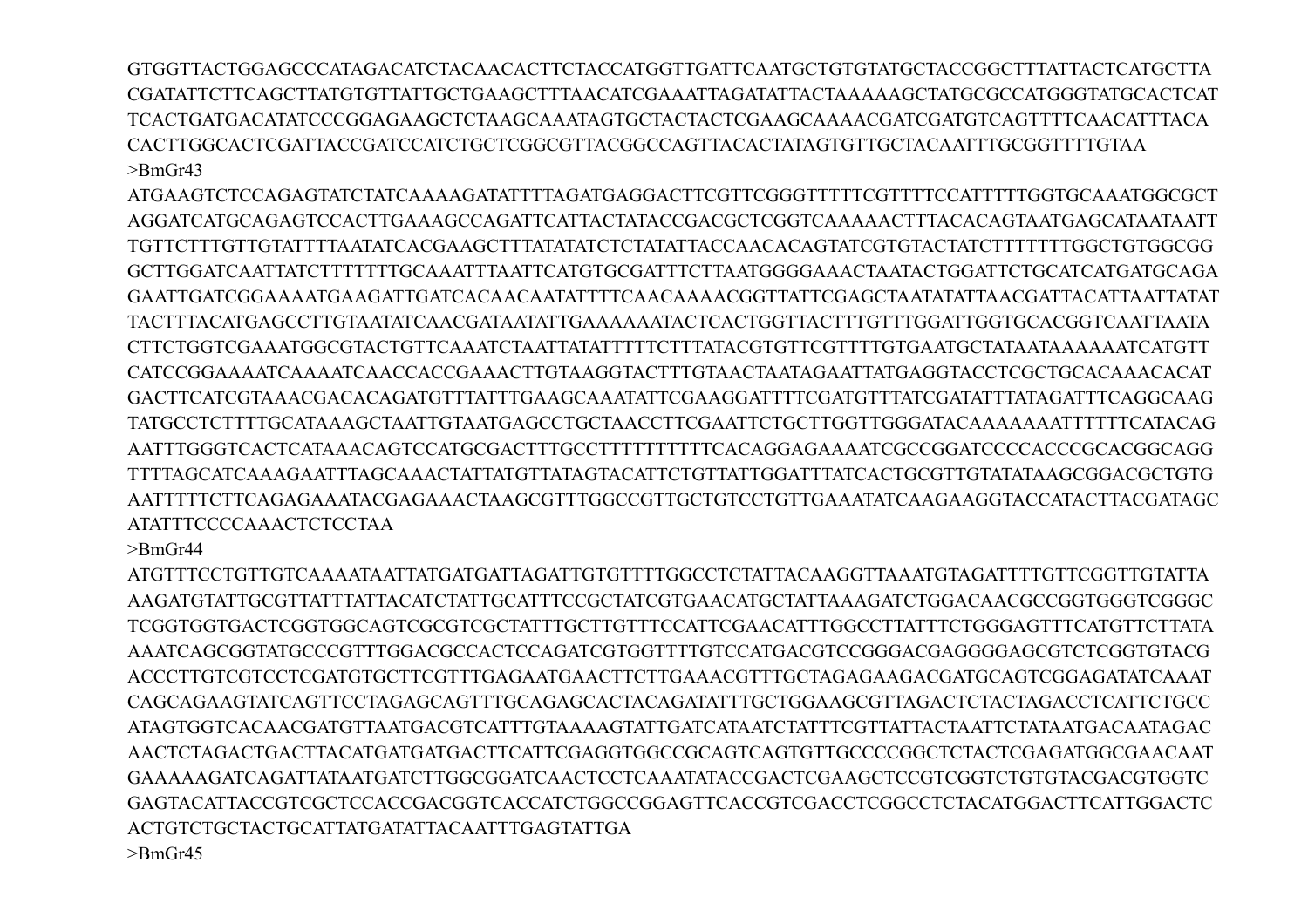ATGAAGTCTCCAGAGTATCTATCAAAAGATATTTTAGATGAGGACTTCGTTCGGGTTTTTAGTTTTCCATTTTTGGTGCAAATGGCGCT AGGATCATGCAGAGTCCACTTGAAAGCCAGATTCATTACTGTACCGACGCTCGGTCAAAAACTTTACACTGTAATGTGCATAATAATT TGTTCTTTAATGTATTTTAATATGACGAAGCTTTATCTACCTCTATATTACGAACACAGTATCGTGTACTATATTTTTGTGACCGTGACTG GTTTGGATCAGTTATCTTTTTTTGCAAATTTAATTCATCTGCGATTTCTTAATGGGGAAACTAATACTGCATTCTACATCATGATGCAGA GAATTGATCGGAATATGAAGATTGATCACAACAATATTTTCAACAAAACGGTTACACTAGCTAATATATTAACGATTACGTTAATTATAT TACATTACGTTGGCCTTGTAATATCAACGATAATATTGAAAGAATACTCACTGCTTAGTTTGTTTGGATTGTTGTACGGTCAATTAATGC TGATGGTCGAAATGGCGCTCTGTTCAAATCTAATTATATTTTTCTTTATGCGGGTTCGTTTTGTGAATGCTATAATAAAAAATCATGTTC ATCCGGAAAATCAAAATCAACCACCGAAACTTGTAAGGTACTTTATAACTAATAGAATTACGAGGTACCTCGCTGCACAAACACATG ACTTCATCGTAAACGACACAGATGTTTATTTGAAGCAAATATTCGAAGGATTTTCGATGTTTATCGATATTTATAGATTTCAGGTATGCC CCCTTTGCATAAAGCTAGTTGTATTGACCCTGCTAAATTTCGAATTCTGCTTGGTTGCGATACAAAGAAATGTTTTAGGACCAAATCAT ATAGGAAACTACTATATTATAGTAAATTCAGTTATGGGATTTTTCACTGCGCTGTATGTAAGCGGACGCTGTGAATTGTTCTTCAGAGA AATACGGGAAACCAAGCGTTTGTCCGTTGCTGTTCTGTTGCAATATCAAGAAGGTCCCCTCAGAGAAAAGGCGACAAGAATGTTAA AAATTATAGAAGAGTCAACCCCCCAATTTTCCATTTACGACATGTGGCAAATGGACGGCTACACCTTCGTAAAAATCTGCAGTTTAGT CACAAACCTCATTGTGACTTTATTACAATTCGCTTACTTATAA

>BmGr46

ATGATAACTATGAAGTCTCCAGAGTATCTATCAAAAGATATTTTAGATGAGGACTTCGTTCGGGTTTTTCGTTTTCCATTTTTGGTGCA AATGGCGCTAGGATCATGCAGAGTCCACTTGAAAGCCAGATTCATTACTATACCGACGCTCGGTCAAAAACTTTACACTGTAATGAG CATAATAATTTGTTCTTTGTTGTATTTTAATATCACGAAGCTTTATCTACCTCTATATTACCAACACAGTATCGTGTACTATCTTTTTTTG GCTGTGACTGGTTTGGATCAATTATCTTTTTTTGCAAATTTAATTCATGTGCGATTTCTTAATGGGGAAACTAATACTGCATTCTGCATC ATGATGCAGAGAATTGATCGCAATATGAAGATTGATCACAACAACATTTTGAACAAAACGGTTATTCGAGCTAATATATTTACGATTAC GTTCATTATATTAATTTACGTTGTCCTTGTAATATCAACGATAATGTTGAATGAATACTCACTGGTTACTTTATTTGGATTGTTGTACGGT CAATTAATATTTATGGTCGAAATGGCGCACTGTTCAAATCTAATTCTATTTTTCTTTACACGGGTTCGTTTTGTGAATGCTATAATAAAA AATCATGTTCATCCGGAAAATCAAAATCAACCACCGAAACTTGTAAGGTACTTTGTAACTAATAGAATTACGAGGTACCTCGCTGCA CAAACACATGACTTCATCGTAAACGACACAGATGTTTATTTGAAGCAAATATTCGAAGGATTTTCGATGTTTACCGATATTTATAGATT TCAGGTATGCCTCTTTTGCATAAAGATAGTTGTATTGAGCCTGCTAACCTTCGAACTCTGCTTCGTTGCGGTACAAAGAAATCTTTTA GAAACAAAGAATTTAACAAACTATTATATTATGACATATTCAGTTATTGGATTTTTCACTGCGTTGTATGTAAGCGGACGCTGTGAATT GTTCTTCAGAGAAATACGAGAGACTAAGCGTTTGGCCGTTGCTGTCCTGTTGCAATATCAAGAAGGTCCACTCAGAGAAAAGGCAA CAAGAATGTTAAAAATTATAGAAGAGTCAACCCCCCAATTTTCCGTTTACGACATGTGGAATATGGACGGCTACATCTTCATAAGAAT CTGCAGTTTAGTCACAAACCTCATTGTGACTTTATTACAATTCGCTTACTTATAA >BmGr47

ATGATAGATTTTAAAACCAGAAATGTTTGCGATATAAACACAATTATGAAAATTCGTTTTCTCTTCGGATTCTACTGTGATTTTCCATTC AATAAGCGTTTTCAAAACATTTTAAAGTTCTACTGTATCAGTGTTCTTGTAGTGCTCATACTGGGTAGTTGGGCTTGTAGCACAGGCT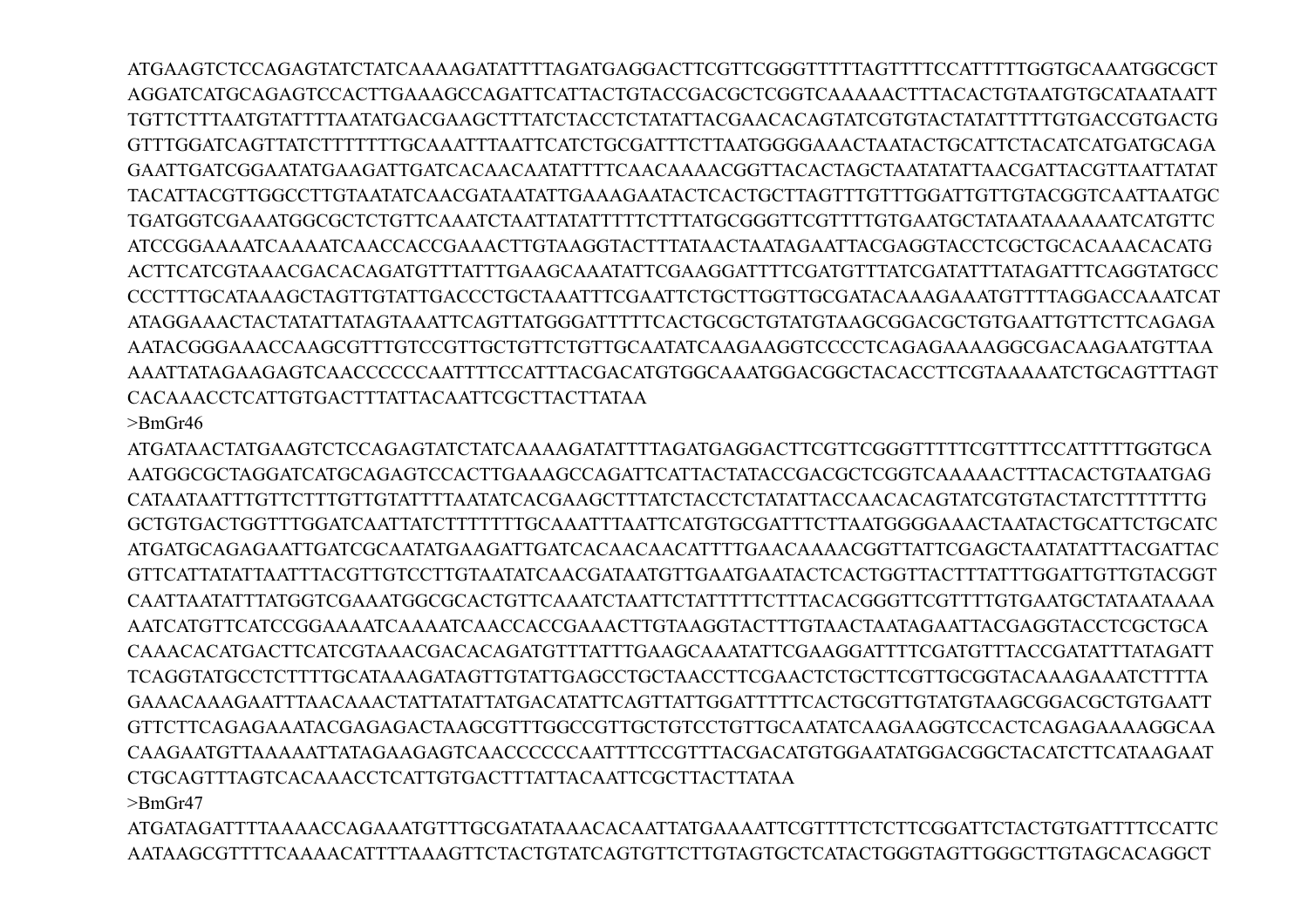TCAGGTCTGATAAGAAAATCGTCATATACTGTGAATATATTGCTTATTTTTTAATATCCTTGAGCACTAAGGACCGGTACATATTCGACT ATTACAAACAGCAACCGCTAATTGATGGAAGTACCACATCCAAAGTCCTCTATAAAAAATTAGAGAGACTGTTAAAATATTTTGTTAC TATCACTATTGTTCTAAAGATGTTGAATATATTCGTTTTCTGTGGCTGGAATCTAACCAAATGCATAAATGAGCTTGACGGTGTTTTGT TTATTAATCTGCTTTGGATCGGTTTGCTTCTGGCAAGATTATCTCTACCTGTGATTTATGGATTGCTCTATTTTCGCCTGAGAGTTCTCA GGATGACTTTGGAATCGAAGGGCTTTTCCAACAGTCCCCAAAACAGATTTACGCCGAAGAAATACATCACGATTTATGAAAAGATCA TGAAAGATTTGTTGAAAATGGATTATCCGCTTAAATATGTGTTTATCATATTCTTAATCGGATCTGTGCCCAAATTATTGCAGAACTCTT GGCAGTTTTTGAATTCATTAAAAAATTATGGTCCAGAAATAAGTAAAATATTGGAATTTACCCTTGAATGCCTACATTCCTACATAGTT ATAATTTTACCTATCGTTGTGGCTTTGGACCTTTCTGAAGACGAAATTAAGAAGATGAAAATTATCACTCTGAATAAACGCCTAGCTT GTTTAAATGAAAGACAGAAAATGGAGATACAGCAATTATTTTTACTCCTGAAGAATAATTCGTTGAGATACAACCTATGGCGCGTGGT CCCCGTGAACTTGAAAAGCGTTTTAATATTTTTATCGTTTGGCGTCACAAACGCAATTGCCATAATGCAAGCTAAGAATCTGAACTAG  $>$ BmGr48

ATGACCGTATTTATGCTCAAAGCTCAAGTGGATCAAGACACTATTCTTGAGAAGGTAGTGAAGCCTCTTAACAACACCATGTTCAAT AATCAAGAATGGTCCTTCCAGCAAGACTCGGCGCCAGGGTGTTCTTTGGGGACTTCATCGCAATATTTAACATATATTCTAACTATAA CATATGACAAGTTTTTAACGAGAGAAGCTGACATCGATCTCTTTATTAATCTACAAAAAATAGATCGTTTGTTAAAACTGGACCGTTG TACGGTGTTGTTTAAGAAAATTCGTCTTATTTATATTTTTTTACTAATACTAGTCACTGTGCCTTTTATTTCTGGCTTTTTAATTCATGTT TTTGATTACATCGATCAACCATACAAAACATTCTTCCTGGGTTTGGGCCTTACAATAATTTATGTGGATGTTCTTGTGACTGCATTTTTT ATAGCGAACTTAACGCTACGATTGGCTTATATTAATGATCGGATCGCGATGTATTACAAAAGAAGCCTACCGCTTAGGAAAGATTCAG GTATTCGACGTTCAAGATCGTGGATTTGTGGTTCGTGGATTTTCCAAATTATGCCAAAAATAAAGAATAATGGAACACGAATGAAAA ATTATACATTTATAAAGTATCAGTCTTTGATTTTTAATATTCTCAAATGTTACCGTTTGATCACCGAAATATATAGCTTACCGGTTTTCCT TATCACTGCGACTGTTTCTATTTGGACTTTTTTAGTTATTGGATCAATTGTTGCCGGATCACGCTCTGAAATCAAACTATTTTCCATCGT CGCAATGATAACAGTTGGTTTATGGATTTTGTTTTTCATTATTCAATTGACTAGCTTGGCATTTGTAAATGATTTATTTCTAATGGAAGT GAAGAATACGAAACAACTATGCATACGTGTGCTATCATATACACGCGATGATTCAATAAACAAAGCCGTTAACACAATACTCAAAGAT ATAGAATATGCTCCACCTATATTTTCGGTCTACGGGATTTTCGTTTTTGACAAAAGTATAATTTTGTTTTTAATTGGTATTATCACAGGC AATATTATGACCGTTATACAGTTTTCCTACTGA

>BmGr49

ATGGCAGGTATCCGAACCATATCATTTAAAGTGAAACCTCTTGAATTACCAGATGTCAGTGAAAATAATTTTGCTGACGATGGACTTA AAATCGTACAACGATTCAAATTTTTTATTTACATACAAGTAATAACGGGAATCAATCGTTTGTATCTGTTGAAATGTAATAAATTTGTG ATGTTGTTCAGCTATCTGTATGCAATATTTTTGATTTCGTTTGTCGCGTCAGTTTATTGGACAAAAGAACCGATGAAAAATTCACACCT TGTCATAAGACTTTTCTCATTTATTGAATACATACTCCTGATTTGCATATCAGTGTTTTTGAAAAAGAAGAAAATGATGAAGTTCTTTG AAAACTTGAGCATGTTCGACCAAATACTGAAAATTGACAAAAACGTAAACAGCACGTTTTGCATGAAAAGAGTTTTCTTTTGGGTC ACAGGCAGCATTGTGTATAACTTAATCGAGTTTTACGCTCTGGAATTTTACGATAATACCAGCAAAGGATTGATGACTATAATCTGCAC TTATACTATTGCATTGACTCACGATTGTGAGCAAATATTTTTCTTCACATTACAAAGAGTCGTGTACTTGAGGCTTTTAGTCGTAAAGA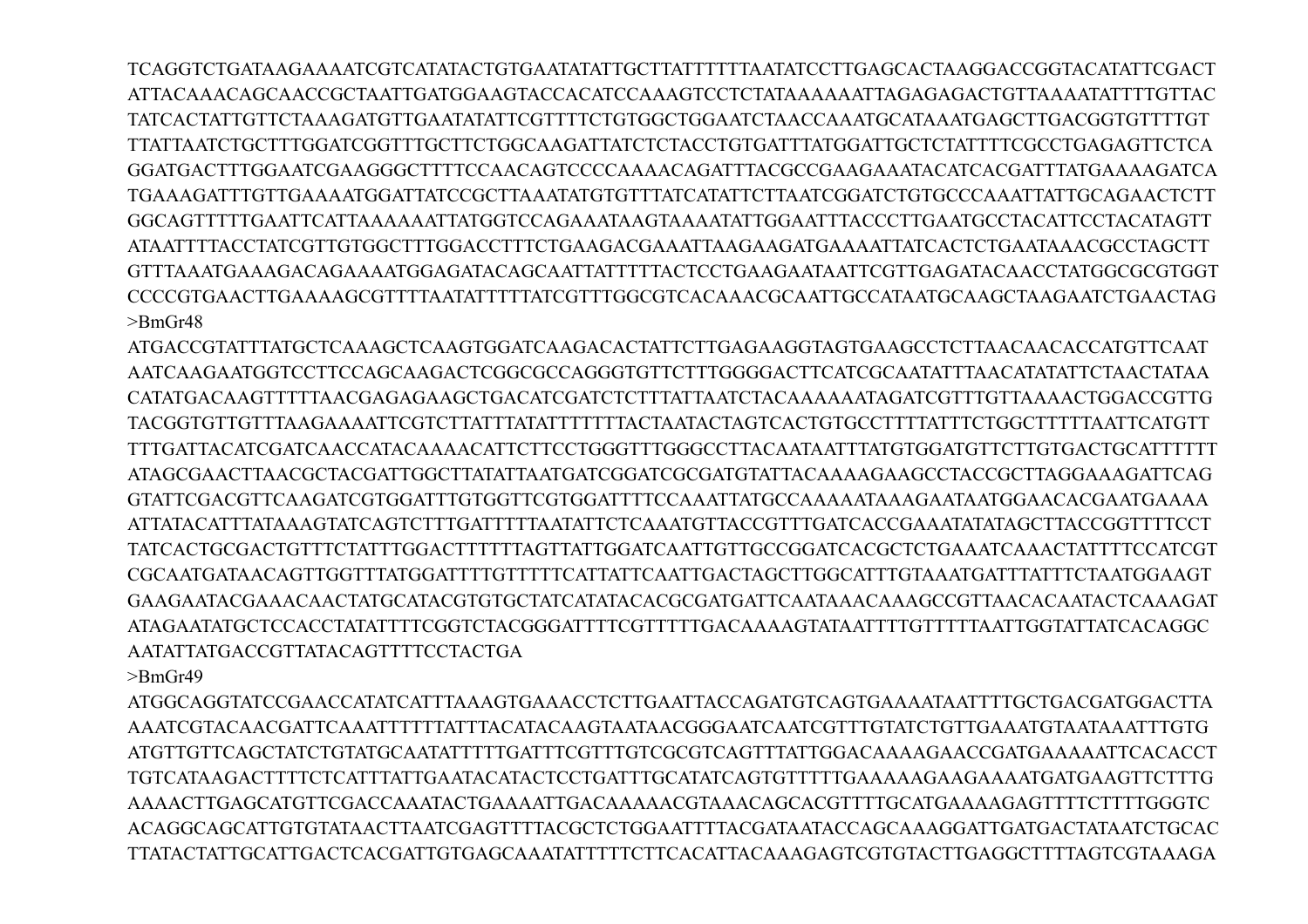GGCATATACAAGAGCATTTTAAAGTAGACGAAGACAGTAACAGGAAGAAGCAAACAATATGAGATGTTATCAAAAAATGTACAG CTAAATCTCACCGCTTTGCACGAAGTGTATGGGTTACTACACAACTGCGCTGAAAAACTCAACAAAATTATGAGCATTCCGGTGCTA CTCATGTTATTTACTTCCGGATTAACCACGACTATTCTTCTGAAAATTCTTGTTAGAGTCATACAATTAGCGGATCCTTCAAATCCGGG TCCAGCAGCAATCGGAGTGTGCGTGTATTTAATAGTGCATTGCATCAAATACACGTTGTTAGTTGTGATCCCGTGCTATTACTCAAGC ATCACTGCAACTCAAGTTTCTCTTATTCGTATCACGCTTCATGATGCCATCAACACTATTCCACTGGGTAAGTGCAAACTCCAACGTC GGAAGGTCAAAGCGTTTTACTTGATGACCAAAGAATATAGTTTCGTCTATACTTTGGCAGGGGTCATCAAACTCAACATGTCTTTGCC ACTAAGCTATATCAGTCTCTGTACGACTTACTTAGTCATTATAATACAGTTCTCAAAATTTTTAGATTAA  $\rm>BmGr50$ 

ATGGCAGGTATCCGAACCATATCATCTAAAGTGAAACCTCTCGAATTACCAGATGTCAGTGAAAATAATTTTGCTGACGATGGACTGA AAAACTTGAGCTTGCTCGACAAAATGCTGAAAATTAACAAAAACGTAAACAGCACGTGTTGCATGAAACAAGTTTTCTTTTGGGTC ACAGGCAGCATTGTGTATAACTTAATCGAGTTTTACGCTATGGAATTTTACGATAATACCAACAAAGGATTGAAGACTATAATCTGCA CTTATGCTATTGCATTGGCTCACGATTGTGAGCAAATATTTTTCTTCACATTACAAAGGGTCGTGTACTTGAGACTTTTAGTCGTAAAG CTAAATCTCACCGCTTTGCACGAAGTGTATGCGTTACTACAAACTGCGCTGAAAAACTCAACACAGTGATGAGTATTCCGGTGCTA CTCATGTTATTTACTTCCGGATTATCCACGACTATTCTTCTGAAATTTTTTGTTAGAGTCATACAATTAACGGATCCTTCAAATCCGGGT TCAGCAATCGGAGTGTGCATGTATTTAATAGTGCGTTGCATCAAATACACGTTGTTAGTTGTGATCTCGTGCTATTACTCAAGCATCAC TGCAACTCAAGTTTCTCTTATTCGTATCACGATTCATGATGCCATCAACACTGTTCCACTGGGAAAACTCCAACGTCGGAAGGTCAA AGCGTTTTACTTGATGACCAAAGAATATAGTTTCGTCTATGCTTTGGCAGGGGTCATCAAACTCAACATGTCTTTGCCACTAAGCTAT ATCAGTCTCTGTACGACTTACTTAGTCATTATAATACAGTTCTCAAAATTTTTAGATTAA  $>$ Rm $Gr51$ 

ATGGCGATGGGTATCCGAACTATATTATCTAAAGTGAAACCTCTTGAATTACCAGATGTCAGTGAAAATAATTTTGCTGACGATGGATT TGATGTTGTTCAGCTATCTGTATGCAATATTTTTGATTTCGTTTGTCGCGTCAGTTTATTGGACAAAAGAACCGATGAAAAATTCACAC TGAAAACTTGAGCATGTTCGACCAAATACTGAAAATTGACAAAAACGTAAACAGCACGTTTTGCATGAAAAGAGTTTTCTTTTGGG TCACAGGCAGCATTGTGTATAACTTAATCGAGTTTTACGCTCTGGAATTTTACGATAATACCAGCAAAGGATTGATGACTATAATCTGC ACTTATACTATTGCATTGACTCACGATTGTGAGCAAATATTTTCTTCACATTACAAAGAGTCGTGTACTTGAGGCTTTTAGTCGTAAA AGCTAAATCTCACCGCTTTGCACGAAGTGTATGGGTTACTACACAACTGCGCTGAAAAACTCAACAAAATTATGAGCATTCCGGTGC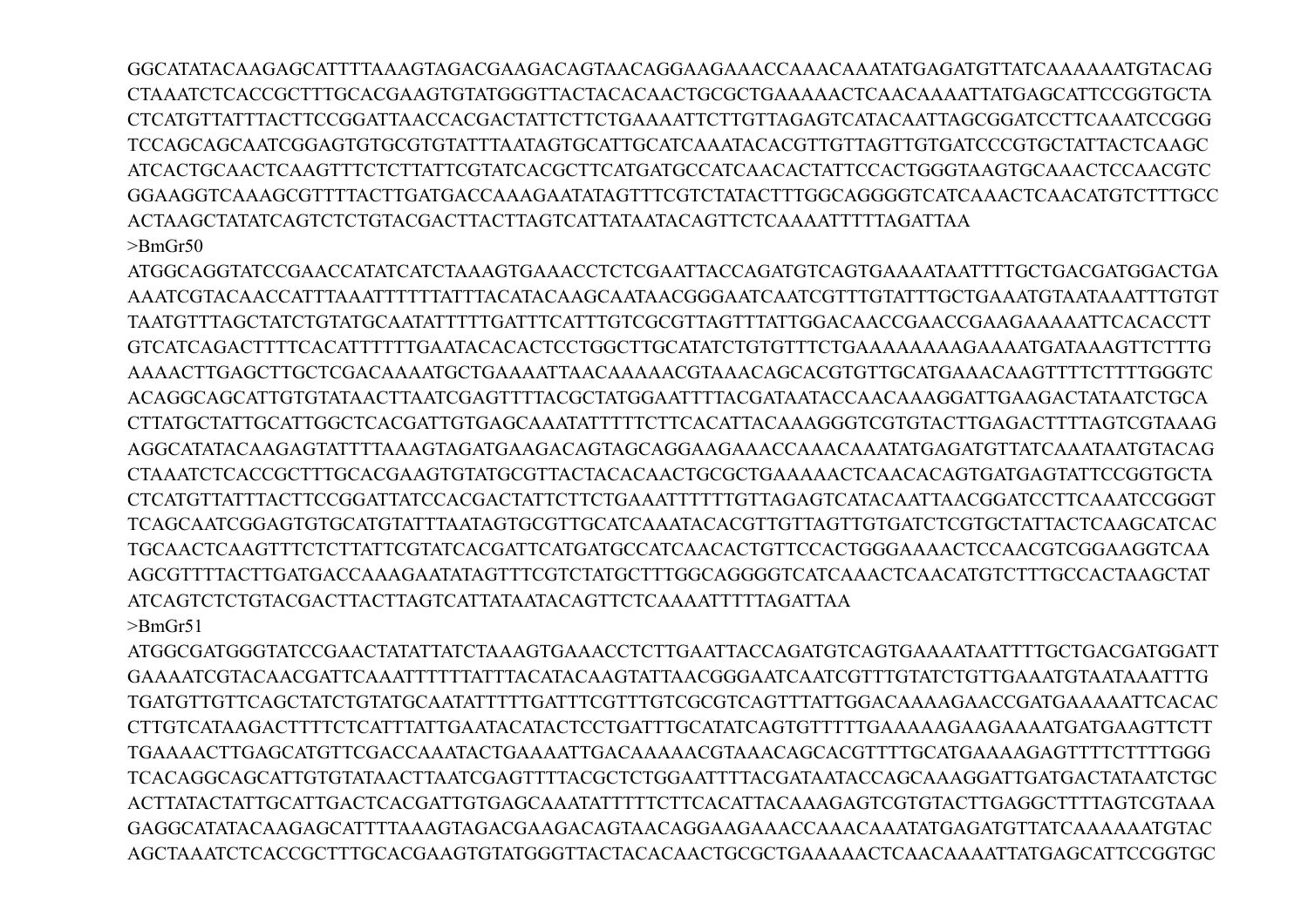TACTCATGTTATTTACTTCCGGATTAACCACGACTATTCTTCTGAGAATTCTTGTTAGAGTCATACAATTAGCGGATCCTTCAAATCCG GGTTCAGCAATCGGATTGTGCGTGTATTTAATAGTGCGTTGCATCAAATACACGTTGTTAGTTGTGATCTCGTGCTATTACTCAAGCAT CACTGCAACTCAAGTTTCTCTTATTCGTATCACGATTAATGATGCCATCAACACTATTGCATTTGGTAAACTCCAACGTCGGAAGGTC AAAGCGTTTTACTTGATGACCAAAGAATATAGTTTCGTCTATACTTTGGCAGGTGTCATCAAACTCAACATGTCTTTGCCACTAAGCT ATATCAGTCTCTGTACGACTTACTTAGTCATTATAATACAGTTCTCAAAATTTTTTGATTAA >BmGr52

ATGGCAGGTATCCGAACCATATCATCTAAAGTGAAACCTCTTGAATTACCAGATGTCAGTGAAAATAATTTTGCTGACGATGGACTTA AAATCGTACAACGATTCAAATTTTTTATTTACATACAAGTAATAACGGGAATCAATCGTTTGTATCTGTTGAAATGTAATAAATTTGTG ATGTTGTTCAGCTATCTGTATGCAATGTTTTTGATTTCATTTGTCGTGTTAGTTTATTGGACAACCGAAGCGATGAAAAATTCAAACCT TGTCATCAGAAACTTCACATGTCTTGAATACATACTCCTGATTTGCATAGCGATGTTTCTGAAAAAGAAGAAAATGATAAAGTTCTTT GAAAACTTGAGTTGTCTCGACAAAATGCTAAAAATCGACAAAAACGTAAACAGCACGTGTTGCATGAAAAGAGTTTCCTTTTGGGT CGCAGGCAGCATTGTGTATAACTTAATCGAGTTTTACGCTATAGAATTTTACGATAACACCAACAAAGGGTTGGTGACTATAATCTGC ACTTATACTTTTGCATTGGCTCACGATTGTGAGCAAATATTTTTCTTCACATTACAACGAGTCGTGTACTTGAGGCTTTTAGTCGTAAA GAGACATATACAAGAGTATTTTAAAGTAGACGAAGACAGTAGCAGGAAGAAACCAAACAAATATGAGATGTTATCAAATAATGTACA GCTAAATCTCACCGCTTTGCACGAAGTGTATGCGTTACTACACAACTGCGCTGAAAAACTCAACACAGTGATGAGTATTCCGGTGCT ACTCATATTATTTACTTCCGGATTATCCACGACTATTCTTCTGAAAATTCTTGTTAGAGTCATACAATTCACGGATCCTTCAAATCCGGG CCAGCAATCGGAGTGTGCGTGTATTTAATAGTGCATTGCATCAAATACACGTTGTTAGTTGTGATCCCGTGCTATTACTCAAGCATCAC TGCAACTCAAGTTTCTCTTATTCGTATCACGCTTCATGATGCCATCAACACTATTCCACTGGGTAAGCAAACTCCAACGTCGGAAGGT CAAAGCGTTTTACTTGATGACCAAAGAATATAGTTTCGTCTATACTTTGGCAGGGGTCATCAAACTCAACATGTCTTTGCCACTAAGC TATATCAGTCTCTGTACGACTTACTTAGTCATTATAATACAGTTCTCAAAATTTTTAGATTAA >BmGr53

ATGGCTCACATAAAAGATGAAAATCAATCGAAGCAACAACAAAAAGAACATGAAACTCTGAACAAAAACAAGCTGAAGAAAGTCG TGTATACACTTAAACCAGCTTTGATGCTGGAGAACTGGTTCGGGTTGTCAGATTTTCTATTAGTTAACGAAGACGAACTAGTACTCCT AATGCAAACTGAAAAATTCGGAGTGATTCTTTCGATATTCTTTATTGTAATGTTTGCGGTTTTTGTTGACTTTCCCGATACGGAAACAG AAAGCATAATGGAGTTAATGGACGAGGTACCATCTATGGTGGTTCTGTCCCAGTATTTTATTGCCTCGATCACCACGTCATCTTGCCTT AGCGCGATAGCTATTCGCATTTTTGAAACTTTCGCCGATCTCGATTCCATGCTCCTCATTACAACCACCCAAGACTTTTACAATAAGTC CCGGTATCAAACGAATAAATATTTAATAATTTTGGGTGTGTCTCACATAATCAGCAGTACACTGGATCTATTGACCGACGACGAGATA GTGTGGTGCAAATTTTTCGTCCTACCTATTTATTTCTTACAGAAACTGGAAGTTCTGACTTTCTGTAAACTAATAGTCATGATTCAATG TAGACTTCAAATAATCAATAAATACCTAACAAATTTCATTGAAGAACAAGAGAAAAACAAAGCCTTAGTGTTTACTTTAGCAGAATC GAATCCAAAGAAAACTGACAAATTCAACTGGATCGGGTGTCCATCCCCGAACAACATGAAAATACGTGATCTGGCCACTATGTACGA TGTTATTGGAACTATATGCTCATTAATCAATGATTTATTTAACATACAAATCTTCATGACTCTAGTTTCTACCTTCACGTATATCGTGATA GCGATTTGGAGCACTTTATATTTTTACAGAGCTCCTAACTTCACCTTCGGAACATTAACAACGATTATAATTTGGTGTATTACAATAATA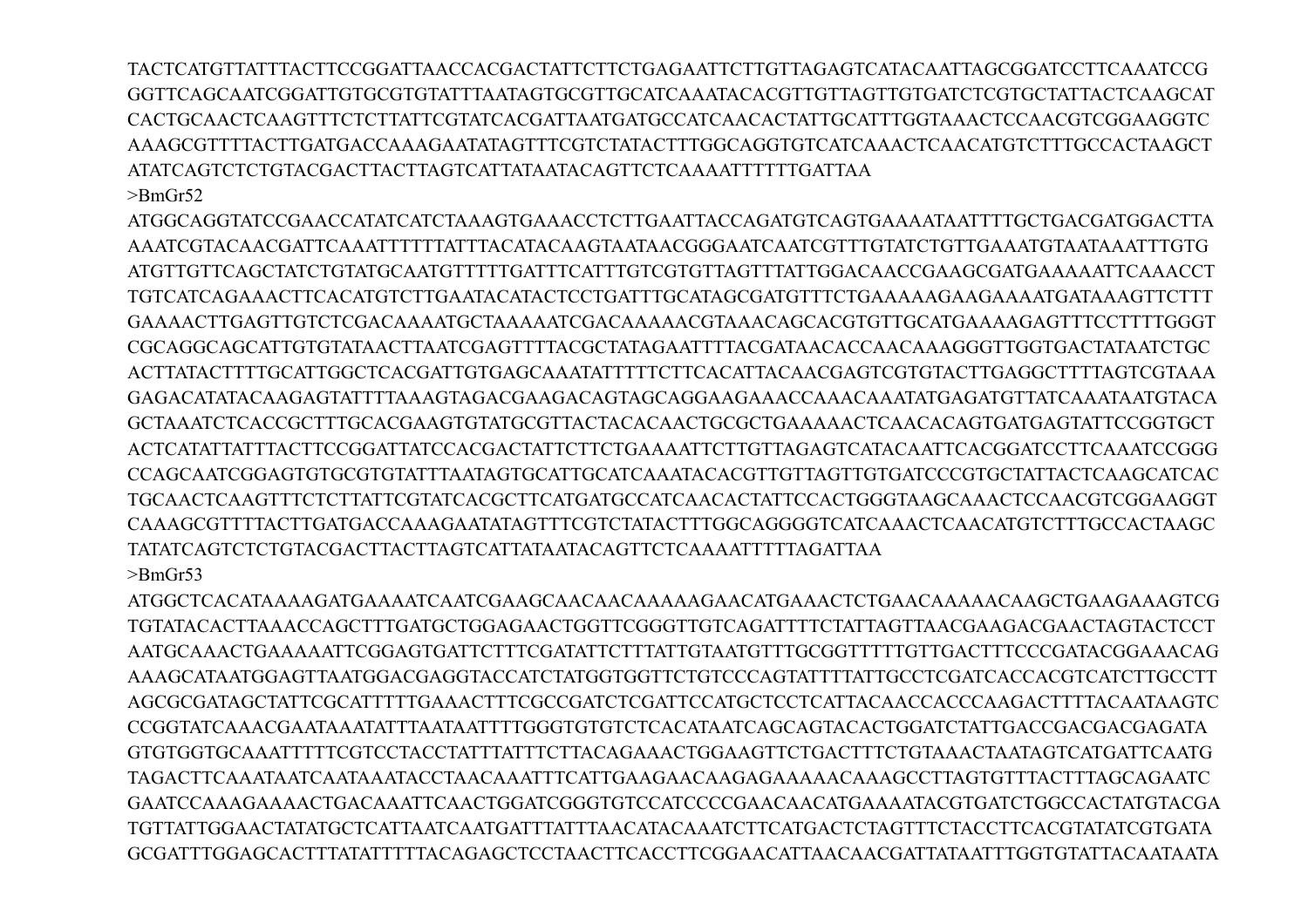CTCAGTGTTGTCGTTATGTCATTTGTTTGTGAAAGACTTGTGTCTGTCCGTAACAACACTAAAATTCTTGTGAACAAAGTGATTATGA ATTACGACCTACCCAAAACTATGAGGGTTCAAGCCAAAGCATTCATGGAATTGATTGAGTCTTGGCCTCTTAAAATTATGGTTTATGA CATGTTCTCGGTCGATATAAGCTTGATGCTCAAGTTTATCAGTGTCGCTACAACATATCTAATAGTGATTATTCAACTCTCTCATTTTGT CTAA

>BmGr54

ATGACTCATGCGGCGTTACCTCGCTCTGAGGCGTATTTTCTCATGACGTTGTCACGTTCAACTATCGTCAGCAAACGAGCATACGGCC CACCCGATGGTGAGTGGTTACCGTCGCCCATGGACTTCAGCAATGCCAGAGGTAGAGCCAAGCCGCTGCCTACCGTCTGTCTACGG GTCTGTGTGCAGAACAATTTAAGTTTTTATCGTCCGATTTTGATCATTCTCCAATTGTGCGGATACGATTTCGATTATTACAACATCAAT TTGGTGTTGAACGTTTTAACGAAAGCCTACTGCGCTAGTTTGACCTGCGTCGTCGTGTATGCAACCATTGCATGCTGCTCTTCGATAC AGCTCTCGCATATTTGGTCGTTAATTGAATACGGTACTTCGGTCGTGATAATTGCGTGTTTCAGAAGCCAAACTAAACTATTCTTGAA ACAGCTAACGACTTTAGACGTATATCTGAGGATCAGTAATAGGAGATTCGTGTTGGAGAAATGCAAAATTTTCACTATCACCTCGGTG ATATTTCTGTTGAGAATCGTCTACACATCGATATACTGTAGCACCCATCACTGTTTTAACGTGTTAATCTATTTTCTGTTAAGCCAATTC GCTTTGGTGTGCTTAGATGTGAATAGGATTTGGAGATGCATAGTCTTTGACGCAATAAGGTATAGATTGAAAACTCTTCGTTTGAGAA TGGAGGAGAATCCTGACTGTAATTATTATTTGTACGTAAAGAACAATAAGAGTATTAGGAAGAACAAGATTAGCTTCTGCCTGTTTCT GTACAGGACTATAGCCGATTTAGTCGATTTGGTTTCACCGGAATTGAACGTGTCGCGGTCCACTACCAACATTTGCGGACTCAAAAC CCACATAATCCGCGGGGCCCCTAAAACCGCAGACACCTCATGCACGAGATACAGCTCCCTGCCCGAAAAAAACCAGCAATGCATTT CGATTCTATTCCTGAGCGTCGCCTGCAGTCTACCGAAAATCGTCTCTAACGCCTACCACTTACTGTTAATTATCGAGGATCGGGAACC GTTGGAGACTGGTGGATACGTCCTCATGCACACGCTGCAAGTATCATTGCTACTTTTCACACCATTCATAATTGTCGAGTGCTACACT ATGGAAGTTGAAAAAATTAAGCTGTATCTTGTGCATAGACTGATCGACGAGAACGATACGACAATGCGAGACAATATCAGACTCTTC CTCGAATACATGAGTGTGAGAACATTCAGGTACAGGATTTTTAGAATTGTGCCGGTAAATGCTACACTGCCACTGGAATTGGTGAAC TTGTGCGTCAATTACGTCATCGTTCTTATCAACTTCACACATTTGTATGGCTGA >BmGr55

ATGGAGAGAATAAATTTATTAAAATCTTTTGCTTTTCTCGAAAACGTCATGTGCATTTATAGAAATTTCATGTTTTATAATCAAAGGGC ACGTTTTATTATCATTGGACGTATTGTTGCGGAGTTGGTTTTTTATATTTTTTCAGCCTATAATGGCTTTCTTTTGGTGTATACAGATTGG TTTTCACAAAATTTTTCAGTTTTTTTTATTGAAATTATTTCCAAATCTTCTTTCTATGTTATCACGTTCTTTACCATGGTCAACGGTATCC TGAAGTCACGAGAGTACAAAACTTTCATATTTTCCATTAATAAAATTCATGATTACATCCTGAATGACACAGACTATTTGAAGCGTTT GAAATGTACAAACATTTTCTGCACTGCGACCATTATTATTCTGTTTGTTGTGACCTTAATTCGAACAGCTATTGATGGATCAAACTATG GGCAGCTTAGTGGTATTAACGCTCGAAGTGTCATTTGGATGCTAACAACAATATTGTTAGAGTGTCAATACCAAACAGAATGTGTAGT TTATTTTGGTTTCATACTTTTCATTCATGCAATCATGAAGTATTTGAATATCCGTGTAACGAATACTATAATAAAAATTGCTCGGAGCGA TATGGCTGTTAAAAGGATTCCAAAGTACATCATTGGTCGTACAGAGCTAAAGGATGAAACAGATACTGGTGTTGATGTTAACAATGT TGTTGATTTAGAAGAAGTGAGATATTGGGTTTTTATATACAGACAACTAGGACTTACCACTGAACTGTTGCAGAAGTGCTTTGGAATG CAGACTGCGTTTATATTTGTGACGGCTGTTTTAAACCAAATTATAACAGTTTTTCGAGTGATTGCGGTATTCATTTATGGATCGCTTGC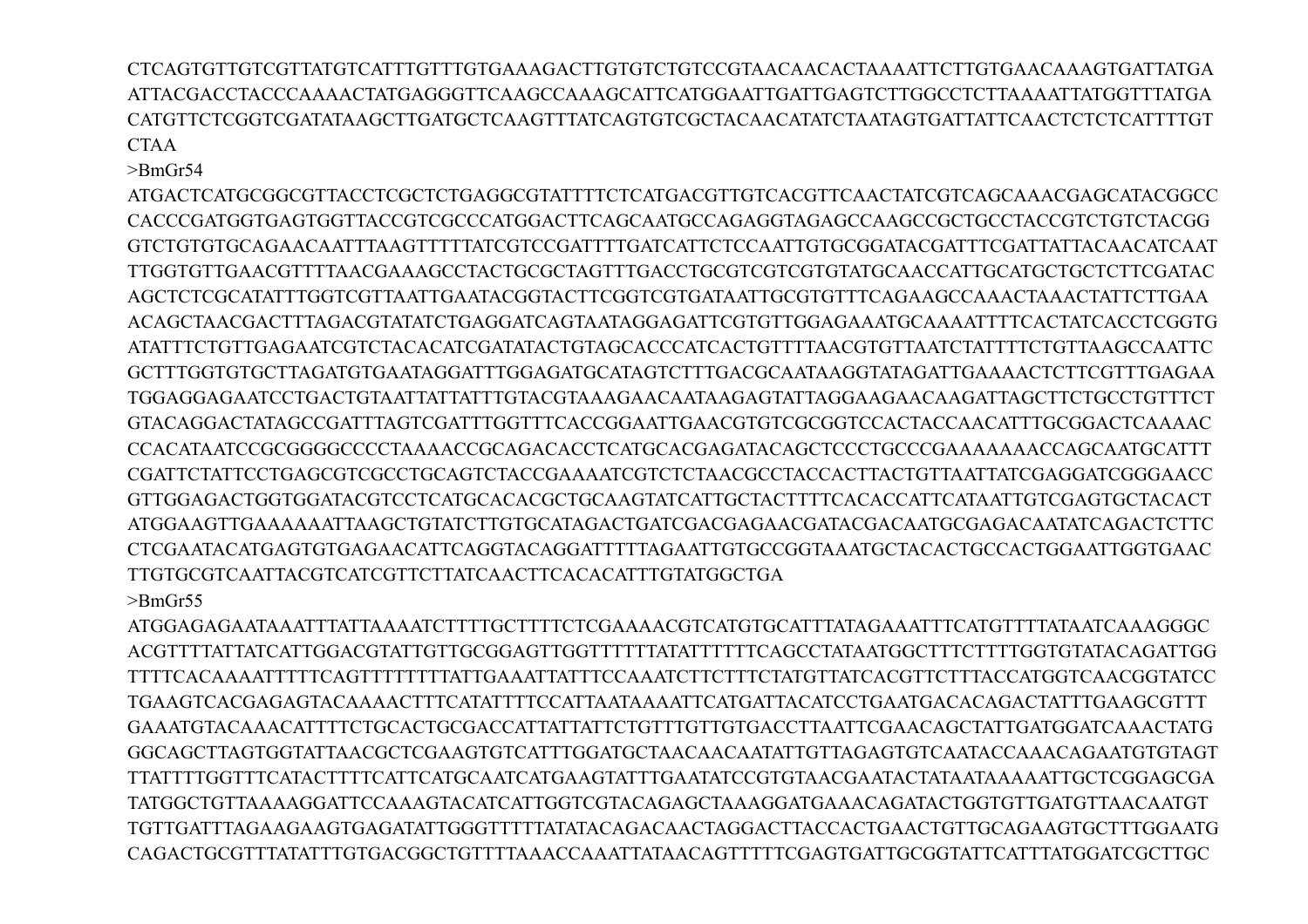GAATAGGGGTGCTGAACATTCTATTATTGCGAATTTTCTCTTTACCCTGCTATACCGTCTTCCTGGGTTACTTATGATAATTGTAGGTGG GCAAATGGTGCAAAACCAGACAGATATGCTAAGGAGGTCTATGGCTAGATTGAATAATATTATTTCAAACAATCCTCACCGAGAGAC GTTTTCCGCACTGTCAGATTTTCATCGTATGATCGTGAAAAATCCGGTGAAAATCTATGTCCTGTCAGTTTTACCTGTAGGTGCCTATA TGTTGCCGCTGTTCATGACGTTGTTAATTAATCACATAATTATTTTGCTGCAGTTCAACCATGTAGCGTAG >BmGr56

ATGAAAAAGATCCGTTTGTTGAGATCCATTGTATTTTTGGAAAATTTGTTGTGCATTTATCGAAACTTTTTGTTTTTTAACAAAAAGGC TAGAGCGATAATATTAATTCACATCACAATTGAGTTGGTCCTATATGTTTTGTCAATCGTCAACAATAGTTTTATAATTTACTCTTATTTT CATTCAGATAATAGATCAATGCTTATTGTTTTCACCACTATTTGTTGCTTTTACGTCGTTACCTTTGTTTCCATTGTTATGGGAATTCTCC GCTCTGAAGAGTTCAAAGATCTTGTCACATCCCTTGAGCTCATCAATAAGTTTTTCACGAACAATAAGACCTATTTGAAATCCTTGGG TAGATCGAATACAATGATAATTGCAATCACGACAATACTATATTGCGTTACTTGTATTGGAATAGCTGTCGATAAAATTACTTTGAACG ACTTTTACGAATTTACTTCTAGTGATGTGATTTGGACAGTGAGTTCGACGTTATTAGAATTGCGTTATCAAACAGAGTGTGTTGTTTAT TTTGGTATAGAATACCTTTTTCTTATATTTACTAAGCACTTAAATTTGTTAGTCAAGGAGGCTATTAAGAAAGTTAGCCTTGATAACAA CGGTACAGTTAAAGATGTACCAATCAGTTCAGATGCTGTCACGAAAAATGAAGTCAAGCGTTGGGCCACAATTTACAGGCAACTGA TGATGAGTTCGAAATTGCTACAAGCCTGCTTCAGTTTGCAGATTATATGCGTATTCGTATCGGCAGTCATAAATTTTATAACCACCGCC TTTCGGATGGTTAAAGTGTCAGTCCTCGGATCAATAGCAACGGATATGAACGAAATCATTATTGTCAATTTAATCTTTACCTTACTGTA CCAAAATATCGGATTAGTTCTCATAATCGTGACGGGCCAAAGGGTATGGAATCAGATATTATTGCTAAACGTGCTATTGGCAAGATTGT ACAATGGGATTTTAATTCAGCCTTGCCGAGATACGTTACGAACGCTAAAAAACTTACAACGCATGGTCGTCAAGAATCCAGTGCAAA TCAAGATGCTGTCAGTCCTGCCCGTCGGCTCGTATATGTTGCCAATGTTCATGACATTGTCAGTTAGTTACATAATTGTAATGCTTCAG TTCGGTCACGTAGTTTAA

>BmGr57

ATGGAAGAAATTAAAGCCATAAAACTCGTAACGTTTATAGAAAACTGCATCTGCGTGTACCGTAACTACGCTATGTGCACAAAACGG AACAAGAAAATCATATCGCTACGTATAATAGTCGAAATAATTATTGTTTTTTTCGTAAATATAAACAACATATTATTACTGCACAAATAC TACAACGGTTCGGGACTGCTGTATATTATTTACTTATTTTTAGTTGTATATTACATTAATTATATGTTCTGTATTTTTTACGGAGCACTGC AAGGTAAAGCTTACAGACAGTTAATTTTTTGTTTCAACAAAATCAACGCTATTGCAAAGAGAGATAAGTCCTACAAAAAATCTCTGG CGCGCCTCAAAAACATGTGCATAGTAATTTCGATAGCATTGCTTATTATTTCTGCGCTTTCAGTCTTCGTTGACCGAAGCAATTCATGG AATATCTACGAAGTTTCTCTGAGAGATTCCTTGCTGATTCTGAGTAAGATACACATGGATTTCTTTTATCATTTTGAATATGTCGTTTAT TTTACGCACATAAAAATATTTCATCTGACTTTGAGATACTTGAATAGTCGTGTAAAAATGGCACAGTTTGAAATGAAGATGACGAGAA GAGACGTTCATGACGAAGGCGAAAGGAACATAAGAATCTTGCTAACAAAGGAATTGACGACGGAATGGGCCGTTCTGTATAAATGT TTAGTTTTCGGAACAAAAACAATGAAGTCACTATTCGGTTTGCAGATGTTAATAGCGATGGTGATGTCATTCGTGAACTTTACCTTAT CACTGTACGGCATCATTCTGATATGTTCCATTGAGCAAAGTCAAACGGCATCACAACACAATTTACTATTGATACTGACTTATTACACG GCGACCATGCTACTGATATTCATTGTAGCCCAGAGTGTATATAATGAGGTAGAGATGTTAAAGCGAAACTTGGCGAGAATGTATAACA TTCTGGCCGTGGATTCGGACGAGACTCAACAAAAGCTGGTGAAGGACTTTCTGCGCATGGTCTACAAAAATAAGGTCGAAATTAAA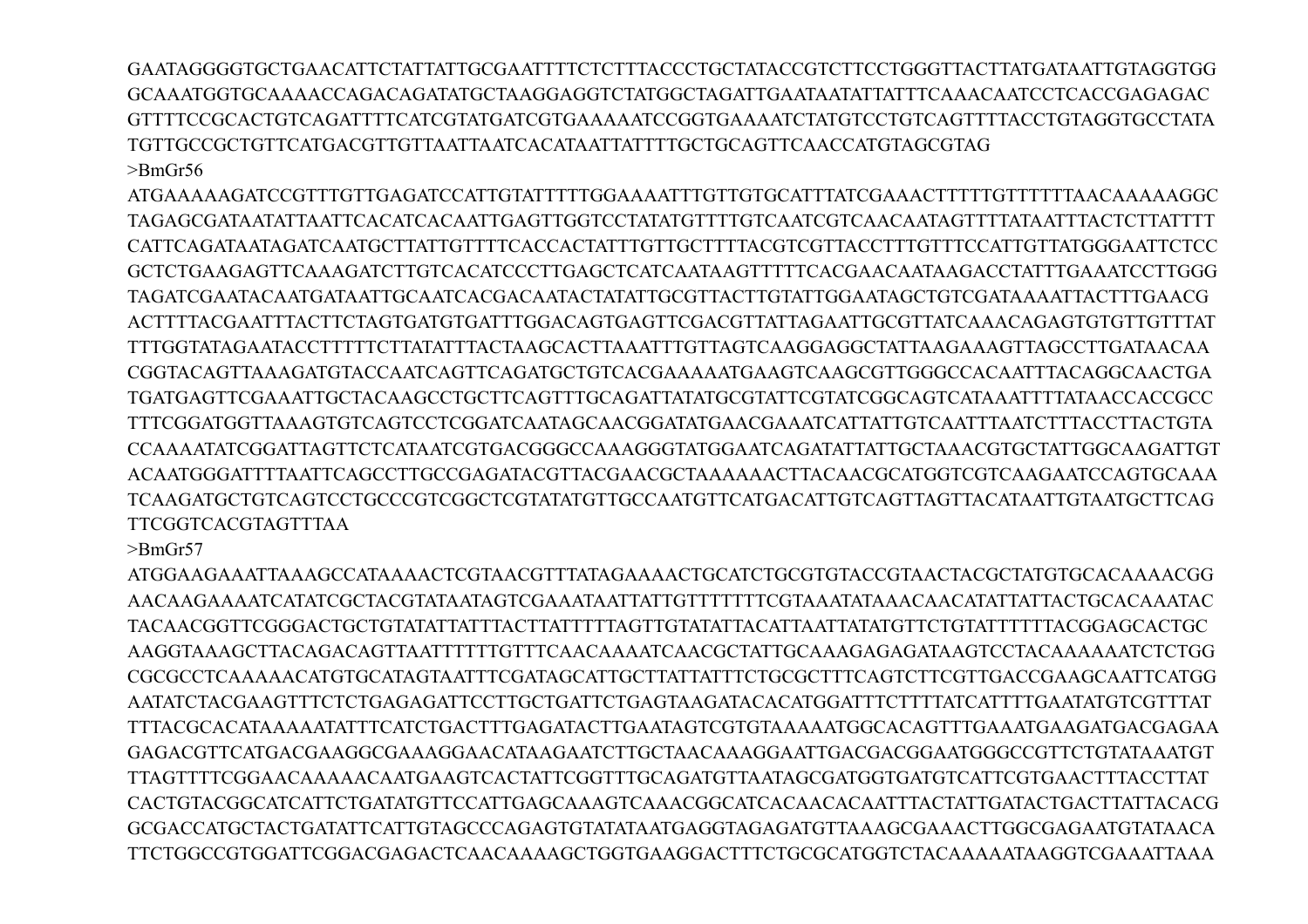ATGCTTTCAATATTTCCTGTAGGGATGCCGATGTTAACGTTTTTTCTATCGCTGAGTGCTAGTTACGTTGTAGTGATGGTGCAATTTAGT **AATGTCTTTTGA** 

## >BmGr58

ATGTCATCAAGGAGGGTATTATATCGTGCTGAGGTACTCCTTAGTAACAATGTTGACGCTCACGTACAAGACATGTTGAAACCGCTAA ATTTTTTTCAATTTATCCTTTTCTTTCCCAAATATACAATCAGAGATGGGTATATAACACCGAATAGCTTGATCCGTAATATCTGGTCAG CTACAGGGGCGTTCGTGTTTATCTCGATCTGTGTTTTCCGCATTCTAACTATGAACAAAATCGCAGTATACGACACATTCACAACAAT GCTGTTGATCAGTAAATATTTTGATGTCGCACTTTACTGTATCGGCTTTATTGTCAACACTTACGTCAACATCGCCTATTCTAATGTGAA TGTGCTTCTCTATCTCAAGTTGCAGACCATCAAAACATTCATACCGCGTAATAATGAGATTATGAAAAATGTCAAATGGTACAGCGTA ATATTGATAATTGTATTATTTTGCGGTACACTGGCAATGTTTTCGTTTTTCCATTTGTCGTTTAGTTATTTTAATATCTTTGATCTTACAAC GGATCTGGCGGTGTTTTCTTTTGACCTGAACTTGGTTTATGCATGCTCTGTACTGAACTTCCTTGCGCAAAGCCTTGATGAGTTGAAT AAGGAGATTTGGCGGTTGGGTAACGCTAAAGTAACTGTGTGTAAGGATGGATCAAAGCCGGATTGGAATGGAATCAATCTTACATAT ATTAATGTTTTGGATGCATATAATTATTTTAAAGAAGCCTTTAGACTGCTGATATTCTTCCATACTTTTAAAACGTTAACGCACATGTTT ATTTATATTCAATCAATCATTGAATTGTGCAAAAAATTTTATCCCGGCGACGATTATGACGCAATCACAGTGGGAGCAGTGGTCGGCG TGTGGTTTTTCAGGAATATCACTCTTCAGTGTTTGGTCGGGGTTTCATGTCAGAACTTCTACTCCGCAACTAGTAACACTGAGTCGAT TTGTGCGGTTCAGGTCGGATCTATTGTTTCTGATGAGCACAAACTATTCCTGAAGGCTGTTCGGCGTCTGAACAACGTGGTATTTTAC AAGTGGAGCATGTACGGTATGTTTATTGTTGATGCGACATTACCGCGGCGATTGATAGAACTCATTGCCACGTATACCGTCGTGTTCCT ACAGTTCGCATTTAAATGA

>BmGr59

ATGCCGTACAAAAAGGACTCAAACCGTTGTGAGGTACTCCTCTACAACAATGTAGACACTGACCTGCAAGATATGTTGAGACCGCT CAATTTTATCCAAACAATCTATTTGTCTCCCAAATATACAATCAAAGACGGGTATATAACACCAAATAGTTTGTTCTGTAACATCTTATC GGCTGCTGGGGCGATCGTGTTCTTCTCAATCTGTGTTTATCGCATTCTCACCGCAAGCAAAATCGGAACGTTTGAAGGATTCAGTACT ACGTTATTAATAACTAAATATTTTGATGCTATTCTTTTCTCTCTCGGGTTTGTTGCTAATGCCTACGTCAGCATTAGACTTTCCCACTTG AACGTGCTGCTTTACCTCAAGCTGCAAGCTATCAAGACTTTTGTACCATGCAAAAAGATTATGCAAAAAGTCAAATATTACAGTATAG TTTTGATTATAGGACTGATTATTGTTAGACTGATTATGTACATCCACTTCCATTGGTCATTGGGTTATTTAAGTTATTTAGATCTAATAAC AGATTTGGGGGTGATTTCTTTTGACTTAAACTTGGTGTATGCAAGTTCTATAGTAAAATTCCTTGGATATAACCTTGAGGAGTTAAATA AAGAGATTTTGCGATTAGACGAGATTAAAGCAACTATGGATGAGGAAGGATCGAAACCTGATTGGAATGGCATAAGGAGGACTTAC CTTAAATTTTCGGAAGCATATAATTATTTTAAGGACGCTTTTCGAATATTGATACTTTTTCACACACTTAACACCTTCGCTCACGTGTTT ATCTACGTTCAATCGGTAATTGAATTGTGTAAAGCTCCCGCTGATAATTACATGGGTGGACGAGCTCACAGCCCACCTGGTGTTAAGT GGTTACTGGAGCCCCTAGACATCTACAACAGTGCAGCATTTTCGGTGCTAATAGCCGTGATCGTCTGGTTGCTTCGGAATATTATACT CCAAAGCCTGATTGGGATTTCATGCCAGAGCTTCTATTCAGCAACTAGCAACACTCAATCCATTTGTTCAATTCTGGTCAGATCTGTT CTTTCTGGTGAATATAATCAATGGTTTTTATTAAAAAAATATGATGTTGAAACACACTTCTTTATTGCATATGTGGTTGGACGAGCCCA CAGCCCATCTGGTGTTAAATGGTTACTGGAGCCTATAGACATCTACAACGTAAATTCCACCACCCACCTTGAGATCTAA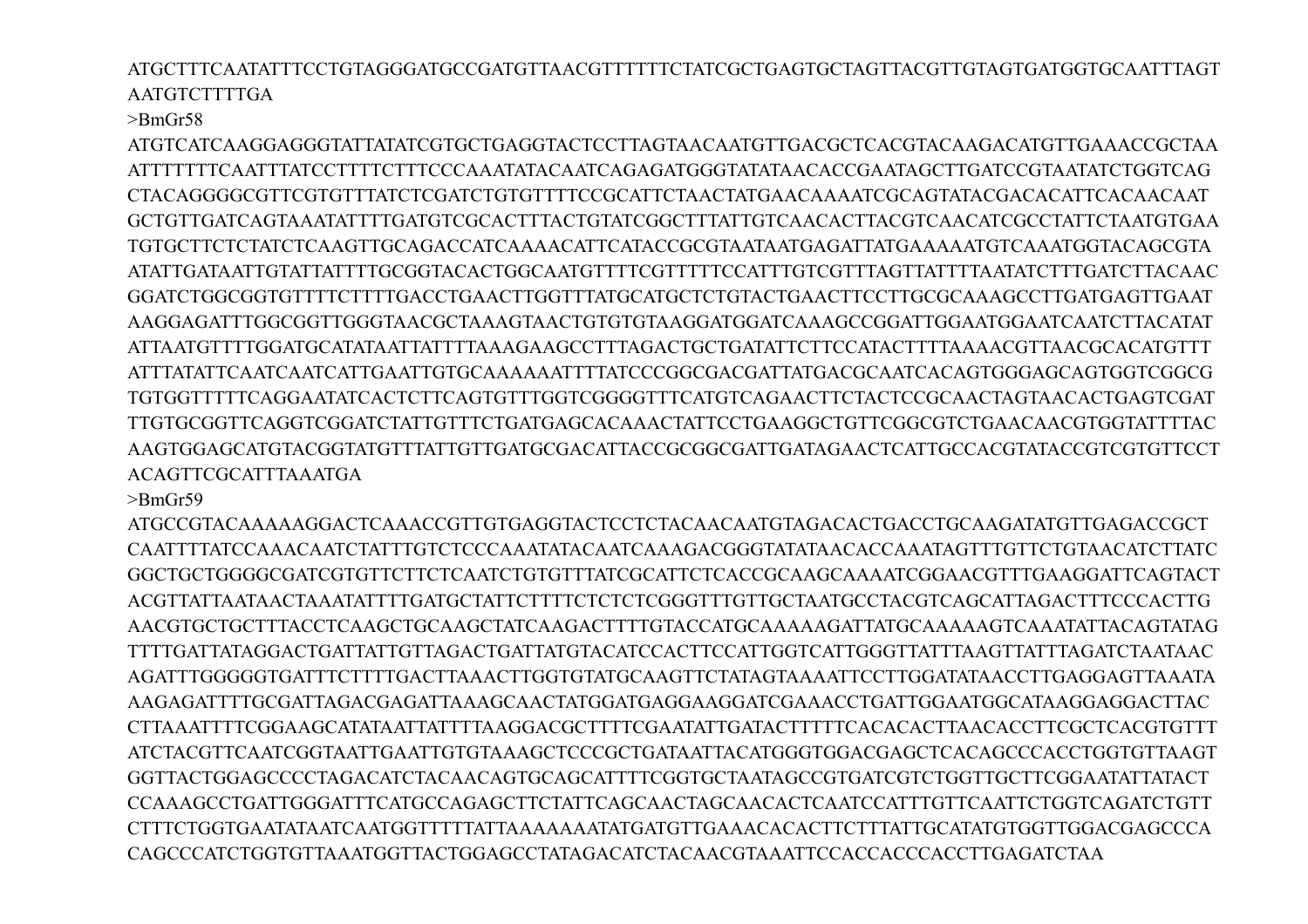$>$ BmGr60

ATGTTGACACCACGCAGCGACCTTTGCAACGAAAAACTTTCACCCAGCTTTCCATCTGGAAAGACGACAGCTGCAGATAAGGACGA CACGGAGGCGCGGTGCCAGGTGGACAGCAGCCTCGAGCGGCTGCTGCTTCCGTTCAACTTGGTGCAGCACGTGTCGTTCATACCGA TGTACAGCATCCGCCGCGGGCTGGTCTCGCCCGACGGACCGCTCGCCTACCTCTACTCGCTCCTCGGCTTCTGTTTGTTCACGTCCG TCTCCGTCTACCGCAACGCGATCATGCACGGGACGCGGCTCTCCTCCCTCCACCTCTTCACCCTGTACTCCGACTTGGTCTCGTTCGT GATCAACTACTCGCTCAGCTTGATCTGCAACGTGGTCAACAGCAAGAGCAACGTGGAGTTCGTGTGTCGGCTGCAGCGGCTGCAGA CCGTCCTGCGACGCAACCAGCGGGAGCAAGAGCAGTTCGCTCGGAGCAACTGGGCGCACCTGGCGGTGGTGACGGCCTTGTACCT CGCCGTCGTGGGGCTGCTCAACGTGGTGGTGCTGAAGCAGTCGTTGCCCGACACCCTGTACTTGTTGCTGCTCTTCTGCATCGACGT GAACGTACTTTACGCGACGAGGATGCTGGCCCTGCTCCGGTGCTACCTTCAGCTCTGGACGCGTAAAATTAACGAGAAGGCGTTCA ATCCAGTGCACCACAACATGTTCACGGCTTATTTGGATATTTTGCAAGAGTACGAGGTCTACACAACTCTCTTTAAAAAAATTATCAC GTACTATGTATTGGAAACGTTCTTGCACGGCCTGCTGTACGTACAGGTCGCGATACAGATCTGCAAGTCCATCCGTAGATCCGGACGT TTTAGCGAGCAGCTGATGATGATCGTTTCAATCTTCACGTGGACGATCAAGAACATGATAATAATGACGCTTCACAACGTGGAGTGC GAAAAGTTCTACCTCGCGGTGGAGCAGGCCGTCGCCGCCTGCCAGACGCAGCGCGCCTCCACCACGCGATGCCGTGAAGAGAAAC GTCTGTACAAGAACGTGTGTCGCGTGAGTCGCGCGGCGTTCAGCCGAGAGCGCGGCTGGGGGCTGCTGGCCGCGGGGGCCGCTCT CACGCTGCGGTTCATGGACCTCGCCACTACCTACGTCACCGTGCTGCTGCAGTTTGCATTTGTATCCCGGACCTAA >BmGr61

ATGTCTATTCGATTTGAGAAAGACCTTTTACACAATTACGTCGAGATTGAGCTTCAATATTTCCTTCGCCCCTTCAACGTGATGCAGTC TTTGTTCTTCCAGTCAAAGTACAGAATTGTCGACAACTTCATTCTTCCGAATACGCTTTTTAAGAATATAATGTCATTTGTGGTTTCCG TTCTTTGTGCCCTGTCTTTTATATATACTATCATATCAGTTTGGCAAAATACTCATGCTACCTCATTTCATGCTCTAGTTACTTCTGTTTA CTTGAGCTACAATATCTATGGTATCCTCATAGGCTCAGTATTAATTATCTGGCTAAGTGACAGGAACATTGAATTCGTTTTGAAAATCC AAGACTTGATCAAGATATTGGAGTTCAACAAATGTTTCTTAATTGAATACGCTTTTATTAACTCGATCATTATGGCCGCAATATTCATAC TTAACTTTCTTCTGTATGGTTATTTTGTTGTACATCTTCAAAAGTTTGCTCTTGGCTTGACATTTTCGGCTATTGTGTGTATATTGAATC AAGATCTGGATATAATCTATGTTATAATTTTTGCGAACATATTGAAGAAGTGCGCTAGTCGTTGGACGGTAGAGGCAAGACAGAAAAA TAATTTCAATGACCAAGGAAAATGGGTGAAATTGTTTAATGCGTTTCTAAATTTAACAGAATCCTATCAATTATATCAGAAGATTTTTG AATTTTATGAACTTTTACGTAGAGTGGGTATTGTGTTTCTCGGCTTACAACTTACGGTTTGTCGAGTCTGTAGTAATGACATAAAATCA ATACAATGTACAGTAATGCTTCACGCTTTCCAATTGATTTGCGTGTGGATCGTAAAGAAGTTTATCACATTATCAATATTGAGCTTCGA AATGGAAATTTTTTACGAGAAACTTCGGGAAATTGAAACTGTATGCATTATTTTGGTCTCAAGCGACAATCCGAGTGAACGAGAATT AAAGATATGGAAGAACATAATTCGTGTATCTTCGTGTTCGGTCAGAAAGACAACGGCTTGTGGCCTGTGTGAGGTCGGCGCGGCGC TACCGCAGTGGCTGTTGCAAGCGACCACAGCCTACACTATTGTACTCTTACAGTTTCACATCACGACGTTCTCTCGGGCGACTAATG ATATTTATGACTTGGATTAG

>BmGr62

ATGAATGATTTATTTTTAAGTAAAATCGTTAAATGGACAAAAACAACGAAATATAAACTAGATGACGATTTTCAATCACTATTCCGTGT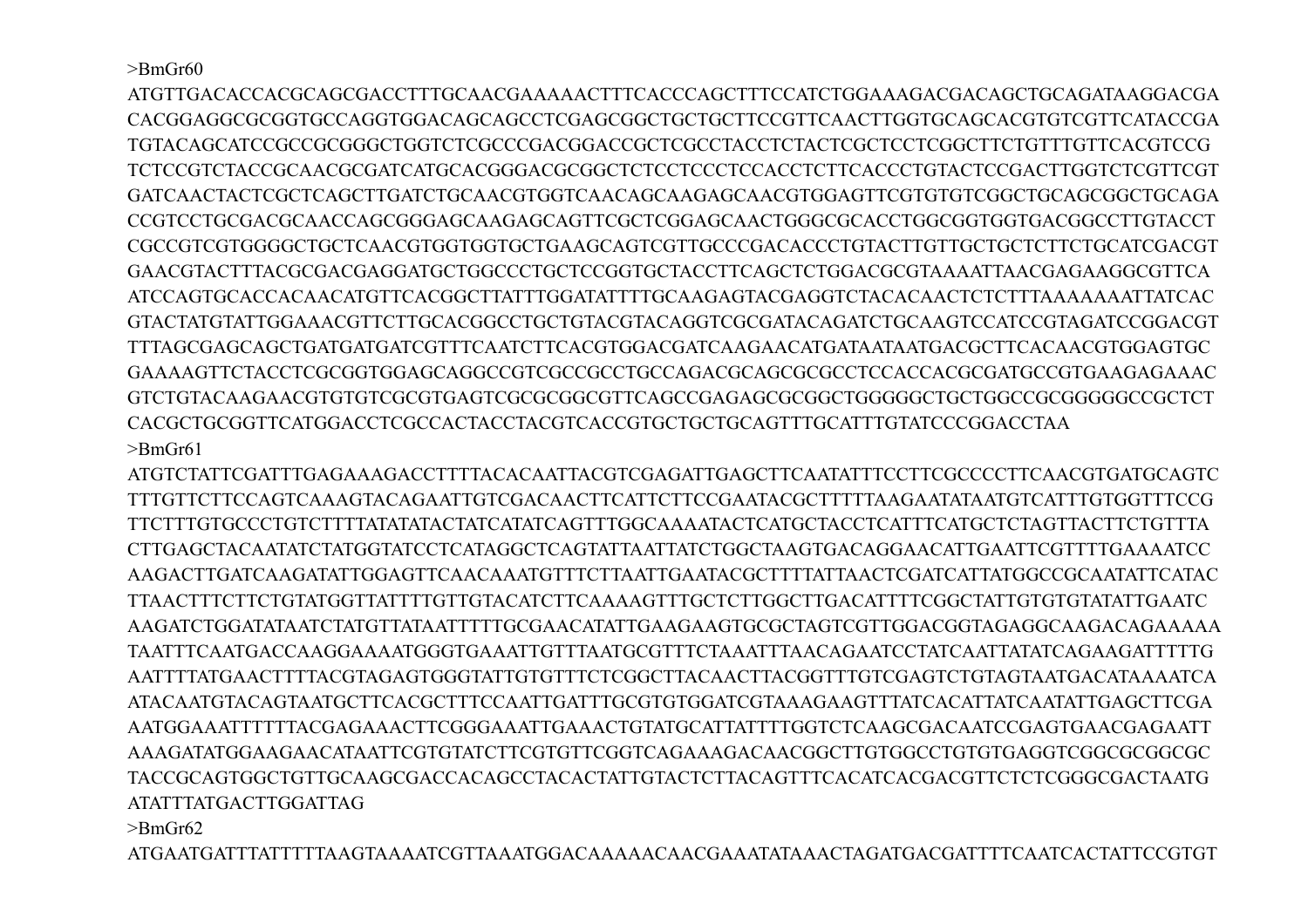TTTCAATATCGCCCAAGCTATGAATTTGTGTCCGAAATTTTTGATTTACGATAAATACATTACAAATAACGCGTGGTTCATTCATATTTT GGCTATAAGCAGTTTCATTGTGTTAGTATGTTTGGATTCATTCTTCGCGAATTTCCGTTTAGTATTATCAGAAGCGATGGGACCACCGT TCTATGGGTTTTCATTTTATTTCATCAGTATTTTATATGAAAATATCGGTGTTATTATACAGATAACAATGAATGGGTATTTAACAAAAAA TAATGTTCTCATAATTACGAAACTTCAAGACACTTTCAAAGATTTTCGGACCACAGATTACATTACAAAATCAAACAGATGGACGAAT TGGTTCATATTTTTTATTTATATGAATTTCATTGCAAATTATTCTTACTTTAATTTTTACGTTAATACTTTTTCTTTTCACAAATTTTGTTTT GCATTCATTAAAATGTGTTTCGATTTGAATATTGTCTATACTATTTTTATTTTTAAAATGATCGGTGACAGCCTGACTATGTTTAAAGAC ACAGCCTTCTGTTCAAAAAACATGAAGCTTTACGAAGTATCCAATAGAGTGTACTGGAATAAAATGCTAAGATTATATTCGAATATTC TGGATGTTTTCGAATTGTCCAAGAGGACTCTAAACTTTTTTATATTTTATTTCGTTTCAAATATACTTCTTCGTATCTTAAGCCACGTTC AGTTGGCAATCTTGATGAACTCGATTAACTGGTTACAACACGTTGCGTACTCCAATATCGTAATGGTGCTCCTGACATTGGCGAAGG AAGGAATCATTTTAATAGTCTTGATAGCTAAATGTGAAAAAATATATTGCGTCATCGGTGACGTACAGACAGCTTGTCAATTGGCTCT GGGCAATGCCGCGTGTCCTGAGAAAAGAAGGTTCTGTAAGAATGTCCGTCGTTCGAGCTCCGCCGCATTCAGTAAGATATACATATG TAACATACTAGCCGTTGACGCGAAACTGGCTGTATCCCTGATGTCTGTGACCACTACTTACACAATAGTGATGCTACAGGCGATTCTG ATAAAATAG

>BmGr63

ATGCAAATCGGTAATGCAGTGATACATTTAAAGTCAACAAAACTTACTACAATGAATACAATTTCACCAACTACAAAACTGTTAAAAA TCTTCGCACTAAATAGTAATATTGAGGAAATTGATCTAAAATGTTCTACTAAGCTCAGAATAACCATGACCGCTTTTGTTCTTTGTTCA TTAATTTTTTACAGTTTGTATTACAAATTCATCTATGTATTTGACTACGTTAATATTTCAATTAAAATTACGGATTGCGTTCAAATGGTGT ATGACTTTTGTCAATATATTGTCGACCTGTATTTTGTTACGAATTATGGAAGAAACATTAGCTCGGAATATTTTCAACAATACAAAATTA TTGATAAAATACTTGAGGTTGTATGTTATGAGATTATCAAGCACAGAATAGTGAAATTGTTATGGGTATTTATGTGCATTTGGTTTTCA AGTTCATGTTTTGACTTCATAGCTTGGTTTCTGAACTATGGATGGATCACGCCTCTAGTGTATTCAGTAGCCTACATTTTCTTACTCATT AAAATACTGACCACATTGGACCTATCAGCGCATATAATGAATGTGGAAATTAGACTGAAGATGATTGCTGATTTAATACATCATTATTAT ATGAGCTGTGAGGATAACTTTCAAGCCGAAGAGACTTTGTGTCATAAGAACTGGTTGAATTCTAAAGAGCGTGCAAAATACTATGAA CTACAGTTCAGAATTCACGCTCTGAAACAGCTTTCTTGTAATAATAATGAAATAAAATTGCTAAGCCGTTGCTATTTAATGCTTACGGA GCAAGTCGAGATCATTAATAGAATGTATGGTTTCCGTATACTTCTAAATAGTTTGAGTTTACTCATTGATATGGTTAGATTTACAAATAT ATCAGTCCGAATCATGATTGGGTCCCAGAACTTAGCTTATAACTGTGGTTACTTCCCGGCTGTTTCGAGTATATTCCGGCTACTAACAT GTGGTGCGGTCATAATTAACTTAGTGAGTCACTGTGAACGGGTCTACTATCAAAGAACTAGGATCTGCAACGTCATAGATCATATGAT CGTGAATAAAAATCTCAGTCGAGAATCAACAGAGGCATTACAGGAATTCCGAAACTTAGTTCAAAATCATCCGATCGAGTTCAACAT GGCGAATTTCTTTCAACTAAACTATTCGTTACTCGTGTCTATAGCATCAGTGGTAGTCACATATACAATAATATTATTACAAAGCGTTAA CTGA

>BmGr64

ATGAAAATATCTCTAAGAAAAATCGTGTCAATCCGAAATATGACTCTCATACAGAATATGTTTGGCTTCTACCATAAGTTCACCGATAA TCGAGCAATTGGCGTACTACTTAAAATATTTTGCGGTTTTTATAGCTTATTCCTATCTTTTTTGTGTATAAATTGTACGCCCCGTTTTACT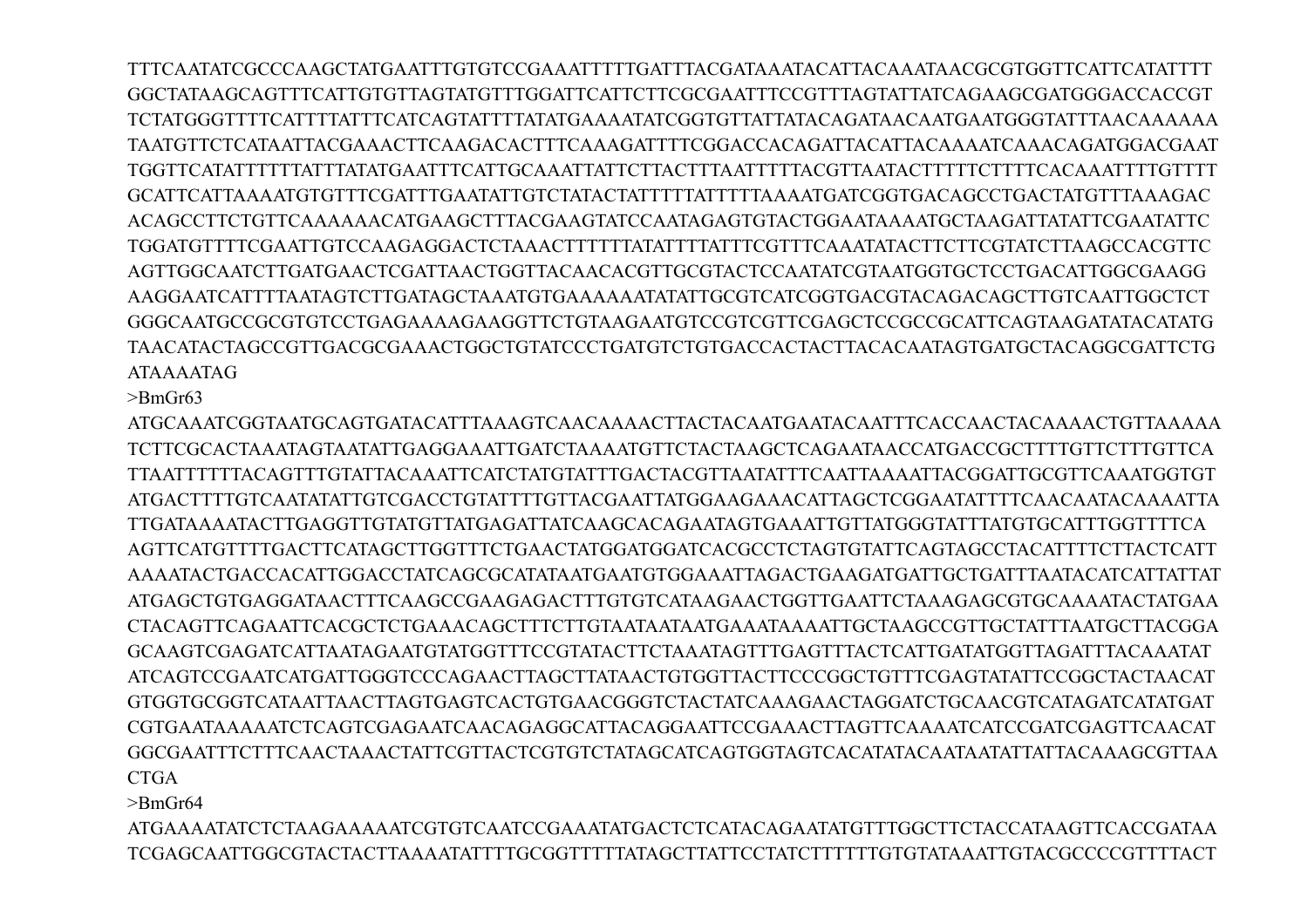AACGACTTTTTAACATACGACATTTTTTTTTTCGTAATTGAATACTTGACAAGCGTTTTAGTTTGCCTGCTGTATGATGGACAGTATTT TTTAAATTATTTGTATGATTTAAAGCTAATCGATAGAGAGGCTGGTATCGAAGAAAGTTTAGAAAAACTTCCAATATCTCAACCACTTT TCTCTTTAATTTTTATCACTAGAGTCATCTATTTATTGTCATGCTTATTAATGTTTGACGGTATCAAAGATAGCTTGTTTTTACCTGCACA AAGTTCTGTCTTTGGGGCAAATTTCACGGAATTCGCTAGAACCATTGGCTATTTTCCAAGAGTGATTATGTTTGAAATGTTTTACAAA CGTGTTAATTATTTGAAGTCACAACTTAGAAATGATTTGGCTCATGCAAACTTGTATCCTATTGGATTTGTTTGCTCTAAAGTCATAAT GAAATATATAAATTTTTATAAGCTTCTTCTTCGTAATTTACAACAAAATAGTTTACAGTTTAAAATATTGATGTCAATGAGTTCATTGTA CATAATAATCAAAGCATTGGCTAGTGCATATGCGTTTATTTATCGTGAAGATGGGGTCCATGTCTTCATTTTCATAGAATTCGCGACTG GAGTTTTCCTGTTTTTCGTCATGTCATCGATAATTATTTCCATCTTCAATGAAATCGAAGATATCAGACAAATTGTTTTAGCGCAGCTA AGATACTGCAAACAAGGAGCAAACACTAAAAGAGTGCAAGACGCCTTGACAATTTTAAACATCAGATGCTTCAAATATGCGTTGTG TAGAATTTATACAGTTGATTTTACATTTATCCTTAGAATTTTGGATGTATCTGTTACTTACGTTATTGTTCTAGTGCAGTTCACACATATT TTAGATTAA

>BmGr65

ATGAAAATATCTCTAAGAAAAATCGTGTCAATCCGAAATATGACTCTCATGCAGAATATGTTTGGTTTCTACCATAAGTTCACCGATAA TCGATCAATTGGCGTACTACTTAAAATATTCTGCGGTTTTTATAGTTTATTCCTGTCTTTTTTGTGTATAAATTGTATTCCCCGTTTTACT AACGACTTTTTAACATACAATATTTTTTTTTACGTAATTGAATACTTGACAAGTGTTTTAGTTTGCCTGCTGTATGATGGACAGTATTTT TTAAATTATTTGTATGATTTAAAGCTAATCGATAGAGAGGCTGGTATCGAAGAAAGTTTAGAAAAACTTCCAATATCTCAACCACTTTT CTCTTTAATTTTTATCACTAGAGTCATCTATTTATTGTCATGCTTATTAATGTTTGACGGTATCAAAGATAGCTTGTTTTTACCTGCACAA AGTTCTGTCTTTGGGGCAAATTTCACGGAATTCGCTAGAACCATTGGCTATTTTCCAAGAGTGATTATGTTTGAAATGTTTTACAAAC GTGTTAATTATTTGAAGTCACAACTTAGAAATGATTTGGCTCATGCAAACTTGTATCCTATTGGATTTGTTTGCTCTAAAGTCATAATG AAATATATAAATTTTTATAAGCTTCTTCTTCGTAATTTACAACAAAATAGTTTACAGTTTAAAATATTGATGTCAATGAGTGCATTGTAC ATTATAATCAAAGCATTGGCTACTGCGTATGCGTTTATTTATTGTGAAGATGGGATCCATGTCTTCATTTTCATAGAATTTGCGATTGGA GTTTTCTTGTTTTTCGTCATGTCGTCGATAATAATTTCCATCTTCAATGAAATCGAAGACATCAGACAAATTGTTTTAGCGCAGCTAAG ATACTGCAAACAAGGAGCAAACACTAAAAGAGTGCAAGACGCCTTGACAATTTTAAACATCAGATCCTTCAAATATGCGTTGTGTA GAATTTATACAGTTGATTTTACATTTATCCTTAGAATTTTGGATGTATCTGTTACTTATGTTATTGTTCTAGTGCAGTTCACACATGTTTT AGATTAA

>BmGr66

ATGTCACCACCGCTAGTCCATATCAATACATTTGTTCAACCCCAAGCAAAGTACACTGTAGACAAAGTATCAAAGTTTTTTATAATATG TAGTTTTCTTCTAGGCGTTAATAGGTTGCCTATTATATCATCGAAACATGTGTATACAATTCCTTCTATAATTTATACTTTCGTACTAATG TGTGTACTAAATTTTTTCGGGTTTGATTCTGTCTCATTATCTATCATGAGTTTGAACCTTGTATTACATATCTTATGTTCCTTCCTTGGTA TGTTTTTTTGGAAGAGAATGCGCCTGTATTATTCAGAGCTCTGTAAGTTTGATATTTGCATCGGATGCAGACCAATAACTGCACAAGG TTCCAGTAAACTTGTAATTCAGACTTGCATTATAAATGTTTTGATAGCTTTGGTGTTTATTGTGCCGAATTCACTTCAGATTCTAATCAA ACCAGTTATATATTTGCTTCCCATGCACGCCTTTGTGTCGTTCGAAGTGCATTATTATGGCCACCTTCTCAATTTACTTATCCCGCGTTT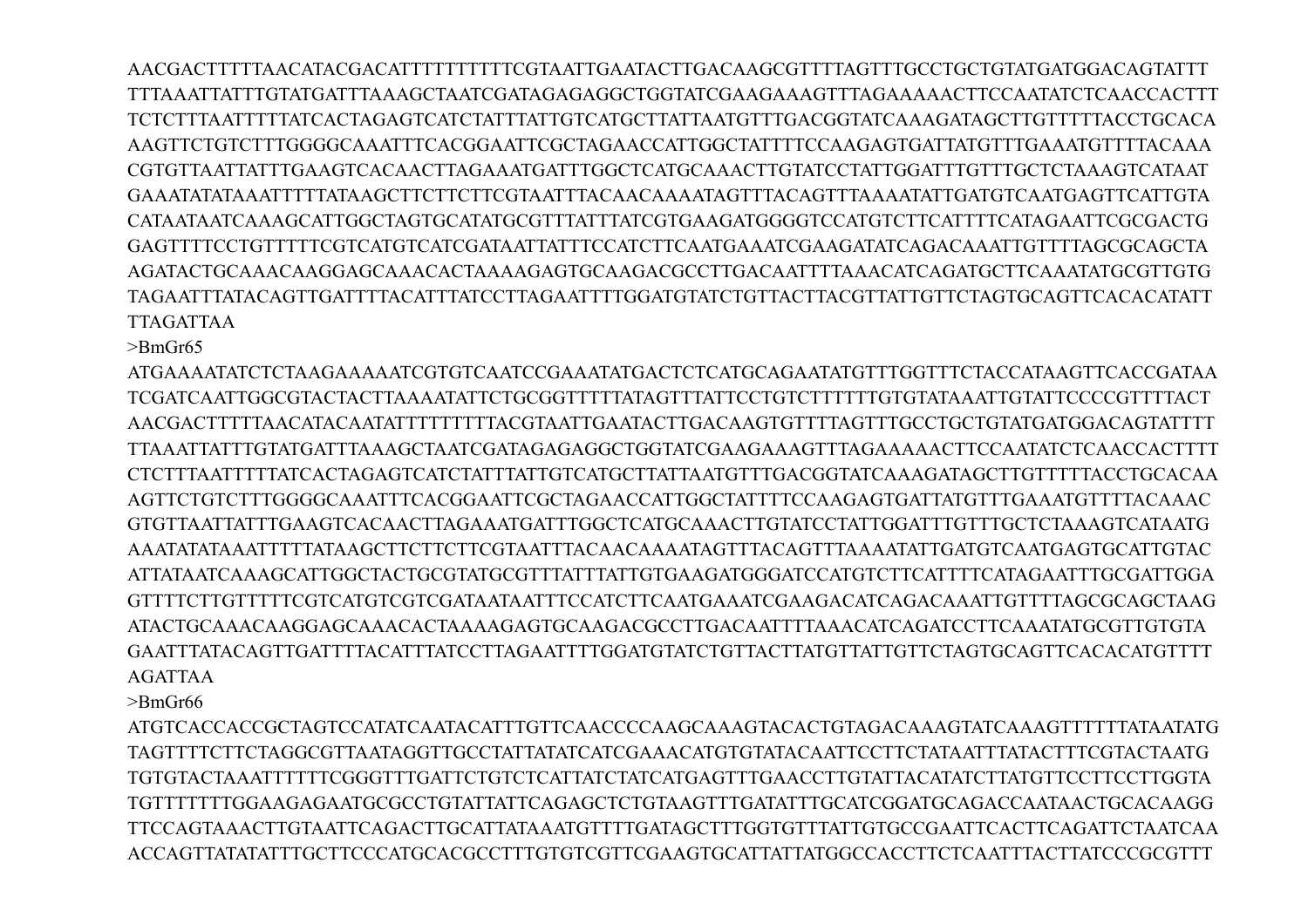ACATTTAATAAACTATTACATGGAATCCTCATTAACTACCACAAGCGATAAAAGGGAGTCGAGTGTACTGAAACATGTTATTTTATTTA AATATTATAATAAGGAATCGAACTGTCAAATGAAAAAATTTATGGATCTTTATTATATTATCGTAGAATCTTACAGATATCTTATTGACGC TATTAAATGGCAGTTATTGTTCATCATCATAGTTTCGTTTATATCTGTATTGGGCTTCTGCTATCATTTTTCGCTGCACTTCTTACGTGGA AAAAACATCGCTGATTGTTTGGTGACTGATCTGGGTTTGGCGCTTGTAGTGATGATCCCATTGTTTGTACCTTGCGTCTTCGGCGATA AGGTCCACACTGAAGTGAAGCGACTCAGAGAACTTTTAGCTTCAAGGCTCTATGAAAACCAAATGGATAAGTCAAGTCGGAGTATA GCGAGAGCTCTTCTAGCCTTCACGGAGACCCGCGATTTGTCATTCTCGCTGCTGCGCATGTTGAACATCGATATTTCTCTGCCATTCA AGTTTGTTGGTCTACTCGTTACCTACCTTATCATTCTGTTGCAGTTTGAAAAAGTTATTAATCCGTAG >BmGr67

ATGAGAGAAAGAAAAAAAAAATTTAACAAACTGCTAAACACCCGAAACTATAACAACATCGTCGAAGCGTTGCTACCTTCTGATAG TATAAGGAAAATATCTGGAGTTTCCGTGGTATATCTCGCTGTCAACTCTGAAAATCGTATCGTCACTAAATTTAGTTTCATCGGTACAA TATTCTTTTTATTCTGGTATATTTTATATTTTTATTGTACGTACAAAGCCCATAGTGAAGACCAAACGATTTTGCGAACGATATATAATAC GAAATTGAAGCGTTATGGCGATGACTTCGAGAGAATAGCTTCAATAATCTACGTCACTTATTCGATGTGGAAGGTCCCGTTCCGTATG AGTGGAAACCAAGTTTTTATACAAAGGATTGTAGATATCGACAGCGCAATAGAAAATATGGGCGAGGCTGTGGACTACAATAAAAAC GCTAAAACAGCTCTCGTCATTTCGATCGCTCAACTCGGTGACTTTCTTGTTCGCATGTTTTGTATATGGCTATCATTGGAAAATCTAAG CGTCATTGTTCCAACTGAGAAACTATACCAAGTCGTCTACACTGATGCACTTTCTTTTGTTATAACTTCACATTATTGCTTCTCTTTAAT AGTCTTGAGAGGCCGATACAAATATATCAATAAAGTTCTTAGTGAAATAAAGACTCGTAGTGCTTGGGAGTACAAAGTTTTTGTCCGT AACAAAGTGGCCCCTGACTTGGAGAAAGTGCAGAGGCTTCAAGATAGAATTGTTTGCGAGAAGATCAAGGCTTGTGCGAGAATCTA TAGCATGTTATACAAGGCAACGGAAGCCATAAATCGAATGTACGGTACAGCTTTGGTTTTGACCATGCTGTTGTATTTGGTATTTATAA TATTGTACATGTTTTATTTCATGGAGGCTACCGCTTCAGGGTTGCTGTATGATATAAAGAAGTATGTGGATTTCTTGATTTGTGTCTTTT GGCAGATGTCGCATGCTCTCAGCATTATTTACGCAAATGTTTATTTCAGTGAATCCATTACGCGAGAGGTATGTAAGTTTTAATTTAAT TCATTATGCAACGAGGCAAACTTCTCGTTTTTAATTTAGCAAGCGATAATAATAATTGGTGTGCGCGGTATTAAATGTAAATGTGTGGT GTATGTAAATGAGTCTCAGATGTGTGTGAGTGTATATGTAGTAGCTCATAATATCACTACCCTCCAGAGACGCGGGCGATAAACAAGA ACAACGTCGTTCGTAATTCATGGTATAATTAACAGTGATTTTAACACTCAAGCAAAAACTGAG >BmGr68

ATGAAACGTAAATTAAAGAAGTTTTTTCCGAACAAAGAATACAATAATATAGTTGAAGCAACTCATTTGTGGAAGTTAATTAGGAAA CTGACGGGTTTGTCCGTTTTGACTCTGGAGAGTAAAGAGGGGAATCGCATTGAAACACGATTCAGTTCACTCGGTTTTGTGTTCTTC TTGCTGTGGTTCACAATATATTTTTATTGCACCTATAAAGCGCACAATGAAGATCAAACGATATTGAGAAATATATACAGCACGAAGCT CCAACGTTACGGAGATGATTTCGAAAGGATCACCTCTATCATATATGTTCTTTACTCAATGTGGAAACTCCCGTTTCAAATTAGCGGC AACCGTCTATTACTACAAGAAATTGTAGATATCGATAAAGCTATTGAAAGCGTGGGCGTAACGATTGATTACAAGAAAAATGCAACTT TTGCGCTATTTATCTATATCGGTCAAATTGCCACGTACCTCTTTCGTTTATTCTGTGTGTGGGGATGTCTTGGAAATTTGAATTCACCGG TTCCCGTAGAAAAATTGTACCAAGACATATTCACTGATGCCTTGTCCCTTCTCCTCACCTCACAGTACTGTTTCTCTTTAGTTATATTA CGTGATAGATGCAGATATATAAATAAAATTTTATGTGGGATTGAAAATCGTGAGTCGTCGAGATTGAGGCTGTTCGTTTATAGTTCTAT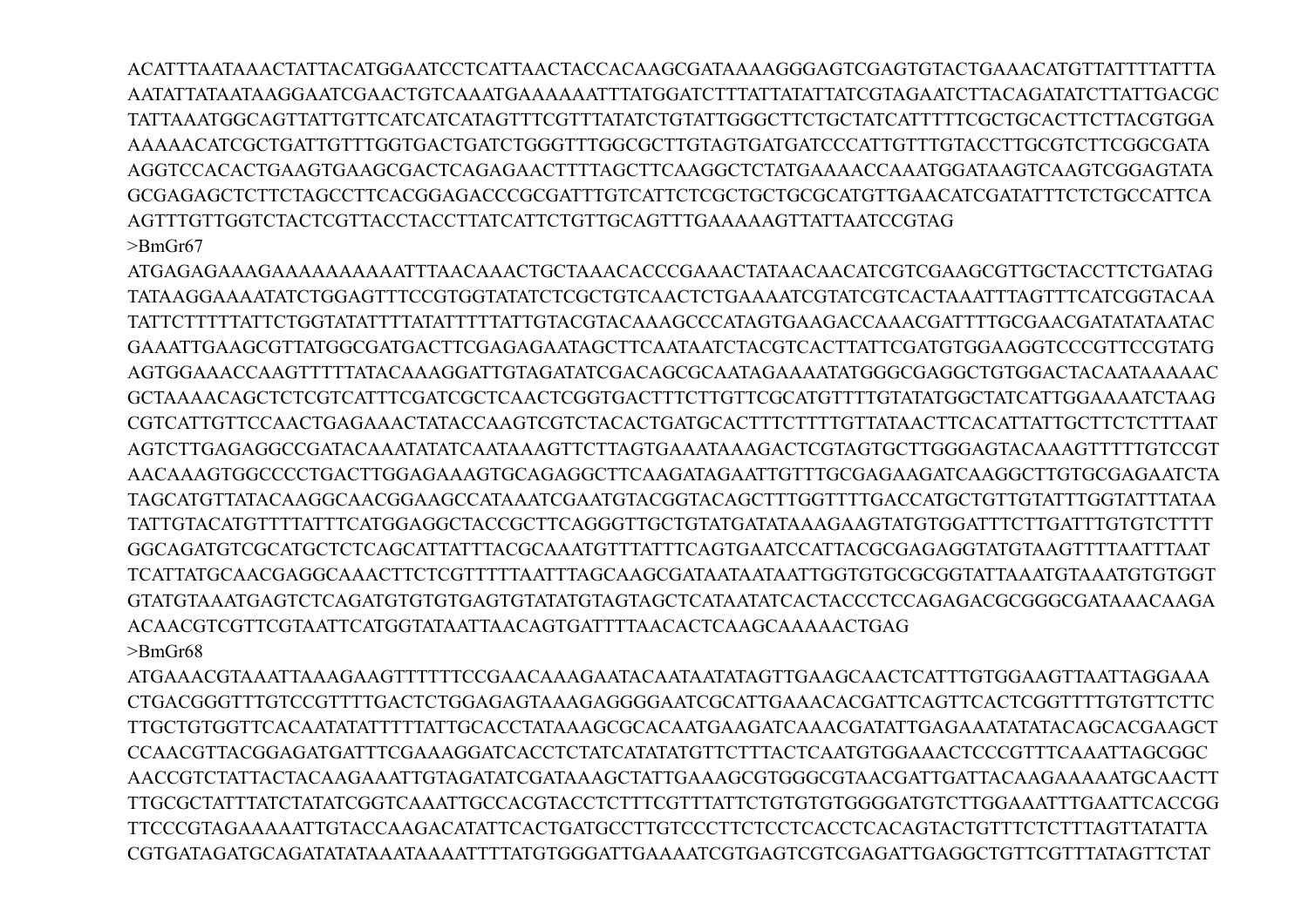GCCTGGTGCAGAAAAAGATATAACCTGTCGGAAGATTAAGGATTGCTCTAAGATCTATGGAATGATTTATAAGGCGGTAGAGTCGAC TAATATAACGTACGGTTTTGCCTTAGTGCTGACCATGCTGTTATATCTGATCTTCATAATTTTATATATGTTTTACTTTATGGAGGCAACC GCAGCCGGCCTGTTTCTAGACACAAAGAAGTACATTGACTTTTTGATATGCGTTTTATCAGAATTATTGCATGCGATGTTGATTATATT TTTAAATATTTATTTTAGCGAAGAGACAGTAAAAGAGACAAGAACAACGTCGTTCGTAATTCATGGTATAATTAACAGTGATTTTAAC ACTCAAGCAAAAACTGAGGCTATCCACTTTTCAACTCAACTTTTGCATCAGATACCGAAATTCACCGCAAGCGGTCTAGTTGAACTT AATTATTCATTGTTATACGAGGTGGGTGGCGGCATTCTCGTTGTGACACCTATGGGCTCCGGTAACAACTTAGCGACAGACGGGCCG AGAGTTTGTTCACCCATTTAA

>BmGr69

ATGCGTTTCGGTTTGAAGGCTGGGGCAGCCGTTGTAACTATACTGAGACCTTACAACTTATGTCTCAAGAATATATTTAAGCCGTTTTA TGTTATGTTATCTTTATTAGGTTTATTTCCATATAGTATTCGATTCTTGGGCGGTAAACAGTTTTTGATTAAACCTAAATCGATTTATACT AACGCGGTCTGTGCTCTTTCATTAATGCTGTCCATGACTTTGTTCTTGATTTTTCACATCGACCATATTATCTATAAATCAACTGAAGA CAATTCTTTGACTGAAGGCTTCATGACCCAAGTGAACTATATAATCGAGATGTTAAATTTGGAGATATTTTGTGTCGTTTATTATTTTTC TTCGTTTCTCAACAGAAATAAGTTTGTCAAGGTGCTGAACACAGTGGCTGTATGGTCGGACCGTATCTCCATCTCCGGTATCAAAAC TCTAAGTTTCCTACGTCTAAAAATTCATTTCTCTATTGGAATCCTAATGTTCTTGTTAATAAGTCAAGTATGTGTCAACTTTACCCGTGT TGATAGCCTCTGGAAGAAAGTATTGGTTATGTTTACCTTCAATATTCCTCAAATGATACAATTTACAGCCATATTATTTTATTACATACTT GTTAATATGGTAATTACGTTGTTAGTAATTATCCAGGAAAATATTTCAATAAGCACGAGAGATACAAAAACAAGTTCTTTCATAAGAG TGGAACATAGAATGCCGTTATCGTTGAAACAACTGGAATTGATTTACATAAAGGCTTTTGAACTGAAAAGAGATATCAATAAAGCTTT TGAAGCTCCAATATTGTTGACTACAATGCAATGTTTTCACTCAATAGTAAGCGAATCACATATCATCTACCATGGTGCGGTAATGGAG CCACACATGGTACTACATTCAATAATGAATTGCTCTGTTTGGATACTATATCAGCTATTCAAATTATATATATTAGCTTCAACAGGTCATT TGCTACAGGAGAAGATACAACATTTTTCAAATCTAATACACTTCCATGGAAAAGGATTAACCGTGTATGGATTATTCCCATTGGATGG CACCTTAATGTTCAAAGTCGTTGCTTCAGCTGCGATGTACCTTATTATTTTAGTTCAGTTTGATAAAAGAAATTAA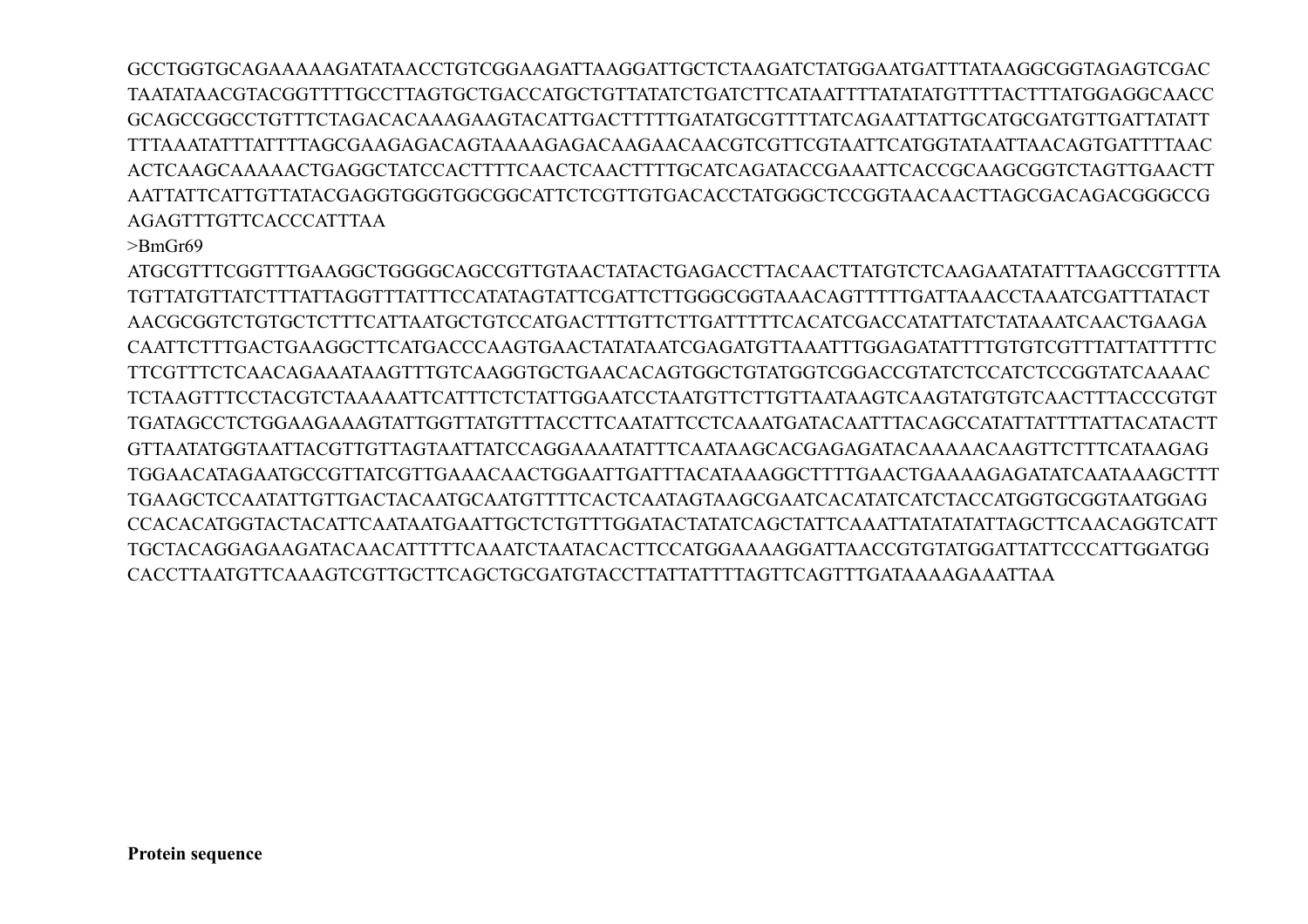$>$ Bm $Gr1$ 

MNRHDHRFSIYNPKRNEAMWKRELFVNNEGKDIKDFQIKDIYGPEITDKDGALLDKHDSFYLNTKSLLVLFQIMGVMPIMRVPKSAQTT RRTTYNWISKATLWAYLVWGLECIIVVKVGOERLANFOIGSNKRFDEVIYNIIFLSILIPHFLLPIASWRHGPOVAIFKNMWTHYOLKYLKI TGKPIVFPNLYILTWGLCIFSWVLSFAVVLSOHYLODDFELWHSFAYYHIIAMLDGFCSLWYINCNAFGTASRGLAINLHKALEAEHPALK LAQYRHLWVDLSHMMQQLGRAYSNMYGIYCMVIFFTTTISLYGALSEILEHGLSYKEMGLFVIVAYCMTLLFIICNEAYHASRKVGHEFQ DRLLNVNLGAIDRSTQREVEMFLVAIAKNPPIMNLDGFTNINRELFTANISFMSTYLIVLMQFKLTLLRQGARKTVTAIVRAIFNTTITDNG **AGGSDEDOE** 

 $\text{~}$ BmGr2

MIPDHLFEEGINNTFLDYDMRHVQRNRNIQEKTQKDYEQEQRDLLSSQDGDTCEIHDQFYRDHKLLLVLFRALAVMPITRSRPGTITFSW KSTATIYAVCFYIAATAVVLIVGYERIQILQSIKRFDDYIYAILFIVFLVPHFWIPFVGWGVAHQVAIYKTNWGKFQVRYYRVTGENLKFPNL KTLIVIISVGCLLLAVCFLLSLCALLDGFLLKHTSAYYHIITMINMNCALWYINCKAIKIASOSLSECFORVAAGVODTLLSIDVLAVDRPTO KEIDHFIQAIEMNPAFVSLKGYAHVNRELLTSVRFTTIIEADLLMIY

 $\text{~}$ -BmGr3

 $>$ BmGr4

 $\text{BrmGr5}$ 

 $\text{~}$ -BmGr6

TYELVLLQFSNED

**LLLEVAGTIVTYELVLLQFSNED** 

MSFEIKNNFFRTSVPIPNGFPVOTEAKSKNKPIFLDVSPAPTPKVNSPNAIIPMKNNLIDPFINKDIIYENIKPVFMVLRIMGVLPLTRTTSGV TYKQLSNRILPVKLYKKSLLIAIIIPILSTTSVIVTHVTMVHFKTSQIIPYVFLEILTYMLGGYWYLLCEILSLCANVLADDFQQALRHVGPA GKVAKYRALWLRLSKLARNTGVANCYTFTFVNLYLFLIITLSIYGLLSKISEGFGTKDIGLALTALCSVFLLFFICDEAHYASHNVRTNFOK KLLMVELSWMNTDAQTEVNMFLRATEMNPSQISLGGFFDVNRTLFKSLLATMVTYLVVLLQFQISIPDATQPEIPTNIDDHVQNITDTTTE

MSRIFSMTRYFGVSTCKPSIAFGWTVILLLMLLAIEVGAIWKIVRLLGGWAVHSTDSRGFTARLSGCIFYGNALLSLILSIKFVSSWEQLSE RWSRTETDPGLRLPSDSRIKRRTVLVSAFVMTCACVEHMLSMMSATGFDCPPEEYTERYILSSHGFLVQNDEYNLWLAIPIFIMSKLATAL WNFQDLIIILISMGFTSRYNRLNTYVHRVVMLERNLKEGAQVSSENYMRFQIWRRIRQAYVRQAALVRLVDDQLGALVLLSNVNNLYFI CLQLFLGINSKDRGSFINRLYYFISLGWLMFRACGVVLAAADVYIHSKKALISLYLCPELAYNLEIKRLKYQLKNDEVALTGMGLFSLNRE

MYACYKIIVALSLNRQYNHTVTRVGNRKHIKSTTRGNFRERILRKVQNRISPEPIQEDSKIPLTCQFQLFQTAMKHLLISGQFMGLNPVSRI SDHSPTKIRFTVLSWKFVYGVTIGIAOACATVLCFCKLLKDSVNIVALDFVKIVSAYFAFYLSTGCNTFIFLRVASKWPTLIKHVYETOLDS YIDVKVKNKCFAAYIIFFSMSMTEHMLSLLSKFVITMDCLPKGSDLFESYIIRNFPWLFEFDVPYYLPIGVILQFLTLVSTINWSYSDLFIVC MSIYLTSILKQINKKIEMAGNSNHLPIPFWRTLREDYTRATRLVRSFDDTISSVIFLSFASNLFFICLQLYNILSNGVTSKYNLLKEMCPNYPS GPLGGYEQIMYLLFSLSFLLGRSLVVSLVAAKVHSASMVPASALYNIPRNMYCSEIQRFLDQVHGDKVALSGLRFFYVTRSLVLSVAGTIV

**ASSPISTLMSAFAKRKND**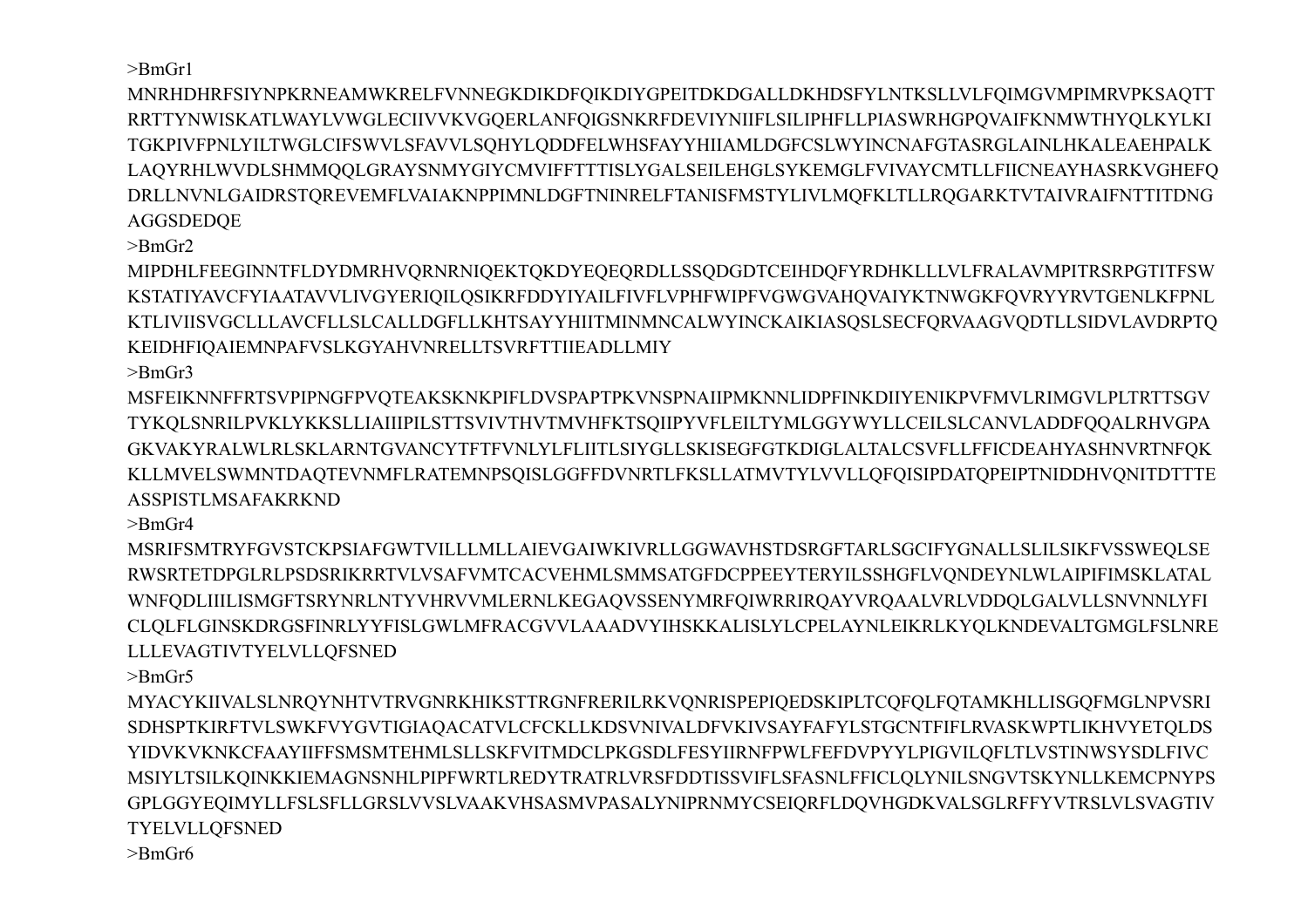MLLRNYKQNLSFWTSAKKSKIHKIQSQETVTFQGSLKLVLFIGQLFSLFPVCGLLSNDANKVKFVPISWKCGYSMLSMIGQLFIIVMCILY VAHFETTLNGTTPIIFYGVTFISMIAFIRASRRWPELIQHISKSEELDPSFDFRLKKKCNITLLLVLVLAILEHIFSIRSAYSASQICYPHTGFYE GFVRYLYPWVFDFLPYSAALGMVTOFLNIOSHFIWNFTDLFVICMSYYLTSRLDLVNKKLLPAOGKYLPEIFWRTTRETYCRATKLVRKV DEIINGILFISFANNLFFVCVOLFNTFDDSVDMVGLCYNYSERRTKPVGREPVIYLLFSLGFLISRSITVSLIASOVNLASTVPAPILYDVPSA VYCVEVQRFLEQVNGDNVALTGLQFFSVTRGLLLSVAGTIVTYELVMVQFNQAPASDSFTEKLVENNISTIETFYNYS  $\text{BrG}r7$ 

MVLEAHTQIQYCTAKANYCEFHAGLRHLMRLARWAGFFPVQGLSQTNPDDVRFEFRSLYALYHAITVIGQTVMTFLAFYSFVDSNVSLS VVSNFLFYFTNYVTLVLLWRLSKNWSALISKTLEFEQSVTEIRTTRNLVSRTNTLTYVVLIFAMIEHALSKVFNIRSVMCCLGETSLNHTVI NNYFKFKWKFVFDYFSTSTTYSYFVGFIAEFLCMQATFLWSFTDVLIMCFSIYLSSFFEDFNSTVSSFMKKASKTVPWSTLRVQYSQIVLI VKQMDEQLDYFVLISYFTNLFFICFQLYNSLNRIYDANDVCNENMDIIATASVTYLTYYVFSFLFLVTRALLLSIMAANVHSCAQVPQLAL YEVPTADYSLDVORFOLOLRYTTVGLSGVCFNVTRGMILRVIGTIVTYELVLIOLTKKNLDNDTSIRDYYLPKHLI

 $\mathsf{P}Bm\mathsf{Gr}8$ MAPRSVRSMVGTSKKDMLKGGFYETVRIPLYIYRLIGILPISGLWHRSSKYNRFSLKSFYTIIYAPTIVMQTFLLLVHIYDLFAFFFGHQRLG

RLIYHMNFYTITILIFMGSRKWKNVIKEIETIELTLPRLRNSKKALALTKSFVFAFFVFSLAEVVLILOFTLRLTKORHVLPGDSGLYLRSYF VYIFPYLYDHFPFSYVMGFIVQIIKVQGIITLNMVNCSVVILSIYLTNRLKHYNRIVFAKGSKTNNTRLKWVELNLLYTRISNLVKIIDKNLN PFVFISFTANLSYICAQLFYILNKLTSSRTVKITSFLEDKRSDWETVLYISISFALVVLKVLLVSITAAEVHTTSREPLRLLYTLPTAEYTIETQR LMTQVYYSNLSLSGLNFFHITRGMLLGMVATLLTYEIVLLQI  $>$ BmGr9

MPPSPDLRADEPKTPCLVGGAHAFILKISSFCGLAPLRFEPRSOEYAVTISKGKCFYSYILVTFLVICTIYGLVAEIGVGVEKSVRMSSRMSO VVSACDILVVAVTAGVGVYGAPARMRTMLSYMENIVAVDRELGRHHSAATERKLCALLLLILLSFTILLVDDFCFYAMQAGKTGRQWEI VTNYAGFYFLWYIVMVLELQFAFTALSLRARLKLFNEALNVTASQVCKPVKKPKNSQLSVYATSVRPVSCKRENVIVETIRVRDKDDAFV MMKTADGVPCLOVPPCEAVGRLSRMRCTLCEVTRHIADGYGLPLVIILMSTLLHLIVTPYFLIMEIIVSTHRLHFLVLOFLWCTTHLIRMLV VVEPCHYTIREGKRTEDILCRLMTLAPHGGVLSSRLEVLSRLLMLONISYSPLGMCTLDRPLMVTVLGAVTTYLVILIOFORYDS  $\text{~}$ BmGr10

MTMSIKPRLQCMVPPSLALALRVSRLAGIAPLKFVAKQSNIMIRLSTSLCVYSYLLVTALNVCTLIAVMIDFSVPVKLSIRMQTETKRFVWI ADVVIMGILSGVGVYTAPIQMRRLIAYLHRIHKINSDLGTYSSSLTDKMLHRLTIGMLLITSVIIVTDFTFVMYLADLNHRQLLIAIMYWCY YCSYFIAHLLEMOFVLIAALALSSLKLVNNGLRTLLHOSGIESLTEIPNSNEOHTANAILPOPPKKSVNNSIDTLAFVVTKRSVRFPTAGWM DQRTIRRLALSYGSICEVVRQIDNNNGIIVLLLLASFLLHLVVTPYYLIISFVTESPHTGFEKVLNPILQTVWCLYHTFGLVMIIEPCHRTHEE METTRELVSRVMCSADPRDPISIELEMFFRQLVLNKASYAPLKVCTLTRSLVATILGSITTYLIVIVQLEIKNMQ  $\geq$ BmGr11

MKPFRFFLFVENVICVYRNYSFHKRYARAIILSRVMFEVSLIILTLHSCRNFGAVKYKTEIIFTYLATASSTILILLALYKTNRFTELFLNFKAF YRNRNLDVDHLEKWNRKQKMATVIIVLFCVIKFSTLIYTDLIGEYSTPCRGYFTEYLFYTNLFMCNARYLFEFSTACVVLHLVSEQLDYIA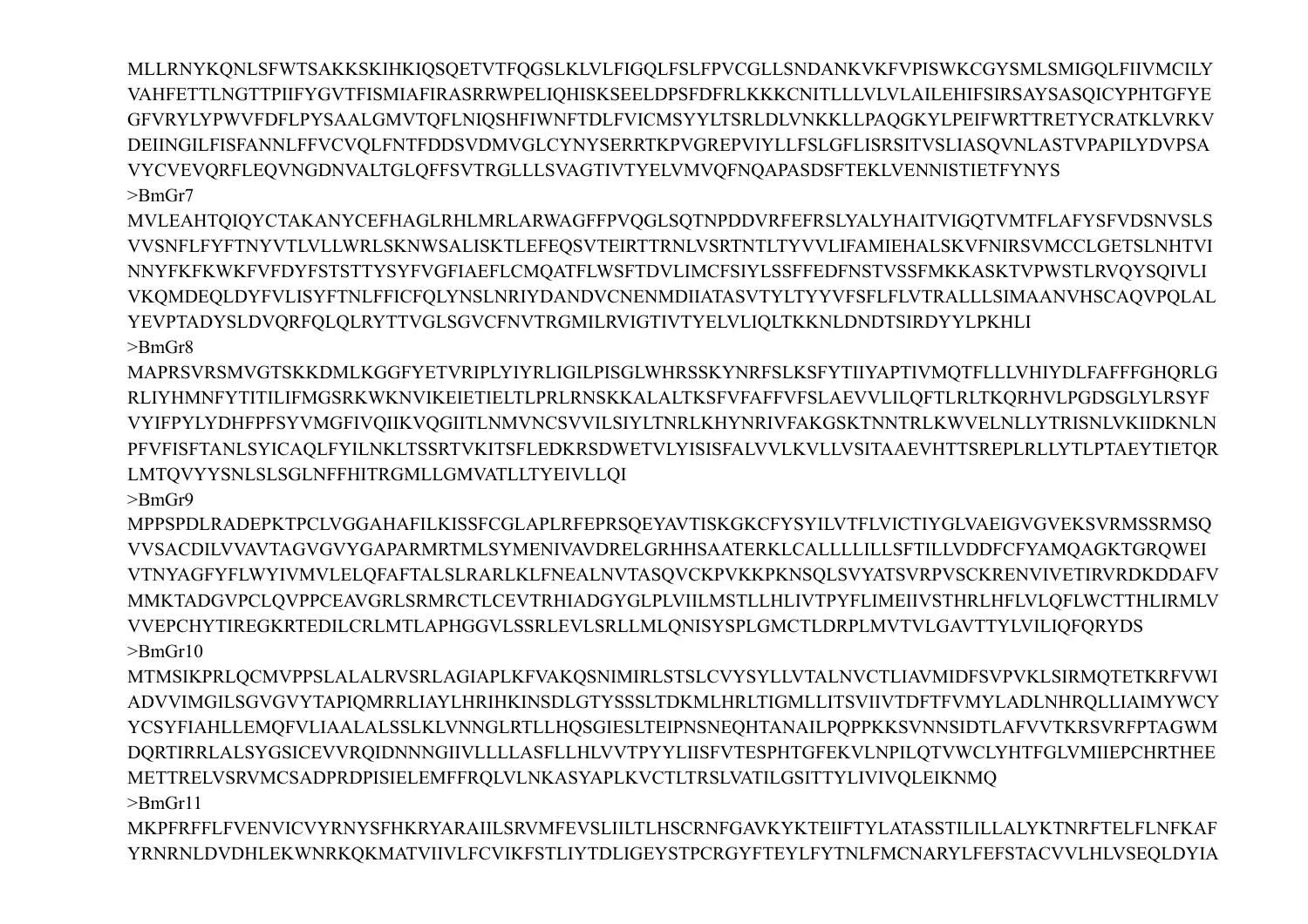ISMDCTMFLYIDISKKNIMSSAKKRKLKYFDIFKQFEKWTDAYMNVKRSANLCDTVFRAQLAIMITTITLYYIILLYGITSFNIERGKFSVV KSLSYLISLFGFLIALLLLSKAGQRIQKSAENLRRKLSKFLLHSLEDPEFHRAATNLLRLVCTHHIKMRCFGFIDIDMTLLPSCLMFVTSYT **VIALOFNNVV** 

 $>$ BmGr12

MKNLKLCRTTFYFKIIMCSRFISGLYFKATSKKWISYLYKVICVLYIICITRLFYAKEDTFKPLVFXXQFIGNSIESLRTGEGHVLKCYSTIFSL KLIRNYLPDSNNHIPISSITNFLVIIWKVFDQVYIVLMHYFYTTDIIIHLRILSILTTIGVNLSLMPIIVIFELMWRAVKALRKSLGEHLKGPVLI EGRERLKAQQILRCLNVYKDLNATLKFNSTPMKTMILISTLATFIRLTLFLYQAILGHNEGLHLPRKILAIIYYALPVCLLGVLMELVAREC DKLKTLMTKELLVCKDDSYCTVIVDAVSYIELNPLKFSILRAFNVNSTLILGLTNLCTTYLIAVIQFTYSCEDINGLSHSHSH  $\supset$ BmGr13

MEDSFNRLLSIRNMIIFQNVCGFYHMCTEKLYISRIIKMYCVALAIVLSVFCFQNPDITYLSWDVVWVTFGYTLNVIICLRYNGNYFFQYW NGLHEIDIKMNLTSIDKEKVPISRAVFTVFLILRSTAFAMTIFVFGYLETGILSNTIISIYSINLTEFYRNMSNIPMILMFETFYVRIKILKEOLC SELSTVLGCNNDARQLKLILKYLRNYRSLVRHLMDTTLPFKILILVILVGSFLRSLLIGYAFVYNSDQIILLSLPVMFSTKILSEVVEIKLICT KELLKNKNEGLVLLDLDSKKPTFLTSKACGEQLQDALSFLNNRSYSYTLLQVIEFDCSLAFVFTSFCITHLIVVVQFTHVLD  $>$ BmGr14

MNLHKNIIPIRNNLFANKVTAIALPKTLSVLFKLIHIFFLLDLGVYEYKTFKIKCIVKFLTISGSLTISVVCFSFMVSNLSEHTFVGWYGFFIST YIFVVLFFNLSNRMTFVEFYKTLLRFDANYGIDSNEYKFNFKIIFVNILFIANRMVLSFVYCSYYPONCIRPRYAOILFMLPWLTLDVLLTT NMFLFYATYCRIAKFPMLIKNSMNIVALRNSYKLIVDSLEKTQTSFDIVFIIALVFSVPEIMMSIYSTLLEVISKHFLEVASILSLNYVAIAQSL LLTLAPSLCAGVLPWKTNNIKIILHEKLFTEKDKASAREIELFIKYIESRPLKLRACNLVPLDFSLTIIVLNICVTYLIVIIQFTHLY  $>$ BmGr15

MISSSDINHKRNKVFAYNVPGIALSKTLTVLFKLLHYVLLLDVGIYEYKTFKNKCIVKFLTIATGVSVSIVYFCLIATVLRKNAFFYWFYVL FISQYMIIVFIFTLSNGMSFTDYYKMLLRFDAKYQINSNNYYFNIKIILVIIISILNRIGMAIIYCSYYTKNCYEMSFSQIIFVLPWLTRDVILIM NVFLFYVTYCRITKFPALLENTKNVGSLRNSYKLIVDSLEKTQKPFDFVFTISLVFNIPEIMLSIYFTLLQVIHSHFLEVAPTLSISYFSITHSV VLILAPSLCAGVLPWKTNTIKIVLHDKLFLEKDKNSARNIKLFIKYIEARPLKLRACNLVPLDFSLPVIVLNLCVTYLIVIVOFSHLS  $\text{~}$ -BmGr16

MIMNLTTDRISKRNKVFAYNVPEVTLPTTLKVLFKLIQFTLSLDFGVYKYKTFKMKCVAKVLTLAGCLAASAACVSLIISNIFENQLFFGW YTLFVCQYTIVIFMFTFSNGMTFIDYKMMLLRFDAKYQIDSNVYHFNIKIVLVVVISVTSRLFLCAVYCIYSTENCIKPWYNQLLFFPWLS LDIVLIMNMFLFYATYCRLAKFPSLFENPKNVVPLRNSYKLIVDSLEKTKKSFDAVLIAALIFNIPEIMMSIYYTLFQVMNKHFQEVAPVLS LSYFTIILSVLLILAPSLCAGVLPWKTRHMRLILLEKLFAEKDKNSAREIELFIKYIEARPLQLRACNLVPLDFNLPVIVLNLCITYLIVIIQFT **HLF** 

 $>$ BmGr17

MGFSLGTTALSMFFFEKPVVFTIIQITMIIVKPAKYKLSDPFRPKDTSKLSESIIMYFKLFHIFLGIDLGGFRYQNRQVKYAVRLISLIQPLAIY GLCIYALLKIIANTEFLWYTISFTEYVAMSVAITLFSNEMTYCNFMINLKFIDTKLKIGDESFRIGVKLISSTILIGVTRCFTTTTYCLLGFCAK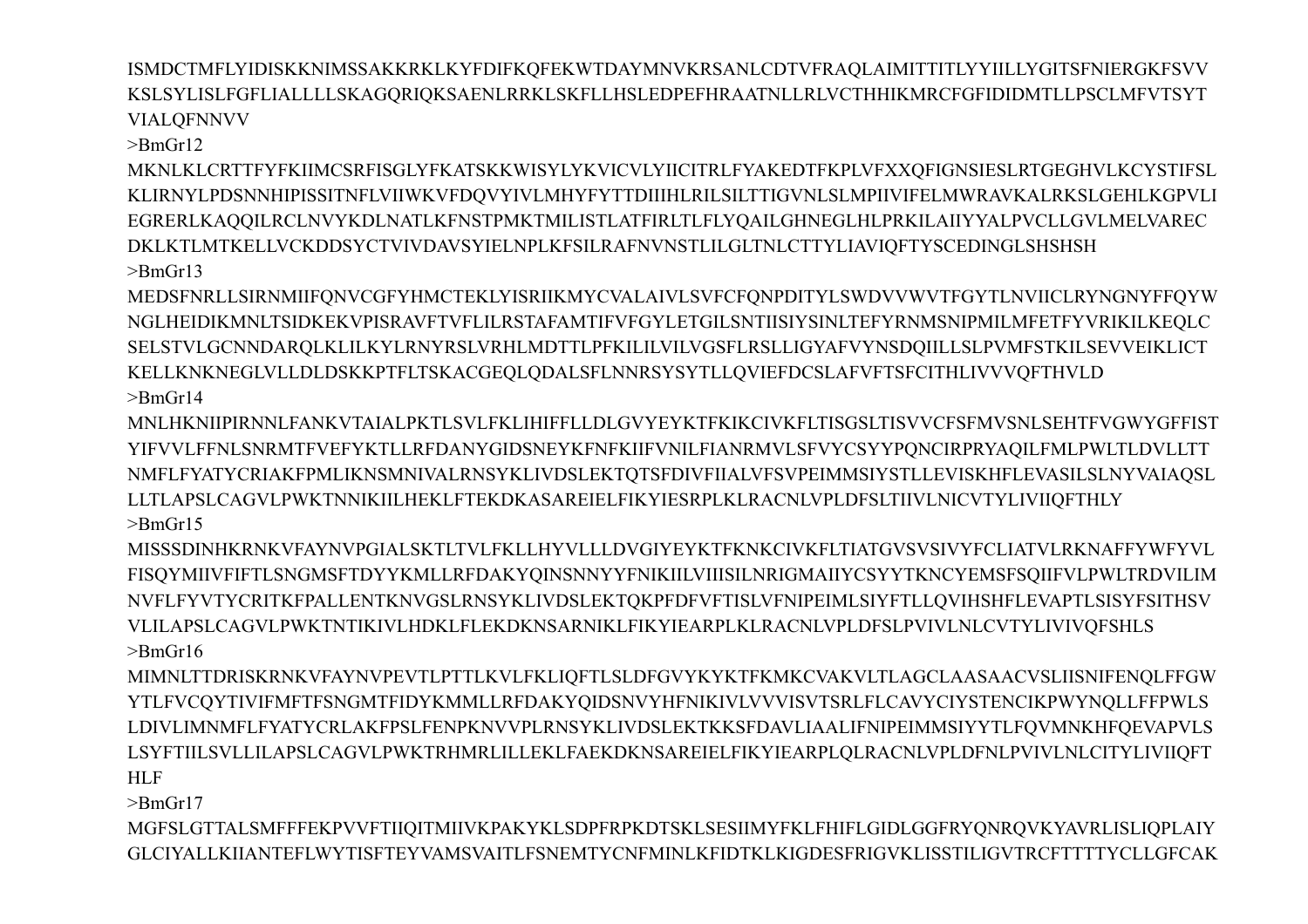PTAAQILFQIPWLTIDLMLLQYMFIFYACYCRLVKILRILKKRNTDIEEMRRIYKTLVDVLDRARAPFDLAYLLGLLFSIPDVLYSIYESIIKV GEINTAKALSMSIIYITNIQSLALMFAPALTAGFLPSLTMKMRIILHDKLLEEQDKKTYRHIVLFIKYIETCPLKLKACQIIPLDFSFPIIILNIV **VTYLIVAIOLTHFL** 

 $\geq$ BmGr18

MRRSTKVISMVNQSDKGEIKTCSRFMKIYFFVIYILTGFNFGFYTGRGLNFLRVIQASVLLLRFIIASNCIYIAFHFRLLEAIWYSLTFSESLAI VVCFMLSRSALSCKNLFEYLYSVDQELKKSVGPSIEVKLALYTVVVSVLRLTVYVFCAIAYYETLHEGFCVELVYNTPCYCSDLYLVIHFT IFHSVYCRLKALRISMNEKFDVYKGTLIYKSLIDNLEEIKKSLDVPFFVILLNAVAIAMINILVTLEISYGQTMKFIRTAPRYLETVLLFSSAF APVLAADMMASEAQKIKVTLNNILQRDDSLLEDDRRKVKQFAGYVSARPFRLRACRVLSLDCTLPVTVLSICVTYLIVVVQFTHLY  $>$ BmGr19

MRRSTKVISLVNQSDKGEIKTCSRFMKIYFFVIYILTGFNFGFYTGCGLNFLRVIQASVLLLRLSVASYSMYIARYSPLLEVIWCCLTASENL AVVVCFMLSRSALSCKNLFEYLYSVDQELKKSVGPSIEVKLALYTVVVSVLRLIIYVFCATAYYRKLFDGLRLELLYHTPCYSLDLYLVVH FTIFHSVYCRLKALRISLNEKFDVYKGTLIYKSLIDNLEEIKKSLDVPLFVILLNAVAIAMINILVTLHISYGKTGCRIDYKSVAEMACSQLVI RTSRSETANGSSEAKRKKLVVGPLMKLITAAPRYLETVLLFSAAFAPVLAADMMASEAQKIKVTLNNILQRDDSLLEDDRRKVKQFAGY **VSARPFRLRACRVLSLDCTLPVTVLSICVTYLIVVVOFMHLY** 

 $>$ BmGr20

VVVCFMLSRSALSCKSLFEYLYSVDQELKKSVGPSIEVKLVLYTVVVSVLRLTVYVFCAIAYYESLHEGFSVELIYNTPCYCSDLYLVVHF TIFHSVYCRLKALRISMNEKFDVYKGTLIYKSLIDNLEEIKKSLDVPMKFIRTASRYLETVLLFSSAFAPVLAADMMASEAQKIKVTLNNIL MWAVFFFLSVSVFFLNCLDFNTSTIVLEVFYIGLNIYAILLSHSFYKQLNTREDV

MRRSTKVISLVKQSDKGEIKTCSRFMKIYFFVIYILTGFNFGFYTGCGLNFLRVIQASVLLLRSIIASYSIYVAIHFRVLEAIWYCLTFSESLM OTDDSLRKSYGATVFSFALLVTMIVEATMVGVEDNNIIGPYIDVEREARLTGLYVMAIILTLMFLAKFIFDLVFVYGVVMERAGIVKAYFI

 $>$ BmGr21 MAORTNSINLFRSRPPDIRAGVGEPRIFSKFICGTMFTOKSLVNFDLGKTPRGGDOEHSKFFKIYFLAVHSVTVLDFGFDRNAKKLTKILIS MFSISVRMGLAAVSFMSLWGRPNALALGWAPGTLLCENILVAVTYSASRSTFKCGDLFADLSTIDELFGSACDYRIESKMLLFTATMTVLR VVIYSTSRLVRADGFDFVDVLEVLNNLETMCMYLFLTVYFFVLFSIYCRFKKLRELMKNDFEIRRANLIYIALKDCTDKIKQSLDVPFLVV LVFTVLVVMVDVFITLEMIISNKYNMAVYVVRYLEITLDFLMLFAPVLLADMMAVQVDGLKITLHDRLCLNNGVGHDDLSDAMWMSF VDMKRYSSLAEFIGYVEARGCRLRACRVVPLDLTLPVTVFNVCVTYLIVMIQFADLY  $>$ BmGr22

MDFGFSLGVYKRMKVLENISLVLRVMVAIMCAAMVMKQDILDSAWADITLTESLLVIVSFKLSKPKLSYRELLENLSIVDETQGAPPAGY KVERKLITYIAGVTALRLTVLCLYCVAHTEQYSIDNFIEFLYNVPCYCLDLYLIVHFIIFHSIYCRLRTLRKALSNNFDVYRAHLIYKTLIDCT EEIKKCLDIPVSRSDRHRHSLHKPMGTFLKSYRTPRVMFQLVVILIATILVVMVNVLVTLRMLFKGEVTQRGSVHVQVVLPENLPLSYFNI VHCISLQSIISAFLLRYIEVILSLALLKLLDELKPDAFKSHWKKIWRVLIVGNDGQFARNQTSTDNIVQAANQWNMTRWIRADRTSDIREV AGSODHLTETDLEEMLTTRSCVTAYWIFDAGSEHVWYVAAAEERREVRQFAHYVGTRPFRLRACHVLALDSSLPITVVSVCVTYLIVIVQ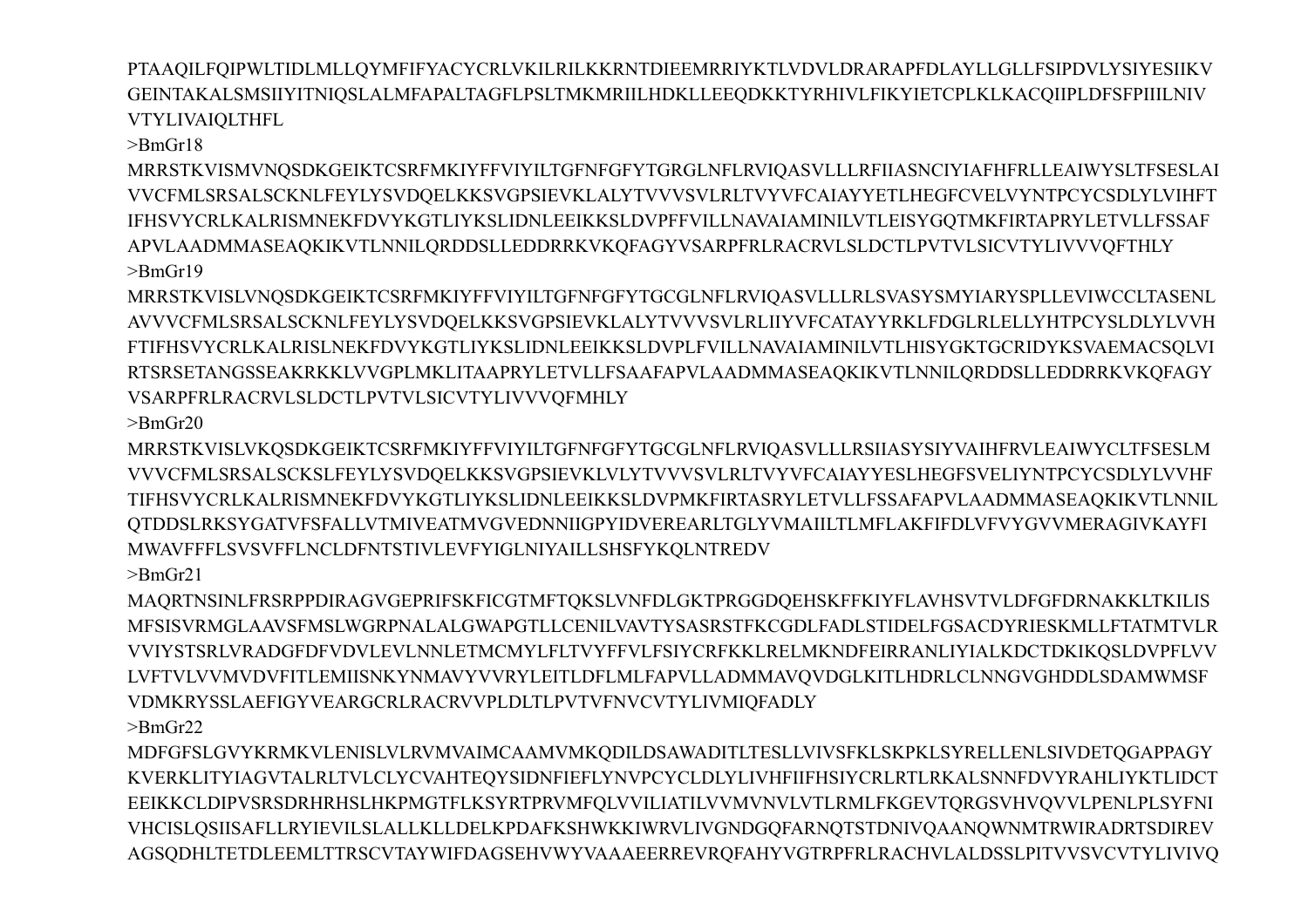**FTHLY** 

 $>$ BmGr23

MAOFOIPSMAGSGLNVAPFSRGRRHEGPKHSNFTKKYFLLVHLVTCLDFGFHRDNDTKTYKWFHAANIGVRLVLSAYVCSVSLSODLSF ASAAWTILNNSKHLLVVAIFTIFKPKSSCAEILKDLLMIDEALKIHRGCDVKGOITVCIVLVTAARLLIAAASSLSLHEAFSASVGAAEVLYS FQSYCLDFYILANFFIFYSVYCRLKNLRRVLQNNFNIYRGNMIYKVLVEHMDDIKKFLDIPFVTSLLVTVIMAMINVLKTLQLIHDGENDV LTIVLRYLEMFLSFSLIFAPVILSDLMSIEADNINVVLHNYIYETDAADIAVAVHPSARPSPVSATEERTAAAAAASVSLAIFSSRLTSFNLCW RARGAGAETFVAVCVVRLGAAVPTPRVSGALAGLHAPRDRAOHLRHLPHRGRAVHASLLISLSLL  $>$ BmGr24

MCINKKIQSIIKSLVSIRTIMLVQSILGFYHKMSNNFFVSFLFLTYTTILISVLSFYSVNDVMAHKFAYTLSMILEYDINTILSLITAGRQYFNF FEEMKKIDFSIGFGELNIEDLPLSRTLFVTIFVTNILLSIMTAALILFFSTPFLIISSGSTYAMAIVFFGLSLNVLPRIIIFELIYKRIKYINLSLKRK LKALALECDHTIARFEIINENLIIYNKLLOSLGNVNVSLKSSILLTTFTCFFRCSLICYYVITMNEDKVYIMOIIELTKOTLFLGVLIILAEYIK NEIENLKMTVSLQLFTCTDTQLYHQVSDXFEIHRITPIQLCGFKNMSVDTNLFLGLINVCSTYLIIITQFLNAYVN  $>$ BmGr25

MFVKCLKYVKKFKPMFSVMFIMNFRLICGLYYRIHSDAFVCFVFKVYCILCSMFLFFTSSDLAAPFSRSIPILATLFEYVANVLDCILTGOS YFFHLRMELMRIDPRLRGLDRPPASSIVFTAILSYKIFILAVYIHGKARTTYLOYEWFSSIGIHLLVLFSNLVHMNRMLIFEMVTFSLEAOKK TLGELLKSSLRRERVERKCEILNRFLKTYKRIIELFNNTMAATKLMTLISVVSCFIRILTYLYQVLTTQLSSSSAGSIFTTRHLTFIVTFVREH VLSVYFLKKVGICQRLQINFKIKCNVKTETLELISQDDEYTEKLEDALDFINSCSSKITILRAMTVDATLPLTFISLCTTYIIVVIQFSHIYD  $>$ BmGr26

MNKTKIYRKKLDKNERLVCSVOPAMFARLIVGLYYDIKVSNRVKWMIKSYCISLSSFICYLIIFRDDNFSLHPKLTSVMEYITYVTFSFLTC DKYLFRYLRFNPRTDGYPIFLYLCKKFEKFFKIIICLFVSFKILGVVLMMQSWPILSTPKYIWGTLALHFLWLASHMGRLVFILVYGILFCR MRTIRIIFENRGFONTPONRLTPKRYILMYEAVLNSIESVDFPVKFLIFTFICCFAPKLVVSLFEIMEEMKKGELSLTTFIWFLVELSPSYLFLL LSAIALDLVSEDVOELLSITIDRRLNCKNEKERSEIOEFFOYLRNNPFNYTLWOVVSLNLRTLLVATSFSIANVIAIMOIKNSKI  $>$ BmGr27

MVFKYKIMTKAPKSLPVLKILMLFRLVFGNYFRLSSNRYINFLVKSYCSTFTILLSVMCGKRLKNDSPYMLSLTEYILNKILNYATSEGYIF KYCNSIKTCDKIMGFKKLPIITIDVFIAIIITVITRTAITIYFGFLFPFDKYQVVLYVGCIVFSNDLNSLTIMNVFGLLNNRMNLLRKSLEAMT VPINIIGKNEVAPKVRLVRNAFRYYSNLLDNLDSVNHCVQYSLSVTLLLKFPKAVLLCYDSIKTYFVKIDNNFAMDIVDPTEIILSIVVMSFP AMLCEMITNEVEKIKAILTKHLIQCSDNSLRFELNITLLYICHRPFKYILWRAIPLDTSVPIGIVSLIITYVIVLIQLLHFST  $>$ BmGr28

MAHKIATVGPTNATATVKNNKRKLKISKRVTIFKVVRCLRFILGHYTELTSSKLKAFLIKCCSLLLAVIIIYAPLNYIKMAYVMGLIEYLLFV LLSLFTGDEYFYKFHNSIKSIDVLMGYKRGKIIDSNAIIFLLSVITIMRIVIIYCRSTVLAFRFTIIGVYLAIFSLRISYMLITVIFFAMYHRMKF LRKKFEIITIPVTIIGKQKVASKIRLIRKYLINYHHLLDCLRDINGGLQYFLAIMIACNLPKYIFFAYSAIKIQVLEHITIHSAVQNVEMFEGFL FVVVPAIFAELTTAEVERIIDVINRQLLRCTDEHMELELKVALEFIRRRPFDYVIWRTVPLNASLPIAIISLCITYVVIVIQLTQFHDNF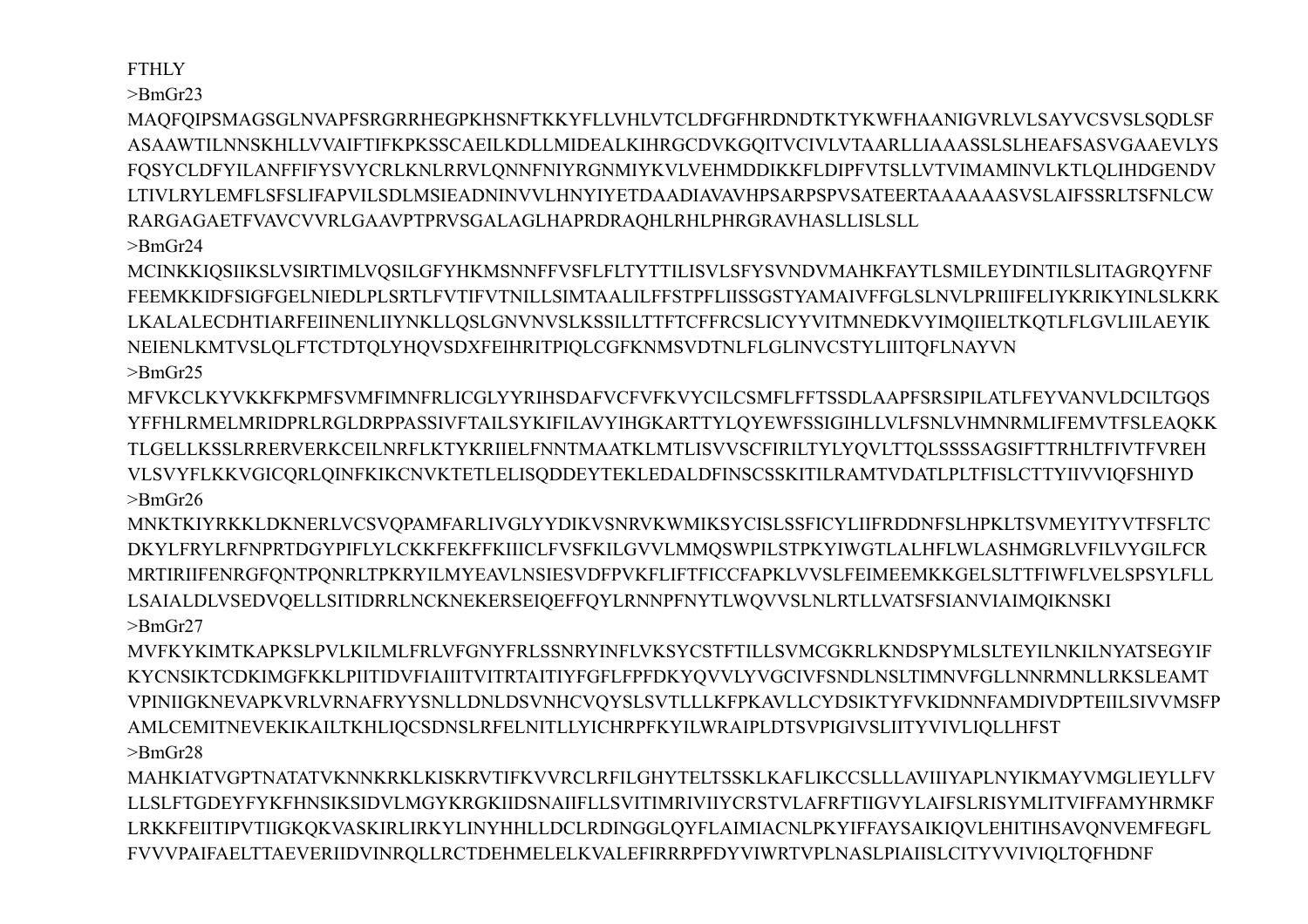$>$ BmGr29

MYLRSKKSRFKLFSFERMIKILLMICGHYVQTDSSNVVSSIHRLFSIAITICLCPNFEFNPFYFHVIESVLYSILSOFTQYGFFFRFCSTIKTFD LLSGFKOIPLYTKRVCFFLLITLFMRLFTVLIHFLAYOSKFVTFCAFIIMLSANTGHILMTIMFSTLHTRMKSIOKLFANNPIPVNIVGKNEN ASHIKRVRKGLICYNNLLDTLKDAEKEIOFTLTVTCLCHVPKIICYVYFVITVIYKSKFSGYNLVPLFDMILACMAVTAPAVFAELTKNTVD KIKKILGSQLLRCSDESLRYELEITLEYVIQRPFSFSIWRAVSLDASLPVAMTSLCITYVIVILQLTQLRP

 $\text{~}$ -BmGr30-1

MYLRSKKSRFKLFSFERMIKILLMICGHYVQTDSSNVVSSIHRIFSIVITICLCPYFQFNPFFFHVIESVLYSILSQFTQYGFFFRYCSTIKTFDL LSGFKQIPLYTKRVCFFLLITLLVRLIIVLIHFSAHQTKLKTFCAFLIILSANTGHILMTIMFSILNTRMTLIQKLFANNPIPVNIVGKNQNASHI KRVRKGLICYNNLLDTLKVAEKEIQFTLTVTYLCHVPKIICYVYFVITVIYKSKFSGYNLVPLFDMILACMAVTAPAVFAELTKNTVDKIKK ILGSQLLRCSDESLRYELEITLEYVIQRPFSFSIWRAVSLDASLPVAMTSLCITYVIVILQLTQLRP

 $>$ RmGr30-2

MYLRSKKSRFKLFSFERMIKILLMICGHYVQTDSSNVVSSIHRIFSIVITICLCPYFQFNPFFFHVIESVLYSILSQFTQYGFFFRYCSTIKTFDL LSGFKQIPLYTKRVCFFLLITLLVRLIIVLIHFSAHQTKLKTFCAFLIILSANTGHILMTIMFSILNTRMTLIQKLFANNPIPVNIVGKNQNASHI KRVRKGLICYNNLLDTLKVAEKEIOFTLTVTYLCHVPKIICYVYFVITVIYKSKFSGYNLVPLFDMILACMAVTAPAVFAELTKNTVDKIKK ILGSOLLRCSDESLRYELEITLEYVIORPFSFSIWRAVSLDASLPVAMTSLCITYVIVILOLTOLRP  $\text{~}$ -BmGr30-3

MYLRSKKSRFKLFSFERMIKILLMICGHYVQTDSSNVVSSIHRIFSIVITICLCPYFQFNPFFFHVIESVLYSILSQFTQYGFFFRYCSTIKTFDL LSGFKQIPLYTKRVCFFLLITLLVRLIIVLIHFSAHQTKLKTFCAFLIILSANTGHILMTIMFSILNTRMTLIQKLFANNPIPVNIVGKNQNASHI KRVRKGLICYNNLLDTLKVAEKEIOFTLTVTYLCHVPKIICYVYFVITVIYKSKFSGYNLVPLFDMILACMAVTAPAVFAELTKNTVDKIKK ILGSQLLRCSDYS\*ICNSTSIFV\*HLASCLSRRVSSCRHDKLVHHICNRYSTAHSVKTLIDSSTINSRNELFI\*F  $\text{~}$ -BmGr30-4

MYLRSKKSRFKLFSFERMIKILLMICGHYVQTDSSNVVSSIHRIFSIVITICLCPYFQFNPFFFHVIESVLYSILSQFTQYGFFFRYCSTIKTFDL LSGFKQIPLYTKRVCFFLLITLLVRLIIVLIHFSAHQTKLKTFCAFLIILSANTGHILMTIMFSILNTRMTLIQKLFANNPIPVNIVGKNQNASHI KRVRKGLICYNNLLDTLKVAEKEIQFTLTVTYLCHVPKIICYVYFVITVIYKSKFSGYNLVPLFDMILACMAVTAPAVFAELTKNTVDKIKK ILGSQLLRCSDESLRYELEITLEYVIQRPFSFSIWRAVSLDASLPVAMTSLCITYVIVILQLTQLRP  $\text{~}$ -BmGr30-5

MYLRSKKSRFKLFSFERMIKILLMICGHYVOTDSSNVVSSIHRIFSIVITICLCPYFOFNPFFFHVIESVLYSILSOFTOYGFFFRYCSTIKTFDL LSGFKQIPLYTKRVCFFLLITLLVRLIIVLIHFSAHQTKLKTFCAFLIILSANTGHILMTIMFSILNTRMTLIQKLFANNPIPVNIVGKNQNASHI KRVRKGLICYNNLLDTLKVAEKEIQFTLTVTYLCHVPKIICYVYFVITVIYKSKFSGYNLVPLFDMILACMAVTAPAVFAELTKNTVDKIKK ILGSQLLRCSDESLRYELEITLEYVIQRPFSFSIWRAVSLDASLPVAMTSLCITYVIVILQLTQLRP  $\text{~}$ -BmGr30-6

MYLRSKKSRFKLFSFERMIKILLMICGHYVQTDSSNVVSSIHRIFSIVITICLCPYFQFNPFFFHVIESVLYSILSQFTQYGFFFRYCSTIKTFDL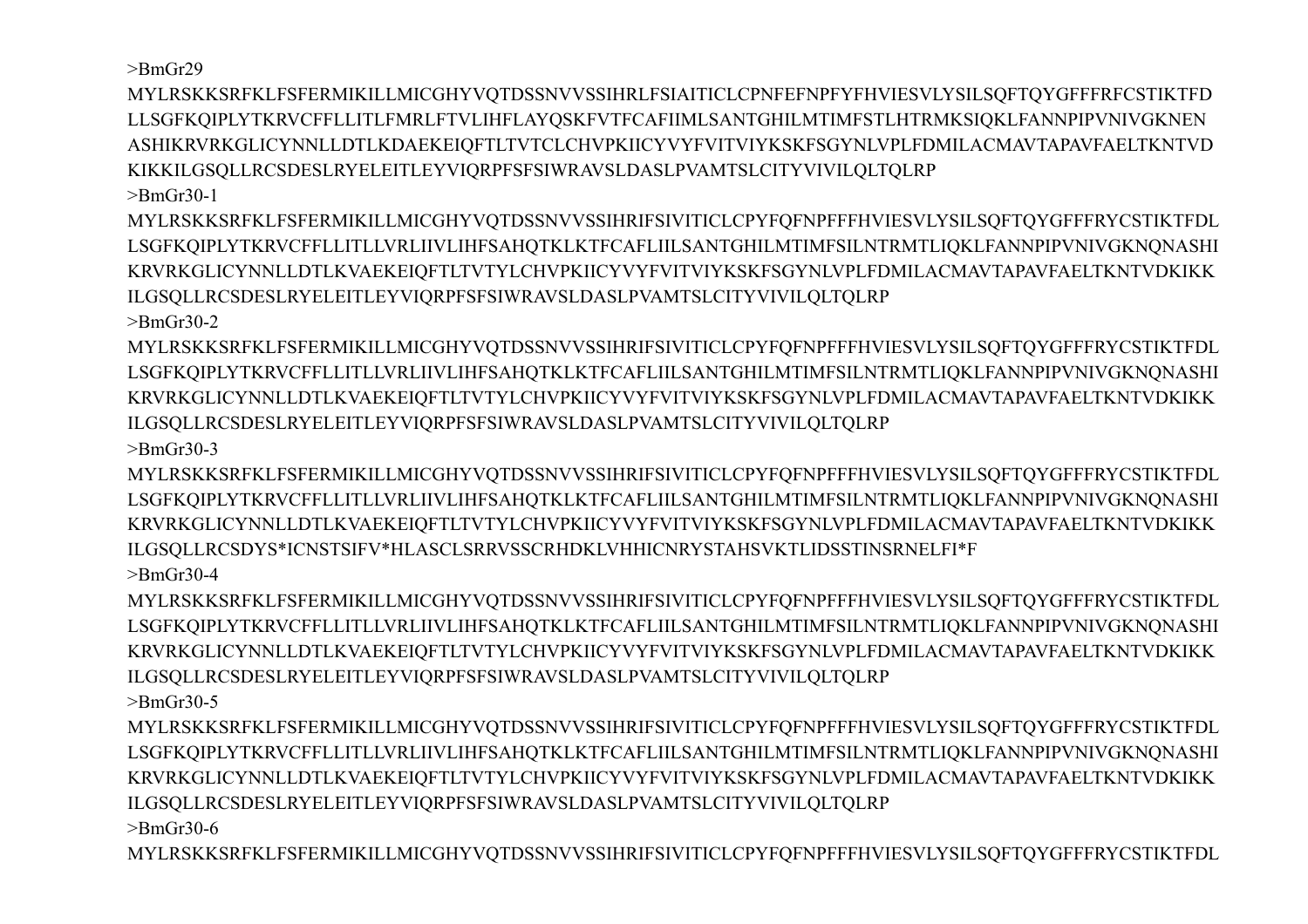LSGFKQIPLYTKRVCFFLLITLLVRLIIVLIHFSAHQTKLKTFCAFLIILSANTGHILMTIMFSILNTRMTLIQKLFANNPIPVNIVGKNQNASHI KRVRKGLICYNNLLDTLKVAEKEIQFTLTVTYLCHVPKIICYVYFVITVIYKSKFSGYNLVPLFDMILACMAVTAPAVFAELTKNTVDKIKK ILGSOLLRCSDESLRYELEITLEYVIORPFSFSIWRAVSLDASLPVAMTSLCITYVIVILOLTOLRP  $\text{~}$ -BmGr30-7

MYLRSKKSRFKLFSFERMIKILLMICGHYVQTDSSNVVSSIHRIFSIVITICLCPYFQFNPFFFHVIESVLYSILSQFTQYGFFFRYCSTIKTFDL LSGFKQIPLYTKRVCFFLLITLLVRLIIVLIHFSAHQTKLKTFCAFLIILSANTGHILMTIMFSILNTRMTLIQKLFANNPIPVNIVGKNQNASHI KRVRKGLICYNNLLDTLKVAEKEIQFTLTVTYLCHVPKIICYVYFVITVIYKSKFSGYNLVPLFDMILACMAVTAPAVFAELTKNTVDKIKK ILGSQLLRCSDESLRYELEITLEYVIQRPFSFSIWRAVSLDASLPVAMTSLCITYVIVILQLTQLRP

 $>$ BmGr30-8

MYLRSKKSRFKLFSFERMIKILLMICGHYVQTDSSNVVSSIHRIFSIVITICLCPYFQFNPFFFHVIESVLYSILSQFTQYGFFFRYCSTIKTFDL LSGFKOIPLYTKRVCFFLLITLLVRLIIVLIHFSAHOTKLKTFCAFLIILSANTGHILMTIMFSILNTRMTLIOKLFANNPIPVNIVGKNONASHI KRVRKGLICYNNLLDTLKVAEKEIQFTLTVTYLCHVPKIICYVYFVITVIYKSKFSGYNLVPLFDMILACMAVTAPAVFAELTKNTVDKIKK ILGSQLLRCSDESLRYELEITLEYVIQRPFSFSIWRAVSLDASLPVAMTSLCITYVIVILQLTQLRP  $>$ BmGr31

MYLRSKKSRFKLFSFERMIKILLMICGHYVOTDSSNVVSSIHRIFSIVITICLCPYFOFNPFFFHVIESVLYSILSOFTOYGFFFRYCSTIKTFDL LSGFKQIPLYTKRVCFFLLITLLVRLIIVLIHFSAHQTKLKTFCAFLIILSANTGHILMTIMFSILNTRMTLIQKLFANNPIPVNIVGKNQNASHI KRVRKGLICYNNLLDTLKVAEKEIQFTLTVTYLCHVPKIICYVYFVITVIYKSKFSGYNLIPMLDMILACMAVTAPALFAELTKNTVDKIKK ILGSQLLRCSDESLRYELEITLEYVIQRPFSFSIWRAVSLDASLPVAMTSLCITYVIVILQLTQLRP  $>$ Rm $Gr32$ 

MCYTNFVSRQVSKCINFFSTIRYVIYLRMFCGLYYNCSSSFKIRCIARLYCFIIYCLNLHYNLYIFTSSVSLTNFLHTFITLAEVSIHILFSLYTG ESNFMSFCIEMNKLTSGPIDFVATKCVATHFIAFFVIGLHILSSTLICGAEVSCFTFSVVLASMTFLTTLLSRFTTIIMFDLVWIRMRSLRKILV NALESDLSEDEKVKSIESFLKAYKOIIASIRITKLATRNLVTFNFVSLFGKIMTLIYFCINCPGYLNTYLISSWIFGILLAGFVTCAPPVLVEM NVNELDEIKYALADQLVDYTDDKYRTAIYNALDYVEVHSIRYTLWKNFPMDLTMFFGFAGFCATYIIGLLQFTY  $\text{~}$ BmGr33

MCYTNFVSRQVSKCIHFFSTIRYIIYLRMFCGLYYNCSSSFKIRCIARLYCFIIYCLNLHYNSYIFTTNVSLTNFFHTFIILAEVSVHILFSLYTG ESNFISFCIEMNKLTSDPNEFIATKCVTTHFIAYLVIVSHILSSTLICGARASCFTFSVILTSMTFLTTLLSRFTTIIMFDVVWIRMRSLRKILVN ALESDLAENEKAKSIESFLNAYKOIIASTRITKLATRNLVIFNFVSMFGRIMTLIYFCINNPGYLDTYHMSLWIFGILLAGFVTCAPPVLVEM NVNELDEIKYALADQLVDYTDDNYRTAIYNALDYVEVHSIRYTLWKNFPMDLTMFFGFAGFCATYIIGLLQFTY

 $>$ BmGr34

MCYTNFVSRQVSKCIHFFSTIRYVIYLRMFCGLYYDCSSSFKIRCIARLYCFIIYCLNLHYNLYIFTSGVSLTNFFYSFITFAEVSIHILLPLYTG ESSFMSFCIEMNKLTSGPNEFIATKCVATHFIALLVIVSHILSSTLMCGARASCFTFSVILASMMFLTTLLSRFTTIIMFDVVWIRMRSLRKIL VNALESDLAEDEKAKSIENFLNAYKKVIASIRITKLATRNLVTFNFVFMFGKIMTLIYFCINNPGYLNTYLISSWIFGILLAGFVTCAPPVLV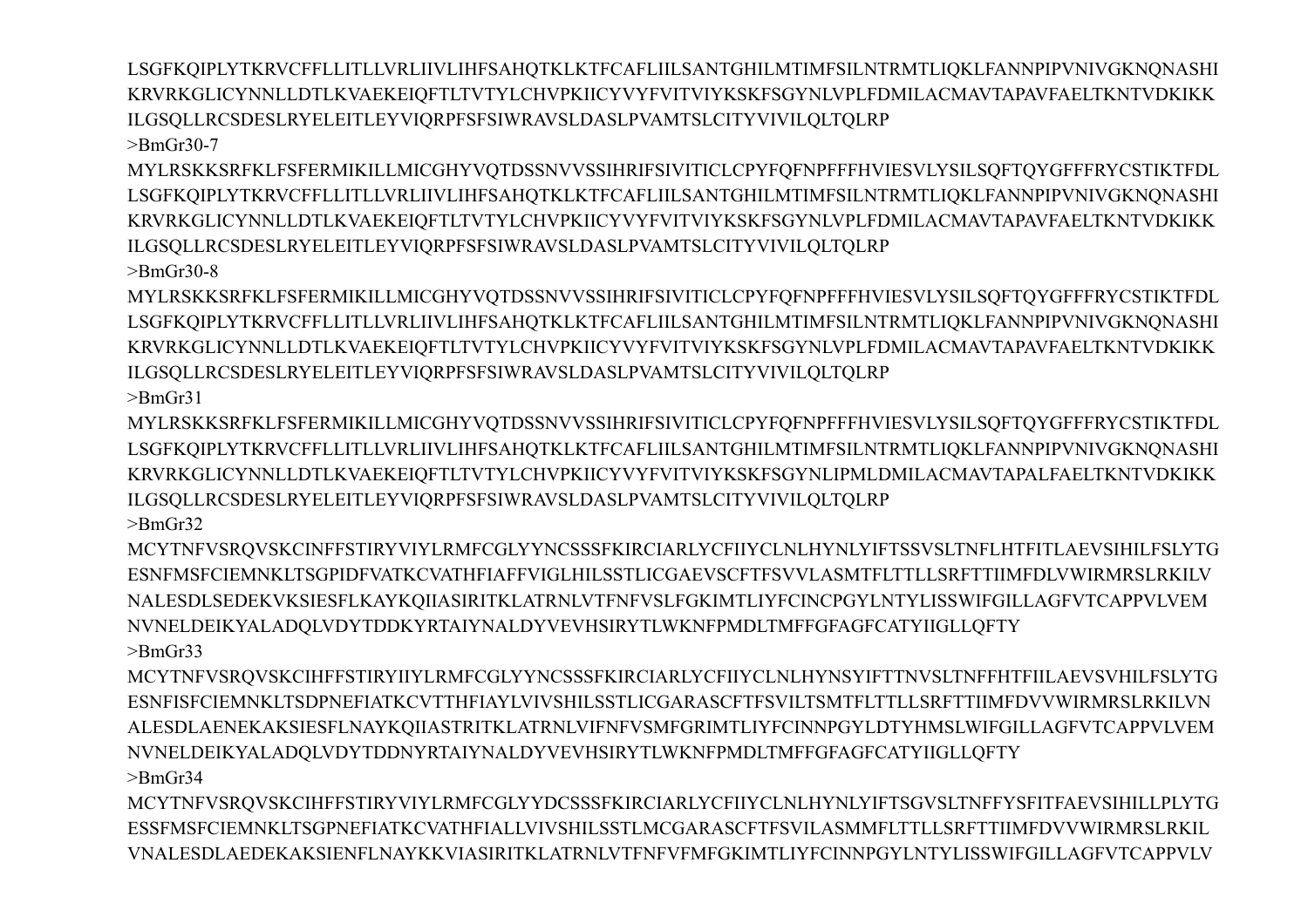EMNVNELDEIKYALADQLVDYTDDNYRTAIYNALDYVEVHSIRYTLWKNFPMDLTMFFGFAGFCATYIIGLLQFTY  $>$ BmGr35

MYSSLKLKDYIVNLESVMCSDQSITISFKNVFTVFFDYISSLDFMMVCRLCFGYYYEFNCSNLCKIMFKCFSISVCIFCVSMHLVQLISPPY LNHCVIMLESTVSIITSLVTEDKYFFEFCLDMKDINSMMNQPRNIKSFKIIYVIISGAICHVIRHISICREKALSFCFSTEYLTASFTIISGYWN YLNITMMFDLLYQRLVAVKQMLTNGLNICDTDEYKIKSVQKFIDVYKALTVSLSKTSNLIKHTVSLGIFCALWRIIFFVYYCISMDFQVESA QFITWVSSMCLSVFLVYIPALIVELCSNEVDAIKWILASELLEYRDKRLRTSLRDALDYIDVCPIDFEIWHCFPMNLSLCLGFIDISSSYIISIL **OFKY** 

 $\text{~}$ -BmGr36

MTVPYDKIKSALSKFVQLLFSINVVLFVRFLFGFYMKIGSRKYFHIATKIWIVTLTIFRVYFQCRNFMNYPSYALILHDFTCTVELVILCIISS LGGEQHFYTYCSEMAELIDNRKNKRASYFTTSTLLIGFIILIVPTSISCKKVSNALSMLFLNIFNYVACFMHHLTIIYVFELLWREIRKCRISL ERLEIMSVDDKIMKIENFLDSYKRSLDSLNKANGVMIPTMALAYFAIIAKIVFFTYNILSLRGFNILVHGDSWLLSTSIAIIFICAPALLVELA ANEVNKIQNLLAVELLKMKDDKF

 $\text{~}$ -BmGr37

MSAKINYQDKLCSIKSIMYLGLFCGLYFRSSTSRMMLLMTKVYCIVLLFLGISFHLNMLSSDLPTETTLHSSIIMLEFFIHIITSVSTGQAKF

LHFCTEMMKINGHNSKGSLDFOLVITNIALIIIIITOTTSSLLYCIIRSKCLSHSYVFTVITSLCVLFSSFTMIIKYELIWNTVRSLKNTLVSNLD SFDLSEQEKVNSVYNFLSTYRDIKANVDLTIKGTRTTMIFNLFFLFVKILFLVYYCIINAENLDCLHASARVSAIVLSVAVTCIAPILVEINVY EFGRIKFALADQLLEYTDNNFRIALHDALDYIEVHSIRCSIWKNYPMDLNLCIGFISVCATYTISILQFSY  $>$ BmGr38

MKPKYVTNIKLVLFLRFLCGYYYEMEIPRRLKTVAKAYCIFFLFFYLVLHHLYCSFSNHTAKWSLYLEYSIYVFMSLYSKKMYLMDYYTS SRIIDFEPHSRIYKKLNIYLAILIPFLVVLKIVNMVTFCLSKSFNCWSWVSLLHNLLWNFTVLGRIPPVFVFALLFCRTRIIRRTLVSITVGPGS TVLKSLFKCTRYWLTVLKRPNTHLNSCYFFQLTVFLLCSTPKLILETFLMLNKIKESGPIVEKLAVYAIETFYTHLFFVVSSILFDLINVDLQ RIKILIVEKRMKTKNTKHRIEVEKLFQFVKSQTIECTLWRVLSLNVRNILSFVSFAVTTIIAVLQIKNNNIY

 $\geq$ BmGr39 MNVSPQYSVLKIFKPLFKVQTLFGSVRVKVGDNGITKTTKLQKFYSIFNILFATTGHFYTSFVYSVCVPCVGNSVAETSMALIQIYAGHLM NSFIVFSNTFLHYEKNVQMFKSLCSIDELMKIVRLEHRDLKLFIAIILLLSSTVIMNVYFLIYMVIILPISEKWVPFANIGIMNEDLEAITFVS VLYMLYDRVKYINQTALDPVNIAKLIKESDGQNDEETVSRILKAFKEISKAYKIVEKTFRVFFMFLVIHMFFFQMLTVEILIVLSDNLSWGT

FMSKNLIGVKFIARIMLISVCVSYLERELOKTKGLCNLAVRNCENDIVRCHLKNIYRIIDTEIEPMTVFGLFYINNVPLDLISLTATYTVVLL **OFAFL** 

 $>$ BmGr40

MLPICYIKLVYNISSIMFLRLIFGLYFELNVSNRMRWLQRMYCVFISIVIMYFCYFKTYRILMTVKVPFILEYGMHVILSLYLRENFEYTRY DPIIDSAADTKNFYKKFDIFIKIFLFVAILLKM\*SMLVFCVLWSGLCYTGFIGICGMNFIWIATFMGRMVLPLIFGILLCRIRMFRLTLQKQGF DNLPYNRFSPRRYIMMYDSIVRGLEKTDFPAKNIMFVFTICIYSKILTGLFDLISVLKREGPKLMNVMLFTLEFLPSYVLLMIYSVTLDMVS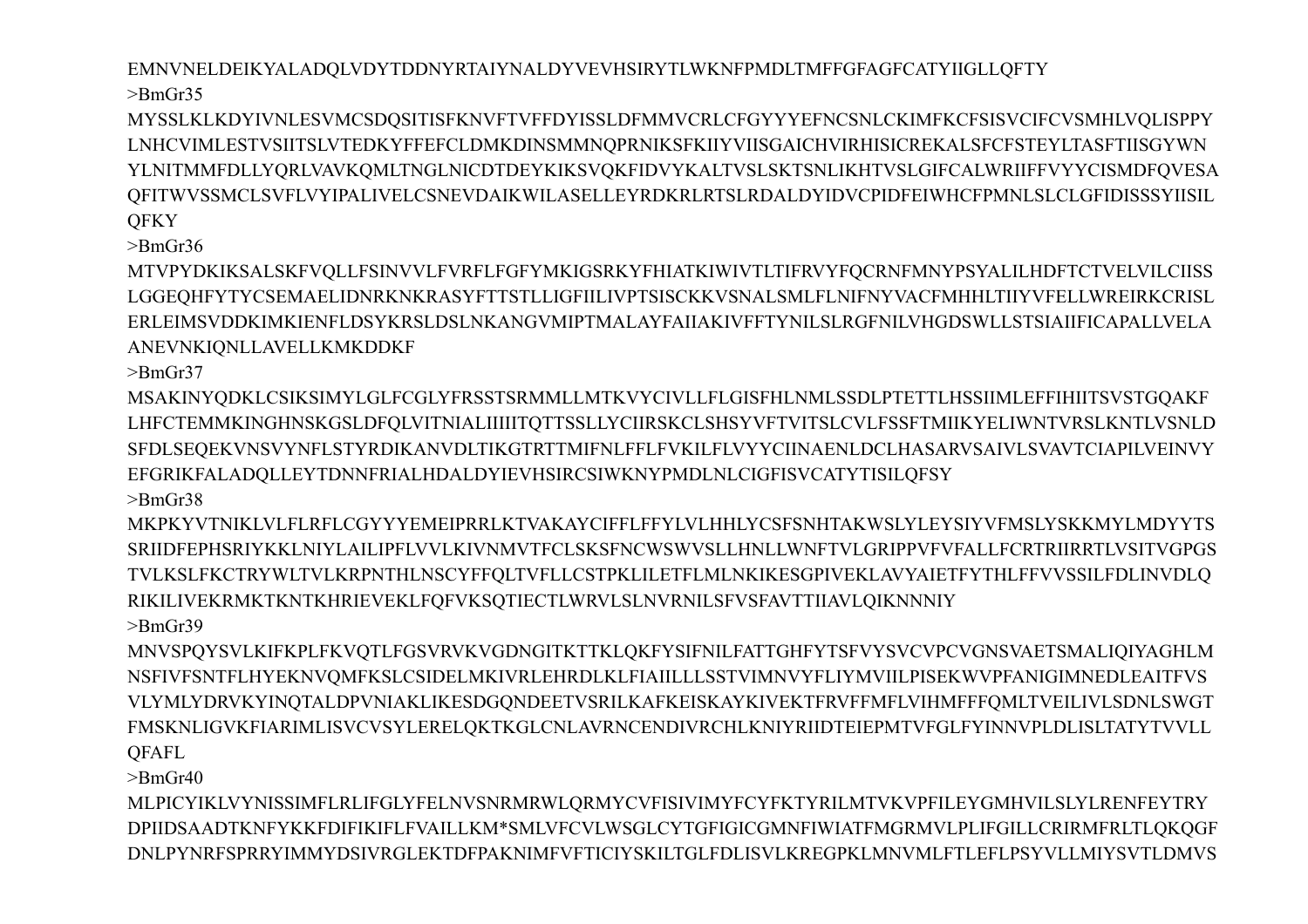TEMKEILKIVTEKRVFCKDKSHANIQELCQYIKNNQLKYTIWRLVSLNMQSLLRATSFCIVSTIAILQIKDWNG  $>$ BmGr41

MSENSLEEYIHMSFSPIYKYOKFLGSNRISLKAKNKITVANNWEKLYAFLWMLAASYSIHHFISFFYSYYYERSNIIFLACSLGISMHYLTYI LTITYDKFLTREADIDLFIDIOKIDRLLKLDRCTVLFKKFRLINIFLLILVTVPFISGFLIHVFDYIDKPYKTFFLGLGVTITYVDVLVTAFFITK LTLRLAYINDRIAMYNKINIPHKKYSGIRRSILWIFGWRIFKIMPKIKKNGTREKKSTFIKYPSIIFNILKCYRSITEIYSLPVFLITATVSIWTFL VIGSLVAGSRSEIKIFPVVAMITVGLWNFYYIIQLTSLAFVNDLFLMEVKNTKQLCISVLLYTCDDSINKAANTILKNIECVPPIFSVYGIFVF **DKSIILFLFGIITSNVMTVIOFSY** 

 $>$ BmGr42

MNKTKKIERLSRDILDEDFIDVFKSIFIFQRIFGLLSVNITYKYITETSKLYKLFVMSLWTVNVLCLVDYILNYRTSFDVATDSMLKLVMSV NVTTNALIVWRNNFKLNTLKSQIYVKLQNLDRDLKTKDAVTMNKKLSALSIALMICGFIWCTIWLFVYNAIAMNTFCVPLTIILSANVGN WLEMVLLFIIFYFVNVRAEYVNKLLRRRLNOTECPDRVFLIONAKPSDTVSREFICGMOSLLEIIGNIKDIYOFPIFLSTCOVMLCILVIVON LIISVKEQMGGRAHSPPGFKWLLEPIDIYNTSTMVDSMLCMLPALLLMLTIFFSLCVIAEALTSKLDITKKLCAMGMHSFTDDISRRSSKQI VLLLEAKRSMSVFNIYTLGTRLPIHLLGVTASYTIVLLQFAVL

 $>$ BmGr43

MKSPEYLSKDILDEDFVRVFRFPFLVOMALGSCRVHLKARFITIPTLGOKLYTVMSIIICSLLYFNITKLYISLYYOHSIVYYLFLAVAGLDOL SFFANLIHVRFLNGETNTGFCIMMORIDRKMKIDHNNIFNKTVIRANILTITLIILLYMSLVISTIILKKYSLVTLFGLVHGOLILLVEMAYCSN LIIFFFIRVRFVNAIIKNHVHPENQNQPPKLVRYFVTNRIMRYLAAQTHDFIVNDTDVYLKQIFEGFSMFIDIYRFQASMPLLHKANCNEPA NLRILLGWDTKKFFHTEFGSLINSPCDFAFFFSQEKIAGSPPARQVLASKNLANYYVIVHSVIGFITALYISGRCEFFFREIRETKRLAVAVLL

**KYOEGTILTIAYFPKLS**  $>$ BmGr44 MFPVVKIIMMIRLCFGLYYKVKCRFCSVVLKMYCVIYYIYCISAIVNMLLKIWTTPVGRARW\*LGGSRVAICLFPFEHLALFLGVSCSYKI SGMPVWTPLOIVVLSMTSGTRGASRCTTLVVLDVLRLRMNFLKRLLEKTMOSEISNOOKYOFLEOFAEHYRYLLEALDSTRPHSAIVVT

TMLMTSFVKVLIIIYFVITNSIMTIDNSRLTYMMMTSFEVAAVSVAPALLEMANNEKDOIIMILADOLLKYTDSKLRRSVYDVVEYITVAPP

TVTIWPEFTVDLGLYMDFIGLTVCYCIMILQFEY  $>$ BmGr45

MKSPEYLSKDILDEDFVRVFSFPFLVQMALGSCRVHLKARFITVPTLGQKLYTVMCIIICSLMYFNMTKLYLPLYYEHSIVYYIFVTVTGLD OLSFFANLIHLRFLNGETNTAFYIMMORIDRNMKIDHNNIFNKTVTLANILTITLIILHYVGLVISTIILKEYSLLSLFGLLYGOLMLMVEMA LCSNLIIFFFMRVRFVNAIIKNHVHPENONQPPKLVRYFITNRITRYLAAOTHDFIVNDTDVYLKQIFEGFSMFIDIYRFQVCPLCIKLVVLTL LNFEFCLVAIQRNVLGPNHIGNYYIIVNSVMGFFTALYVSGRCELFFREIRETKRLSVAVLLQYQEGPLREKATRMLKIIEESTPQFSIYDMW QMDGYTFVKICSLVTNLIVTLLQFAYL

 $\text{~}$ BmGr46

MITMKSPEYLSKDILDEDFVRVFRFPFLVQMALGSCRVHLKARFITIPTLGQKLYTVMSIIICSLLYFNITKLYLPLYYQHSIVYYLFLAVTGL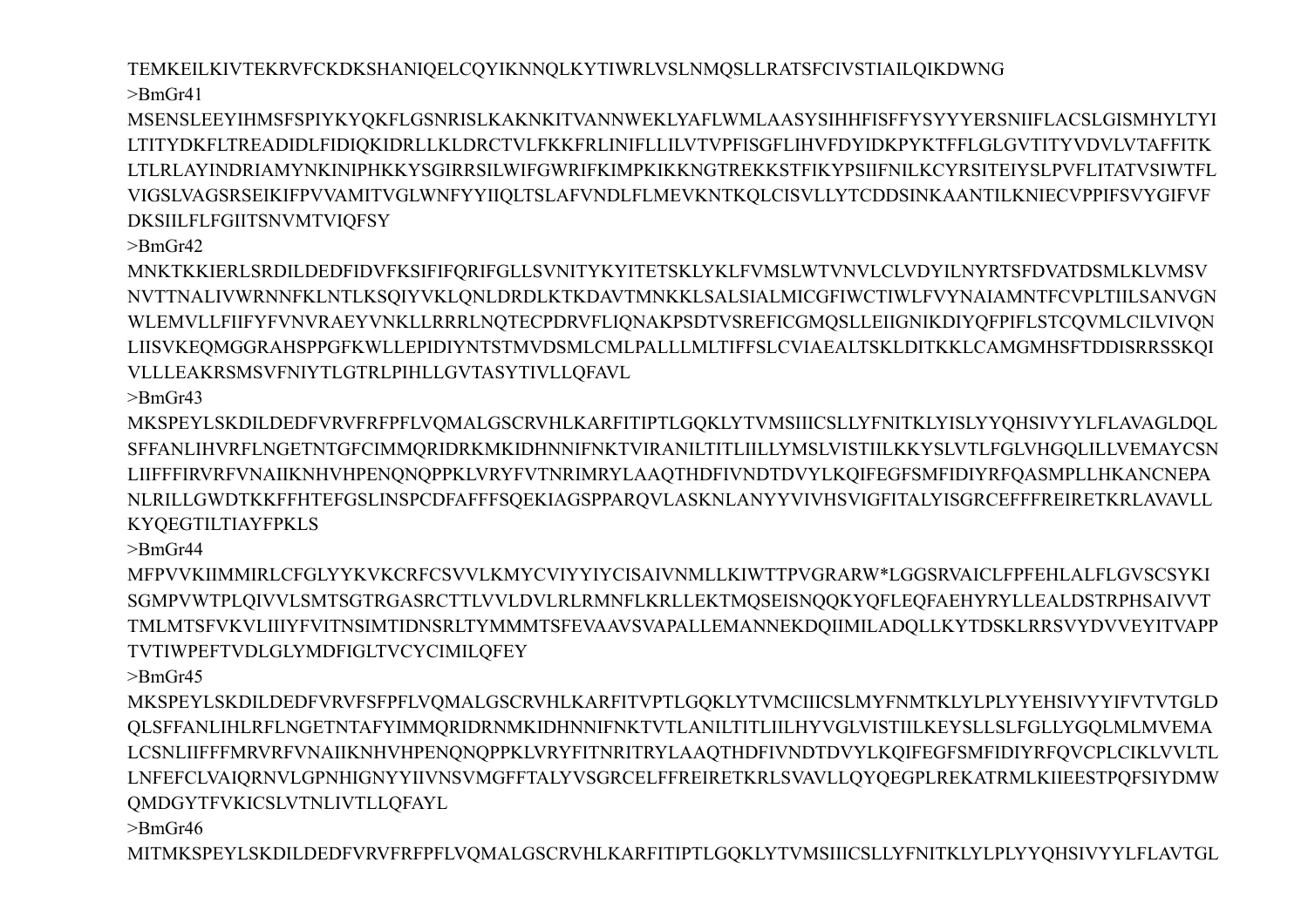HCSNLILFFFTRVRFVNAIIKNHVHPENQNQPPKLVRYFVTNRITRYLAAQTHDFIVNDTDVYLKQIFEGFSMFTDIYRFOVCLFCIKIVVLS LLTFELCFVAVORNLLETKNLTNYYIMTYSVIGFFTALYVSGRCELFFREIRETKRLAVAVLLOYOEGPLREKATRMLKIIEESTPOFSVYD MWNMDGYIFIRICSLVTNLIVTLLOFAYL  $>$ BmGr47

MIDFKTRNVCDINTIMKIRFLFGFYCDFPFNKRFQNILKFYCISVLVVLILGSWACSTGFRSDKKIVIYCEYIAYFLISLSTKDRYIFDYYKQQ PLIDGSTTSKVLYKKLERLLKYFVTITIVLKMLNIFVFCGWNLTKCINELDGVLFINLLWIGLLLARLSLPVIYGLLYFRLRVLRMTLESKGF SNSPQNRFTPKKYITIYEKIMKDLLKMDYPLKYVFIIFLIGSVPKLLQNSWQFLNSLKNYGPEISKILEFTLECLHSYIVIILPIVVALDLSEDE IKKMKIITLNKRLACLNERQKMEIQQLFLLLKNNSLRYNLWRVVPVNLKSVLIFLSFGVTNAIAIMQAKNLN  $\text{~}$ BmGr48

DQLSFFANLIHVRFLNGETNTAFCIMMQRIDRNMKIDHNNILNKTVIRANIFTITFIILIYVVLVISTIMLNEYSLVTLFGLLYGQLIFMVEMA

MTVFMLKAOVDODTILEKVVKPLNNTMFNNOEWSFOODSAPGCSLGTSSOYLTYILTITYDKFLTREADIDLFINLOKIDRLLKLDRCTV LFKKIRLIYIFLLILVTVPFISGFLIHVFDYIDQPYKTFFLGLGLTIIYVDVLVTAFFIANLTLRLAYINDRIAMYYKRSLPLRKDSGIRRSRSWI CGSWIFQIMPKIKNNGTRMKNYTFIKYQSLIFNILKCYRLITEIYSLPVFLITATVSIWTFLVIGSIVAGSRSEIKLFSIVAMITVGLWILFFIIQL TSLAFVNDLFLMEVKNTKOLCIRVLSYTRDDSINKAVNTILKDIEYAPPIFSVYGIFVFDKSIILFLIGIITGNIMTVIOFSY  $>$ BmGr49

MAGIRTISFKVKPLELPDVSENNFADDGLKIVQRFKFFIYIQVITGINRLYLLKCNKFVMLFSYLYAIFLISFVASVYWTKEPMKNSHLVIRL FSFIEYILLICISVFLKKKKMMKFFENLSMFDQILKIDKNVNSTFCMKRVFFWVTGSIVYNLIEFYALEFYDNTSKGLMTIICTYTIALTHDC EQIFFFTLQRVVYLRLLVVKRHIQEHFKVDEDSNRKKPNKYEMLSKNVQLNLTALHEVYGLLHNCAEKLNKIMSIPVLLMLFTSGLTTTI LAGVIKLNMSLPLSYISLCTTYLVIIIQFSKFLD

LLKILVRVIOLADPSNPGPAAIGVCVYLIVHCIKYTLLVVIPCYYSSITATOVSLIRITLHDAINTIPLGKCKLORRKVKAFYLMTKEYSFVYT

 $\text{~}$ -BmGr50 MAGIRTISSKVKPLELPDVSENNFADDGLKIVQPFKFFIYIQAITGINRLYLLKCNKFVLMFSYLYAIFLISFVALVYWTTEPKKNSHLVIRLF TFFEYTLLACISVFLKKKKMIKFFENLSLLDKMLKINKNVNSTCCMKOVFFWVTGSIVYNLIEFYAMEFYDNTNKGLKTIICTYAIALAHD CEQIFFFTLQRVVYLRLLVVKRHIQEYFKVDEDSSRKKPNKYEMLSNNVQLNLTALHEVYALLHNCAEKLNTVMSIPVLLMLFTSGLSTT ILLKFFVRVIQLTDPSNPGSAIGVCMYLIVRCIKYTLLVVISCYYSSITATQVSLIRITIHDAINTVPLGKLQRRKVKAFYLMTKEYSFVYALA GVIKLNMSLPLSYISLCTTYLVIIIQFSKFLD

 $>$ Rm $Gr51$ 

MAMGIRTILSKVKPLELPDVSENNFADDGLKIVQRFKFFIYIQVLTGINRLYLLKCNKFVMLFSYLYAIFLISFVASVYWTKEPMKNSHLVI RLFSFIEYILLICISVFLKKKKMMKFFENLSMFDQILKIDKNVNSTFCMKRVFFWVTGSIVYNLIEFYALEFYDNTSKGLMTIICTYTIALTH DCEQIFFFTLQRVVYLRLLVVKRHIQEHFKVDEDSNRKKPNKYEMLSKNVQLNLTALHEVYGLLHNCAEKLNKIMSIPVLLMLFTSGLTT TILLRILVRVIQLADPSNPGSAIGLCVYLIVRCIKYTLLVVISCYYSSITATQVSLIRITINDAINTIAFGKLQRRKVKAFYLMTKEYSFVYTLA GVIKLNMSLPLSYISLCTTYLVIIIQFSKFFD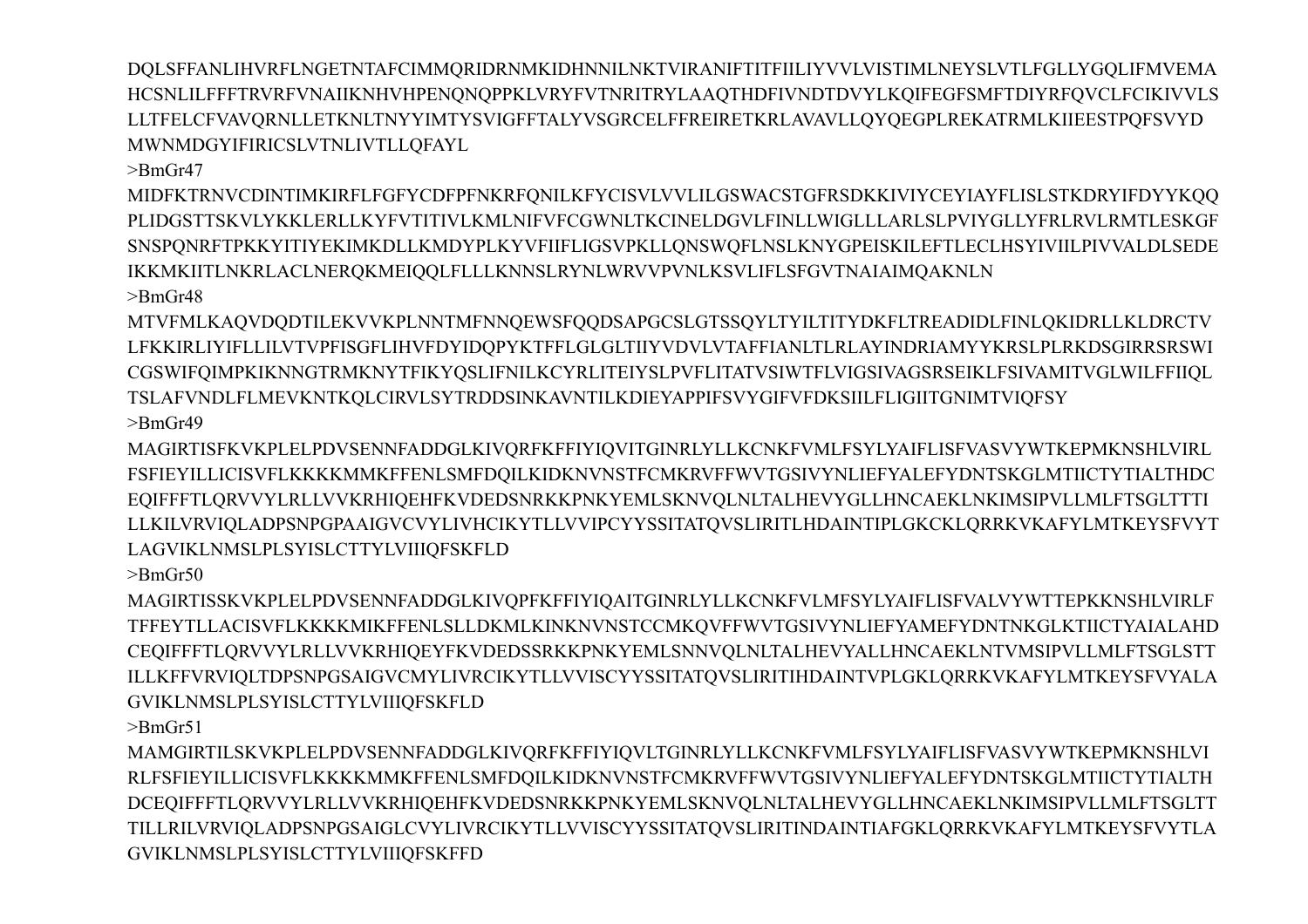$>$ BmGr52

MAGIRTISSKVKPLELPDVSENNFADDGLKIVQRFKFFIYIQVITGINRLYLLKCNKFVMLFSYLYAMFLISFVVLVYWTTEAMKNSNLVIR NETCLEYILLICIAMFLKKKKMIKFFENLSCLDKMLKIDKNVNSTCCMKRVSFWVAGSIVYNLIEFYAIEFYDNTNKGLVTIICTYTFALAH DCEOIFFFTLORVVYLRLLVVKRHIOEYFKVDEDSSRKKPNKYEMLSNNVOLNLTALHEVYALLHNCAEKLNTVMSIPVLLILFTSGLSTT ILLKILVRVIQFTDPSNPGQQSECACI\*\*CIASNTRC\*L\*SRAITQASLQLKFLLFVSRFMMPSTLFHWVSKLQRRKVKAFYLMTKEYSFVY TLAGVIKLNMSLPLSYISLCTTYLVIIIQFSKFLD

 $\text{BrnGr53}$ 

MAHIKDENQSKQQQKEHETLNKNKLKKVVYTLKPALMLENWFGLSDFLLVNEDELVLLMQTEKFGVILSIFFIVMFAVFVDFPDTETESI MELMDEVPSMVVLSQYFIASITTSSCLSAIAIRIFETFADLDSMLLITTTQDFYNKSRYQTNKYLIILGVSHIISSTLDLLTDDEIVWCKFFVL PIYFLQKLEVLTFCKLIVMIQCRLQIINKYLTNFIEEQEKNKALVFTLAESNPKKTDKFNWIGCPSPNNMKIRDLATMYDVIGTICSLINDLF NIOIFMTLVSTFTYIVIAIWSTLYFYRAPNFTFGTLTTIIIWCITIILSVVVMSFVCERLVSVRNNTKILVNKVIMNYDLPKTMRVOAKAFMEL IESWPLKIMVYDMFSVDISLMLKFISVATTYLIVIIQLSHFV

 $\text{~}$ -BmGr54

MTHAALPRSEAYFLMTLSRSTIVSKRAYGPPDGEWLPSPMDFSNARGRAKPLPTVCLRVCVONNLSFYRPILIILOLCGYDFDYYNINLVL NVLTKAYCASLTCVVVYATIACCSSIQLSHIWSLIEYGTSVVIIACFRSQTKLFLKQLTTLDVYLRISNRRFVLEKCKIFTITSVIFLLRIVYTSI YCSTHHCFNVLIYFLLSOFALVCLDVNRIWRCIVFDAIRYRLKTLRLRMEENPDCNYYLYVKNNKSIRKNKISFCLFLYRTIADLVDLVSPE LNVSRSTTNICGLKTHIIRGAPKTADTSCTRYSSLPEKNQQCISILFLSVACSLPKIVSNAYHLLLIIEDREPLETGGYVLMHTLQVSLLLFTP FIIVECYTMEVEKIKLYLVHRLIDENDTTMRDNIRLFLEYMSVRTFRYRIFRIVPVNATLPLELVNLCVNYVIVLINFTHLYG  $>$ BmGr55

MERINLLKSFAFLENVMCIYRNFMFYNQRARFIIIGRIVAELVFYIFSAYNGFLLVYTDWFSQNFSVFFIEIISKSSFYVITFFTMVNGILKSRE YKTFIFSINKIHDYILNDTDYLKRLKCTNIFCTATIIILFVVTLIRTAIDGSNYGQLSGINARSVIWMLTTILLECQYQTECVVYFGFILFIHAIM KYLNIRVTNTIIKIARSDMAVKRIPKYIIGRTELKDETDTGVDVNNVVDLEEVRYWVFIYROLGLTTELLOKCFGMOTAFIFVTAVLNOIIT VFRVIAVFIYGSLANRGAEHSIIANFLFTLLYRLPGLLMIIVGGOMVONOTDMLRRSMARLNNIISNNPHRETFSALSDFHRMIVKNPVKIY VLSVLPVGAYMLPLFMTLLINHIIILLQFNHVA

 $\text{BrnGr56}$ 

MKKIRLLRSIVFLENLLCIYRNFLFFNKKARAIILIHITIELVLYVLSIVNNSFIIYSYFHSDNRSMLIVFTTICCFYVVTFVSIVMGILRSEEFK DLVTSLELINKFFTNNKTYLKSLGRSNTMIIAITTILYCVTCIGIAVDKITLNDFYEFTSSDVIWTVSSTLLELRYOTECVVYFGIEYLFLIFTK HLNLLVKEAIKKVSLDNNGTVKDVPISSDAVTKNEVKRWATIYRQLMMSSKLLQACFSLQIICVFVSAVINFITTAFRMVKVSVLGSIATD MNEIIIVNLIFTLLYQNIGLVLIIVTGQRVWNQILLLNVLLARLYNGILIQPCRDTLRTLKNLQRMVVKNPVQIKMLSVLPVGSYMLPMFM TLSVSYIIVMLQFGHVV

 $\text{~}$ -BmGr57

MEEIKAIKLVTFIENCICVYRNYAMCTKRNKKIISLRIIVEIIIVFFVNINNILLLHKYYNGSGLLYIIYLFLVVYYINYMFCIFYGALQGKAYR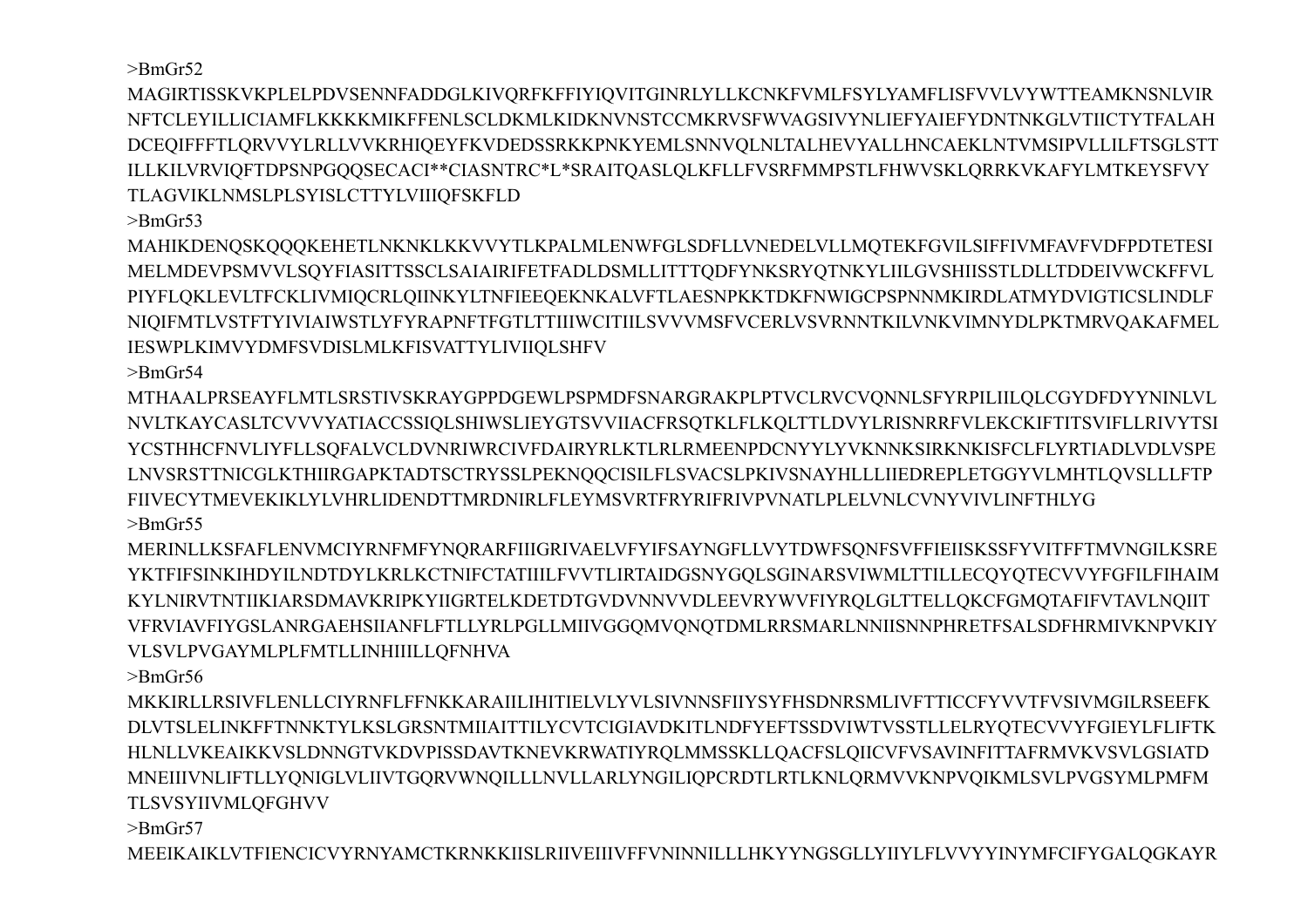$>$ BmGr62 MNDLFLSKIVKWTKTTKYKLDDDFQSLFRVFNIAQAMNLCPKFLIYDKYITNNAWFIHILAISSFIVLVCLDSFFANFRLVLSEAMGPPFYG FSFYFISILYENIGVIIQITMNGYLTKNNVLIITKLQDTFKDFRTTDYITKSNRWTNWFIFFIYMNFIANYSYFNFYVNTFSFHKFCFAFIKMC FDLNIVYTIFIFKMIGDSLTMFKDTAFCSKNMKLYEVSNRVYWNKMLRLYSNILDVFELSKRTLNFFIFYFVSNILLRILSHVQLAILMNSIN

**TTFSRATNDIYDLD** 

 $\text{BrG}(r58)$ 

 $\geq$ BmGr61 MSIRFEKDLLHNYVEIELQYFLRPFNVMQSLFFQSKYRIVDNFILPNTLFKNIMSFVVSVLCALSFIYTIISVWQNTHATSFHALVTSVYLSY NIYGILIGSVLIIWLSDRNIEFVLKIQDLIKILEFNKCFLIEYAFINSIIMAAIFILNFLLYGYFVVHLQKFALGLTFSAIVCILNQDLDIIYVIIFA NILKKCASRWTVEARQKNNFNDQGKWVKLFNAFLNLTESYQLYQKIFEFYELLRRVGIVFLGLQLTVCRVCSNDIKSIQCTVMLHAFQLI CVWIVKKFITLSILSFEMEIFYEKLREIETVCIILVSSDNPSERELKIWKNIIRVSSCSVRKTTACGLCEVGAALPOWLLOATTAYTIVLLOFHI

**GWGLLAAGAALTLRFMDLATTYVTVLLOFAFVSRT** 

 $>$ BmGr60 MLTPRSDLCNEKLSPSFPSGKTTAADKDDTEARCQVDSSLERLLLPFNLVQHVSFIPMYSIRRGLVSPDGPLAYLYSLLGFCLFTSVSVYRN AIMHGTRLSSLHLFTLYSDLVSFVINYSLSLICNVVNSKSNVEFVCRLORLOTVLRRNOREOEOFARSNWAHLAVVTALYLAVVGLLNVV VLKQSLPDTLYLLLLFCIDVNVLYATRMLALLRCYLQLWTRKINEKAFNPVHHNMFTAYLDILQEYEVYTTLFKKIITYYVLETFLHGLLY VOVAIQICKSIRRSGRFSEQLMMIVSIFTWTIKNMIIMTLHNVECEKFYLAVEQAVAACQTQRASTTRCREEKRLYKNVCRVSRAAFSRER

HFFIAYVVGRAHSPSGVKWLLEPIDIYNVNSTTHLEI

 $>$ Rm $Gr59$ MPYKKDSNRCEVLLYNNVDTDLQDMLRPLNFIQTIYLSPKYTIKDGYITPNSLFCNILSAAGAIVFFSICVYRILTASKIGTFEGFSTTLLITK YFDAILFSLGFVANAYVSIRLSHLNVLLYLKLQAIKTFVPCKKIMQKVKYYSIVLIIGLIIVRLIMYIHFHWSLGYLSYLDLITDLGVISFDLN LVYASSIVKFLGYNLEELNKEILRLDEIKATMDEEGSKPDWNGIRRTYLKFSEAYNYFKDAFRILILFHTLNTFAHVFIYVQSVIELCKAPA DNYMGGRAHSPPGVKWLLEPLDIYNSAAFSVLIAVIVWLLRNIILQSLIGISCQSFYSATSNTQSICSILVRSVLSGEYNOWFLLKKYDVET

MSSRRVLYRAEVLLSNNVDAHVQDMLKPLNFFQFILFFPKYTIRDGYITPNSLIRNIWSATGAFVFISICVFRILTMNKIAVYDTFTTMLLIS KYFDVALYCIGFIVNTYVNIAYSNVNVLLYLKLQTIKTFIPRNNEIMKNVKWYSVILIIVLFCGTLAMFSFFHLSFSYFNIFDLTTDLAVFSFD LNLVYACSVLNFLAQSLDELNKEIWRLGNAKVTVCKDGSKPDWNGINLTYINVLDAYNYFKEAFRLLIFFHTFKTLTHMFIYIQSIIELCK KFYPGDDYDAITVGAVVGVWFFRNITLQCLVGVSCQNFYSATSNTESICAVQVGSIVSDEHKLFLKAVRRLNNVVFYKWSMYGMFIVDA TLPRRLIELIATYTVVFLOFAFK

QLIFCFNKINAIAKRDKSYKKSLARLKNMCIVISIALLIISALSVFVDRSNSWNIYEVSLRDSLLILSKIHMDFFYHFEYVVYFTHIKIFHLTL RYLNSRVKMAQFEMKMTRRDVHDEGERNIRILLTKELTTEWAVLYKCLVFGTKTMKSLFGLQMLIAMVMSFVNFTLSLYGIILICSIEQSQ TASOHNLLLILTYYTATMLLIFIVAOSVYNEVEMLKRNLARMYNILAVDSDETOOKLVKDFLRMVYKNKVEIKMLSIFPVGMPMLTFFLS **LSASYVVVMVQFSNVF**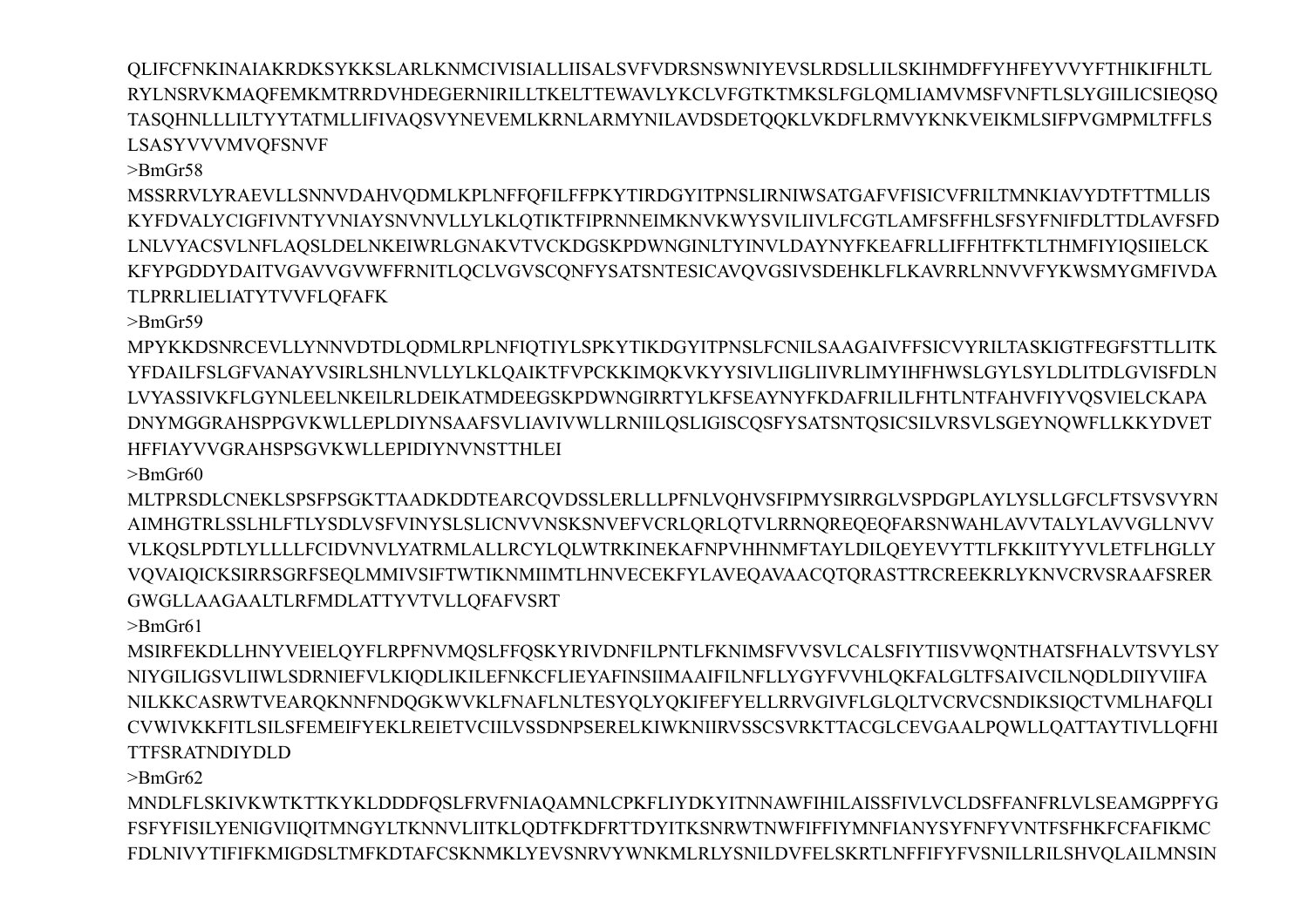WLQHVAYSNIVMVLLTLAKEGIILIVLIAKCEKIYCVIGDVQTACQLALGNAACPEKRRFCKNVRRSSSAAFSKIYICNILAVDAKLAVSL **MSVTTTYTIVMLOAILIK** 

 $>$ BmGr63

MQIGNAVIHLKSTKLTTMNTISPTTKLLKIFALNSNIEEIDLKCSTKLRITMTAFVLCSLIFYSLYYKFIYVFDYVNISIKITDCVQMVYDFCQ YIVDLYFVTNYGRNISSEYFQQYKIIDKILEVVCYEIIKHRIVKLLWVFMCIWFSSSCFDFIAWFLNYGWITPLVYSVAYIFLLIKILTTLDLS AHIMNVEIRLKMIADLIHHYYMSCEDNFQAEETLCHKNWLNSKERAKYYELQFRIHALKQLSCNNNEIKLLSRCYLMLTEQVEIINRMY GFRILLNSLSLLIDMVRFTNISVRIMIGSONLAYNCGYFPAVSSIFRLLTCGAVIINLVSHCERVYYORTRICNVIDHMIVNKNLSRESTEALO EFRNLVQNHPIEFNMANFFQLNYSLLVSIASVVVTYTIILLQSVN

 $\text{BrnGr64}$ 

MKISLRKIVSIRNMTLIQNMFGFYHKFTDNRAIGVLLKIFCGFYSLFLSFLCINCTPRFTNDFLTYDIFFFVIEYLTSVLVCLLYDGQYFLNYL YDLKLIDREAGIEESLEKLPISOPLFSLIFITRVIYLLSCLLMFDGIKDSLFLPAOSSVFGANFTEFARTIGYFPRVIMFEMFYKRVNYLKSOLR NDLAHANLYPIGFVCSKVIMKYINFYKLLLRNLQQNSLQFKILMSMSSLYIIIKALASAYAFIYREDGVHVFIFIEFATGVFLFFVMSSIIISIF NEIEDIRQIVLAQLRYCKQGANTKRVQDALTILNIRCFKYALCRIYTVDFTFILRILDVSVTYVIVLVQFTHILD  $>$ BmGr65

MKISLRKIVSIRNMTLMONMFGFYHKFTDNRSIGVLLKIFCGFYSLFLSFLCINCIPRFTNDFLTYNIFFYVIEYLTSVLVCLLYDGOYFLNY LYDLKLIDREAGIEESLEKLPISQPLFSLIFITRVIYLLSCLLMFDGIKDSLFLPAQSSVFGANFTEFARTIGYFPRVIMFEMFYKRVNYLKSQL RNDLAHANLYPIGFVCSKVIMKYINFYKLLLRNLQQNSLQFKILMSMSALYIIIKALATAYAFIYCEDGIHVFIFIEFAIGVFLFFVMSSIIISIF NEIEDIRQIVLAQLRYCKQGANTKRVQDALTILNIRSFKYALCRIYTVDFTFILRILDVSVTYVIVLVQFTHVLD  $>$ BmGr66

MSPPLVHINTFVQPQAKYTVDKVSKFFIICSFLLGVNRLPIISSKHVYTIPSIIYTFVLMCVLNFFGFDSVSLSIMSLNLVLHILCSFLGMFFW KRMRLYYSELCKFDICIGCRPITAQGSSKLVIQTCIINVLIALVFIVPNSLQILIKPVIYLLPMHAFVSFEVHYYGHLLNLLIPRLHLINYYMES SLTTTSDKRESSVLKHVILFKYYNKESNCOMKKFMDLYYIIVESYRYLIDAIKWOLLFIIIVSFISVLGFCYHFSLHFLRGKNIADCLVTDLG LALVVMIPLFVPCVFGDKVHTEVKRLRELLASRLYENOMDKSSRSIARALLAFTETRDLSFSLLRMLNIDISLPFKFVGLLVTYLIILLOFE **KVINP** 

 $\rm>BmGr67$ 

MRERKKKFNKLLNTRNYNNIVEALLPSDSIRKISGVSVVYLAVNSENRIVTKFSFIGTIFFLFWYILYFYCTYKAHSEDQTILRTIYNTKLKR YGDDFERIASIIYVTYSMWKVPFRMSGNOVFIORIVDIDSAIENMGEAVDYNKNAKTALVISIAOLGDFLVRMFCIWLSLENLSVIVPTEKL YQVVYTDALSFVITSHYCFSLIVLRGRYKYINKVLSEIKTRSAWEYKVFVRNKVAPDLEKVQRLQDRIVCEKIKACARIYSMLYKATEAIN RMYGTALVLTMLLYLVFIILYMFYFMEATASGLLYDIKKYVDFLICVFWQMSHALSIIYANVYFSESITREVCKF

 $\text{~}$ BmGr68

MKRKLKKFFPNKEYNNIVEATHLWKLIRKLTGLSVLTLESKEGNRIETRFSSLGFVFFLLWFTIYFYCTYKAHNEDQTILRNIYSTKLQRY GDDFERITSIIYVLYSMWKLPFQISGNRLLLQEIVDIDKAIESVGVTIDYKKNATFALFIYIGQIATYLFRLFCVWGCLGNLNSPVPVEKLYQ